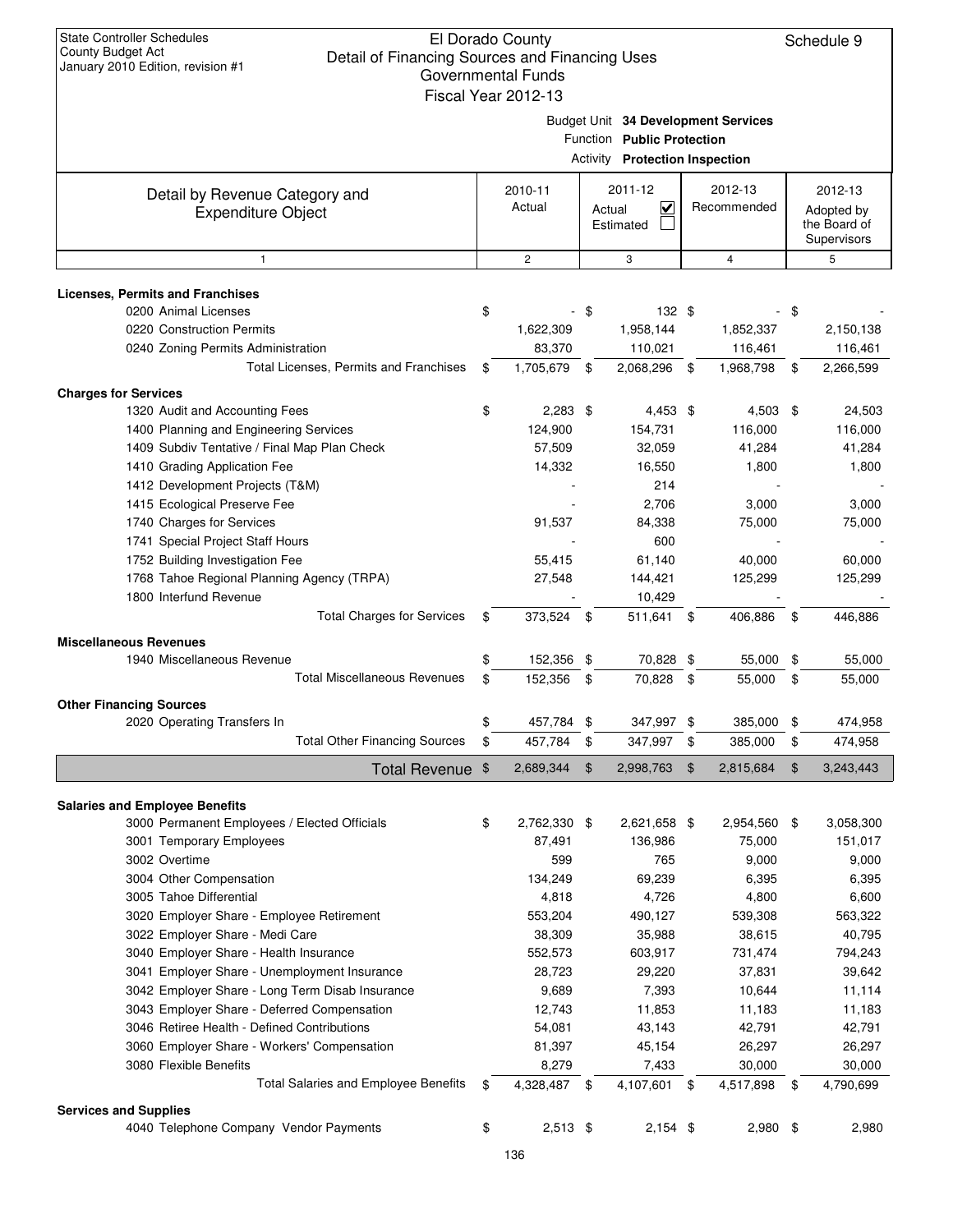Budget Unit **34 Development Services**

Function **Public Protection**

|  | Activity Protection Inspection |  |
|--|--------------------------------|--|
|--|--------------------------------|--|

| Detail by Revenue Category and                 | 2010-11          | 2011-12                        | 2012-13         | 2012-13       |
|------------------------------------------------|------------------|--------------------------------|-----------------|---------------|
| <b>Expenditure Object</b>                      | Actual           | $\blacktriangledown$<br>Actual | Recommended     | Adopted by    |
|                                                |                  | Estimated                      |                 | the Board of  |
|                                                |                  |                                |                 | Supervisors   |
|                                                | $\overline{c}$   | 3                              | 4               | 5             |
| 4041 Cnty Pass thru Telephone Chrges to Depts  | 1,501            | 1,572                          | 1,720           | 1,720         |
| 4081 Household Expense - Paper Goods           | 392              | 118                            | 200             | 200           |
| 4100 Insurance - Premium                       | 110,526          | 71,539                         | 60,905          | 60,905        |
| 4140 Maintenance - Equipment                   |                  | 404                            |                 |               |
| 4141 Maintenance - Office Equipment            |                  |                                | 100             | 100           |
| 4144 Maintenance - Computer System Supplies    | 2,500            | 15,100                         | 7,000           | 7,000         |
| 4145 Maintenance - Equipment Parts             |                  | 483                            | 100             | 100           |
| 4220 Memberships                               | 954              | 1,231                          | 2,883           | 2,883         |
| 4221 Memberships - Legislative Advocacy        | 365              | 54                             | 1,310           | 1,310         |
| 4260 Office Expense                            | 11,061           | 16,888                         | 15,950          | 15,950        |
| 4261 Postage                                   | 7,176            | 8,629                          | 9,270           | 9,270         |
| 4263 Subscription / Newspaper / Journals       |                  | 280                            |                 |               |
| 4264 Books / Manuals                           | 7,207            | 2,424                          | 15,500          | 15,500        |
| 4265 Law Books                                 | 228              |                                |                 |               |
| 4266 Printing / Duplicating                    | 41               | 630                            | 150             | 150           |
| 4300 Professional and Specialized Services     | 11,549           | 30,368                         | 102,100         | 227,058       |
| 4324 Medical, Dental and Lab Services          | 1,828            | 1,548                          | 1,800           | 1,800         |
| 4400 Publication and Legal Notices             | 6,234            | 5,270                          | 9,700           | 9,700         |
| 4420 Rents and Leases - Equipment              | 32,821           | 32,031                         | 43,000          | 43,000        |
| 4422 Rent & Lease - Computer Equipment         | 506              |                                |                 |               |
| 4440 Rent & Lease - Building/Improvements      | 982              |                                | 2,000           | 32,000        |
| 4460 Small Tools and Instruments               |                  |                                | 4,000           | 4,000         |
| 4461 Minor Equipment                           |                  | 508                            | 700             | 700           |
| 4462 Minor Computer Equipment                  | 338              | 21,800                         | 10,100          | 10,100        |
| 4463 Minor Telephone and Radio Equipment       |                  |                                | 200             | 200           |
| 4500 Special Departmental Expense              | 102              |                                | 5,910           | 5,910         |
| 4503 Staff Development                         | 3,658            | 865                            | 3,750           | 3,750         |
| 4540 Staff Development                         | (3)              |                                |                 |               |
| 4600 Transportation and Travel                 | 132              | 480                            | 2,700           | 2,700         |
| 4602 Employee - Private Auto Mileage           | 1,005            | 1,552                          | 1,587           | 1,587         |
| 4604 Volunteer - Private Auto Mileage          | 54               |                                |                 |               |
| 4605 Vehicle - Rent or Lease                   | 51,428           | 27,316                         | 65,825          | 65,825        |
| 4606 Fuel Purchases                            | 29,938           | 35,586                         | 45,386          | 45,386        |
| <b>Total Services and Supplies</b>             | 285,036<br>\$    | 278,830<br>\$                  | 416,826<br>- \$ | 571,784<br>\$ |
|                                                |                  |                                |                 |               |
| <b>Intrafund Transfers</b>                     |                  |                                |                 |               |
| 7200 Intrafund Transfers                       | \$<br>219,970 \$ | 194,398 \$                     | 280,050         | \$<br>280,050 |
| 7210 Intrafnd: Collections                     | 3,895            | 1,111                          | 606             | 606           |
| 7220 Intrafnd: Telephone Equipment and Support | 27,621           | 27,160                         | 27,338          | 27,338        |
| 7221 Intrafnd: Radio Equipment and Support     |                  |                                | 400             | 400           |
| 7223 Intrafnd: Mail Service                    | 1,924            | 2,904                          | 2,821           | 2,821         |
| 7224 Intrafnd: Stores Support                  | 2,985            | 753                            | 694             | 694           |
| 7225 Intrafnd: Central Duplicating             | 4,057            | 1,357                          | 5,540           | 5,540         |
| 7227 Intrafnd: Internal Data Processing        | 232,627          | 224,291                        | 224,291         | 224,291       |
| 7229 Intrafnd: PC Support                      | 1,747            | 906                            | 2,350           | 2,350         |
| 7231 Intrafnd: IS Programming Support          | 2,040            | 2,955                          | 6,000           | 6,000         |
| 7232 Intrafnd: Maint Bldg & Improvmnts         |                  |                                | 500             | 500           |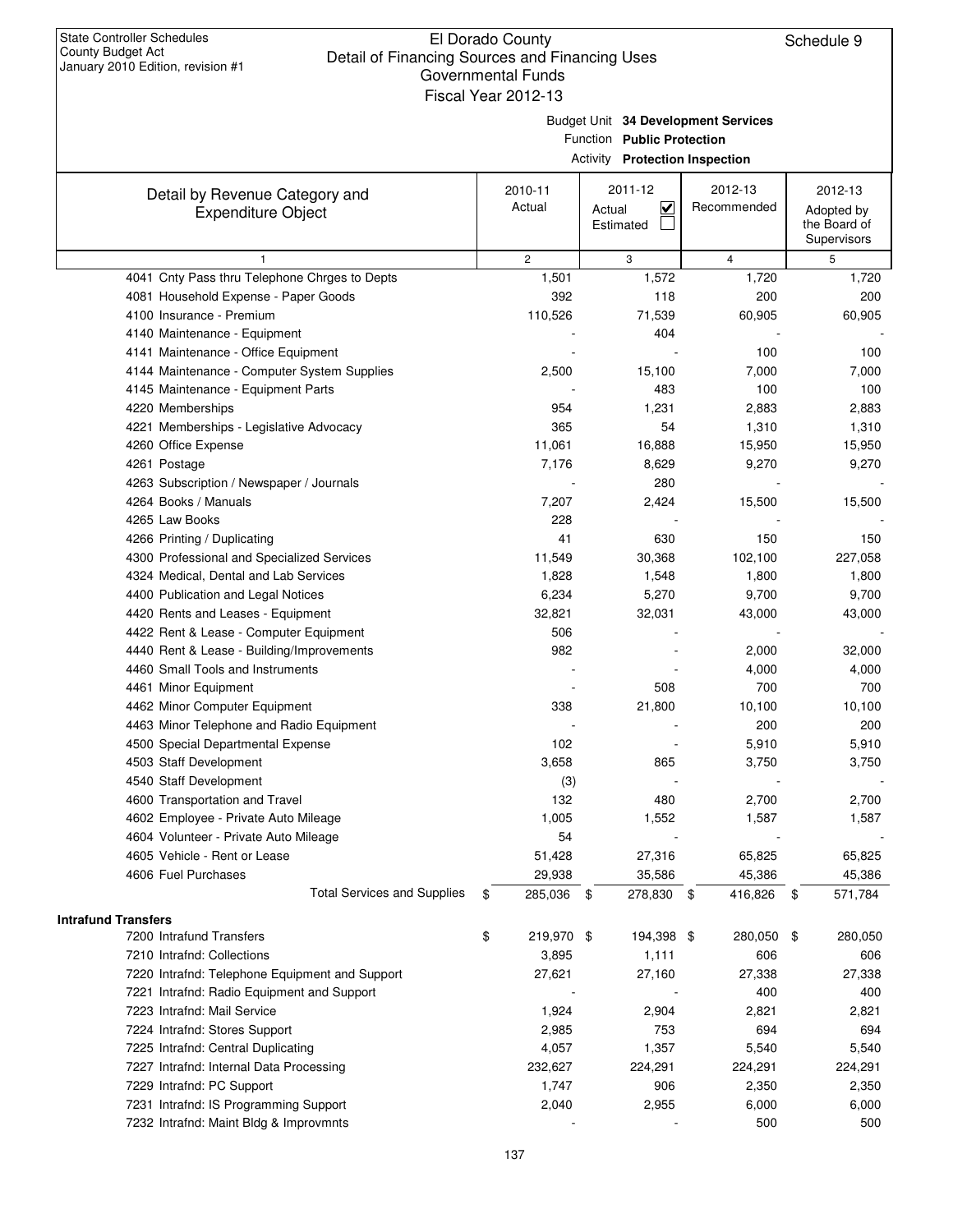| <b>State Controller Schedules</b><br>County Budget Act<br>January 2010 Edition, revision #1 | Detail of Financing Sources and Financing Uses | El Dorado County<br>Governmental Funds<br>Fiscal Year 2012-13 |          |                                                                                                   |    |                        |    | Schedule 9                                           |
|---------------------------------------------------------------------------------------------|------------------------------------------------|---------------------------------------------------------------|----------|---------------------------------------------------------------------------------------------------|----|------------------------|----|------------------------------------------------------|
|                                                                                             |                                                |                                                               | Activity | Budget Unit 34 Development Services<br>Function Public Protection<br><b>Protection Inspection</b> |    |                        |    |                                                      |
| Detail by Revenue Category and<br><b>Expenditure Object</b>                                 |                                                | 2010-11<br>Actual                                             |          | 2011-12<br>$\checkmark$<br>Actual<br>Estimated                                                    |    | 2012-13<br>Recommended |    | 2012-13<br>Adopted by<br>the Board of<br>Supervisors |
|                                                                                             |                                                | $\overline{2}$                                                |          | 3                                                                                                 |    | 4                      |    | 5                                                    |
| 7234 Intrafnd: Network Support                                                              |                                                | 96,194                                                        |          | 74,597                                                                                            |    | 74,597                 |    | 74,597                                               |
|                                                                                             | <b>Total Intrafund Transfers</b>               | \$<br>593,060                                                 | \$       | 530,432                                                                                           | \$ | 625,187                | \$ | 625,187                                              |
|                                                                                             | Total Expenditures/Appropriations \$           | 5,206,582                                                     | - \$     | 4,916,862 \$                                                                                      |    | 5,559,911              | \$ | 5,987,670                                            |
|                                                                                             | Net Cost \$                                    | (2,517,237)                                                   | S.       | (1,918,099)                                                                                       | S  | (2,744,227)            | S  | (2,744,227)                                          |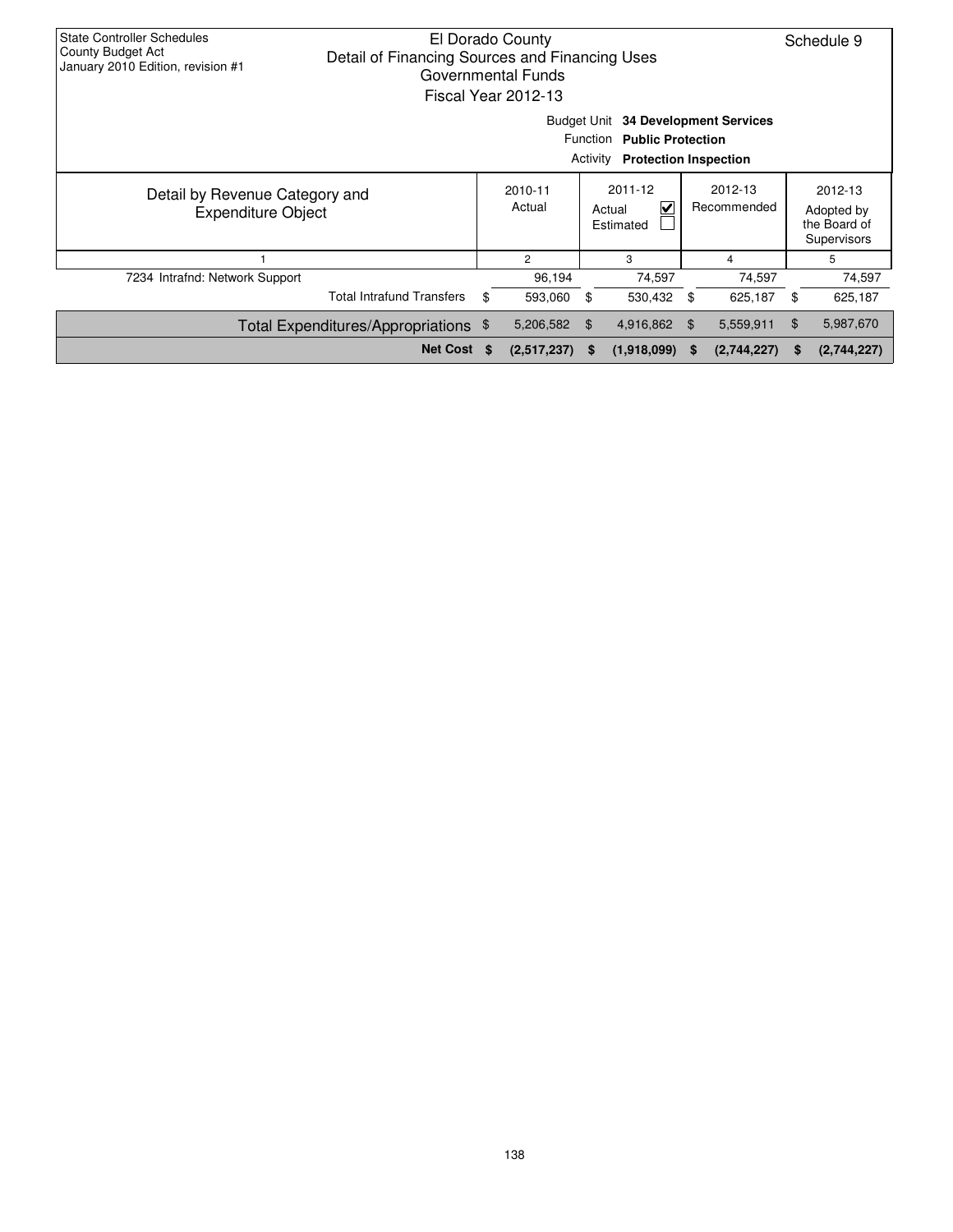|                                                                                  | Governmental Funds<br>Fiscal Year 2012-13 |               |                                                                                                  |                |                        |                                                      |
|----------------------------------------------------------------------------------|-------------------------------------------|---------------|--------------------------------------------------------------------------------------------------|----------------|------------------------|------------------------------------------------------|
|                                                                                  |                                           |               | Budget Unit 40 Animal Services<br>Function Public Protection<br><b>Activity Other Protection</b> |                |                        |                                                      |
| Detail by Revenue Category and<br><b>Expenditure Object</b>                      | 2010-11<br>Actual                         |               | 2011-12<br>$\checkmark$<br>Actual<br>Estimated                                                   |                | 2012-13<br>Recommended | 2012-13<br>Adopted by<br>the Board of<br>Supervisors |
| 1                                                                                | $\overline{2}$                            |               | 3                                                                                                |                | $\overline{4}$         | 5                                                    |
| <b>Licenses, Permits and Franchises</b>                                          |                                           |               |                                                                                                  |                |                        |                                                      |
| 0200 Animal Licenses                                                             | \$<br>201,323 \$                          |               | 255,684 \$                                                                                       |                | 283,000 \$             | 255,000                                              |
| 0201 Viscious/Dangerous Dog                                                      | 8,075                                     |               | 13,415                                                                                           |                | 14,900                 | 13,500                                               |
| 0202 Kennel Permits                                                              | 8,965                                     |               | 19,315                                                                                           |                | 15,900                 | 17,000                                               |
| Total Licenses, Permits and Franchises                                           | \$<br>218,363 \$                          |               | 288,414 \$                                                                                       |                | 313,800                | \$<br>285,500                                        |
| <b>Fines, Forfeitures and Penalties</b>                                          |                                           |               |                                                                                                  |                |                        |                                                      |
| 0320 Other Court Fines                                                           | \$<br>19,397 \$                           |               | 16,637 \$                                                                                        |                | 30,700                 | \$<br>18,500                                         |
| Total Fines, Forfeitures and Penalties                                           | \$<br>19,397 \$                           |               | 16,637 \$                                                                                        |                | 30,700                 | \$<br>18,500                                         |
|                                                                                  |                                           |               |                                                                                                  |                |                        |                                                      |
| <b>Revenue Other Governmental Agencies</b><br>1200 Other - Governmental Agencies | \$<br>466,034 \$                          |               | 384,266 \$                                                                                       |                | 469,197 \$             | 512,712                                              |
| 1206 SLT Surcharge                                                               | 13,480                                    |               | 14,933                                                                                           |                |                        |                                                      |
| Total Revenue Other Governmental Agencies                                        | \$<br>479,514 \$                          |               | 399,199 \$                                                                                       |                | 469,197                | \$<br>512,712                                        |
|                                                                                  |                                           |               |                                                                                                  |                |                        |                                                      |
| <b>Charges for Services</b>                                                      |                                           |               |                                                                                                  |                |                        |                                                      |
| 1560 Humane Services                                                             | \$<br>$1,431$ \$                          |               | $3,150$ \$                                                                                       |                | $3,000$ \$             | 3,000                                                |
| 1561 Impounds                                                                    | 111,730<br>98,665                         |               | 116,493<br>117,245                                                                               |                | 129,700<br>98,650      | 117,000<br>115,500                                   |
| 1562 Adoptions<br>1563 Microchip                                                 | 475                                       |               | 600                                                                                              |                | 600                    | 600                                                  |
| 1564 Restitution                                                                 | 2,710                                     |               | 5,248                                                                                            |                | 5,000                  | 5,000                                                |
| 1740 Charges for Services                                                        | 4,985                                     |               | 2,423                                                                                            |                | 4,000                  | 2,500                                                |
| 1800 Interfund Revenue                                                           | 53,993                                    |               | 36,252                                                                                           |                | 25,000                 | 33,000                                               |
| <b>Total Charges for Services</b>                                                | \$<br>273,989 \$                          |               | 281,411 \$                                                                                       |                | 265,950                | \$<br>276,600                                        |
|                                                                                  |                                           |               |                                                                                                  |                |                        |                                                      |
| <b>Miscellaneous Revenues</b>                                                    |                                           |               |                                                                                                  |                |                        |                                                      |
| 1940 Miscellaneous Revenue<br><b>Total Miscellaneous Revenues</b>                | \$<br>7,624 \$                            |               | $9,337$ \$                                                                                       |                | 7,000                  | \$<br>7,000                                          |
|                                                                                  | \$<br>7,624                               | -\$           | 9,337                                                                                            | \$             | 7,000                  | \$<br>7,000                                          |
| <b>Other Financing Sources</b>                                                   |                                           |               |                                                                                                  |                |                        |                                                      |
| 2027 Operating Transfers In: Sales Tax Realingment                               | \$<br>213,571 \$                          |               | 207,918 \$                                                                                       |                | 207,918 \$             | 219,856                                              |
| <b>Total Other Financing Sources</b>                                             | \$<br>213,571                             | \$            | 207,918                                                                                          | \$             | 207,918                | \$<br>219,856                                        |
| Total Revenue \$                                                                 | 1,212,457                                 | $\frac{1}{2}$ | 1,202,917                                                                                        | $\mathfrak{F}$ | 1,294,565              | \$<br>1,320,168                                      |
|                                                                                  |                                           |               |                                                                                                  |                |                        |                                                      |
| <b>Salaries and Employee Benefits</b>                                            |                                           |               |                                                                                                  |                |                        |                                                      |
| 3000 Permanent Employees / Elected Officials                                     | \$<br>754,779 \$                          |               | 683,487 \$                                                                                       |                | 783,772 \$             | 783,772                                              |
| 3001 Temporary Employees                                                         | 10,375                                    |               | 42,135                                                                                           |                |                        | 29,376                                               |
| 3002 Overtime                                                                    | 33,891                                    |               | 26,180                                                                                           |                | 27,000                 | 27,000                                               |
| 3003 Standby Pay                                                                 | 23,235                                    |               | 22,058                                                                                           |                | 25,000                 | 25,000                                               |
| 3004 Other Compensation<br>3005 Tahoe Differential                               | 11,976<br>12,894                          |               | 4,741<br>12,045                                                                                  |                | 6,720<br>12,000        | 6,720                                                |
| 3020 Employer Share - Employee Retirement                                        | 151,982                                   |               | 130,137                                                                                          |                | 141,368                | 12,000<br>141,368                                    |
| 3022 Employer Share - Medi Care                                                  | 11,796                                    |               | 11,076                                                                                           |                | 11,538                 | 11,964                                               |
| 3040 Employer Share - Health Insurance                                           | 192,911                                   |               | 192,212                                                                                          |                | 260,431                | 242,425                                              |
| 3041 Employer Share - Unemployment Insurance                                     | 11,692                                    |               | 13,000                                                                                           |                | 15,296                 | 16,368                                               |
| 3042 Employer Share - Long Term Disab Insurance                                  | 2,496                                     |               | 1,927                                                                                            |                | 2,822                  | 2,928                                                |
| 3043 Employer Share - Deferred Compensation                                      | 400                                       |               | 400                                                                                              |                | 400                    | 400                                                  |
| 3046 Retiree Health - Defined Contributions                                      | 21,031                                    |               | 17,649                                                                                           |                | 22,082                 | 22,083                                               |
| 3060 Employer Share - Workers' Compensation                                      | 29,443                                    |               | 21,302                                                                                           |                | 12,891                 | 12,891                                               |
|                                                                                  | 139                                       |               |                                                                                                  |                |                        |                                                      |
|                                                                                  |                                           |               |                                                                                                  |                |                        |                                                      |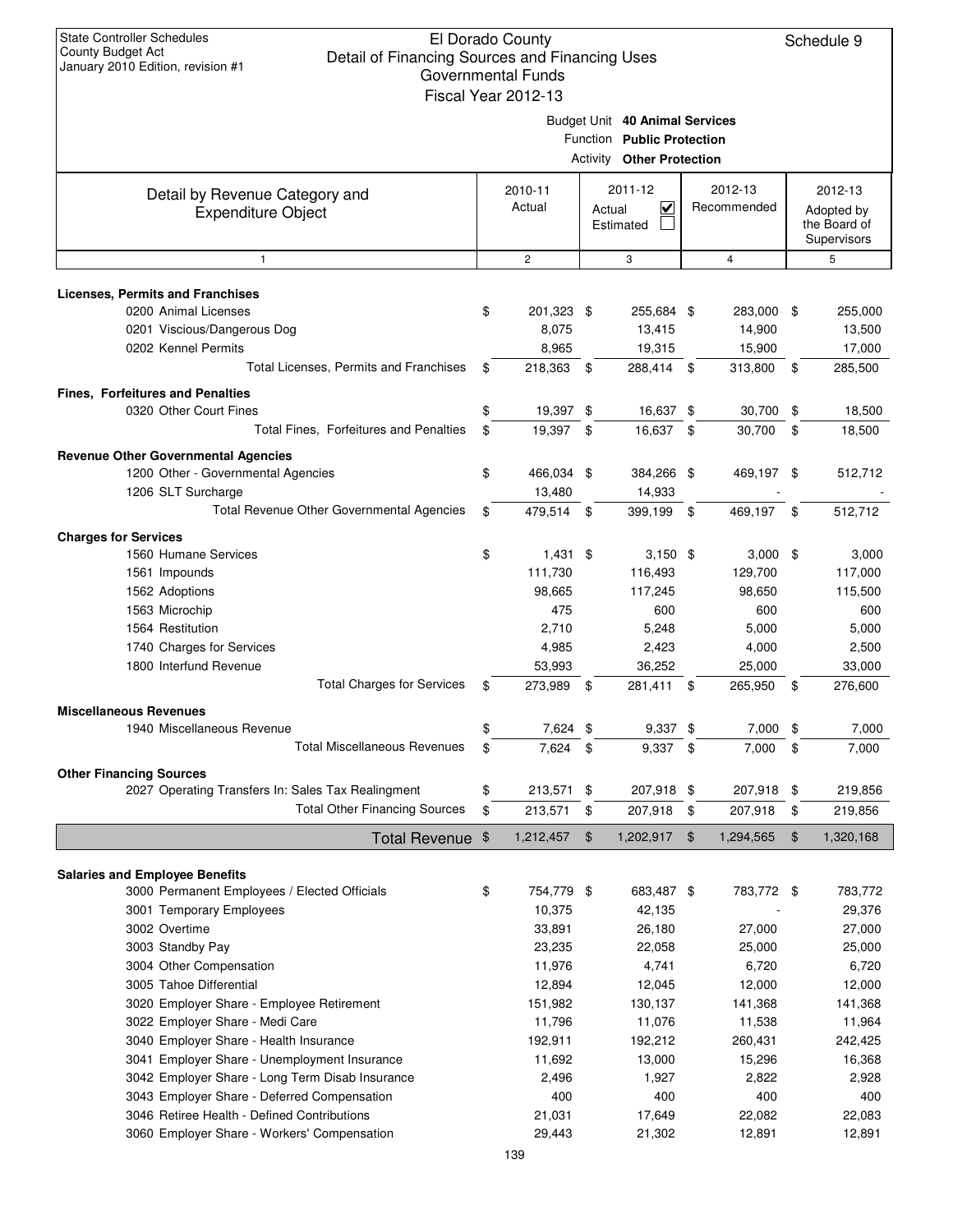| January ZUTU LUINUH, IEVISIUH # I                           | <b>Governmental Funds</b> |        |                                                              |                        |                                                      |
|-------------------------------------------------------------|---------------------------|--------|--------------------------------------------------------------|------------------------|------------------------------------------------------|
|                                                             | Fiscal Year 2012-13       |        | Budget Unit 40 Animal Services<br>Function Public Protection |                        |                                                      |
|                                                             |                           |        | <b>Activity Other Protection</b>                             |                        |                                                      |
| Detail by Revenue Category and<br><b>Expenditure Object</b> | 2010-11<br>Actual         | Actual | 2011-12<br>$\overline{\mathbf{v}}$<br>Estimated              | 2012-13<br>Recommended | 2012-13<br>Adopted by<br>the Board of<br>Supervisors |
| $\mathbf{1}$                                                | $\mathbf{2}$              |        | 3                                                            | 4                      | 5                                                    |
| 3080 Flexible Benefits                                      | 1,330                     |        | 1,598                                                        | 2,000                  | 1,800                                                |
| <b>Total Salaries and Employee Benefits</b>                 | \$<br>1,270,231           | \$     | 1,179,946                                                    | \$<br>1,323,320        | \$<br>1,336,095                                      |
| <b>Services and Supplies</b>                                |                           |        |                                                              |                        |                                                      |
| 4020 Clothing and Personal Supplies                         | \$<br>$4,430$ \$          |        | 2,786 \$                                                     | $8,600$ \$             | 8,600                                                |
| 4040 Telephone Company Vendor Payments                      | 3,492                     |        | 3,133                                                        | 4,180                  | 4,180                                                |
| 4041 Cnty Pass thru Telephone Chrges to Depts               | 675                       |        | 622                                                          | 900                    | 900                                                  |
| 4060 Food and Food Products                                 | 225                       |        |                                                              |                        |                                                      |
| 4080 Household Expense                                      | 4,986                     |        | 5,263                                                        | 5,200                  | 5,200                                                |
| 4085 Household Expense - Refuse Disposal                    | 7,422                     |        | 8,202                                                        | 7,500                  | 8,500                                                |
| 4086 Household Expense - Janitorial/Custodial               | 9,165                     |        | 8,586                                                        | 10,500                 | 11,000                                               |
| 4100 Insurance - Premium                                    | 47,767                    |        | 37,248                                                       | 45,507                 | 30,194                                               |
| 4124 Witness Fee                                            | 142                       |        | 140                                                          |                        |                                                      |
| 4128 Witness Mileage                                        | 78                        |        | 31                                                           |                        |                                                      |
| 4140 Maintenance - Equipment                                | 1,740                     |        | 337                                                          | 2,400                  | 2,400                                                |
| 4143 Maintenance - Service Contracts                        | 1,488                     |        | 1,896                                                        | 3,450                  | 3,451                                                |
| 4144 Maintenance - Computer System Supplies                 | 7,358                     |        | 7,410                                                        | 8,200                  | 8,200                                                |
| 4162 Maintenance Vehicles - Supplies                        |                           |        |                                                              | 9,000                  | 11,940                                               |
| 4164 Maintenance Vehicles - Tires and Tubes                 |                           |        |                                                              | 1,500                  | 1,500                                                |
| 4180 Maintenance - Building and Improvements                |                           |        |                                                              | 3,210                  | 4,210                                                |
| 4220 Memberships                                            | 165                       |        | 250                                                          | 425                    | 425                                                  |
| 4221 Memberships - Legislative Advocacy                     | 270                       |        | 200                                                          | 445                    | 445                                                  |
| 4260 Office Expense                                         | 8,052                     |        | 8,525                                                        | 8,500                  | 8,500                                                |
| 4261 Postage                                                | 6,369                     |        | 6,109                                                        | 6,000                  | 6,000                                                |
| 4262 Software                                               |                           |        | 1,153                                                        | 2,040                  | 2,040                                                |
| 4263 Subscription / Newspaper / Journals                    | 104                       |        | 409                                                          | 200                    | 500                                                  |
| 4264 Books / Manuals                                        | 116                       |        | 542                                                          | 620                    | 620                                                  |
| 4266 Printing / Duplicating                                 | 82                        |        |                                                              | 700                    | 700                                                  |
| 4300 Professional and Specialized Services                  | 76,706                    |        | 50,449                                                       | 115,230                | 78,825                                               |
| 4306 Collection Services                                    |                           |        | 195                                                          |                        | 700                                                  |
| 4313 Legal Services                                         | 2,884                     |        | 2,008                                                        | 4,000                  | 4,500                                                |
| 4324 Medical, Dental and Lab Services                       | 461                       |        | 977                                                          | 800                    | 1,300                                                |
| 4334 Fire Prevention and Inspection                         | 38                        |        | 29                                                           |                        |                                                      |
| 4400 Publication and Legal Notices                          | 178                       |        | 136                                                          | 550                    | 550                                                  |
| 4420 Rents and Leases - Equipment                           | 5,686                     |        | 7,304                                                        | 7,500                  | 8,500                                                |
| 4440 Rent & Lease - Building/Improvements                   | 106,662                   |        | 99,872                                                       | 100,563                | 100,563                                              |
| 4460 Small Tools and Instruments                            | 1,343                     |        | 334                                                          | 2,000                  | 2,000                                                |
| 4461 Minor Equipment                                        |                           |        | 1,565                                                        | 1,000                  | 1,000                                                |
| 4462 Minor Computer Equipment                               | 5,430                     |        | 6,170                                                        | 1,540                  | 1,540                                                |
| 4463 Minor Telephone and Radio Equipment                    |                           |        |                                                              | 4,000                  | 4,000                                                |
| 4500 Special Departmental Expense                           | 52,037                    |        | 52,743                                                       | 50,687                 | 73,000                                               |
| 4503 Staff Development                                      | 1,160                     |        |                                                              | 1,600                  | 3,385                                                |
| 4529 Software License                                       |                           |        | 591                                                          | 1,260                  | 1,260                                                |
| 4600 Transportation and Travel                              | 23                        |        |                                                              | 1,700                  | 4,800                                                |
| 4602 Employee - Private Auto Mileage                        | 272                       |        | 93                                                           | 600                    | 1,550                                                |
| 4605 Vehicle - Rent or Lease                                | 52,339                    |        | 22,659                                                       | 66,000                 | 66,000                                               |
| 4606 Fuel Purchases                                         | 45,313                    |        | 52,449                                                       | 60,000                 | 60,000                                               |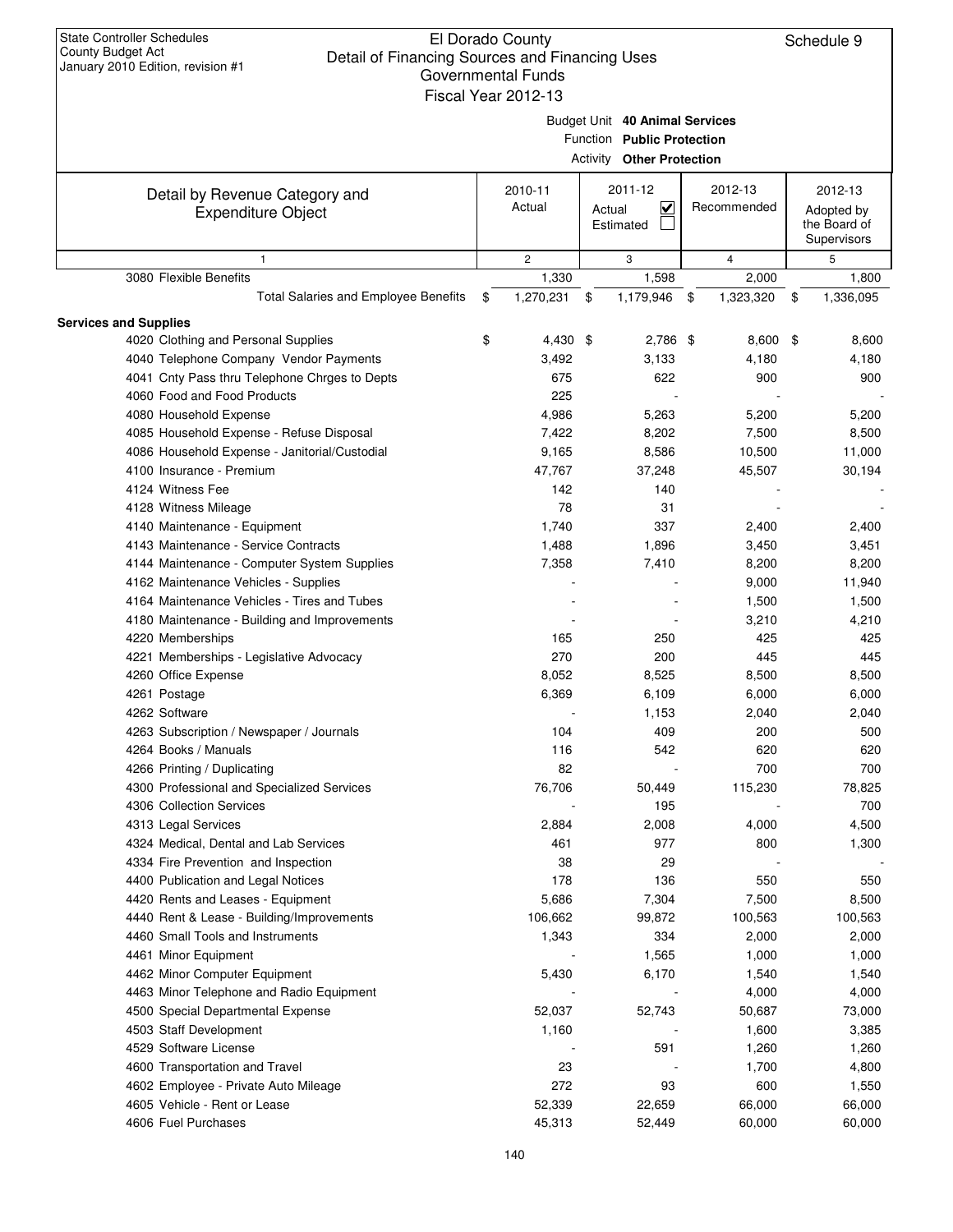|                                                             | Fiscal Year 2012-13 |        |                                                                                                  |                |                        |      |                                                      |
|-------------------------------------------------------------|---------------------|--------|--------------------------------------------------------------------------------------------------|----------------|------------------------|------|------------------------------------------------------|
|                                                             |                     |        | Budget Unit 40 Animal Services<br>Function Public Protection<br><b>Activity Other Protection</b> |                |                        |      |                                                      |
| Detail by Revenue Category and<br><b>Expenditure Object</b> | 2010-11<br>Actual   |        | 2011-12<br>$\overline{\mathbf{v}}$<br>Actual<br>Estimated                                        |                | 2012-13<br>Recommended |      | 2012-13<br>Adopted by<br>the Board of<br>Supervisors |
| 1                                                           | $\overline{2}$      |        | 3                                                                                                |                | 4                      |      | 5                                                    |
| 4608 Hotel Accommodations                                   | 138                 |        |                                                                                                  |                |                        |      |                                                      |
| 4620 Utilities                                              | 62,226              |        | 59,633                                                                                           |                | 66,861                 |      | 63,017                                               |
| <b>Total Services and Supplies</b>                          | \$<br>517,021       | - \$   | 450,049                                                                                          | -\$            | 614,968                | \$   | 595,995                                              |
| <b>Other Charges</b>                                        |                     |        |                                                                                                  |                |                        |      |                                                      |
| 5300 Interfund Expenditures                                 | \$<br>468,081       | \$     | 372,744 \$                                                                                       |                | 454,392                | \$   | 479,611                                              |
| <b>Total Other Charges</b>                                  | \$<br>468,081       | \$     | 372,744                                                                                          | \$             | 454,392                | \$   | 479,611                                              |
| <b>Fixed Assets</b>                                         |                     |        |                                                                                                  |                |                        |      |                                                      |
| 6040 Fixed Assets - Equipment                               | \$                  | $-$ \$ | 4,964 \$                                                                                         |                |                        | - \$ |                                                      |
| 6042 Fixed Assets - Computer Sys Equipment                  |                     |        |                                                                                                  |                | 11,745                 |      | 16,245                                               |
| <b>Total Fixed Assets</b>                                   | \$                  | $-$ \$ | 4,964                                                                                            | \$             | 11,745                 | \$   | 16,245                                               |
| <b>Intrafund Transfers</b>                                  |                     |        |                                                                                                  |                |                        |      |                                                      |
| 7200 Intrafund Transfers                                    | \$<br>$37$ \$       |        |                                                                                                  | \$             | 200                    | \$   | 200                                                  |
| 7210 Intrafnd: Collections                                  | 654                 |        | 538                                                                                              |                | 800                    |      | 800                                                  |
| 7220 Intrafnd: Telephone Equipment and Support              | 19,572              |        | 15,058                                                                                           |                | 20,000                 |      | 20,000                                               |
| 7221 Intrafnd: Radio Equipment and Support                  | 696                 |        |                                                                                                  |                | 2,500                  |      | 2,500                                                |
| 7223 Intrafnd: Mail Service                                 | 3,500               |        | 6,289                                                                                            |                | 3,584                  |      | 3,584                                                |
| 7224 Intrafnd: Stores Support                               | 2,799               |        | 753                                                                                              |                | 2,529                  |      | 2,529                                                |
| 7225 Intrafnd: Central Duplicating                          | 396                 |        | 1,138                                                                                            |                | 1,600                  |      | 1,600                                                |
| 7227 Intrafnd: Internal Data Processing                     | 13,282              |        | 12,721                                                                                           |                | 13,357                 |      | 13,357                                               |
| 7229 Intrafnd: PC Support                                   | 816                 |        | 30                                                                                               |                |                        |      |                                                      |
| 7231 Intrafnd: IS Programming Support                       | 105                 |        | 75                                                                                               |                | 1,000                  |      | 1,300                                                |
| 7232 Intrafnd: Maint Bldg & Improvmnts                      |                     |        | 2,434                                                                                            |                | 2,500                  |      | 3,000                                                |
| 7234 Intrafnd: Network Support                              | 28,394              |        | 30,121                                                                                           |                | 31,627                 |      | 31,627                                               |
| 7250 Intrafnd Transfers: Non General Fund                   |                     |        |                                                                                                  |                | 1,377                  |      | 1,377                                                |
| <b>Total Intrafund Transfers</b>                            | \$<br>70,250        | \$     | 69,158                                                                                           | \$             | 81,074                 | \$   | 81,874                                               |
| Total Expenditures/Appropriations \$                        | 2,325,584           | \$     | 2,076,861                                                                                        | $\mathfrak{F}$ | 2,485,499              | \$   | 2,509,820                                            |
| Net Cost \$                                                 | (1, 113, 127)       | \$     | (873, 944)                                                                                       | \$             | (1, 190, 934)          | \$   | (1, 189, 652)                                        |
|                                                             |                     |        |                                                                                                  |                |                        |      |                                                      |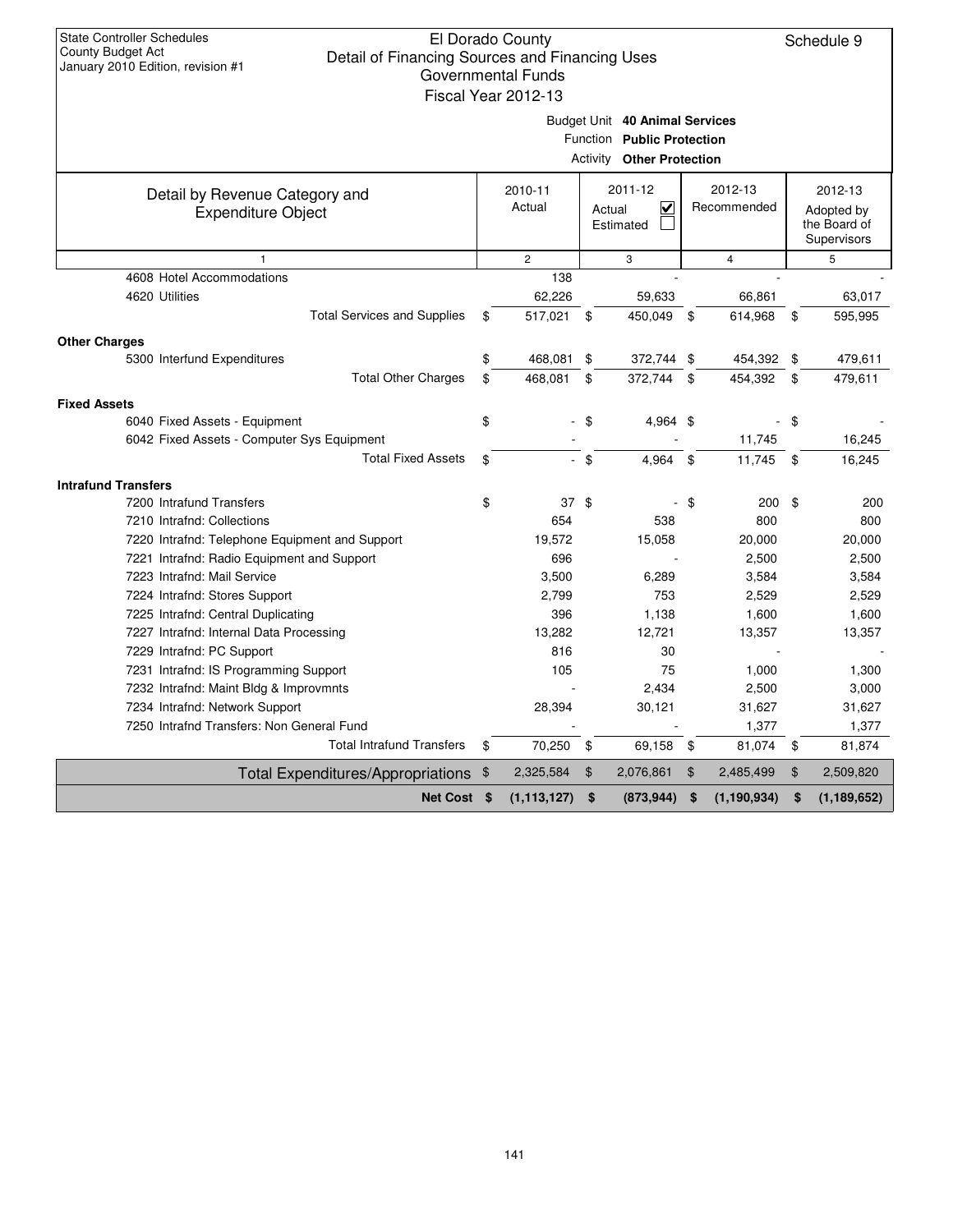|        | Governmental Funds<br><b>Fiscal Year</b> |                                                    |                                |
|--------|------------------------------------------|----------------------------------------------------|--------------------------------|
|        |                                          | Budget Unit 40 Public Health<br>Activity<br>Health | Function Health and Sanitation |
| ry and | 2010-11<br>Actual                        | 2011-12<br>$A$ ctual                               | $2012 - 13$<br>Recommer        |

| Detail by Revenue Category and<br><b>Expenditure Object</b> | 2010-11<br>Actual  | 2011-12<br>$\overline{\mathbf{v}}$<br>Actual<br>Estimated | 2012-13<br>Recommended |      | 2012-13<br>Adopted by<br>the Board of<br>Supervisors |
|-------------------------------------------------------------|--------------------|-----------------------------------------------------------|------------------------|------|------------------------------------------------------|
| $\mathbf{1}$                                                | $\mathbf{2}$       | 3                                                         | $\overline{4}$         |      | 5                                                    |
| <b>Licenses, Permits and Franchises</b>                     |                    |                                                           |                        |      |                                                      |
| 0261 Marriage License                                       | \$<br>81,972 \$    | 80,592 \$                                                 | 115,000                | \$   | 115,000                                              |
| Total Licenses, Permits and Franchises                      | \$<br>81,972       | \$<br>80,592 \$                                           | 115,000                | \$   | 115,000                                              |
|                                                             |                    |                                                           |                        |      |                                                      |
| Fines, Forfeitures and Penalties                            |                    |                                                           |                        |      |                                                      |
| 0320 Other Court Fines                                      | \$<br>107,815 \$   | 96,794 \$                                                 | 151,750 \$             |      | 152,115                                              |
| 0324 Emergency Med Serv (EMS) - County                      | 450,593            | 472,999                                                   | 40,250                 |      | 40,250                                               |
| 0325 Emergency Med Serv (EMS) - Admin                       |                    |                                                           | 47,500                 |      | 47,500                                               |
| 0326 Emergency Med Serv (EMS) - Physicial                   |                    |                                                           | 225,964                |      | 225,964                                              |
| 0327 Emergency Med Serv (EMS) - Hospital                    |                    |                                                           | 97,398                 |      | 97,398                                               |
| Total Fines, Forfeitures and Penalties                      | \$<br>558,408      | \$<br>569,792 \$                                          | 562,862                | \$   | 563,227                                              |
| Revenue from Use of Money and Property                      |                    |                                                           |                        |      |                                                      |
| 0400 Interest                                               | \$<br>$6,296$ \$   | 6,944                                                     | \$<br>(3,200)          | \$   | (3,200)                                              |
| Total Revenue from Use of Money and Property                | \$<br>6.296        | \$<br>6,944                                               | \$<br>(3,200)          | \$   | (3,200)                                              |
| <b>Intergovernmental Revenue - State</b>                    |                    |                                                           |                        |      |                                                      |
| 0640 State - Calif Children Services (CCS)                  | \$<br>245,965 \$   | 449,789 \$                                                | 448,256                | \$   | 448,256                                              |
| 0670 State - Tuberculosis Control                           |                    |                                                           | 10,000                 |      | 10,000                                               |
| 0680 State - Health                                         | 98,064             | 92,625                                                    | 94,452                 |      | 93,780                                               |
| 0681 State - Child Hlth & Disab Prev (CHDP)                 | 4,795              | 5,653                                                     | 8,101                  |      | 8,101                                                |
| 0686 State - Sales Tax Realignment Health                   | 12,798             |                                                           |                        |      |                                                      |
| 0687 State - Discretionary General Fund                     | 380,317            | (44, 328)                                                 | 62,811                 |      | 66,286                                               |
| 0688 State - Medi Cal General Fund                          | 269,674            | 267,083                                                   | 291,867                |      | 291,867                                              |
| 0689 State - Perinatal General Fund                         | 56,831             | 10,713                                                    |                        |      |                                                      |
| 0690 State - Perinatal Medi Cal General Fund                | 18,620             |                                                           |                        |      |                                                      |
| 0691 State - Substance Abuse/Crime Prevention               | (25, 544)          |                                                           |                        |      |                                                      |
| 0895 State - AB75 Tobacco                                   | 136,638            | 119,782                                                   | 155,000                |      | 194,300                                              |
| 0908 State - Tobacco Settlement Fund                        | 157,795            | 160,912                                                   | 160,000                |      | 160,000                                              |
| Total Intergovernmental Revenue - State                     | \$<br>1,355,953 \$ | 1,062,229 \$                                              | 1,230,487              | \$   | 1,272,590                                            |
|                                                             |                    |                                                           |                        |      |                                                      |
| Intergovernmental Revenue - Federal<br>1100 Federal - Other | \$<br>790,720 \$   | 513,257 \$                                                | 608,411                | - \$ | 579,284                                              |
| 1101 Federal - Block Grant Revenues                         | 1,167,103          | 1,444,935                                                 | 1,339,928              |      | 1,301,455                                            |
| 1107 Federal - Medi Cal                                     | 641,551            | 855,734                                                   | 778,955                |      | 728,427                                              |
| 1108 Federal - Perinatal Medi Cal                           | 1,374              |                                                           | 216,386                |      | 218,529                                              |
| Total Intergovernmental Revenue - Federal                   | \$<br>2,600,748    | \$<br>2,813,927 \$                                        | 2,943,680              | \$   | 2,827,695                                            |
|                                                             |                    |                                                           |                        |      |                                                      |
| <b>Revenue Other Governmental Agencies</b>                  |                    |                                                           |                        |      |                                                      |
| 1200 Other - Governmental Agencies                          | \$<br>73,015 \$    | 62,860 \$                                                 | 108,000                | \$   | 84,000                                               |
| Total Revenue Other Governmental Agencies                   | \$<br>73,015 \$    | 62,860 \$                                                 | 108,000                | \$   | 84,000                                               |
| <b>Charges for Services</b>                                 |                    |                                                           |                        |      |                                                      |
| 1603 Vital Health Statistic Fee                             | \$<br>41,059 \$    | 50,542 \$                                                 | 42,300 \$              |      | 42,700                                               |
| 1620 Health Fees                                            | 60,441             | 61,745                                                    | 113,705                |      | 113,705                                              |
| 1622 Private Insurance                                      | 39,081             | 53,630                                                    | 6,400                  |      | 6,400                                                |
| 1650 California Children Services (CCS)                     | 513                | 642                                                       | 220                    |      | 220                                                  |
| 1686 Ambulance Services                                     | 203                |                                                           |                        |      |                                                      |
| 1800 Interfund Revenue                                      | 673,160            | 498,671                                                   | 713,776                |      | 739,295                                              |
| 1830 Intrfnd Rev: Allocated Salaries & Benefits             | 4,629              | 4,645                                                     |                        |      |                                                      |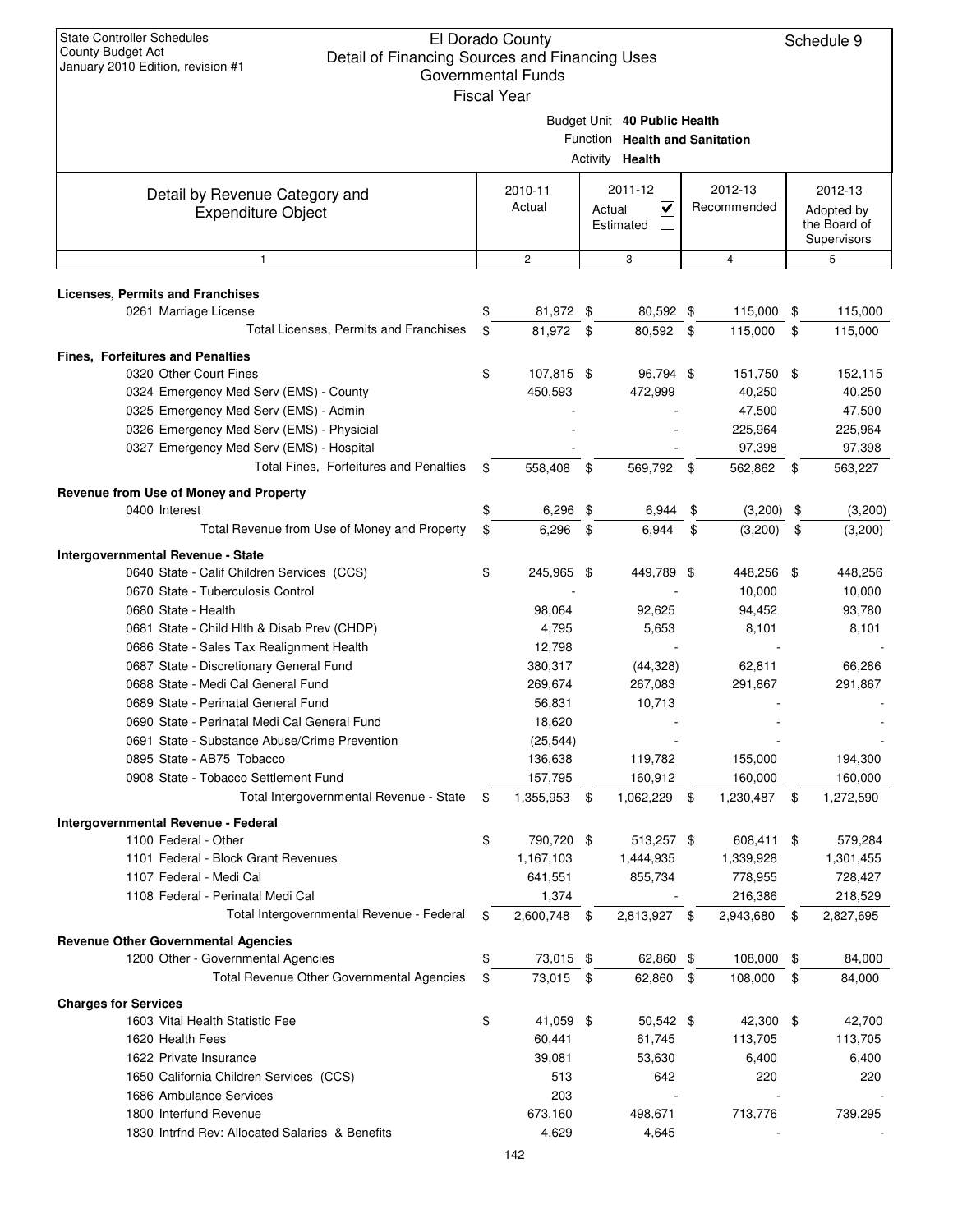|                                                                                       |                  |                       |    | Budget Unit 40 Public Health<br>Function Health and Sanitation<br>Activity Health |               |             |                             |
|---------------------------------------------------------------------------------------|------------------|-----------------------|----|-----------------------------------------------------------------------------------|---------------|-------------|-----------------------------|
|                                                                                       |                  | 2010-11               |    | 2011-12                                                                           |               | 2012-13     | 2012-13                     |
| Detail by Revenue Category and<br><b>Expenditure Object</b>                           | Actual<br>Actual |                       |    | $\overline{\mathsf{v}}$                                                           |               | Recommended | Adopted by                  |
|                                                                                       |                  |                       |    | Estimated                                                                         |               |             | the Board of<br>Supervisors |
| 1                                                                                     |                  | $\overline{2}$        |    | 3                                                                                 |               | 4           | 5                           |
| <b>Total Charges for Services</b>                                                     | \$               | 819,086               | \$ | 669,875                                                                           | \$            | 876,401     | \$<br>902,320               |
| <b>Miscellaneous Revenues</b>                                                         |                  |                       |    |                                                                                   |               |             |                             |
| 1940 Miscellaneous Revenue                                                            | \$               | 484,048 \$            |    | 417,215 \$                                                                        |               | 270,325     | \$<br>264,825               |
| <b>Total Miscellaneous Revenues</b>                                                   | \$               | 484,048               | \$ | 417,215                                                                           | \$            | 270,325     | \$<br>264,825               |
| <b>Other Financing Sources</b>                                                        |                  |                       |    |                                                                                   |               |             |                             |
| 2020 Operating Transfers In                                                           | \$               | 3,664,681 \$          |    | 3,981,477 \$                                                                      |               | 4,667,201   | \$<br>5,042,595             |
| 2021 Operating Transfers In: Veh Lic Fee                                              |                  | 4,906,244             |    | 5,230,061                                                                         |               | 4,883,058   | 5,267,349                   |
| 2026 Operating Transfers In: PHD SRF                                                  |                  |                       |    | 426,423                                                                           |               | 553,075     | 1,546,988                   |
| 2027 Operating Transfers In: Sales Tax Realingment                                    |                  | 1,514,154             |    | 1,412,506                                                                         |               | 1,543,750   | 1,638,546                   |
| <b>Total Other Financing Sources</b>                                                  | \$               | 10,085,078            | \$ | 11,050,467                                                                        | \$            | 11,647,084  | \$<br>13,495,478            |
|                                                                                       |                  |                       |    |                                                                                   |               |             |                             |
| <b>Residual Equity Transfers</b>                                                      |                  |                       |    |                                                                                   |               |             |                             |
| 2100 Residual Equity Transfers In<br><b>Total Residual Equity Transfers</b>           | \$<br>\$         | 108,669 \$<br>108,669 |    | 482,810 \$                                                                        |               |             | \$<br>43,404                |
|                                                                                       |                  |                       | \$ | 482,810                                                                           | \$            |             | \$<br>43,404                |
| <b>Total Revenue</b>                                                                  | \$               | 16,173,274            | \$ | 17,216,710                                                                        | $\sqrt[6]{3}$ | 17,750,639  | \$<br>19,565,339            |
|                                                                                       |                  |                       |    |                                                                                   |               |             |                             |
| <b>Salaries and Employee Benefits</b><br>3000 Permanent Employees / Elected Officials | \$               | 3,931,987 \$          |    | 3,560,029 \$                                                                      |               | 4,173,463   | \$<br>4,275,907             |
| 3001 Temporary Employees                                                              |                  | 329,931               |    | 259,835                                                                           |               | 192,124     | 185,658                     |
| 3002 Overtime                                                                         |                  | 17,275                |    | 17,600                                                                            |               | 32,300      | 32,300                      |
| 3003 Standby Pay                                                                      |                  | 7,901                 |    | 10,253                                                                            |               | 13,000      | 13,000                      |
| 3004 Other Compensation                                                               |                  | 114,326               |    | 162,045                                                                           |               | 193,513     | 234,527                     |
| 3005 Tahoe Differential                                                               |                  | 19,778                |    | 16,528                                                                            |               | 21,600      | 21,960                      |
| 3006 Bilingual Pay                                                                    |                  | 21,750                |    | 21,093                                                                            |               | 22,820      | 22,820                      |
| 3020 Employer Share - Employee Retirement                                             |                  | 781,090               |    | 664,150                                                                           |               | 767,798     | 786,747                     |
| 3022 Employer Share - Medi Care                                                       |                  | 61,101                |    | 55,477                                                                            |               | 60,361      | 61,853                      |
| 3040 Employer Share - Health Insurance                                                |                  | 731,195               |    | 775,120                                                                           |               | 1,100,215   | 1,055,327                   |
| 3041 Employer Share - Unemployment Insurance                                          |                  | 50,944                |    | 43,973                                                                            |               | 58,786      | 59,952                      |
| 3042 Employer Share - Long Term Disab Insurance                                       |                  | 13,429                |    | 10,014                                                                            |               | 15,023      | 15,393                      |
| 3043 Employer Share - Deferred Compensation                                           |                  | 14,108                |    | 14,422                                                                            |               | 15,527      | 14,914                      |
| 3046 Retiree Health - Defined Contributions                                           |                  | 70,205                |    | 70,205                                                                            |               | 73,713      | 73,713                      |
| 3060 Employer Share - Workers' Compensation                                           |                  | 83,903                |    | 43,841                                                                            |               | 20,008      | 20,011                      |
| 3080 Flexible Benefits                                                                |                  | 21,090                |    | 15,123                                                                            |               | 25,900      | 20,500                      |
| <b>Total Salaries and Employee Benefits</b>                                           | \$               | 6,270,012 \$          |    | 5,739,708 \$                                                                      |               | 6,786,151   | \$<br>6,894,582             |
| <b>Services and Supplies</b>                                                          |                  |                       |    |                                                                                   |               |             |                             |
| 4040 Telephone Company Vendor Payments                                                | \$               | $3,734$ \$            |    | $3,115$ \$                                                                        |               | $5,500$ \$  | 5,500                       |
| 4041 Cnty Pass thru Telephone Chrges to Depts                                         |                  | 3,032                 |    | 3,065                                                                             |               | 5,385       | 5,385                       |
| 4060 Food and Food Products                                                           |                  | 1,529                 |    | 1,340                                                                             |               | 3,650       | 4,150                       |
| 4080 Household Expense                                                                |                  | 176                   |    | 316                                                                               |               | 11,500      | 11,500                      |
| 4083 Household Expense - Laundry                                                      |                  | 3,208                 |    | 3,862                                                                             |               | 3,875       | 3,875                       |
| 4085 Household Expense - Refuse Disposal                                              |                  | 4,507                 |    | 5,177                                                                             |               | 5,645       | 5,645                       |
| 4086 Household Expense - Janitorial/Custodial                                         |                  | 5,215                 |    | 6,228                                                                             |               | 6,498       | 6,498                       |
| 4100 Insurance - Premium                                                              |                  | 54,504                |    | 65,315                                                                            |               | 33,574      | 33,569                      |
| 4140 Maintenance - Equipment                                                          |                  | 12,631                |    | 13,072                                                                            |               | 15,050      | 15,050                      |
| 4141 Maintenance - Office Equipment                                                   |                  |                       |    | 534                                                                               |               | 2,250       | 2,250                       |
| 4143 Maintenance - Service Contracts                                                  |                  | 6,815                 |    | 6,461                                                                             |               | 12,968      | 13,711                      |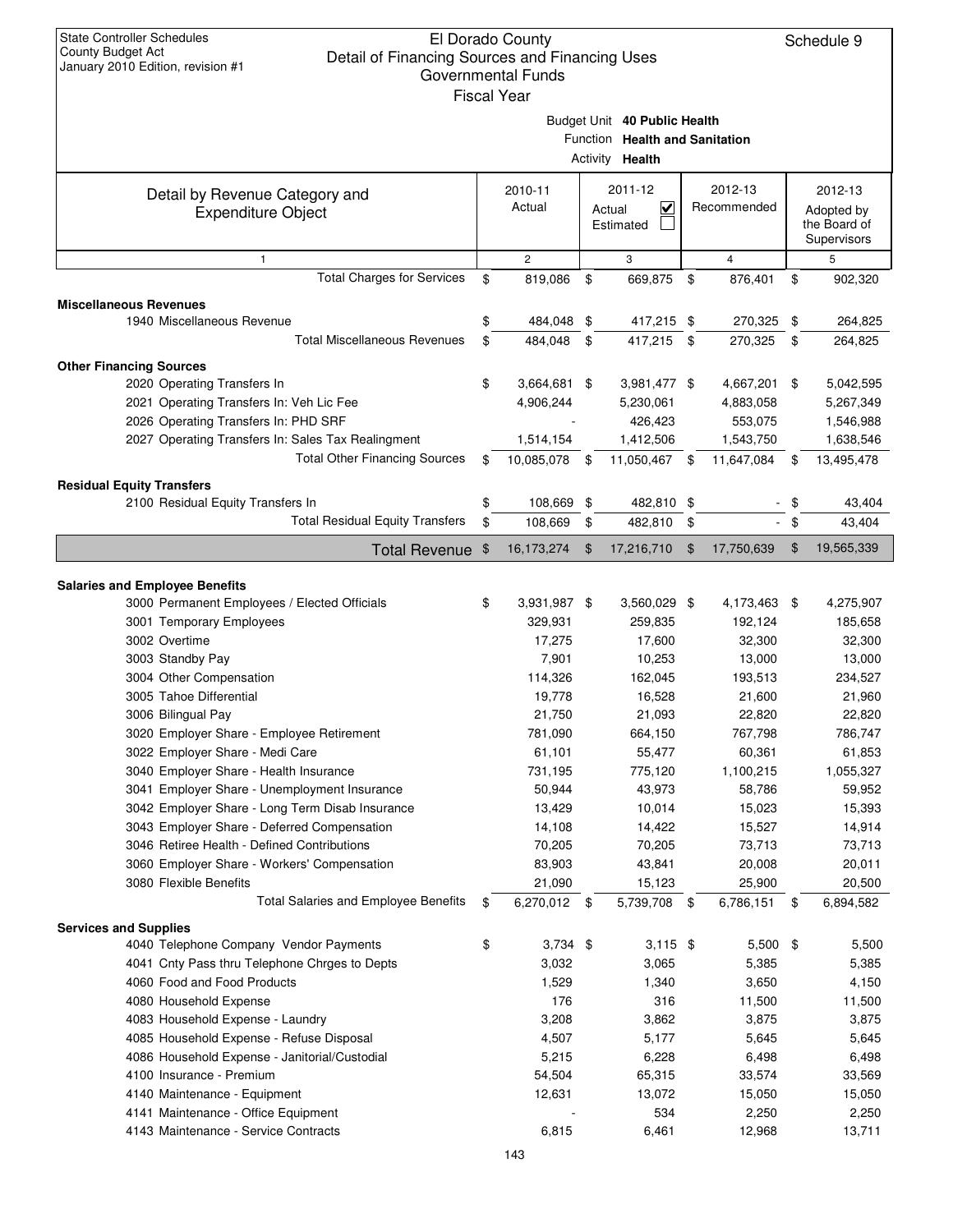|                                                             |                   | Budget Unit 40 Public Health<br>Function Health and Sanitation<br>Activity Health |                        |                                                      |
|-------------------------------------------------------------|-------------------|-----------------------------------------------------------------------------------|------------------------|------------------------------------------------------|
| Detail by Revenue Category and<br><b>Expenditure Object</b> | 2010-11<br>Actual | 2011-12<br>$\overline{\mathbf{v}}$<br>Actual<br>Estimated                         | 2012-13<br>Recommended | 2012-13<br>Adopted by<br>the Board of<br>Supervisors |
| $\mathbf{1}$                                                | $\overline{2}$    | 3                                                                                 | $\overline{4}$         | 5                                                    |
| 4144 Maintenance - Computer System Supplies                 | 29,382            | 30,578                                                                            | 42,530                 | 42,920                                               |
| 4145 Maintenance - Equipment Parts                          | 778               |                                                                                   |                        |                                                      |
| 4180 Maintenance - Building and Improvements                |                   | 5,157                                                                             | 5,900                  | 5,900                                                |
| 4183 Maintenance - Grounds                                  |                   | 31                                                                                |                        |                                                      |
| 4192 Maintenance - Lighting                                 |                   | 1                                                                                 |                        |                                                      |
| 4200 Medical, Dental and Laboratory Supplies                | 36,492            | 43,390                                                                            | 59,325                 | 59,325                                               |
| 4201 Medical Supplies - Field                               | 62,606            | 31,087                                                                            | 46,080                 | 46,080                                               |
| 4220 Memberships                                            | 2,646             | 1,735                                                                             | 5,025                  | 5,025                                                |
| 4221 Memberships - Legislative Advocacy                     | 10,958            | 11,514                                                                            | 15,200                 | 15,200                                               |
| 4260 Office Expense                                         | 39,294            | 23,403                                                                            | 43,398                 | 45,331                                               |
| 4261 Postage                                                | 7,500             | 6,623                                                                             | 11,370                 | 11,810                                               |
| 4262 Software                                               |                   | 1,031                                                                             | 11,540                 | 11,540                                               |
| 4263 Subscription / Newspaper / Journals                    | 2,324             | 1,329                                                                             | 3,630                  | 3,630                                                |
| 4264 Books / Manuals                                        | 972               | 2,767                                                                             | 3,375                  | 3,375                                                |
| 4266 Printing / Duplicating                                 | 81                | 26                                                                                | 1,720                  | 2,720                                                |
| 4300 Professional and Specialized Services                  | 405,000           | 306,308                                                                           | 521,310                | 440,073                                              |
| 4313 Legal Services                                         |                   |                                                                                   | 10,000                 | 10,000                                               |
| 4324 Medical, Dental and Lab Services                       | 3,471,870         | 3,279,220                                                                         | 4,247,196              | 4,930,571                                            |
| 4327 Emergency Medical Serv (EMS) - Hospital                | 97,121            | 103,660                                                                           | 97,398                 | 97,398                                               |
| 4328 Emergency Medical Serv (EMS) - Physician               | 216,634           | 234,425                                                                           | 225,964                | 225,964                                              |
| 4333 Burial Services                                        |                   | 24,755                                                                            |                        | 2,700                                                |
| 4337 Other Governmental Agencies                            | 12,554            | 162,448                                                                           | 32,145                 | 32,145                                               |
| 4347 Certified Contractor Per Diems                         |                   | 56,299                                                                            |                        |                                                      |
| 4351 Jail Medical Overruns                                  | 21,531            | 55,273                                                                            | 207,000                | 207,000                                              |
| 4400 Publication and Legal Notices                          |                   |                                                                                   | 350                    | 350                                                  |
| 4420 Rents and Leases - Equipment                           | 26,802            | 33,430                                                                            | 41,118                 | 41,075                                               |
| 4440 Rent & Lease - Building/Improvements                   | 95,888            | 106,678                                                                           | 119,985                | 123,640                                              |
| 4460 Small Tools and Instruments                            | 497               |                                                                                   | 500                    | 500                                                  |
| 4461 Minor Equipment                                        | 4,411             | 1,211                                                                             | 8,150                  | 8,150                                                |
| 4462 Minor Computer Equipment                               | 37,440            | 12,287                                                                            | 28,687                 | 28,687                                               |
| 4463 Minor Telephone and Radio Equipment                    |                   | 15                                                                                |                        |                                                      |
| 4500 Special Departmental Expense                           | 253,794           | 378,545                                                                           | 1,056,238              | 2,242,473                                            |
| 4501 Special Projects                                       | 250               | 4,745                                                                             | 199,101                | 221,266                                              |
| 4502 Educational Materials                                  | 4,110             | 1,715                                                                             | 7,250                  | 12,014                                               |
| 4503 Staff Development                                      | 5,460             | 10,210                                                                            | 39,320                 | 41,820                                               |
| 4529 Software License                                       | 822               | 3,101                                                                             | 9,509                  | 18,189                                               |
| 4540 Staff Development                                      |                   | 349                                                                               |                        |                                                      |
| 4600 Transportation and Travel                              | 3,227             | 1,866<br>26,992                                                                   | 33,072                 | 35,623                                               |
| 4602 Employee - Private Auto Mileage                        | 26,931            |                                                                                   | 41,887                 | 44,886                                               |
| 4604 Volunteer - Private Auto Mileage                       | 94                |                                                                                   |                        |                                                      |
| 4605 Vehicle - Rent or Lease                                | 12,803            | 3,801                                                                             | 16,220                 | 18,188                                               |
| 4606 Fuel Purchases                                         | 6,540             | 8,213                                                                             | 6,765                  | 8,815                                                |
| 4608 Hotel Accommodations<br>4620 Utilities                 | 2,435             | 1,201                                                                             |                        |                                                      |
|                                                             | 72,228            | 56,025                                                                            | 62,399                 | 59,700                                               |

**Other Charges**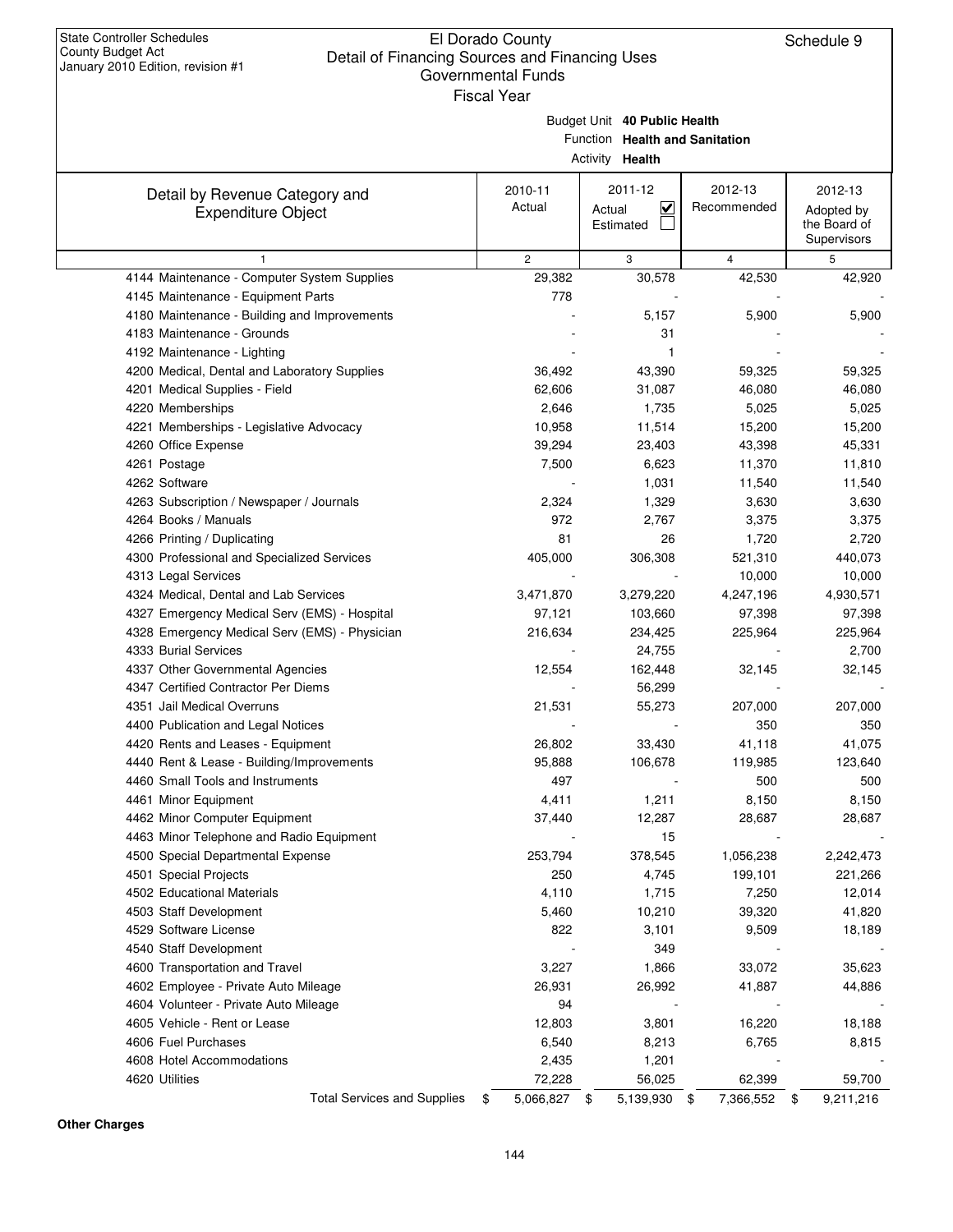| Clair or Financing Ocarces and Financing Oses<br>January 2010 Edition, revision #1 |            | Governmental Funds<br><b>Fiscal Year</b> |               |                                                                                   |        |                        |      |                                                      |
|------------------------------------------------------------------------------------|------------|------------------------------------------|---------------|-----------------------------------------------------------------------------------|--------|------------------------|------|------------------------------------------------------|
|                                                                                    |            |                                          |               | Budget Unit 40 Public Health<br>Function Health and Sanitation<br>Activity Health |        |                        |      |                                                      |
| Detail by Revenue Category and<br><b>Expenditure Object</b>                        |            | 2010-11<br>Actual                        |               | 2011-12<br>V<br>Actual<br>Estimated                                               |        | 2012-13<br>Recommended |      | 2012-13<br>Adopted by<br>the Board of<br>Supervisors |
| $\mathbf{1}$                                                                       |            | $\overline{c}$                           |               | 3                                                                                 |        | $\overline{4}$         |      | 5                                                    |
| 5000 Support and Care of Persons                                                   | \$         | 3,755,340 \$                             |               | 3,869,774 \$                                                                      |        | 3,891,614              | \$   | 3,946,409                                            |
| 5009 Housing                                                                       |            | 4,770                                    |               | 1,330                                                                             |        |                        |      |                                                      |
| 5011 Transportation Expenses                                                       |            | 7,454                                    |               | 5,553                                                                             |        |                        |      |                                                      |
| 5013 Ancilliary Expenses                                                           |            | 473                                      |               |                                                                                   |        |                        |      |                                                      |
| 5014 Health Services                                                               |            | 1,759                                    |               |                                                                                   |        |                        |      |                                                      |
| 5300 Interfund Expenditures                                                        |            | 589,327                                  |               | 382,849                                                                           |        | 421,652                |      | 414,196                                              |
| 5301 Intrfnd Exp: Telephone Equip & Support                                        |            | 58,898                                   |               | 51,528                                                                            |        | 67,700                 |      | 67,700                                               |
| 5302 Intrfnd Exp: Radio Equipment and Support                                      |            | 701                                      |               |                                                                                   |        |                        |      |                                                      |
| 5304 Intrfnd Exp: Mail Service                                                     |            | 5,665                                    |               | 8,121                                                                             |        | 4,630                  |      | 4,626                                                |
| 5305 Intrfnd Exp: Stores Support                                                   |            | 5,379                                    |               | 1,194                                                                             |        | 4,012                  |      | 4,015                                                |
| 5306 Intrfnd Exp: Central Duplicating                                              |            | 15,381                                   |               | 2,722                                                                             |        | 26,555                 |      | 26,556                                               |
| 5308 Intrfnd Exp: Internal Data Processing                                         |            | 62,565                                   |               | 47,686                                                                            |        | 50,070                 |      | 50,081                                               |
| 5314 Intrfnd Exp: PC Support                                                       |            | 1,060                                    |               | 2,286                                                                             |        | 3,000                  |      | 3,000                                                |
| 5316 Intrfnd Exp: IS Programming Support                                           |            | 14,179                                   |               | 15,061                                                                            |        | 15,260                 |      | 15,260                                               |
| 5318 Intrfnd Exp: Maint Buildg & Imprvmnts                                         |            | 5,392                                    |               | 2,235                                                                             |        | 7,200                  |      | 7,200                                                |
| 5320 Intrfnd Exp: Network Support                                                  |            | 117,906                                  |               | 147,611                                                                           |        | 154,988                |      | 154,991                                              |
| <b>Total Other Charges</b>                                                         | \$         | 4,646,249                                | \$            | 4,537,950 \$                                                                      |        | 4,646,681              | \$   | 4,694,034                                            |
| <b>Fixed Assets</b>                                                                |            |                                          |               |                                                                                   |        |                        |      |                                                      |
| 6020 Fixed Assets - Building and Improvement                                       | \$         |                                          | \$            |                                                                                   | - \$   | 71,100 \$              |      | 71,100                                               |
| 6040 Fixed Assets - Equipment                                                      |            | 9,050                                    |               |                                                                                   |        | 54,143                 |      | 54,143                                               |
| 6042 Fixed Assets - Computer Sys Equipment                                         |            | 22,538                                   |               | 1,852                                                                             |        | 26,503                 |      | 20,403                                               |
| <b>Total Fixed Assets</b>                                                          | \$         | 31,588                                   | \$            | 1,852 \$                                                                          |        | 151,746                | \$   | 145,646                                              |
| <b>Other Financing Uses</b>                                                        |            |                                          |               |                                                                                   |        |                        |      |                                                      |
| 7000 Operating Transfers Out                                                       | \$         |                                          | \$            | 117,021 \$                                                                        |        | 134,485                | \$   | 309,338                                              |
| <b>Total Other Financing Uses</b>                                                  | \$         |                                          | $-$ \$        | 117,021 \$                                                                        |        | 134,485                | \$   | 309,338                                              |
|                                                                                    |            |                                          |               |                                                                                   |        |                        |      |                                                      |
| <b>Residual Equity Transfers</b><br>7100 Residual Equity Transfers Out             | \$         | 35,560 \$                                |               | 482,810 \$                                                                        |        |                        | S    | 43,404                                               |
| <b>Total Residual Equity Transfers</b>                                             |            | 35,560                                   |               |                                                                                   |        | $\sim$                 | \$   |                                                      |
|                                                                                    | \$         |                                          | \$            | 482,810 \$                                                                        |        |                        |      | 43,404                                               |
| <b>Intrafund Transfers</b>                                                         |            |                                          |               |                                                                                   |        |                        |      |                                                      |
| 7254 Intrafnd: Public Health                                                       | \$         | 420,154 \$                               |               | 675,934 \$                                                                        |        | 968,950                | -\$  | 1,022,150                                            |
| 7256 Intrafnd: Tobacco Settlement                                                  |            | 38,314                                   |               | 983                                                                               |        |                        |      |                                                      |
| 7259 Intrafnd: PHD SRF                                                             |            | 162,643                                  |               | 106,987                                                                           |        | 166,854                |      | 40,250                                               |
| <b>Total Intrafund Transfers</b>                                                   | \$         | 621,110 \$                               |               | 783,904                                                                           | \$     | 1,135,804              | \$   | 1,062,400                                            |
| <b>Intrafund Abatement</b>                                                         |            |                                          |               |                                                                                   |        |                        |      |                                                      |
| 7384 Intrfnd Abatemnt: Public Health                                               | \$         | $(420, 154)$ \$                          |               | $(675, 934)$ \$                                                                   |        | (968, 950)             | - \$ | (1,022,150)                                          |
| 7386 Intrfnd Abatemnt: Tobacco Settlement                                          |            | (38, 314)                                |               | (983)                                                                             |        |                        |      |                                                      |
| 7389 Intrind Abatemnt: PHD SRF Transfers                                           |            | (162, 643)                               |               | (106, 987)                                                                        |        | (167, 315)             |      | (40, 250)                                            |
| <b>Total Intrafund Abatement</b>                                                   | \$         | $(621, 110)$ \$                          |               | (783, 904)                                                                        | -\$    | (1, 136, 265)          | \$   | (1,062,400)                                          |
| <b>Appropriations for Contingencies</b>                                            |            |                                          |               |                                                                                   |        |                        |      |                                                      |
| 7700 Contingency                                                                   | \$         | $\blacksquare$                           | \$            |                                                                                   | $-$ \$ | 130,000                | \$   | 4,350,247                                            |
| <b>Total Appropriations for Contingencies</b>                                      | \$         |                                          | $-$ \$        |                                                                                   | $-$ \$ | 130,000                | \$   | 4,350,247                                            |
|                                                                                    |            |                                          |               |                                                                                   |        |                        |      |                                                      |
| <b>Total Expenditures/Appropriations</b>                                           | $\sqrt{3}$ | 16,050,236                               | $\frac{1}{2}$ | 16,019,272                                                                        | \$     | 19,215,154             | \$   | 25,648,467                                           |
| Net Cost \$                                                                        |            | 123,037                                  | \$            | 1,197,438                                                                         | \$     | (1,464,515)            | \$   | (6,083,128)                                          |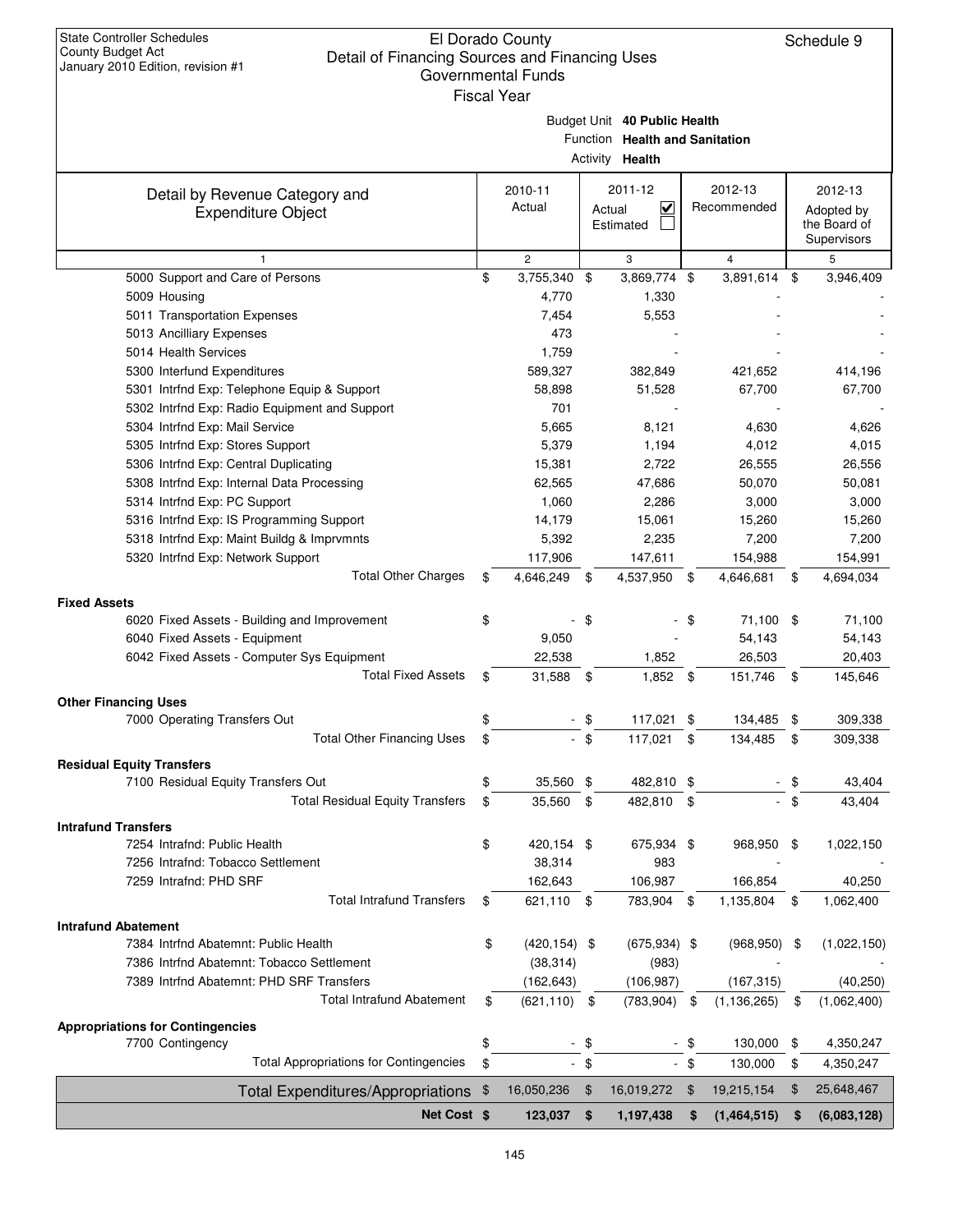| Detail Of Financing Obdities and Financing Oses<br>January 2010 Edition, revision #1  | Governmental Funds |                |                                                                                   |              |                        |        |                                                      |
|---------------------------------------------------------------------------------------|--------------------|----------------|-----------------------------------------------------------------------------------|--------------|------------------------|--------|------------------------------------------------------|
|                                                                                       | <b>Fiscal Year</b> |                | Budget Unit 41 Mental Health<br>Function Health and Sanitation<br>Activity Health |              |                        |        |                                                      |
| Detail by Revenue Category and<br><b>Expenditure Object</b>                           | 2010-11<br>Actual  |                | 2011-12<br>$\checkmark$<br>Actual<br>Estimated                                    |              | 2012-13<br>Recommended |        | 2012-13<br>Adopted by<br>the Board of<br>Supervisors |
| $\mathbf{1}$                                                                          | $\overline{c}$     |                | 3                                                                                 |              | $\overline{4}$         |        | 5                                                    |
| Revenue from Use of Money and Property                                                |                    |                |                                                                                   |              |                        |        |                                                      |
| 0400 Interest                                                                         | \$<br>19,895 \$    |                | 27,233 \$                                                                         |              | 30,000                 | \$     | 30,000                                               |
| Total Revenue from Use of Money and Property                                          | \$<br>19,895       | \$             | 27,233                                                                            | \$           | 30,000                 | \$     | 30,000                                               |
| <b>Intergovernmental Revenue - State</b>                                              |                    |                |                                                                                   |              |                        |        |                                                      |
| 0660 State - Mental Health                                                            | \$<br>424,991 \$   |                | 634,113 \$                                                                        |              | 634,113 \$             |        | 634,113                                              |
| 0662 State - Mental Health Medi Cal                                                   | 960,752            |                | 2,137,294                                                                         |              | 1,290,221              |        | 1,290,221                                            |
| 0663 State - Mental Health Proposition 63                                             | 8,469,403          |                | 3,986,600                                                                         |              | 4,406,960              |        | 4,406,960                                            |
| 0664 State - Mental Health - AB3632                                                   | 18,783             |                | 261,655                                                                           |              |                        |        |                                                      |
| Total Intergovernmental Revenue - State                                               | \$<br>9,873,929 \$ |                | 7,019,662 \$                                                                      |              | 6,331,294              | \$     | 6,331,294                                            |
| Intergovernmental Revenue - Federal                                                   |                    |                |                                                                                   |              |                        |        |                                                      |
| 1100 Federal - Other                                                                  | \$<br>484,421      | \$             | $(40, 349)$ \$                                                                    |              | 169,852 \$             |        | 189,749                                              |
| 1107 Federal - Medi Cal                                                               | 3,845,914          |                | 4,256,479                                                                         |              | 4,875,296              |        | 4,231,391                                            |
| 1127 Federal - Healthy Families                                                       | 161,671            |                | 94,071                                                                            |              | 184,531                |        | 148,900                                              |
| Total Intergovernmental Revenue - Federal                                             | \$<br>4,492,006    | \$             | 4,310,201                                                                         | \$           | 5,229,679              | \$     | 4,570,040                                            |
|                                                                                       |                    |                |                                                                                   |              |                        |        |                                                      |
| <b>Revenue Other Governmental Agencies</b>                                            |                    |                |                                                                                   |              |                        |        |                                                      |
| 1200 Other - Governmental Agencies<br>Total Revenue Other Governmental Agencies       | \$                 | - \$<br>$-$ \$ |                                                                                   | - \$<br>- \$ | 14,000 \$              |        |                                                      |
|                                                                                       | \$                 |                |                                                                                   |              | 14,000                 | \$     |                                                      |
| <b>Charges for Services</b>                                                           |                    |                |                                                                                   |              |                        |        |                                                      |
| 1640 Mental Health Services: Private Insurance                                        | \$<br>56,470 \$    |                | 172,780 \$                                                                        |              | 120,800                | \$     | 120,800                                              |
| 1641 Mental Health Services: Private Payors                                           | 6,069              |                | 33,809                                                                            |              | 6,800                  |        | 6,800                                                |
| 1642 Mental Health Services: Other County                                             | 281,395            |                | 302,141                                                                           |              | 288,548                |        | 288,548                                              |
| 1643 Mental Health Services: Co Collections                                           | 10,778             |                | 4,144                                                                             |              | 6,423                  |        | 6,423                                                |
| 1644 Mental Health Services: Public Guardian                                          | 35,159             |                | 35,782                                                                            |              | 18,000                 |        | 54,000                                               |
| 1649 Mental Health Services: Other                                                    |                    |                | 217,956                                                                           |              | 312,198                |        | 312,198                                              |
| 1740 Charges for Services                                                             | 9,813              |                | 6,643                                                                             |              |                        |        |                                                      |
| 1742 Miscellaneous Copy Fees                                                          | 134                |                | 60                                                                                |              | 150                    |        | 150                                                  |
| 1819 Intrfnd Rev: Mental Health Sevices                                               | 24,550             |                | 23,687                                                                            |              | 50,000                 |        | 50,000                                               |
| <b>Total Charges for Services</b>                                                     | \$<br>424,369 \$   |                | 797,001 \$                                                                        |              | 802,919                | \$     | 838,919                                              |
| <b>Miscellaneous Revenues</b>                                                         |                    |                |                                                                                   |              |                        |        |                                                      |
| 1940 Miscellaneous Revenue                                                            | \$<br>$333$ \$     |                | 86 \$                                                                             |              |                        | \$     |                                                      |
| 1942 Miscellaneous Reimbursement                                                      | 25,990             |                | 40,684                                                                            |              |                        |        |                                                      |
| <b>Total Miscellaneous Revenues</b>                                                   | \$<br>26,323 \$    |                | 40,770 \$                                                                         |              |                        | $-$ \$ |                                                      |
| <b>Other Financing Sources</b>                                                        |                    |                |                                                                                   |              |                        |        |                                                      |
| 2020 Operating Transfers In                                                           | \$<br>18,112 \$    |                | 18,559 \$                                                                         |              | 23,310 \$              |        | 118,310                                              |
| 2021 Operating Transfers In: Veh Lic Fee                                              | 904,339            |                | 171,926                                                                           |              | 66,131                 |        | 66,131                                               |
| 2027 Operating Transfers In: Sales Tax Realingment                                    | 2,262,320          |                | 3,038,260                                                                         |              | 3,426,478              |        | 3,426,478                                            |
| <b>Total Other Financing Sources</b>                                                  | \$<br>3,184,771    | \$             | 3,228,745                                                                         | \$           | 3,515,919              | \$     | 3,610,919                                            |
| <b>Total Revenue</b>                                                                  | \$<br>18,021,293   | \$             | 15,423,613                                                                        | \$           | 15,923,811             | \$     | 15,381,172                                           |
|                                                                                       |                    |                |                                                                                   |              |                        |        |                                                      |
| <b>Salaries and Employee Benefits</b><br>3000 Permanent Employees / Elected Officials | \$<br>4,979,830 \$ |                | 5,078,039 \$                                                                      |              | 5,687,600 \$           |        | 5,641,193                                            |
| 3001 Temporary Employees                                                              | 653,376            |                | 660,128                                                                           |              | 315,451                |        | 337,264                                              |
| 3002 Overtime                                                                         | 142,408            |                | 236,192                                                                           |              | 55,000                 |        | 55,000                                               |
|                                                                                       |                    |                |                                                                                   |              |                        |        |                                                      |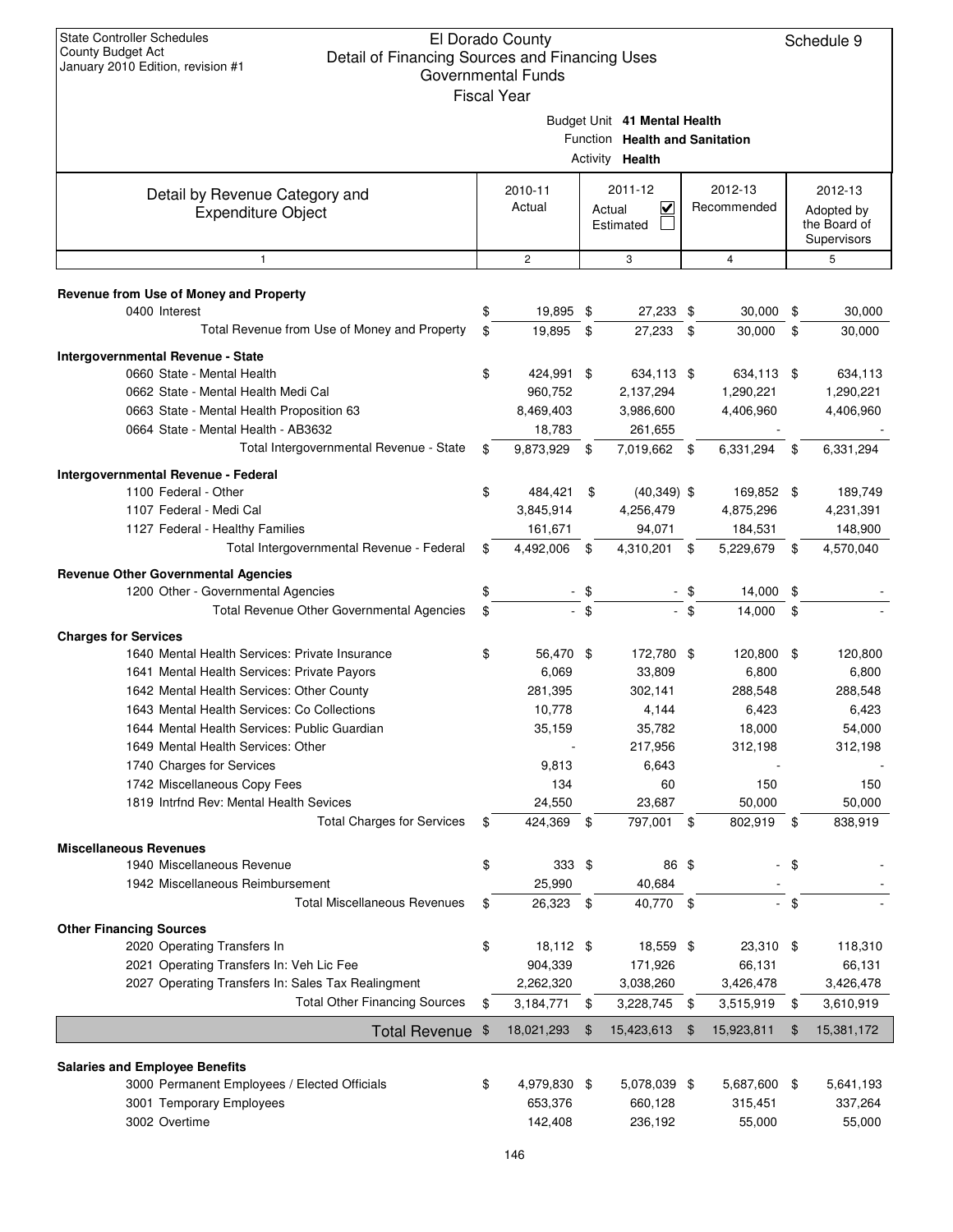| Budget Unit 41 Mental Health |
|------------------------------|

Function **Health and Sanitation**

|                                                                        | Activity Health       |                                   |  |                |                             |
|------------------------------------------------------------------------|-----------------------|-----------------------------------|--|----------------|-----------------------------|
| Detail by Revenue Category and                                         | 2010-11               | 2011-12                           |  | 2012-13        | 2012-13                     |
| <b>Expenditure Object</b>                                              | Actual                | $\overline{\mathbf{v}}$<br>Actual |  | Recommended    | Adopted by                  |
|                                                                        |                       | Estimated                         |  |                | the Board of<br>Supervisors |
| $\mathbf{1}$                                                           | $\mathbf{2}^{\prime}$ | 3                                 |  | $\overline{4}$ | 5                           |
| 3003 Standby Pay                                                       | 50,609                | 39,109                            |  |                |                             |
| 3004 Other Compensation                                                | 143,556               | 191,410                           |  | 116,926        | 166,925                     |
| 3005 Tahoe Differential                                                | 24,743                | 23,737                            |  | 25,440         | 24,719                      |
| 3006 Bilingual Pay                                                     | 5,880                 | 6,192                             |  | 5,824          | 4,784                       |
| 3020 Employer Share - Employee Retirement                              | 1,010,975             | 971,903                           |  | 1,048,978      | 1,033,065                   |
| 3022 Employer Share - Medi Care                                        | 81,148                | 85,294                            |  | 82,924         | 81,966                      |
| 3040 Employer Share - Health Insurance                                 | 1,104,799             | 1,241,861                         |  | 1,548,708      | 1,444,710                   |
| 3041 Employer Share - Unemployment Insurance                           | 83,871                | 87,138                            |  | 80,407         | 81,064                      |
| 3042 Employer Share - Long Term Disab Insurance                        | 18,385                | 14,271                            |  | 20,474         | 20,244                      |
| 3043 Employer Share - Deferred Compensation                            | 13,466                | 13,931                            |  | 28,588         | 11,543                      |
| 3046 Retiree Health - Defined Contributions                            | 93,389                | 91,189                            |  | 93,390         | 93,390                      |
| 3060 Employer Share - Workers' Compensation                            | 122,703               | 51,368                            |  | 31,576         | 31,577                      |
| 3080 Flexible Benefits                                                 | 16,173                | 12,453                            |  | 51,299         | 22,500                      |
| Total Salaries and Employee Benefits                                   | \$<br>8,545,310 \$    | 8,804,214 \$                      |  | 9,192,585      | \$<br>9,049,944             |
|                                                                        |                       |                                   |  |                |                             |
| <b>Services and Supplies</b><br>4040 Telephone Company Vendor Payments | \$<br>$2,046$ \$      | $6,302$ \$                        |  | 10,662 \$      | 10,662                      |
| 4041 Cnty Pass thru Telephone Chrges to Depts                          | 5,564                 | 5,193                             |  | 5,602          | 5,600                       |
| 4060 Food and Food Products                                            | 51,544                | 55,411                            |  | 18,709         | 48,709                      |
| 4080 Household Expense                                                 | 14,757                | 18,186                            |  | 10,313         | 9,913                       |
| 4083 Household Expense - Laundry                                       | 7,452                 | 9,586                             |  |                |                             |
| 4085 Household Expense - Refuse Disposal                               | 9,732                 | 10,175                            |  | 10,577         | 10,621                      |
| 4086 Household Expense - Janitorial/Custodial                          | 54,800                | 51,739                            |  | 47,389         | 47,494                      |
| 4100 Insurance - Premium                                               | 76,524                | 72,590                            |  | 58,480         | 58,480                      |
| 4140 Maintenance - Equipment                                           | 229                   | 244                               |  | 1,022          | 992                         |
| 4143 Maintenance - Service Contracts                                   | 345                   | 961                               |  | 8,633          | 8,626                       |
| 4144 Maintenance - Computer System Supplies                            | 8,308                 | 5,948                             |  | 8,764          | 8,810                       |
| 4145 Maintenance - Equipment Parts                                     | 646                   |                                   |  |                |                             |
| 4180 Maintenance - Building and Improvements                           | 1,313                 |                                   |  | 2,787          | 2,754                       |
| 4183 Maintenance - Grounds                                             |                       | 40                                |  |                |                             |
| 4192 Maintenance - Lighting                                            |                       | 1                                 |  |                |                             |
| 4200 Medical, Dental and Laboratory Supplies                           | 52.449                | 38,397                            |  | 51,100         | 39,100                      |
| 4220 Memberships                                                       | 12,171                | 9,859                             |  | 1,550          | 1,550                       |
| 4221 Memberships - Legislative Advocacy                                | 6,334                 | 6,606                             |  | 7,500          | 7,500                       |
| 4260 Office Expense                                                    | 38,091                | 43,180                            |  | 40,004         | 39,607                      |
| 4261 Postage                                                           | 2,454                 | 2,397                             |  | 2,600          | 2,599                       |
| 4262 Software                                                          | 564                   | 192                               |  | 3,100          | 3,100                       |
| 4263 Subscription / Newspaper / Journals                               | 797                   | 104                               |  | 1,400          | 1,401                       |
| 4264 Books / Manuals                                                   | 4,076                 | 10,635                            |  | 7,599          | 7,600                       |
| 4266 Printing / Duplicating                                            | 308                   |                                   |  | 401            | 401                         |
| 4300 Professional and Specialized Services                             | 817,623               | 510,951                           |  | 523,570        | 937,861                     |
| 4302 Construction and Engineering Contracts                            | 195                   | 1,917                             |  |                |                             |
| 4318 Interpreter                                                       | 1,260                 | 65                                |  | 1,001          | 1,002                       |
| 4323 Psychiatric Medical Services                                      | 2,637,400             | 2,841,868                         |  | 3,513,102      | 3,397,990                   |
| 4324 Medical, Dental and Lab Services                                  | 88,887                | 296,865                           |  | 75,750         | 75,748                      |
| 4341 Service Connect Expense                                           | 694                   |                                   |  |                |                             |
| 4400 Publication and Legal Notices                                     | 28                    | 545                               |  | 1,501          | 1,500                       |
|                                                                        |                       |                                   |  |                |                             |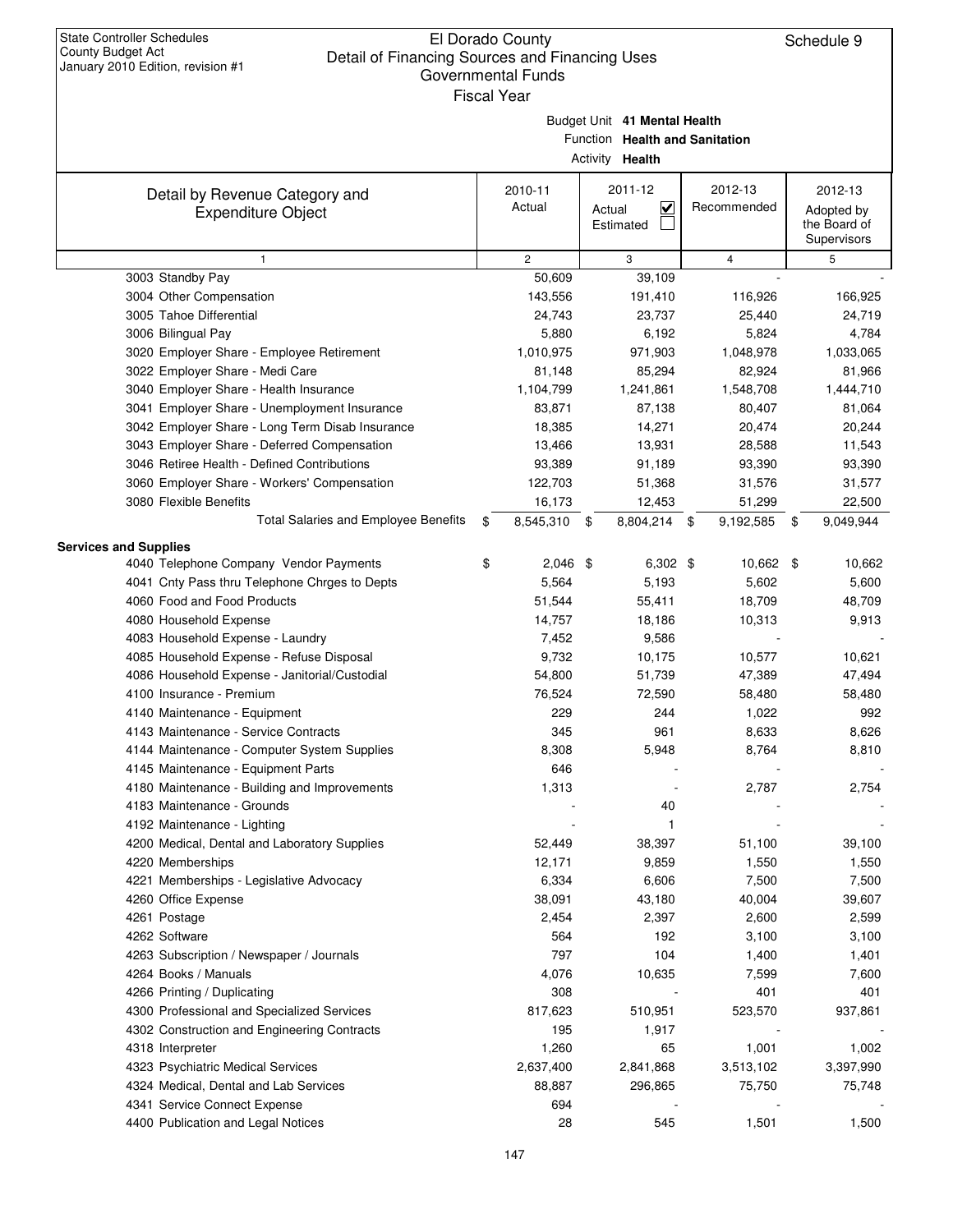|                     |                                                             | <b>Fiscal Year</b>           |                 |                                                           |      |                        |                                                      |
|---------------------|-------------------------------------------------------------|------------------------------|-----------------|-----------------------------------------------------------|------|------------------------|------------------------------------------------------|
|                     |                                                             | Budget Unit 41 Mental Health | Activity Health | Function Health and Sanitation                            |      |                        |                                                      |
|                     | Detail by Revenue Category and<br><b>Expenditure Object</b> | 2010-11<br>Actual            |                 | 2011-12<br>$\overline{\mathsf{v}}$<br>Actual<br>Estimated |      | 2012-13<br>Recommended | 2012-13<br>Adopted by<br>the Board of<br>Supervisors |
|                     | $\mathbf{1}$                                                | $\overline{c}$               |                 | 3                                                         |      | 4                      | 5                                                    |
|                     | 4420 Rents and Leases - Equipment                           | 25,797                       |                 | 32,226                                                    |      | 42,702                 | 42,431                                               |
|                     | 4440 Rent & Lease - Building/Improvements                   | 440,745                      |                 | 376,982                                                   |      | 224,273                | 220,153                                              |
|                     | 4460 Small Tools and Instruments                            |                              |                 |                                                           |      | 200                    | 200                                                  |
|                     | 4461 Minor Equipment                                        | 4,298                        |                 | 4,750                                                     |      | 13,900                 | 13,900                                               |
|                     | 4462 Minor Computer Equipment                               | 40,405                       |                 | 41,821                                                    |      | 16,792                 | 16,793                                               |
|                     | 4463 Minor Telephone and Radio Equipment                    | 27                           |                 |                                                           |      |                        |                                                      |
|                     | 4500 Special Departmental Expense                           | 1,217                        |                 | 1,753                                                     |      | 433,775                | 463,116                                              |
|                     | 4501 Special Projects                                       |                              |                 |                                                           |      | 589,310                | 84,677                                               |
|                     | 4502 Educational Materials                                  | 3,280                        |                 | 1,394                                                     |      | 5,000                  | 5,000                                                |
|                     | 4503 Staff Development                                      | 14,127                       |                 | 8,472                                                     |      | 9,644                  | 13,645                                               |
|                     | 4529 Software License                                       | 168,583                      |                 | 73,335                                                    |      | 185,960                | 194,460                                              |
|                     | 4540 Staff Development                                      | 1,996                        |                 |                                                           |      |                        |                                                      |
|                     | 4600 Transportation and Travel                              | 7,122                        |                 | 3,153                                                     |      | 29,404                 | 29,404                                               |
|                     | 4602 Employee - Private Auto Mileage                        | 8,987                        |                 | 16,068                                                    |      | 21,561                 | 21,561                                               |
|                     | 4604 Volunteer - Private Auto Mileage                       |                              |                 | 104                                                       |      |                        |                                                      |
|                     | 4605 Vehicle - Rent or Lease                                | 36,800                       |                 | 23,030                                                    |      | 38,665                 | 38,666                                               |
|                     | 4606 Fuel Purchases                                         | 23,968                       |                 | 33,272                                                    |      | 42,150                 | 42,150                                               |
|                     | 4608 Hotel Accommodations                                   | 4,490                        |                 | 1,936                                                     |      |                        |                                                      |
|                     | 4620 Utilities                                              | 90,569                       |                 | 96,783                                                    |      | 106,684                | 87,304                                               |
|                     | <b>Total Services and Supplies</b>                          | \$<br>4,768,999              | - \$            | 4,715,034                                                 | \$   | 6,173,136 \$           | 6,003,080                                            |
|                     |                                                             |                              |                 |                                                           |      |                        |                                                      |
| Other Charges       |                                                             |                              |                 |                                                           |      |                        |                                                      |
|                     | 5002 Institute For Mental Disease - MenHlth                 | \$<br>574,348 \$             |                 | 872,787 \$                                                |      | 932,000 \$             | 1,495,000                                            |
|                     | 5009 Housing                                                | 9,830                        |                 | 12,647                                                    |      | 52,500                 | 20,000                                               |
|                     | 5010 Transportation Services                                |                              |                 |                                                           |      | 2,500                  | 2,500                                                |
|                     | 5011 Transportation Expenses                                | 896                          |                 | 540                                                       |      | 11,800                 | 11,800                                               |
|                     | 5012 Ancilliary Services                                    |                              |                 |                                                           |      | 4,625                  | 4,625                                                |
|                     | 5013 Ancilliary Expenses                                    | 4,705                        |                 | 4,361                                                     |      | 9,625                  | 9,625                                                |
|                     | 5300 Interfund Expenditures                                 | 471,299                      |                 | 301,653                                                   |      | 298,013                | 308,013                                              |
|                     | 5301 Intrfnd Exp: Telephone Equip & Support                 | 75,259                       |                 | 68,380                                                    |      | 60,470                 | 60,471                                               |
|                     | 5304 Intrfnd Exp: Mail Service                              | 4,183                        |                 | 7,598                                                     |      | 4,329                  | 4,332                                                |
|                     | 5305 Intrfnd Exp: Stores Support                            | 9,205                        |                 | 2,560                                                     |      | 8,597                  | 8,598                                                |
|                     | 5306 Intrfnd Exp: Central Duplicating                       | 3,930                        |                 | 2,425                                                     |      |                        |                                                      |
|                     | 5308 Intrfnd Exp: Internal Data Processing                  | 63,797                       |                 | 38,213                                                    |      | 40,124                 | 40,123                                               |
|                     | 5314 Intrfnd Exp: PC Support                                | 978                          |                 | 2,460                                                     |      | 8,401                  | 8,401                                                |
|                     | 5316 Intrfnd Exp: IS Programming Support                    | 39,426                       |                 | 55,254                                                    |      | 92,820                 | 92,818                                               |
|                     | 5318 Intrfnd Exp: Maint Buildg & Imprymnts                  | 40,276                       |                 | 34,265                                                    |      | 22,000                 | 21,990                                               |
|                     | 5320 Intrfnd Exp: Network Support                           | 138,327                      |                 | 95,805                                                    |      | 100,594                | 100,595                                              |
|                     | 5321 Intrfnd Exp: Collections                               | 1,224                        |                 | 486                                                       |      | 805                    | 805                                                  |
|                     | <b>Total Other Charges</b>                                  | \$<br>1,437,682 \$           |                 | 1,499,433                                                 | - \$ | 1,649,203              | \$<br>2,189,696                                      |
| <b>Fixed Assets</b> |                                                             |                              |                 |                                                           |      |                        |                                                      |
|                     | 6020 Fixed Assets - Building and Improvement                | \$                           | \$              | 18,739 \$                                                 |      | 14,100                 | \$<br>14,100                                         |
|                     | 6025 Fixed Assets - Leasehold Improvements                  | 122,735                      |                 |                                                           |      |                        |                                                      |
|                     | 6040 Fixed Assets - Equipment                               |                              |                 |                                                           |      | 63,237                 | 61,237                                               |
|                     | 6042 Fixed Assets - Computer Sys Equipment                  |                              |                 |                                                           |      | 38,158                 | 30,558                                               |
|                     | <b>Total Fixed Assets</b>                                   | \$<br>122,735                | \$              | 18,739                                                    | - \$ | 115,495                | \$<br>105,895                                        |
|                     |                                                             |                              |                 |                                                           |      |                        |                                                      |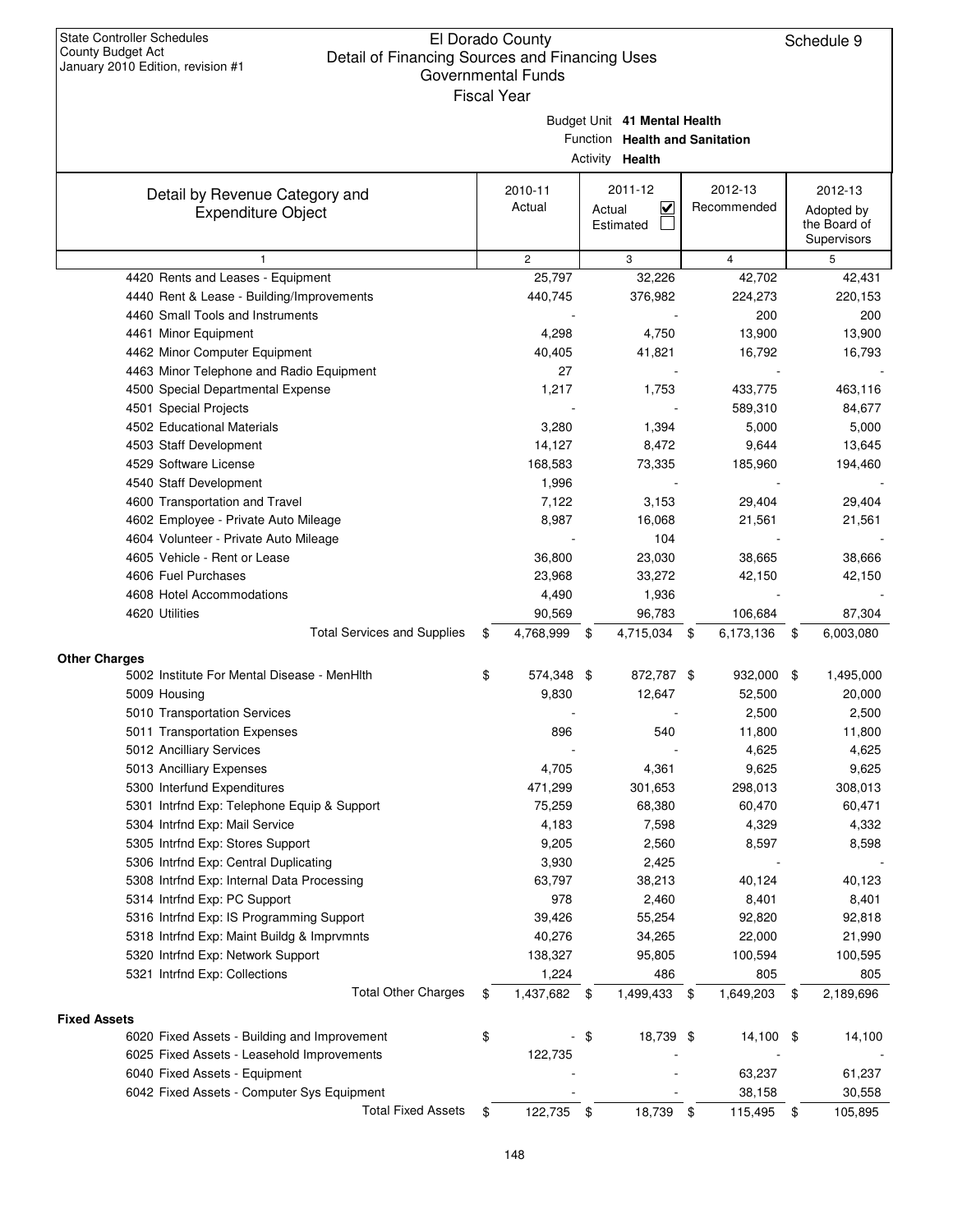| <b>State Controller Schedules</b><br>El Dorado County<br><b>County Budget Act</b><br>Detail of Financing Sources and Financing Uses<br>January 2010 Edition, revision #1<br>Governmental Funds<br><b>Fiscal Year</b> |                                                                                    |              |                          |                             |                |                             |      |                                                      |  |  |  |
|----------------------------------------------------------------------------------------------------------------------------------------------------------------------------------------------------------------------|------------------------------------------------------------------------------------|--------------|--------------------------|-----------------------------|----------------|-----------------------------|------|------------------------------------------------------|--|--|--|
| Budget Unit 41 Mental Health<br>Function Health and Sanitation<br>Activity Health                                                                                                                                    |                                                                                    |              |                          |                             |                |                             |      |                                                      |  |  |  |
| Detail by Revenue Category and<br><b>Expenditure Object</b>                                                                                                                                                          | 2011-12<br>2012-13<br>2010-11<br>Actual<br>V<br>Recommended<br>Actual<br>Estimated |              |                          |                             |                |                             |      | 2012-13<br>Adopted by<br>the Board of<br>Supervisors |  |  |  |
| $\mathbf{1}$                                                                                                                                                                                                         |                                                                                    | $\mathbf{2}$ | 3<br>5<br>$\overline{4}$ |                             |                |                             |      |                                                      |  |  |  |
| <b>Residual Equity Transfers</b>                                                                                                                                                                                     |                                                                                    |              |                          |                             |                |                             |      |                                                      |  |  |  |
| 7100 Residual Equity Transfers Out                                                                                                                                                                                   | \$                                                                                 | 73,109 \$    |                          |                             |                |                             | \$   |                                                      |  |  |  |
| <b>Total Residual Equity Transfers</b>                                                                                                                                                                               | \$                                                                                 | 73,109       | \$                       | $\mathcal{L}_{\mathcal{A}}$ | \$             | $\mathcal{L}^{\mathcal{A}}$ | \$   |                                                      |  |  |  |
| <b>Intrafund Transfers</b>                                                                                                                                                                                           |                                                                                    |              |                          |                             |                |                             |      |                                                      |  |  |  |
| 7250 Intrafnd Transfers: Non General Fund                                                                                                                                                                            | \$                                                                                 | 4,515,738 \$ |                          | 10,816,814 \$               |                | 712,083                     | \$   | 943,944                                              |  |  |  |
| <b>Total Intrafund Transfers</b>                                                                                                                                                                                     | \$                                                                                 | 4,515,738    | \$                       | 10,816,814 \$               |                | 712,083                     | \$   | 943,944                                              |  |  |  |
| <b>Intrafund Abatement</b>                                                                                                                                                                                           |                                                                                    |              |                          |                             |                |                             |      |                                                      |  |  |  |
| 7380 Intrfnd Abatemnt: Not General Fund                                                                                                                                                                              | \$                                                                                 | (4,515,738)  | \$                       | $(10,816,814)$ \$           |                | (562,083)                   | - \$ | (933, 944)                                           |  |  |  |
| <b>Total Intrafund Abatement</b>                                                                                                                                                                                     | \$                                                                                 | (4,515,738)  | \$                       | (10, 816, 814)              | \$             | (562,083)                   | \$   | (933, 944)                                           |  |  |  |
| <b>Appropriations for Contingencies</b>                                                                                                                                                                              |                                                                                    |              |                          |                             |                |                             |      |                                                      |  |  |  |
| 7700 Contingency                                                                                                                                                                                                     | \$                                                                                 |              | \$                       |                             |                |                             | \$   | 6,895,234                                            |  |  |  |
| <b>Total Appropriations for Contingencies</b>                                                                                                                                                                        | \$                                                                                 |              | \$                       | $\mathcal{L}^{\mathcal{A}}$ | \$             |                             | \$   | 6,895,234                                            |  |  |  |
| <b>Total Expenditures/Appropriations</b>                                                                                                                                                                             | \$                                                                                 | 14,947,834   | \$                       | 15,037,420                  | $\mathfrak{F}$ | 17,280,419                  |      | 24,253,849                                           |  |  |  |
| Net Cost \$                                                                                                                                                                                                          |                                                                                    | 3,073,458    | \$                       | 386,193                     | S              | (1,356,608)                 | S    | (8,872,677)                                          |  |  |  |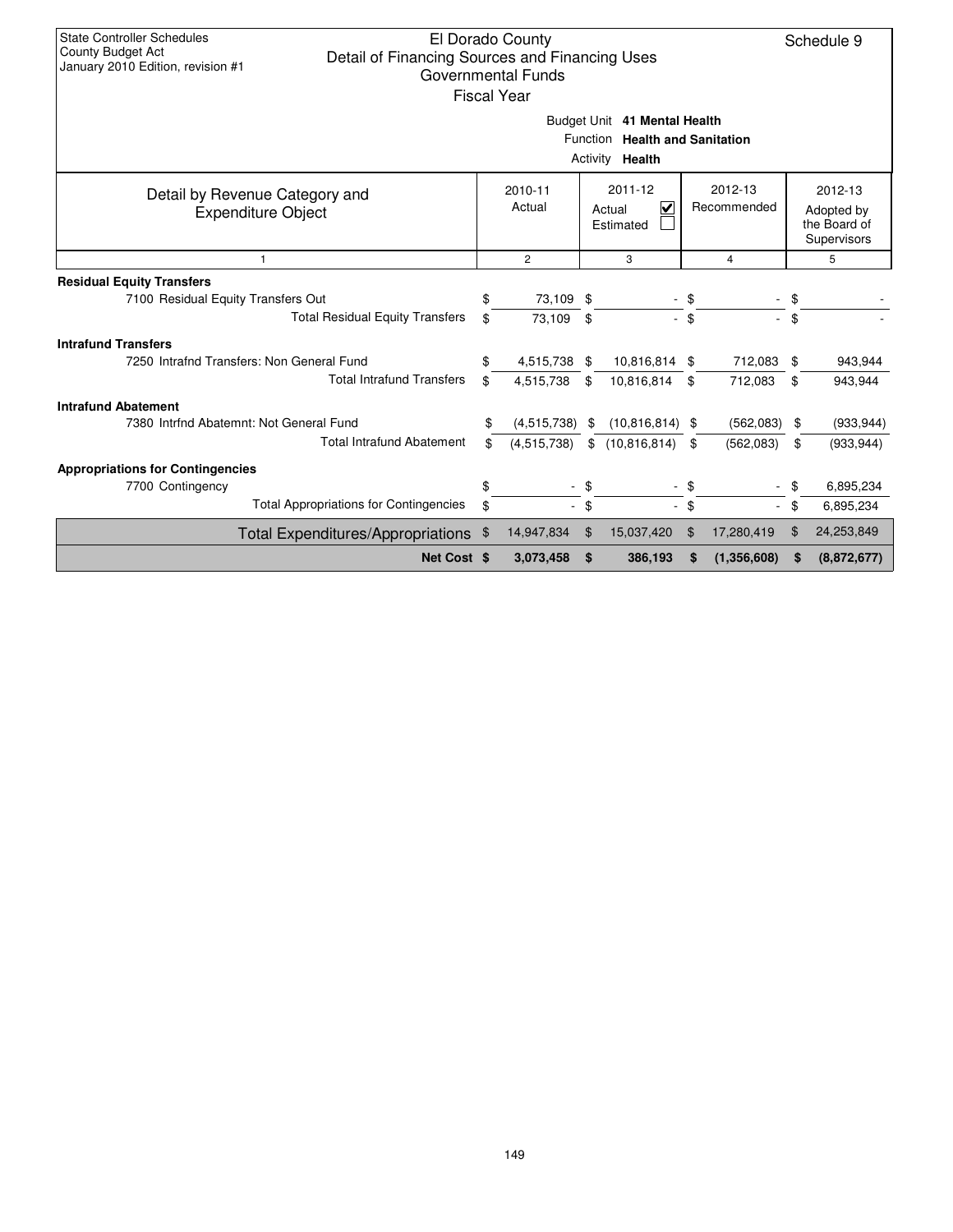|                                                                        |     | <b>Fiscal Year</b> |                                |      |                                         |                  |
|------------------------------------------------------------------------|-----|--------------------|--------------------------------|------|-----------------------------------------|------------------|
|                                                                        |     |                    |                                |      | Budget Unit 42 Environmental Management |                  |
|                                                                        |     |                    | Function Health and Sanitation |      |                                         |                  |
|                                                                        |     |                    | Activity Health                |      |                                         |                  |
| Detail by Revenue Category and                                         |     | 2010-11            | 2011-12                        |      | 2012-13                                 | 2012-13          |
| <b>Expenditure Object</b>                                              |     | Actual             | $\checkmark$<br>Actual         |      | Recommended                             | Adopted by       |
|                                                                        |     |                    | Estimated                      |      |                                         | the Board of     |
| $\mathbf{1}$                                                           |     | $\mathbf{2}$       | 3                              |      | $\overline{4}$                          | Supervisors<br>5 |
|                                                                        |     |                    |                                |      |                                         |                  |
| <b>Licenses, Permits and Franchises</b>                                |     |                    |                                |      |                                         |                  |
| 0220 Construction Permits                                              | \$  | 93,057 \$          | 96,683 \$                      |      | 95,000 \$                               | 95,000           |
| 0251 Franchise - Garbage                                               |     | 69,087             | 12,000                         |      | 573,243                                 | 573,243          |
| 0260 Other License and Permits                                         |     | 5,740              | 13,385                         |      | 10,750                                  | 10,750           |
| 0263 Under Ground Storage Tank Permit                                  |     | 120,360            | 134,318                        |      | 100,150                                 | 100,150          |
| 0265 Health Permit                                                     |     | 7,136              | 7,610                          |      | 4,907                                   | 4,907            |
| 0267 Food Facility Permit                                              |     | 410,712            | 418,717                        |      | 375,612                                 | 375,612          |
| 0268 Pool and Spa Permit                                               |     | 95,453             | 95,428                         |      | 89,205                                  | 89,205           |
| 0269 Water System Permit                                               |     | 77,955             | 56,368                         |      | 61,363                                  | 61,363           |
| 0270 Well Permit                                                       |     | 23,825             | 27,604                         |      | 22,575                                  | 22,575           |
| 0272 Infectious Waste Permit<br>Total Licenses, Permits and Franchises |     | 868                | 136                            |      | 753                                     | 753              |
|                                                                        | \$  | 904,192 \$         | 862,249                        | -\$  | 1,333,558                               | \$<br>1,333,558  |
| <b>Intergovernmental Revenue - State</b>                               |     |                    |                                |      |                                         |                  |
| 0880 State - Other                                                     | \$  | 72,034 \$          | 82,168 \$                      |      | 80,000                                  | \$<br>80,000     |
| Total Intergovernmental Revenue - State                                | \$  | 72,034             | \$<br>82,168                   | \$   | 80,000                                  | \$<br>80,000     |
| <b>Charges for Services</b>                                            |     |                    |                                |      |                                         |                  |
| 1310 Special Assessments                                               | \$  | 81,077 \$          | 57,096 \$                      |      | 82,295                                  | \$<br>82,295     |
| 1401 Planning and Engineering Fees                                     |     | 25,471             | 24,107                         |      | 20,000                                  | 20,000           |
| 1661 Water Sampling                                                    |     | 250                |                                |      | 250                                     | 250              |
| 1662 Loan Certification                                                |     | 2,873              | 1,421                          |      | 2,000                                   | 2,000            |
| 1663 Business Plans                                                    |     | 170,526            | 162,656                        |      | 152,052                                 | 152,052          |
| 1740 Charges for Services                                              |     | 32,060             | 14,575                         |      | 17,900                                  | 17,900           |
| 1800 Interfund Revenue                                                 |     | 528,411            | 608,251                        |      | 482,415                                 | 482,415          |
| <b>Total Charges for Services</b>                                      | \$  | 840,669            | \$<br>868,106                  | -\$  | 756,912                                 | \$<br>756,912    |
| <b>Miscellaneous Revenues</b>                                          |     |                    |                                |      |                                         |                  |
| 1940 Miscellaneous Revenue                                             | \$. | 12,419 \$          | 47,255                         | \$   | 10,250                                  | 10,250           |
| <b>Total Miscellaneous Revenues</b>                                    | \$  | 12,419 \$          | 47,255                         | - \$ | 10,250                                  | \$<br>10,250     |
| <b>Other Financing Sources</b>                                         |     |                    |                                |      |                                         |                  |
| 2020 Operating Transfers In                                            | \$  | 213,992 \$         | 201,559 \$                     |      | 208,297 \$                              | 208,297          |
| 2027 Operating Transfers In: Sales Tax Realingment                     |     | 180,735            | 175,930                        |      | 175,930                                 | 186,032          |
| <b>Total Other Financing Sources</b>                                   | \$  | 394,727            | \$<br>377,489                  | \$   | 384,227                                 | \$<br>394,329    |
| <b>Total Revenue</b>                                                   | \$  | 2,224,042          | \$<br>2,237,266                | \$   | 2,564,947                               | \$<br>2,575,049  |
|                                                                        |     |                    |                                |      |                                         |                  |
| <b>Salaries and Employee Benefits</b>                                  |     |                    |                                |      |                                         |                  |
| 3000 Permanent Employees / Elected Officials                           | \$  | 1,428,995 \$       | 1,473,226 \$                   |      | 1,590,439                               | \$<br>1,590,439  |
| 3001 Temporary Employees                                               |     | 56,758             | 83,674                         |      | 84,414                                  | 84,414           |
| 3002 Overtime                                                          |     | 5,781              | 6,618                          |      | 9,000                                   | 9,000            |
| 3003 Standby Pay                                                       |     | 3,279              | 5,302                          |      | 3,674                                   | 3,674            |
| 3004 Other Compensation                                                |     | 64,043             | 16,609                         |      | 27,161                                  | 27,161           |
| 3005 Tahoe Differential                                                |     | 5,325              | 5,043                          |      | 6,120                                   | 6,120            |
| 3007 Hazard Pay                                                        |     |                    | 1,251                          |      |                                         |                  |
| 3020 Employer Share - Employee Retirement                              |     | 270,978            | 273,978                        |      | 294,896                                 | 294,896          |
| 3022 Employer Share - Medi Care                                        |     | 21,099             | 22,342                         |      | 23,673                                  | 23,673           |
| 3040 Employer Share - Health Insurance                                 |     | 275,291            | 299,149                        |      | 397,617                                 | 397,617          |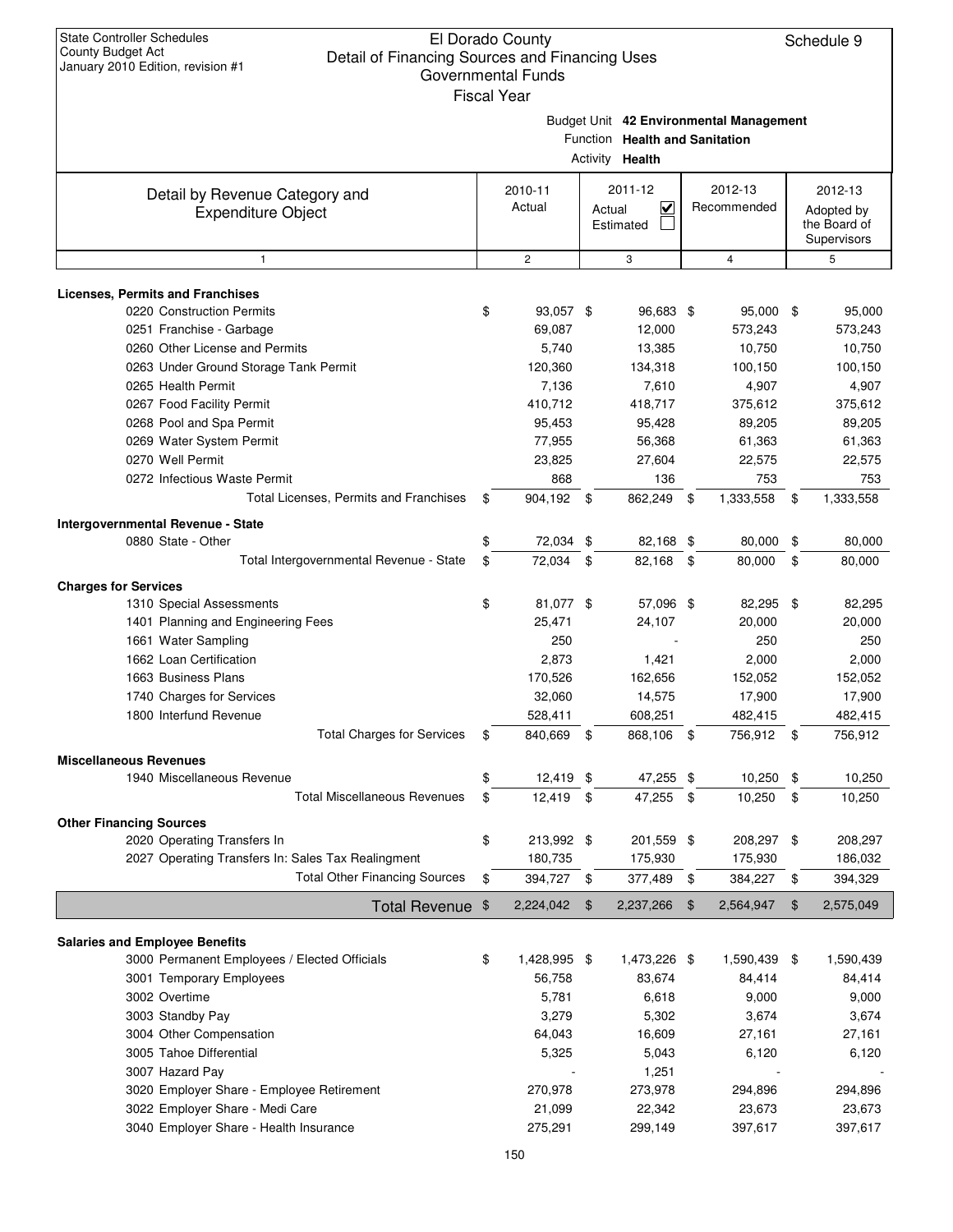|                                                             | <b>Fiscal Year</b> |                                                        |                                         |                                                      |
|-------------------------------------------------------------|--------------------|--------------------------------------------------------|-----------------------------------------|------------------------------------------------------|
|                                                             |                    | Function Health and Sanitation<br>Activity Health      | Budget Unit 42 Environmental Management |                                                      |
| Detail by Revenue Category and<br><b>Expenditure Object</b> | 2010-11<br>Actual  | 2011-12<br>$\blacktriangledown$<br>Actual<br>Estimated | 2012-13<br>Recommended                  | 2012-13<br>Adopted by<br>the Board of<br>Supervisors |
| $\mathbf{1}$                                                | $\overline{c}$     | 3                                                      | 4                                       | 5                                                    |
| 3041 Employer Share - Unemployment Insurance                | 17,782             | 19,107                                                 | 22,086                                  | 22,086                                               |
| 3042 Employer Share - Long Term Disab Insurance             | 5,357              | 3,078                                                  | 5,580                                   | 5,580                                                |
| 3043 Employer Share - Deferred Compensation                 | 8,186              | 8,325                                                  | 8,674                                   | 8,674                                                |
| 3046 Retiree Health - Defined Contributions                 | 28,182             | 25,248                                                 | 28,787                                  | 28,787                                               |
| 3060 Employer Share - Workers' Compensation                 | 18,095             | 7,082                                                  | 4,935                                   | 4,935                                                |
| 3080 Flexible Benefits                                      | 5,478              | 11,374                                                 | 22,900                                  | 22,900                                               |
| Total Salaries and Employee Benefits                        | \$<br>2,214,628    | 2,261,406 \$<br>- \$                                   | 2,529,956                               | 2,529,956<br>\$                                      |
| <b>Services and Supplies</b>                                |                    |                                                        |                                         |                                                      |
| 4000 Agriculture                                            | \$<br>$1,640$ \$   | $5,551$ \$                                             | $1,650$ \$                              | 1,650                                                |
| 4020 Clothing and Personal Supplies                         | 365                | 1,140                                                  | 700                                     | 700                                                  |
| 4022 Uniforms                                               |                    | 542                                                    | 1,250                                   | 1,250                                                |
| 4040 Telephone Company Vendor Payments                      | 3,488              | 3,163                                                  | 4,900                                   | 4,900                                                |
| 4041 Cnty Pass thru Telephone Chrges to Depts               | 640                | 694                                                    | 1,665                                   | 1,665                                                |
| 4080 Household Expense                                      | 1,259              | 386                                                    | 1,550                                   | 1,550                                                |
| 4081 Household Expense - Paper Goods                        |                    | 17                                                     | 1,500                                   | 1,500                                                |
| 4082 Household Expense - Other                              |                    |                                                        | 1,000                                   | 1,000                                                |
| 4085 Household Expense - Refuse Disposal                    | 11,020             | 10,458                                                 | 10,700                                  | 10,700                                               |
| 4100 Insurance - Premium                                    | 56,819             | 41,842                                                 | 38,104                                  | 38,104                                               |
| 4140 Maintenance - Equipment                                |                    |                                                        | 900                                     | 900                                                  |
| 4141 Maintenance - Office Equipment                         |                    |                                                        | 750                                     | 750                                                  |
| 4142 Maintenance - Telephone / Radio                        |                    |                                                        | 150                                     | 150                                                  |
| 4144 Maintenance - Computer System Supplies                 | 36,926             | 45,808                                                 | 40,000                                  | 40,000                                               |
| 4145 Maintenance - Equipment Parts                          | 23                 |                                                        |                                         |                                                      |
| 4160 Maintenance Vehicles - Service Contract                |                    |                                                        | 850                                     | 850                                                  |
| 4161 Maintenance Vehicles - Parts/Direct Chrg               |                    |                                                        | 240                                     | 240                                                  |
| 4162 Maintenance Vehicles - Supplies                        |                    |                                                        | 350                                     | 350                                                  |
| 4163 Maintenance Vehicles - Inventory                       |                    |                                                        | 575                                     | 575                                                  |
| 4164 Maintenance Vehicles - Tires and Tubes                 |                    |                                                        | 250                                     | 250                                                  |
| 4165 Maintenance Vehicles - Oil and Grease                  |                    |                                                        | 350                                     | 350                                                  |
| 4180 Maintenance - Building and Improvements                |                    | 64                                                     | 775                                     | 775                                                  |
| 4185 Maintenance - Park                                     |                    |                                                        | 250                                     | 250                                                  |
| 4197 Maintenance - Building Supplies                        |                    | 25                                                     | 200                                     | 200                                                  |
| 4200 Medical, Dental and Laboratory Supplies                | 104                | 471                                                    | 625                                     | 625                                                  |
| 4220 Memberships                                            | 1,429              | 1,460                                                  | 3,178                                   | 3,178                                                |
| 4221 Memberships - Legislative Advocacy                     | 885                | 790                                                    | 1,790                                   | 1,790                                                |
| 4241 Cash Shortage                                          |                    |                                                        | 200                                     | 200                                                  |
| 4260 Office Expense                                         | 7,173              | 9,932                                                  | 14,875                                  | 14,875                                               |
| 4261 Postage                                                | 5,538              | 4,459                                                  | 7,128                                   | 7,128                                                |
| 4262 Software                                               |                    | 189                                                    | 6,600                                   | 6,600                                                |
| 4263 Subscription / Newspaper / Journals                    | 244                | 199                                                    | 743                                     | 743                                                  |
| 4264 Books / Manuals                                        | 50                 | 82                                                     | 650                                     | 650                                                  |
| 4266 Printing / Duplicating                                 | 4,368              | 4,178                                                  | 5,175                                   | 5,175                                                |
| 4300 Professional and Specialized Services                  | 8,031              | 5,570                                                  | 13,752                                  | 13,752                                               |
| 4302 Construction and Engineering Contracts                 | 1,286              |                                                        |                                         |                                                      |
| 4324 Medical, Dental and Lab Services                       | 5,652              | 3,668                                                  | 6,119                                   | 6,119                                                |
| 4337 Other Governmental Agencies                            | 136                | 183                                                    | 1,300                                   | 1,300                                                |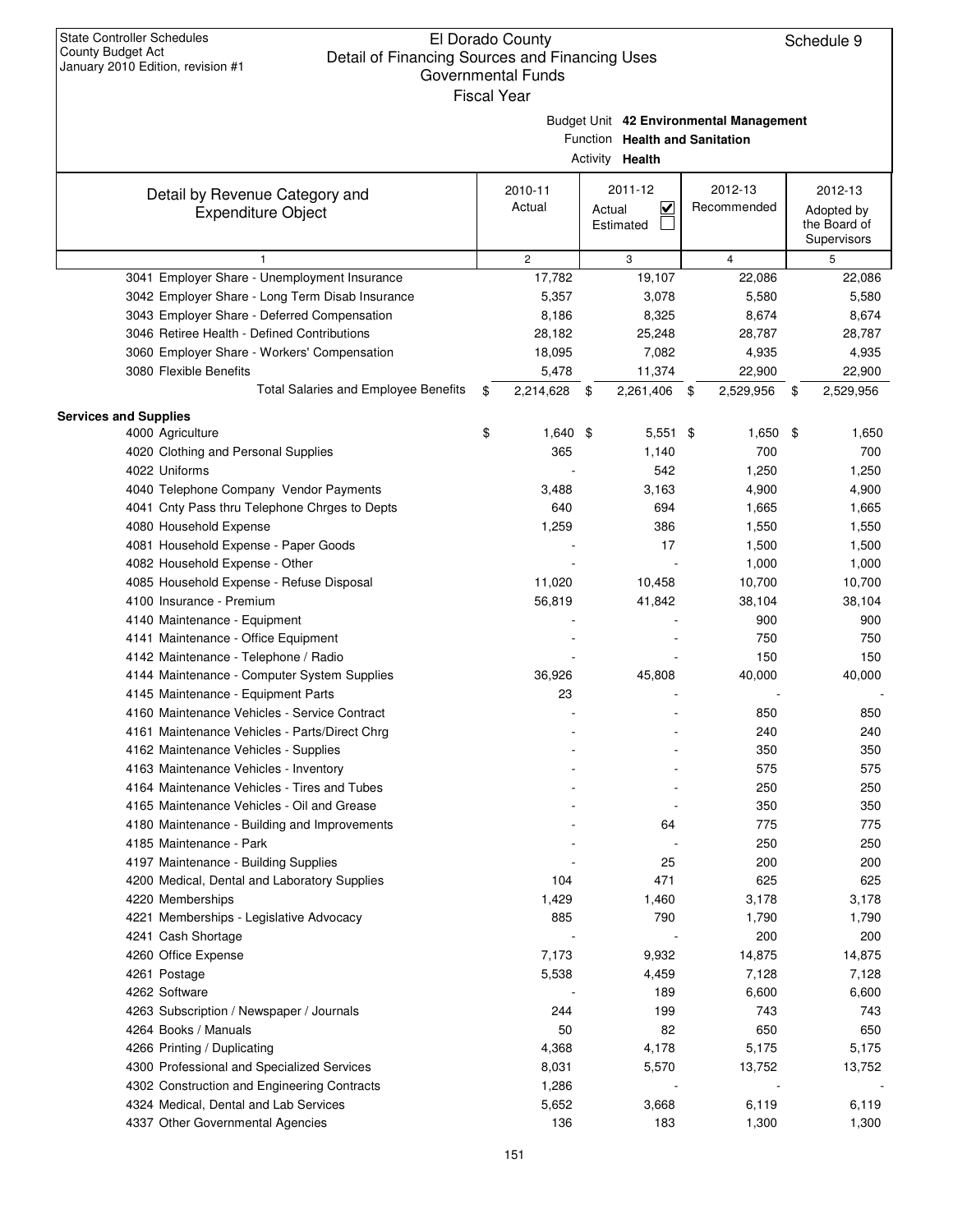Budget Unit **42 Environmental Management**

Function **Health and Sanitation**

|                                                                                              |                       | Activity Health        |                 |     |                  |
|----------------------------------------------------------------------------------------------|-----------------------|------------------------|-----------------|-----|------------------|
| Detail by Revenue Category and                                                               | 2010-11               | 2011-12                | 2012-13         |     | 2012-13          |
| <b>Expenditure Object</b>                                                                    | Actual                | $\checkmark$<br>Actual | Recommended     |     | Adopted by       |
|                                                                                              |                       | Estimated              |                 |     | the Board of     |
| $\mathbf{1}$                                                                                 | $\mathbf{2}$          | 3                      | $\overline{4}$  |     | Supervisors<br>5 |
| 4400 Publication and Legal Notices                                                           | 595                   | 1,025                  | 1,350           |     | 1,350            |
| 4420 Rents and Leases - Equipment                                                            | 22,049                | 26,804                 | 28,220          |     | 28,220           |
| 4460 Small Tools and Instruments                                                             | 1,321                 | 1,584                  | 2,050           |     | 2,050            |
| 4461 Minor Equipment                                                                         | 4,035                 | 3,277                  | 5,250           |     | 5,250            |
|                                                                                              | 14,856                |                        | 9,400           |     |                  |
| 4462 Minor Computer Equipment                                                                |                       | 7,448<br>348           | 700             |     | 9,400<br>700     |
| 4463 Minor Telephone and Radio Equipment                                                     |                       |                        | 500             |     | 500              |
| 4465 Minor Vehicle Equipment                                                                 |                       | 380                    |                 |     |                  |
| 4500 Special Departmental Expense                                                            |                       |                        | 6,000           |     | 16,102           |
| 4502 Educational Materials                                                                   | 5,431                 | 2,802                  | 7,250           |     | 7,250            |
| 4503 Staff Development                                                                       | 65                    | 4,521                  | 4,900           |     | 4,900            |
| 4506 Film Development/Photography Supplies                                                   | 496                   | 499                    | 1,000           |     | 1,000            |
| 4507 Fire and Safety Supplies                                                                | 410                   | 38                     | 250             |     | 250              |
| 4537 Enforcement: River Management Plan                                                      |                       |                        | 200             |     | 200              |
| 4540 Staff Development                                                                       |                       | 25                     |                 |     |                  |
| 4571 Road: Signs                                                                             | 81                    |                        | 750             |     | 750              |
| 4600 Transportation and Travel                                                               | 429                   | 56                     | 9,125           |     | 9,125            |
| 4602 Employee - Private Auto Mileage                                                         | 285                   | 331                    | 850             |     | 850              |
| 4605 Vehicle - Rent or Lease                                                                 | 30,292                | 12,715                 | 37,802          |     | 37,802           |
| 4606 Fuel Purchases                                                                          | 18,056                | 20,844                 | 29,100          |     | 29,100           |
| 4608 Hotel Accommodations                                                                    | 595                   | 446                    |                 |     |                  |
| 4620 Utilities                                                                               | 21,469                | 16,751                 | 26,000          |     | 26,000           |
| <b>Total Services and Supplies</b>                                                           | 267,540<br>\$         | 240,763<br>- \$        | 341,491<br>\$   | \$  | 351,593          |
| <b>Other Charges</b>                                                                         |                       |                        |                 |     |                  |
| 5300 Interfund Expenditures                                                                  | \$<br>6,976 \$        | 6,994 \$               | 8,750           | \$  | 8,750            |
| <b>Total Other Charges</b>                                                                   | \$<br>6,976           | \$<br>6,994            | \$<br>8,750     | \$  | 8,750            |
| <b>Fixed Assets</b>                                                                          |                       |                        |                 |     |                  |
| 6042 Fixed Assets - Computer Sys Equipment                                                   | \$                    | 54 \$                  | $-$ \$          | \$  |                  |
| <b>Total Fixed Assets</b>                                                                    | 54<br>\$              | \$                     | $-$ \$          | \$  |                  |
|                                                                                              |                       |                        |                 |     |                  |
| <b>Intrafund Transfers</b><br>7200 Intrafund Transfers                                       | \$<br>528,595 \$      | 465,914 \$             | 442.726         | -\$ | 442,726          |
|                                                                                              |                       |                        | 100             |     |                  |
| 7210 Intrafnd: Collections                                                                   | 230                   | 369                    |                 |     | 100              |
| 7220 Intrafnd: Telephone Equipment and Support<br>7221 Intrafnd: Radio Equipment and Support | 16,313                | 16,077                 | 18,756<br>837   |     | 18,756           |
| 7222 Intrafnd: Purchasing and Courier Services                                               |                       |                        | 750             |     | 837              |
|                                                                                              |                       |                        |                 |     | 750              |
| 7223 Intrafnd: Mail Service                                                                  | 1,860                 | 3,831                  | 2,879           |     | 2,879            |
| 7224 Intrafnd: Stores Support                                                                | 830                   | 341                    | 593             |     | 593              |
| 7225 Intrafnd: Central Duplicating                                                           | 1,998                 | 835                    | 3,620           |     | 3,620            |
| 7227 Intrafnd: Internal Data Processing                                                      | 19,321                | 14,176                 | 14,176          |     | 14,176           |
| 7229 Intrafnd: PC Support                                                                    | 900                   |                        | 1,000           |     | 1,000            |
| 7231 Intrafnd: IS Programming Support                                                        | 45                    | 300                    | 100             |     | 100              |
| 7232 Intrafnd: Maint Bldg & Improvmnts                                                       |                       | 726                    | 750             |     | 750              |
| 7234 Intrafnd: Network Support                                                               | 40,191                | 48,192                 | 48,192          |     | 48,192           |
| <b>Total Intrafund Transfers</b>                                                             | 610,282 \$<br>\$      | 550,761 \$             | 534,479         | \$  | 534,479          |
| <b>Intrafund Abatement</b>                                                                   |                       |                        |                 |     |                  |
| 7350 Intrfnd Abatemnt: Only General Fund                                                     | \$<br>$(575, 723)$ \$ | $(660, 311)$ \$        | $(723, 656)$ \$ |     | (723, 656)       |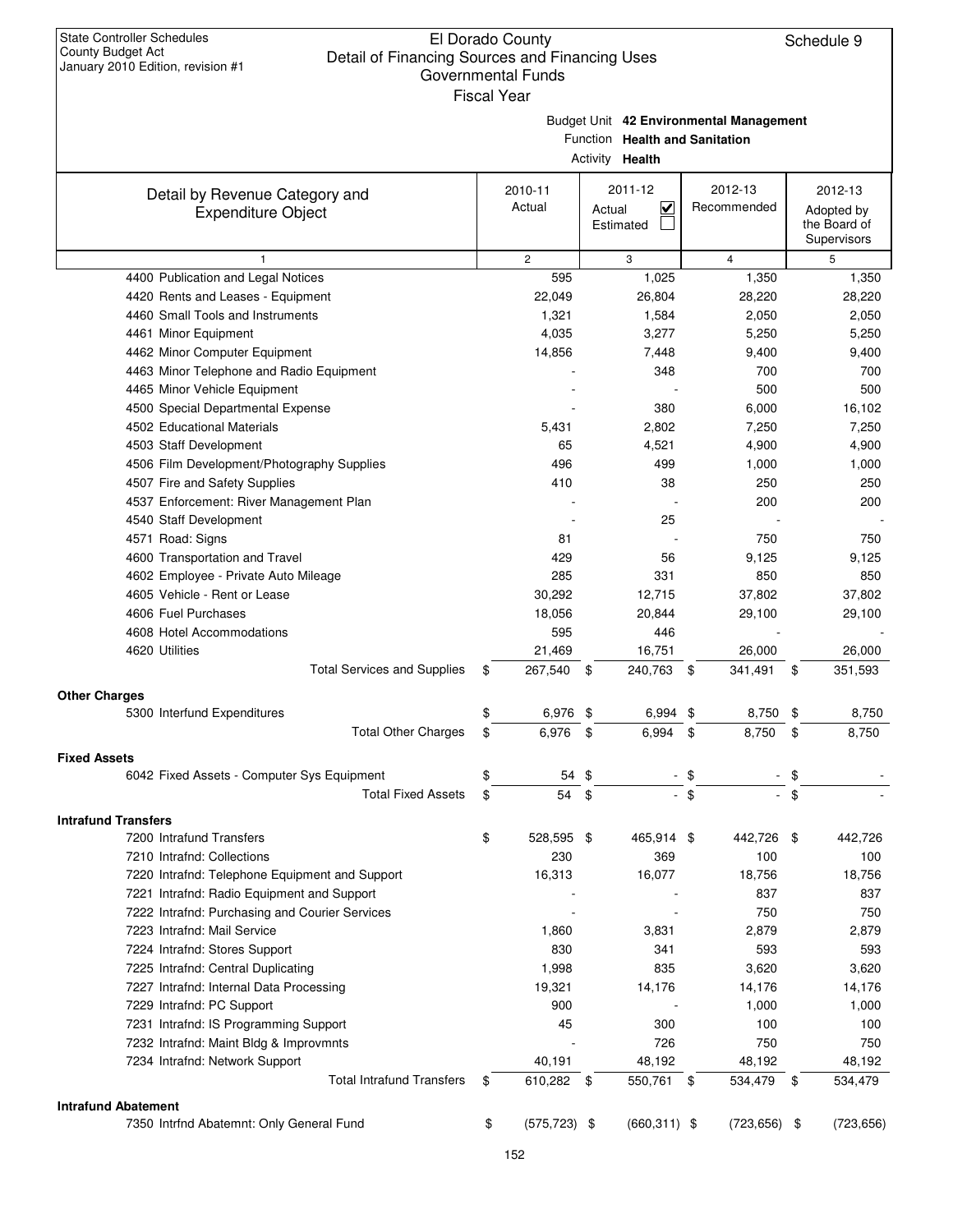| <b>State Controller Schedules</b><br>El Dorado County<br>County Budget Act<br>Detail of Financing Sources and Financing Uses<br>January 2010 Edition, revision #1<br>Governmental Funds<br>Fiscal Year |  |    |                   |                                     |                 |                        |            |    | Schedule 9                                           |
|--------------------------------------------------------------------------------------------------------------------------------------------------------------------------------------------------------|--|----|-------------------|-------------------------------------|-----------------|------------------------|------------|----|------------------------------------------------------|
| Budget Unit 42 Environmental Management<br>Function Health and Sanitation<br>Activity <b>Health</b>                                                                                                    |  |    |                   |                                     |                 |                        |            |    |                                                      |
| Detail by Revenue Category and<br>Expenditure Object                                                                                                                                                   |  |    | 2010-11<br>Actual | 2011-12<br>⊽<br>Actual<br>Estimated |                 | 2012-13<br>Recommended |            |    | 2012-13<br>Adopted by<br>the Board of<br>Supervisors |
|                                                                                                                                                                                                        |  |    | 2                 |                                     | 3               |                        | 4          |    | 5                                                    |
| Total Intrafund Abatement                                                                                                                                                                              |  | \$ | (575, 723)        | \$                                  | $(660, 311)$ \$ |                        | (723, 656) | \$ | (723, 656)                                           |
| Total Expenditures/Appropriations \$                                                                                                                                                                   |  |    | 2,523,757         | \$                                  | 2,399,613       | \$                     | 2,691,020  | \$ | 2,701,122                                            |
| Net Cost \$<br>(126, 073)<br>$(299, 715)$ \$<br>$(162, 347)$ \$<br>(126, 073)<br>S                                                                                                                     |  |    |                   |                                     |                 |                        |            |    |                                                      |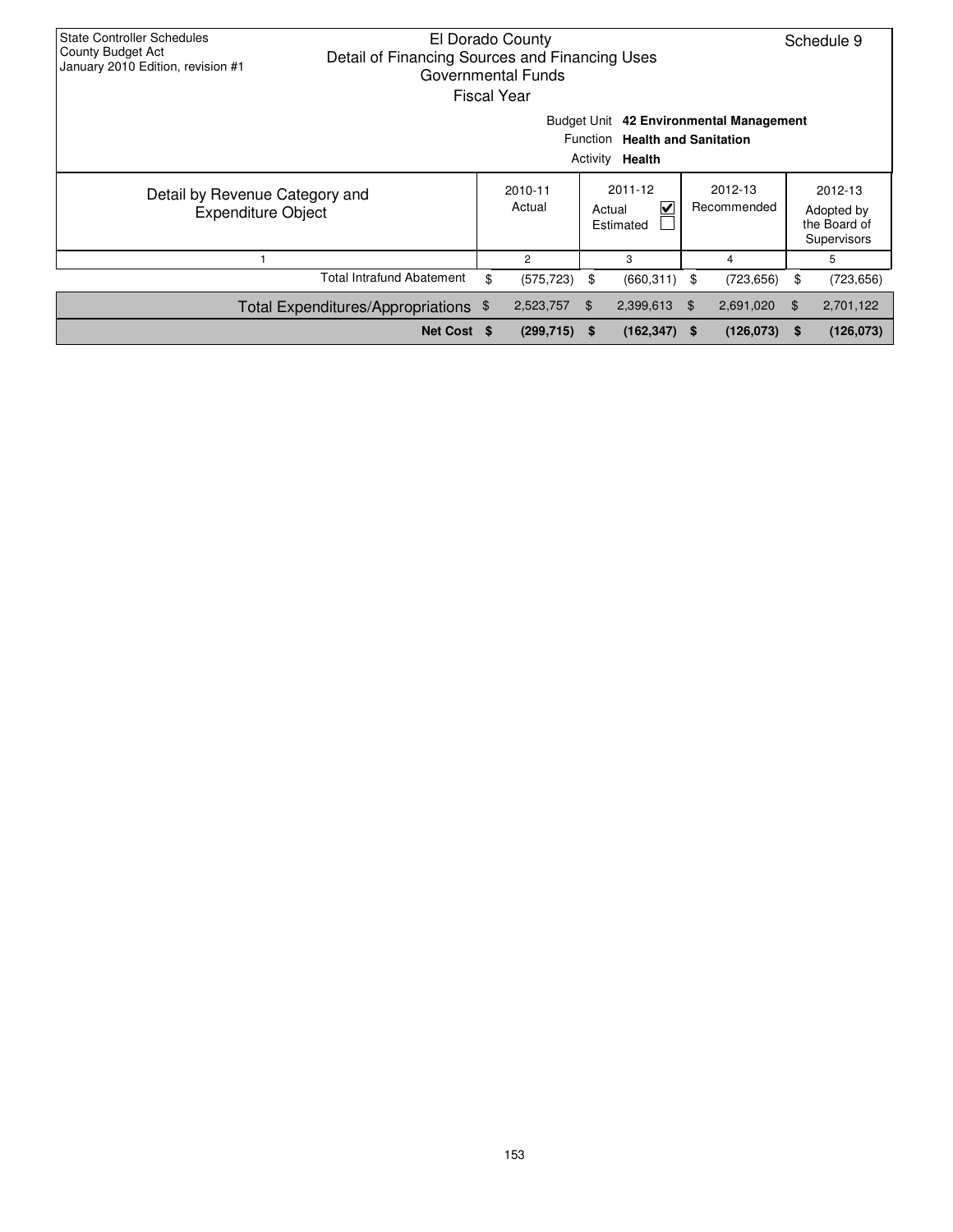| l Year |  |  |  |
|--------|--|--|--|
|        |  |  |  |

|                                                                                                                                                                                           | Budget Unit 51 Veterans Services<br>Function Public Assistance<br><b>Activity Veterans Affairs</b> |                                    |                                     |                                |                        |                              |          |                                                      |  |  |  |
|-------------------------------------------------------------------------------------------------------------------------------------------------------------------------------------------|----------------------------------------------------------------------------------------------------|------------------------------------|-------------------------------------|--------------------------------|------------------------|------------------------------|----------|------------------------------------------------------|--|--|--|
| Detail by Revenue Category and<br><b>Expenditure Object</b>                                                                                                                               | 2010-11<br>Actual                                                                                  |                                    | 2011-12<br>V<br>Actual<br>Estimated |                                | 2012-13<br>Recommended |                              |          | 2012-13<br>Adopted by<br>the Board of<br>Supervisors |  |  |  |
| $\mathbf{1}$                                                                                                                                                                              |                                                                                                    | $\overline{c}$                     |                                     | 3                              |                        | 4                            |          | 5                                                    |  |  |  |
| Revenue from Use of Money and Property<br>0420 Rent - Land and Buildings<br>Total Revenue from Use of Money and Property                                                                  | \$<br>\$                                                                                           | $4,200$ \$<br>4,200                | \$                                  |                                | - \$<br>$-$ \$         |                              |          |                                                      |  |  |  |
| Intergovernmental Revenue - State<br>0800 State - Veterans' Affairs<br>Total Intergovernmental Revenue - State                                                                            | \$<br>\$                                                                                           | 27,637 \$<br>27,637 \$             |                                     | 38,091 \$<br>38,091            | \$                     | 28,500<br>28,500             | \$<br>\$ | 32,000<br>32,000                                     |  |  |  |
| Intergovernmental Revenue - Federal<br>1107 Federal - Medi Cal<br>Total Intergovernmental Revenue - Federal                                                                               | \$<br>\$                                                                                           | $2,310$ \$<br>$2,310$ \$           |                                     | 2,807 \$<br>$2,807$ \$         |                        | 4,000<br>4,000               | \$<br>\$ | 4,000<br>4,000                                       |  |  |  |
| <b>Other Financing Sources</b><br>2020 Operating Transfers In<br><b>Total Other Financing Sources</b>                                                                                     | \$<br>\$                                                                                           |                                    | \$<br>$-$ \$                        | 47,500 \$<br>47,500            | \$                     | 55,000<br>55,000             | \$<br>\$ | 55,000<br>55,000                                     |  |  |  |
| Total Revenue \$                                                                                                                                                                          |                                                                                                    | $34,147$ \$                        |                                     | 88,398                         | $\frac{1}{2}$          | 87,500                       | \$       | 91,000                                               |  |  |  |
| <b>Salaries and Employee Benefits</b><br>3000 Permanent Employees / Elected Officials<br>3001 Temporary Employees<br>3004 Other Compensation<br>3020 Employer Share - Employee Retirement | \$                                                                                                 | 149,972 \$<br>9,749<br>3<br>29,893 |                                     | 115,217 \$<br>32,765<br>21,269 |                        | 203,070 \$<br>37,455         |          | 203,070<br>37,455                                    |  |  |  |
| 3022 Employer Share - Medi Care<br>3040 Employer Share - Health Insurance<br>3041 Employer Share - Unemployment Insurance                                                                 |                                                                                                    | 2,216<br>43,093<br>2,380           |                                     | 2,068<br>44,240<br>3,100       |                        | 2,917<br>73,121<br>3,220     |          | 2,917<br>73,121<br>3,220                             |  |  |  |
| 3042 Employer Share - Long Term Disab Insurance<br>3046 Retiree Health - Defined Contributions<br>3060 Employer Share - Workers' Compensation<br>3080 Flexible Benefits                   |                                                                                                    | 557<br>4,006<br>1,341<br>1,404     |                                     | 325<br>3,922<br>707<br>1,399   |                        | 697<br>2,918<br>331<br>6,000 |          | 697<br>2,918<br>331<br>6,000                         |  |  |  |
| <b>Total Salaries and Employee Benefits</b><br><b>Services and Supplies</b><br>4040 Telephone Company Vendor Payments                                                                     | \$                                                                                                 | 244,614<br>431 \$                  | \$                                  | 225,012<br>887 \$              | \$                     | 329,729<br>678               | \$<br>\$ | 329,729<br>678                                       |  |  |  |
| 4041 Cnty Pass thru Telephone Chrges to Depts<br>4080 Household Expense<br>4085 Household Expense - Refuse Disposal                                                                       |                                                                                                    | 332<br>5,694                       |                                     | 448<br>10<br>5,851             |                        | 300<br>5,700                 |          | 300<br>5,700                                         |  |  |  |
| 4086 Household Expense - Janitorial/Custodial<br>4100 Insurance - Premium<br>4101 Insurance - Additional Liability                                                                        |                                                                                                    | 1,915<br>1,158                     |                                     | 2,600<br>1,433<br>1,243        |                        | 3,900<br>8,171<br>1,158      |          | 3,900<br>8,171<br>1,158                              |  |  |  |
| 4143 Maintenance - Service Contracts<br>4144 Maintenance - Computer System Supplies<br>4160 Maintenance Vehicles - Service Contract                                                       |                                                                                                    | 700<br>73                          |                                     | 45                             |                        | 700<br>350                   |          | 700<br>14,850                                        |  |  |  |
| 4180 Maintenance - Building and Improvements<br>4220 Memberships<br>4260 Office Expense<br>4261 Postage                                                                                   |                                                                                                    | 463<br>1,030<br>1,928<br>981       |                                     | 82<br>1,030<br>2,119<br>743    |                        | 1,180<br>1,500<br>688        |          | 1,180<br>1,500<br>688                                |  |  |  |
| 4262 Software<br>4263 Subscription / Newspaper / Journals                                                                                                                                 |                                                                                                    |                                    |                                     | 92<br>192                      |                        | 200                          |          | 200                                                  |  |  |  |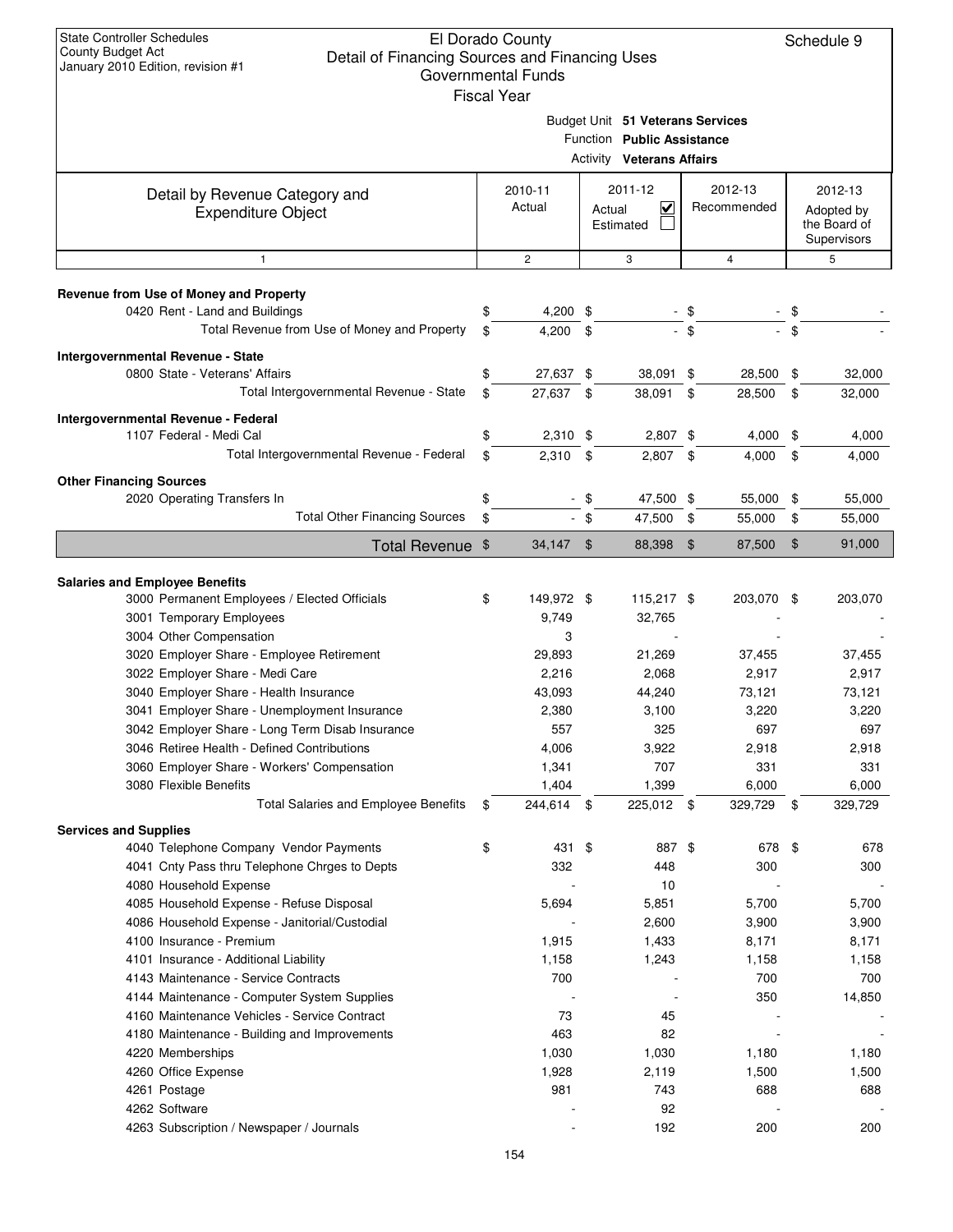Schedule 9

| ear |  |  |  |
|-----|--|--|--|
|     |  |  |  |

Budget Unit **51 Veterans Services**

| Function Public Assistance |
|----------------------------|
|----------------------------|

|                                                             | <b>Activity Veterans Affairs</b> |                   |                                                           |                        |    |                                                      |  |  |  |  |  |
|-------------------------------------------------------------|----------------------------------|-------------------|-----------------------------------------------------------|------------------------|----|------------------------------------------------------|--|--|--|--|--|
| Detail by Revenue Category and<br><b>Expenditure Object</b> |                                  | 2010-11<br>Actual | 2011-12<br>$\overline{\mathbf{v}}$<br>Actual<br>Estimated | 2012-13<br>Recommended |    | 2012-13<br>Adopted by<br>the Board of<br>Supervisors |  |  |  |  |  |
| $\mathbf{1}$                                                |                                  | $\overline{2}$    | 3                                                         | $\overline{4}$         |    | 5                                                    |  |  |  |  |  |
| 4264 Books / Manuals                                        |                                  | 180               | 379                                                       | 400                    |    | 400                                                  |  |  |  |  |  |
| 4266 Printing / Duplicating                                 |                                  | 160               | 68                                                        | 200                    |    | 200                                                  |  |  |  |  |  |
| 4300 Professional and Specialized Services                  |                                  | 1,122             | 1,547                                                     | 2,000                  |    | 2,000                                                |  |  |  |  |  |
| 4324 Medical, Dental and Lab Services                       |                                  | 50                | 150                                                       |                        |    |                                                      |  |  |  |  |  |
| 4420 Rents and Leases - Equipment                           |                                  | 5,825             | 5,830                                                     | 6,000                  |    | 6,000                                                |  |  |  |  |  |
| 4461 Minor Equipment                                        |                                  |                   | 3,233                                                     |                        |    |                                                      |  |  |  |  |  |
| 4462 Minor Computer Equipment                               |                                  | 1,108             |                                                           |                        |    |                                                      |  |  |  |  |  |
| 4503 Staff Development                                      |                                  | 665               | 640                                                       | 660                    |    | 660                                                  |  |  |  |  |  |
| 4529 Software License                                       |                                  |                   |                                                           | 1,312                  |    | 1,312                                                |  |  |  |  |  |
| 4600 Transportation and Travel                              |                                  | 437               | 897                                                       | 1,300                  |    | 1,300                                                |  |  |  |  |  |
| 4602 Employee - Private Auto Mileage                        |                                  | 862               | 396                                                       | 1,000                  |    | 1,000                                                |  |  |  |  |  |
| 4604 Volunteer - Private Auto Mileage                       |                                  | 545               | 553                                                       |                        |    |                                                      |  |  |  |  |  |
| 4605 Vehicle - Rent or Lease                                |                                  | 2,154             | 1,002                                                     |                        |    |                                                      |  |  |  |  |  |
| 4606 Fuel Purchases                                         |                                  | 1,044             | 1,045                                                     | 1,000                  |    | 1,000                                                |  |  |  |  |  |
| 4608 Hotel Accommodations                                   |                                  | 1,042             | 1,168                                                     | 1,200                  |    | 1,200                                                |  |  |  |  |  |
| 4620 Utilities                                              |                                  | 24,407            | 23,033                                                    | 21,000                 |    | 21,000                                               |  |  |  |  |  |
| <b>Total Services and Supplies</b>                          | \$                               | 54,305            | 56,715 \$<br>- \$                                         | 60,597 \$              |    | 75,097                                               |  |  |  |  |  |
| <b>Fixed Assets</b>                                         |                                  |                   |                                                           |                        |    |                                                      |  |  |  |  |  |
| 6040 Fixed Assets - Equipment                               | \$                               | $2,465$ \$        |                                                           | \$                     | \$ |                                                      |  |  |  |  |  |
| <b>Total Fixed Assets</b>                                   | \$                               | 2,465             | \$<br>$\overline{\phantom{a}}$                            | \$<br>$\sim$           | \$ |                                                      |  |  |  |  |  |
| <b>Intrafund Transfers</b>                                  |                                  |                   |                                                           |                        |    |                                                      |  |  |  |  |  |
| 7220 Intrafnd: Telephone Equipment and Support              | \$                               | $6,498$ \$        | $6,169$ \$                                                | $5,200$ \$             |    | 5,200                                                |  |  |  |  |  |
| 7223 Intrafnd: Mail Service                                 |                                  | 1,058             | 1,954                                                     | 2,276                  |    | 2,276                                                |  |  |  |  |  |
| 7224 Intrafnd: Stores Support                               |                                  | 62                | 22                                                        | 26                     |    | 26                                                   |  |  |  |  |  |
| 7227 Intrafnd: Internal Data Processing                     |                                  | 2,121             | 1,748                                                     | 1,748                  |    | 1,748                                                |  |  |  |  |  |
| 7229 Intrafnd: PC Support                                   |                                  | 300               | 795                                                       |                        |    |                                                      |  |  |  |  |  |
| 7234 Intrafnd: Network Support                              |                                  | 10,371            | 9,391                                                     | 9,391                  |    | 9,391                                                |  |  |  |  |  |
| <b>Total Intrafund Transfers</b>                            | \$                               | 20,410            | 20,079<br>\$                                              | \$<br>18,641           | \$ | 18,641                                               |  |  |  |  |  |
| Total Expenditures/Appropriations \$                        |                                  | 321,794           | $\mathfrak{F}$<br>301,807                                 | 408,967<br>\$          | \$ | 423,467                                              |  |  |  |  |  |
| Net Cost \$                                                 |                                  | (287, 647)        | \$<br>(213, 409)                                          | \$<br>(321, 467)       | \$ | (332, 467)                                           |  |  |  |  |  |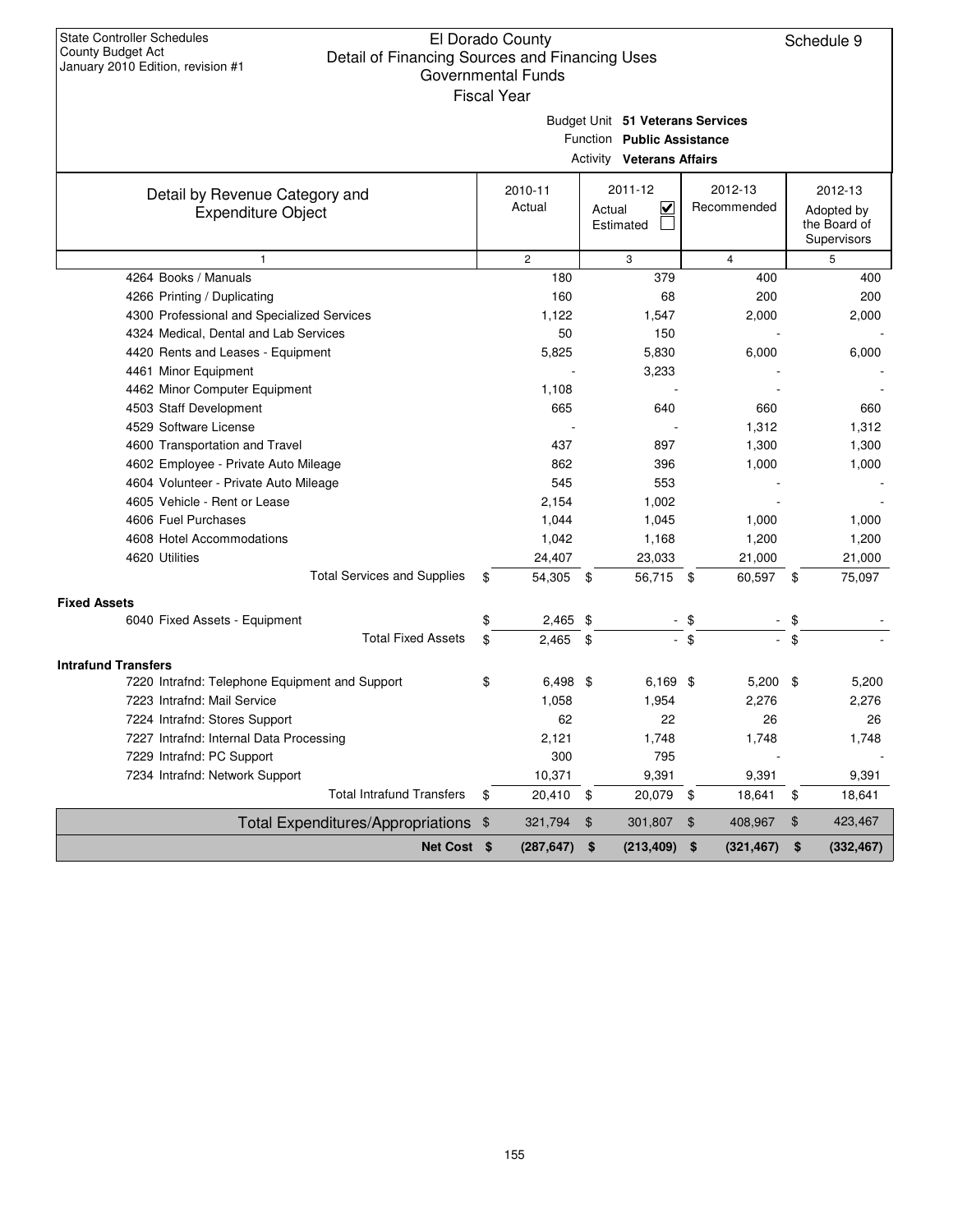| <b>State Controller Schedules</b><br><b>County Budget Act</b><br>Detail of Financing Sources and Financing Uses<br>January 2010 Edition, revision #1 | El Dorado County<br><b>Governmental Funds</b><br><b>Fiscal Year</b> |                                                                                               |                                  | Schedule 9                                           |
|------------------------------------------------------------------------------------------------------------------------------------------------------|---------------------------------------------------------------------|-----------------------------------------------------------------------------------------------|----------------------------------|------------------------------------------------------|
|                                                                                                                                                      |                                                                     | Budget Unit 53 Human Services<br>Function Public Assistance<br>Activity <b>Administration</b> |                                  |                                                      |
| Detail by Revenue Category and<br><b>Expenditure Object</b>                                                                                          | 2010-11<br>Actual                                                   | 2011-12<br>V<br>Actual<br>Estimated                                                           | 2012-13<br>Recommended           | 2012-13<br>Adopted by<br>the Board of<br>Supervisors |
| $\mathbf{1}$                                                                                                                                         | $\mathbf{2}$                                                        | 3                                                                                             | $\overline{4}$                   | 5                                                    |
| <b>Intergovernmental Revenue - State</b><br>0580 State - Public Assistance Administration<br>0581 State - Food Stamp Administration                  | \$<br>5,551,337 \$<br>1,395,750                                     | 3,043,384 \$<br>1,672,169                                                                     | 6,103,140 \$<br>1,842,297        | 3,186,173<br>1,912,080                               |
| 0584 State - Fraud Incentives<br>0601 State - Cw Two Parent Families<br>0602 State - Cw Zero Parent/All Other Families                               | 742,301<br>3,457,851                                                | 1,190<br>151,685<br>1,223,266                                                                 |                                  |                                                      |
| 0603 State - Foster Care<br>0604 State - Adoption<br>0605 State - Boarding Home License                                                              | 1,602,658<br>1,219,397<br>37,082                                    | 5,761<br>765<br>18,962                                                                        | 1,411,578<br>1,613,855<br>36,234 | 1,411,578<br>1,613,855<br>36,234                     |
| 0607 State - Kinship Guardian<br>0880 State - Other<br>0890 State - AB1733 Child Abuse                                                               | 30,819<br>6,808<br>71,756                                           | 7,748<br>5,384,384                                                                            | 75,000                           | 75,000                                               |
| Total Intergovernmental Revenue - State                                                                                                              | \$<br>14,115,760                                                    | \$<br>11,509,314                                                                              | \$<br>11,082,104                 | \$<br>8,234,920                                      |
| Intergovernmental Revenue - Federal                                                                                                                  |                                                                     |                                                                                               |                                  |                                                      |
| 1000 Federal - Public Assistance Admin.<br>1001 Federal - Food Stamps                                                                                | \$<br>7,076,261 \$<br>1,608,255                                     | 6,512,755 \$<br>1,879,534                                                                     | 6,467,883 \$<br>2,585,585        | 6,467,883<br>2,585,585                               |
| 1004 Federal - Fraud Incentives<br>1021 Federal - Cw Two Parent Families                                                                             | 12,838<br>666,796                                                   | 14,633<br>420,312                                                                             |                                  |                                                      |
| 1022 Federal - Cw Zero Parent/All Other Families<br>1023 Federal - Foster Care                                                                       | 2,652,556<br>1,892,477                                              | 1,686,772<br>1,804,953                                                                        | 3,108,500<br>1,342,225           | 3,108,500<br>1,342,225                               |
| 1024 Federal - Adoption<br>1025 Federal - Kinship Guardian                                                                                           | 1,314,397<br>1,387<br>6,439                                         | 1,204,876<br>34,049<br>(300)                                                                  | 1,462,535                        | 1,462,535                                            |
| 1026 Federal - Refugee Cash Assistance<br>1100 Federal - Other<br>1107 Federal - Medi Cal                                                            | 15,273<br>3,408,437                                                 | 9,552<br>3,271,911                                                                            | 14,917<br>3,966,717              | 14,917<br>3,891,917                                  |
| Total Intergovernmental Revenue - Federal                                                                                                            | \$<br>18,655,116                                                    | \$<br>16,839,046                                                                              | \$<br>18,948,362                 | \$<br>18,873,562                                     |
| <b>Revenue Other Governmental Agencies</b>                                                                                                           |                                                                     |                                                                                               |                                  |                                                      |
| 1200 Other - Governmental Agencies                                                                                                                   | \$<br>842,668 \$                                                    | 929,561                                                                                       | \$<br>756,559                    | \$<br>756,559                                        |
| Total Revenue Other Governmental Agencies                                                                                                            | \$<br>842,668                                                       | \$<br>929,561                                                                                 | \$<br>756,559                    | \$<br>756,559                                        |
| <b>Charges for Services</b><br>1541 Public Guardian                                                                                                  | \$<br>142,352 \$                                                    | 135,984 \$                                                                                    | 141,500 \$                       | 141,500                                              |
| 1687 Hospital Contract Service<br>1740 Charges for Services                                                                                          | 133,672<br>33,626                                                   | 138,474<br>31,997                                                                             | 144,400<br>33,000                | 36,100<br>33,000                                     |
| 1800 Interfund Revenue<br><b>Total Charges for Services</b>                                                                                          | \$<br>7,500<br>317,150 \$                                           | 306,456 \$                                                                                    | 151,500<br>470,400               | \$<br>144,000<br>354,600                             |

| <b>Miscellaneous Revenues</b> |  |
|-------------------------------|--|
|-------------------------------|--|

| TULAI UNAIYES IUI JEIVICES                    | 317.150       | ა    | 300.400    | ა   | 470.400 |      | 354.000 |
|-----------------------------------------------|---------------|------|------------|-----|---------|------|---------|
| <b>eous Revenues</b>                          |               |      |            |     |         |      |         |
| 1900 Welfare Repayments                       | \$<br>115.607 | - \$ | 128.166 \$ |     | 166.260 | - \$ | 166,260 |
| 1901 Recoup Cw Two Parent/All Other Families  | 1.879         |      |            |     |         |      |         |
| 1902 Recoup Cw Zero Parent/All Other Families | 62,886        |      | ۰          |     |         |      | $\sim$  |
| 1903 Recoup Cw Foster Care                    | 221,682       |      |            |     |         |      |         |
| 1940 Miscellaneous Revenue                    | 22,316        |      | 14.771     |     | 12.200  |      | 12.200  |
| 1942 Miscellaneous Reimbursement              | 19            |      | 78         |     |         |      |         |
| 1945 Staled Dated Check                       | 1.918         |      | 252        |     | 600     |      | 600     |
| Total Miscellaneous Revenues                  | 426.306       |      | 143.267    | \$. | 179.060 |      | 179,060 |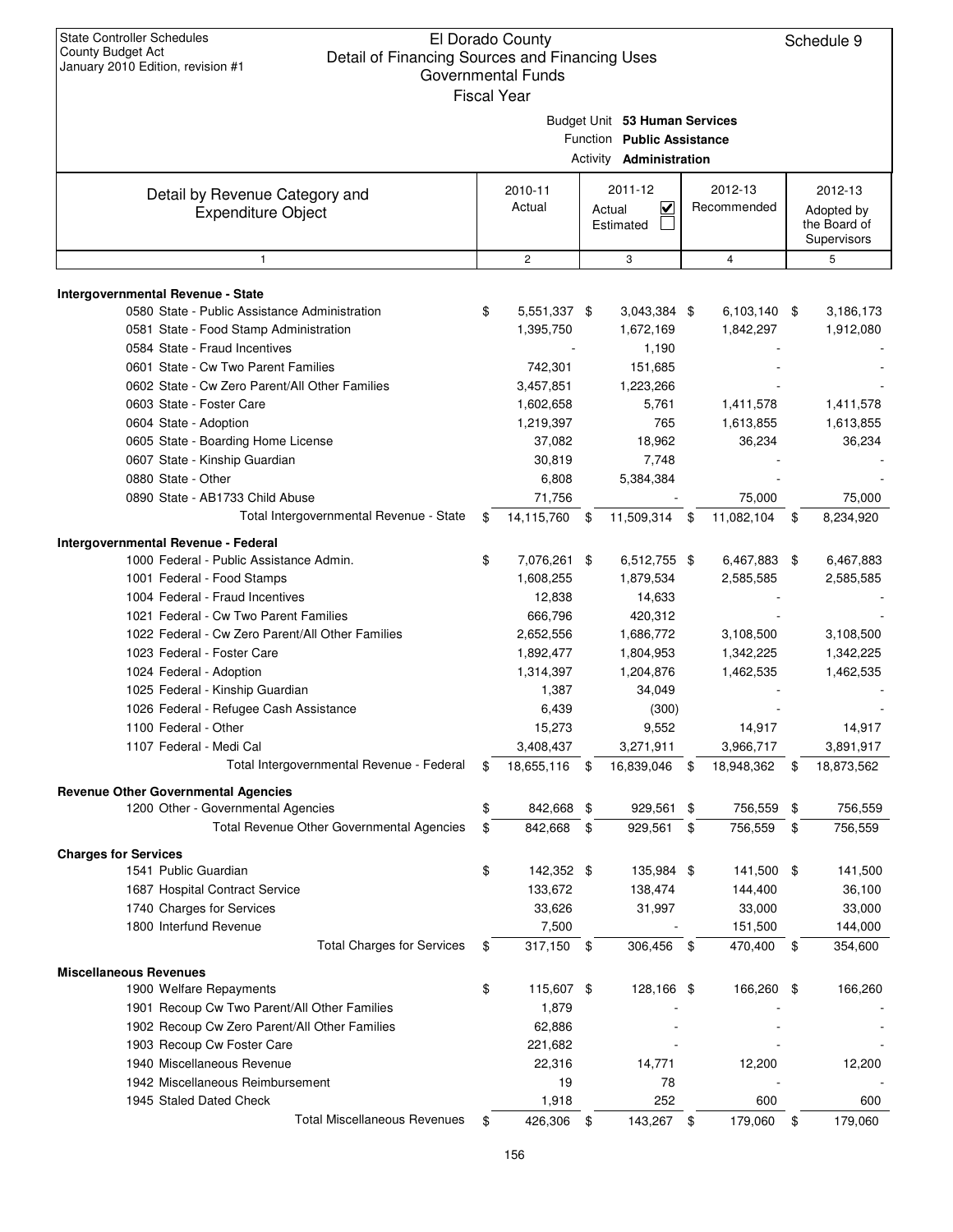| <b>State Controller Schedules</b><br>El Dorado County<br><b>County Budget Act</b><br>Detail of Financing Sources and Financing Uses<br>January 2010 Edition, revision #1<br><b>Governmental Funds</b> |    |                    |    |                                   |        |                |     |              |
|-------------------------------------------------------------------------------------------------------------------------------------------------------------------------------------------------------|----|--------------------|----|-----------------------------------|--------|----------------|-----|--------------|
|                                                                                                                                                                                                       |    | <b>Fiscal Year</b> |    |                                   |        |                |     |              |
|                                                                                                                                                                                                       |    |                    |    |                                   |        |                |     |              |
|                                                                                                                                                                                                       |    |                    |    | Budget Unit 53 Human Services     |        |                |     |              |
|                                                                                                                                                                                                       |    |                    |    | Function Public Assistance        |        |                |     |              |
|                                                                                                                                                                                                       |    |                    |    | Activity <b>Administration</b>    |        |                |     |              |
|                                                                                                                                                                                                       |    | 2010-11            |    | 2011-12                           |        | 2012-13        |     | 2012-13      |
| Detail by Revenue Category and                                                                                                                                                                        |    | Actual             |    | $\overline{\mathbf{v}}$<br>Actual |        | Recommended    |     | Adopted by   |
| <b>Expenditure Object</b>                                                                                                                                                                             |    |                    |    | Estimated                         |        |                |     | the Board of |
|                                                                                                                                                                                                       |    |                    |    |                                   |        |                |     | Supervisors  |
| 1                                                                                                                                                                                                     |    | $\mathbf{2}$       |    | 3                                 |        | $\overline{4}$ |     | 5            |
| <b>Other Financing Sources</b>                                                                                                                                                                        |    |                    |    |                                   |        |                |     |              |
| 2020 Operating Transfers In                                                                                                                                                                           | \$ | $3,902$ \$         |    | $3,492$ \$                        |        | $4,359$ \$     |     | 3,030,101    |
| 2021 Operating Transfers In: Veh Lic Fee                                                                                                                                                              |    | 229,903            |    | 224,716                           |        | 224,713        |     | 235,666      |
| 2027 Operating Transfers In: Sales Tax Realingment                                                                                                                                                    |    | 3,851,262          |    | 8,061,784                         |        | 7,561,200      |     | 8,196,264    |
| <b>Total Other Financing Sources</b>                                                                                                                                                                  | \$ | 4,085,067 \$       |    | 8,289,992 \$                      |        | 7,790,272      | -\$ | 11,462,031   |
|                                                                                                                                                                                                       |    |                    |    |                                   |        |                |     |              |
| <b>Residual Equity Transfers</b>                                                                                                                                                                      |    |                    |    |                                   |        |                |     |              |
| 2100 Residual Equity Transfers In                                                                                                                                                                     | \$ |                    | \$ |                                   | \$     | 29,546         | \$  | 29,538       |
| <b>Total Residual Equity Transfers</b>                                                                                                                                                                | \$ |                    | \$ |                                   | $-$ \$ | 29,546         | \$  | 29,538       |
| Total Revenue \$                                                                                                                                                                                      |    | 38,442,067         | \$ | 38,017,636                        | \$     | 39,256,303     | \$  | 39,890,270   |
|                                                                                                                                                                                                       |    |                    |    |                                   |        |                |     |              |
| <b>Salaries and Employee Benefits</b>                                                                                                                                                                 |    |                    |    |                                   |        |                |     |              |
| 3000 Permanent Employees / Elected Officials                                                                                                                                                          | \$ | 10,002,894 \$      |    | 10,074,116 \$                     |        | 11,866,028 \$  |     | 12,164,847   |
| 3001 Temporary Employees                                                                                                                                                                              |    | 135,381            |    | 176,853                           |        | 34,252         |     | 34,252       |
| 3002 Overtime                                                                                                                                                                                         |    | 375,251            |    | 536,401                           |        | 8,000          |     | 8,000        |
| 3003 Standby Pay                                                                                                                                                                                      |    | 30,331             |    | 40,734                            |        | 8,000          |     | 8,000        |
| 3004 Other Compensation                                                                                                                                                                               |    | 199,524            |    | 200,300                           |        | 21,598         |     | 22,629       |
| 3005 Tahoe Differential                                                                                                                                                                               |    | 90,966             |    | 88,883                            |        | 99,360         |     | 102,240      |
| 3006 Bilingual Pay                                                                                                                                                                                    |    | 45,482             |    | 48,777                            |        | 49,861         |     | 49,861       |
| 3020 Employer Share - Employee Retirement                                                                                                                                                             |    | 1,932,923          |    | 1,884,595                         |        | 2,200,519      |     | 2,224,286    |
|                                                                                                                                                                                                       |    | 146,346            |    | 150,472                           |        | 174,107        |     | 176,095      |
| 3022 Employer Share - Medi Care                                                                                                                                                                       |    |                    |    |                                   |        |                |     |              |
| 3040 Employer Share - Health Insurance                                                                                                                                                                |    | 2,662,784          |    | 3,095,040                         |        | 3,715,061      |     | 3,816,568    |
| 3041 Employer Share - Unemployment Insurance                                                                                                                                                          |    | 157,851            |    | 169,969                           |        | 208,472        |     | 210,589      |
| 3042 Employer Share - Long Term Disab Insurance                                                                                                                                                       |    | 33,130             |    | 28,138                            |        | 42,725         |     | 43,311       |
| 3043 Employer Share - Deferred Compensation                                                                                                                                                           |    | 18,824             |    | 17,371                            |        | 24,982         |     | 25,254       |
| 3046 Retiree Health - Defined Contributions                                                                                                                                                           |    | 234,854            |    | 236,418                           |        | 246,494        |     | 246,051      |
| 3060 Employer Share - Workers' Compensation                                                                                                                                                           |    | 200,474            |    | 100,380                           |        | 66,157         |     | 65,657       |
| 3080 Flexible Benefits                                                                                                                                                                                |    | 16,628             |    | 20,823                            |        | 19,199         |     | 18,874       |
| <b>Total Salaries and Employee Benefits</b>                                                                                                                                                           | \$ | 16,283,644 \$      |    | 16,869,272 \$                     |        | 18,784,815 \$  |     | 19,216,514   |
| <b>Services and Supplies</b>                                                                                                                                                                          |    |                    |    |                                   |        |                |     |              |
| 4023 Non-cnty Employee Uniform Allowance                                                                                                                                                              | \$ |                    | \$ | 177 \$                            |        |                | \$  |              |
| 4040 Telephone Company Vendor Payments                                                                                                                                                                |    | 3,525              |    | 4,904                             |        | 9,900          |     | 11,900       |
| 4041 Cnty Pass thru Telephone Chrges to Depts                                                                                                                                                         |    | 12,574             |    | 12,939                            |        | 16,270         |     | 16,270       |
| 4080 Household Expense                                                                                                                                                                                |    | 4,220              |    | 7,281                             |        | 9,000          |     | 9,000        |
| 4082 Household Expense - Other                                                                                                                                                                        |    | 531                |    | 28                                |        | 700            |     | 700          |
| 4085 Household Expense - Refuse Disposal                                                                                                                                                              |    | 667                |    | 591                               |        | 583            |     | 583          |
| 4086 Household Expense - Janitorial/Custodial                                                                                                                                                         |    | 28,965             |    | 38,619                            |        | 51,968         |     | 51,968       |
|                                                                                                                                                                                                       |    |                    |    |                                   |        |                |     |              |
| 4087 Household Expense - Exterm/Fumigation Serv                                                                                                                                                       |    |                    |    |                                   |        | 200            |     | 200          |
| 4100 Insurance - Premium                                                                                                                                                                              |    | 234,594            |    | 186,127                           |        | 182,065        |     | 167,100      |
| 4101 Insurance - Additional Liability                                                                                                                                                                 |    |                    |    |                                   |        | 500            |     | 500          |
| 4124 Witness Fee                                                                                                                                                                                      |    |                    |    |                                   |        | 500            |     | 500          |
| 4140 Maintenance - Equipment                                                                                                                                                                          |    |                    |    | 505                               |        |                |     |              |
| 4141 Maintenance - Office Equipment                                                                                                                                                                   |    | 3,224              |    | 18,589                            |        |                |     | 2,300        |
| 4143 Maintenance - Service Contracts                                                                                                                                                                  |    | 1,096              |    |                                   |        |                |     |              |
| 4144 Maintenance - Computer System Supplies                                                                                                                                                           |    | 17,146             |    | 14,276                            |        | 67,550         |     | 32,050       |
| 4160 Maintenance Vehicles - Service Contract                                                                                                                                                          |    | 477                |    | 1,522                             |        | 2,000          |     | 2,000        |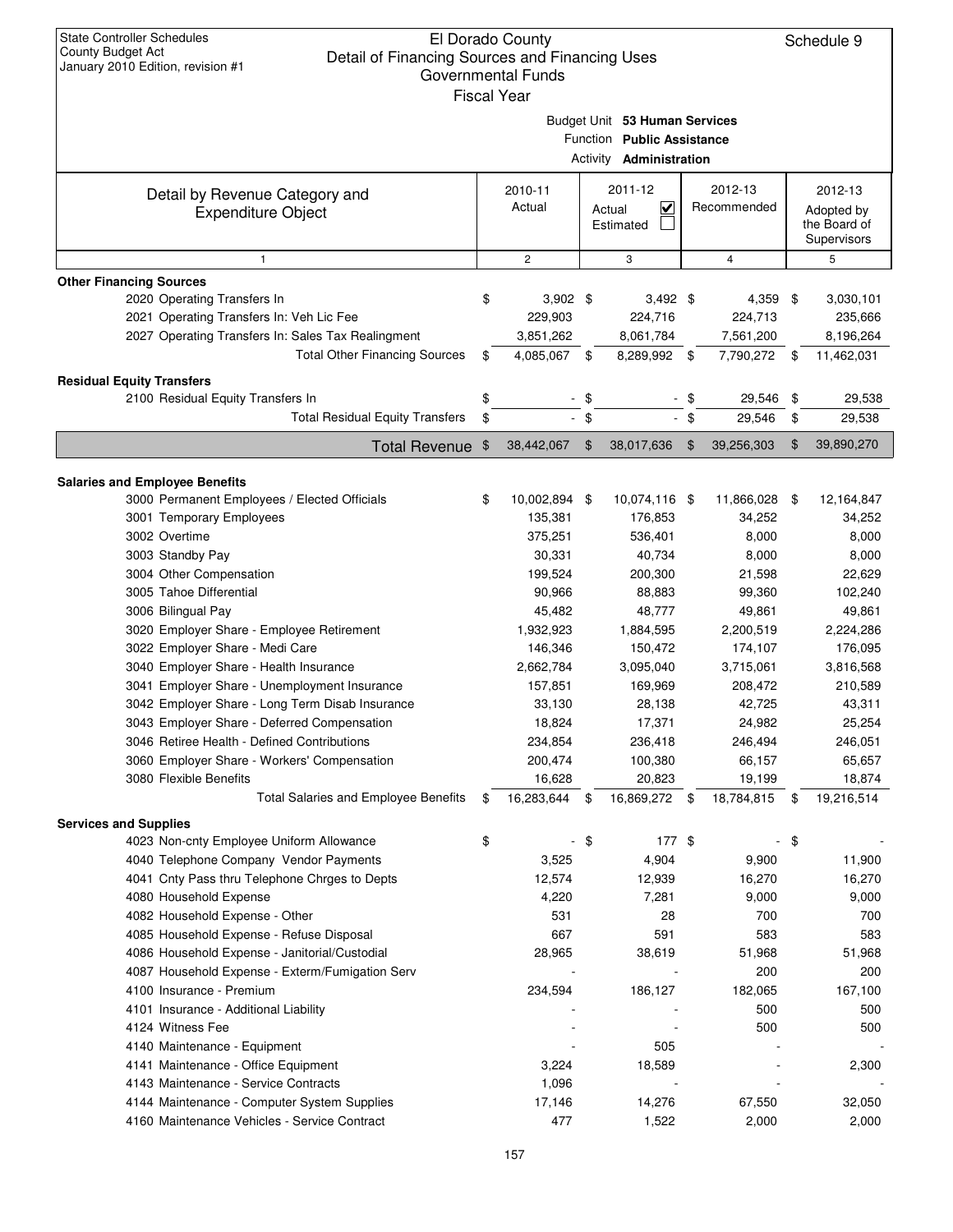|                                                             | Γιδυαι τθαι<br>Budget Unit 53 Human Services<br>Function Public Assistance<br>Activity <b>Administration</b> |                                                |                        |                                                      |  |  |  |  |  |  |
|-------------------------------------------------------------|--------------------------------------------------------------------------------------------------------------|------------------------------------------------|------------------------|------------------------------------------------------|--|--|--|--|--|--|
| Detail by Revenue Category and<br><b>Expenditure Object</b> | 2010-11<br>Actual                                                                                            | 2011-12<br>$\checkmark$<br>Actual<br>Estimated | 2012-13<br>Recommended | 2012-13<br>Adopted by<br>the Board of<br>Supervisors |  |  |  |  |  |  |
| $\mathbf{1}$                                                | $\overline{c}$                                                                                               | 3                                              | $\overline{4}$         | 5                                                    |  |  |  |  |  |  |
| 4180 Maintenance - Building and Improvements                | 1,564                                                                                                        | 143                                            | 128                    | 128                                                  |  |  |  |  |  |  |
| 4182 Maintenance - Rental Property                          |                                                                                                              |                                                | 3,385                  | 3,385                                                |  |  |  |  |  |  |
| 4183 Maintenance - Grounds                                  | 5,851                                                                                                        | 5,207                                          | 7,156                  | 7,156                                                |  |  |  |  |  |  |
| 4192 Maintenance - Lighting                                 |                                                                                                              | 183                                            |                        |                                                      |  |  |  |  |  |  |
| 4197 Maintenance - Building Supplies                        | 137                                                                                                          | 1,029                                          |                        |                                                      |  |  |  |  |  |  |
| 4220 Memberships                                            | 300                                                                                                          | 860                                            | 2,280                  | 2,280                                                |  |  |  |  |  |  |
| 4221 Memberships - Legislative Advocacy                     | 33,782                                                                                                       | 35,471                                         | 40,000                 | 40,000                                               |  |  |  |  |  |  |
| 4260 Office Expense                                         | 78,973                                                                                                       | 109,123                                        | 102,790                | 102,790                                              |  |  |  |  |  |  |
| 4261 Postage                                                | 105,657                                                                                                      | 123,519                                        | 182,400                | 162,400                                              |  |  |  |  |  |  |
| 4262 Software                                               | 1,160                                                                                                        | 20,849                                         | 80,681                 | 89,606                                               |  |  |  |  |  |  |
| 4263 Subscription / Newspaper / Journals                    | 2,067                                                                                                        | 4,084                                          | 4,550                  | 4,550                                                |  |  |  |  |  |  |
| 4264 Books / Manuals                                        | 777                                                                                                          |                                                | 900                    | 900                                                  |  |  |  |  |  |  |
| 4265 Law Books                                              |                                                                                                              | 293                                            |                        |                                                      |  |  |  |  |  |  |
| 4266 Printing / Duplicating                                 | 9,627                                                                                                        | 11,623                                         | 12,300                 | 12,300                                               |  |  |  |  |  |  |
| 4300 Professional and Specialized Services                  | 247,422                                                                                                      | 218,599                                        | 346,142                | 360,142                                              |  |  |  |  |  |  |
| 4308 External Data Processing Services                      | 13,587                                                                                                       | 33,335                                         | 92,768                 | 92,768                                               |  |  |  |  |  |  |
| 4318 Interpreter                                            | 556                                                                                                          | 3,934                                          | 4,000                  | 4,000                                                |  |  |  |  |  |  |
| 4320 Verbatim Report - Transcription                        |                                                                                                              |                                                | 1,000                  | 1,000                                                |  |  |  |  |  |  |
| 4323 Psychiatric Medical Services                           | 652,564                                                                                                      | 587,251                                        | 572,500                | 572,500                                              |  |  |  |  |  |  |
| 4324 Medical, Dental and Lab Services                       | 194,323                                                                                                      | 118,592                                        | 234,000                | 234,000                                              |  |  |  |  |  |  |
| 4330 Food Stamp Service                                     | 5,283                                                                                                        | 6,434                                          | 6,500                  | 6,500                                                |  |  |  |  |  |  |
| 4331 Homemaker Other Services                               | 325                                                                                                          |                                                | 500                    | 500                                                  |  |  |  |  |  |  |
| 4332 Service Connect Expense                                | 85,319                                                                                                       | 71,796                                         | 100,000                | 100,000                                              |  |  |  |  |  |  |
| 4333 Burial Services                                        | 40,659                                                                                                       | 13,244                                         | 42,800                 | 40,500                                               |  |  |  |  |  |  |
| 4341 Service Connect Expense                                | 52,336                                                                                                       | 52,522                                         | 30,000                 | 30,000                                               |  |  |  |  |  |  |
| 4400 Publication and Legal Notices                          |                                                                                                              | 450                                            | 2,150                  | 2,150                                                |  |  |  |  |  |  |
| 4420 Rents and Leases - Equipment                           | 97,559                                                                                                       | 106,782                                        | 123,632                | 148,632                                              |  |  |  |  |  |  |
| 4440 Rent & Lease - Building/Improvements                   | 453,198                                                                                                      | 463,322                                        | 532,688                | 532,688                                              |  |  |  |  |  |  |
| 4461 Minor Equipment                                        | 12,061                                                                                                       | 24,581                                         | 40,416                 | 56,416                                               |  |  |  |  |  |  |
| 4462 Minor Computer Equipment                               | 89,487                                                                                                       | 131,239                                        | 246,693                | 249,093                                              |  |  |  |  |  |  |
| 4463 Minor Telephone and Radio Equipment                    | 119                                                                                                          | 384                                            |                        |                                                      |  |  |  |  |  |  |
| 4500 Special Departmental Expense                           | 2,675                                                                                                        | 3,768                                          | 8,600                  | 8,600                                                |  |  |  |  |  |  |
| 4501 Special Projects                                       | 1,612                                                                                                        | 365                                            | 130,042                | 76,592                                               |  |  |  |  |  |  |
| 4502 Educational Materials                                  |                                                                                                              |                                                | 2,000                  | 2,000                                                |  |  |  |  |  |  |
| 4503 Staff Development                                      | 48,907                                                                                                       | 57,380                                         | 64,100                 | 64,100                                               |  |  |  |  |  |  |
| 4506 Film Development/Photography Supplies                  |                                                                                                              |                                                | 150                    | 150                                                  |  |  |  |  |  |  |
| 4529 Software License                                       |                                                                                                              |                                                | 8,400                  | 8,400                                                |  |  |  |  |  |  |
| 4532 Client Program Services                                |                                                                                                              | 994                                            | 5,000                  | 5,000                                                |  |  |  |  |  |  |
| 4540 Staff Development                                      | 61                                                                                                           |                                                |                        |                                                      |  |  |  |  |  |  |
| 4600 Transportation and Travel                              | 14,340                                                                                                       | 21,022                                         | 40,100                 | 40,100                                               |  |  |  |  |  |  |
| 4601 Volunteer - Transportation and Travel                  | 768                                                                                                          |                                                | 800                    | 800                                                  |  |  |  |  |  |  |
| 4602 Employee - Private Auto Mileage                        | 22,537                                                                                                       | 32,231                                         | 42,175                 | 42,175                                               |  |  |  |  |  |  |
| 4604 Volunteer - Private Auto Mileage                       | 1,111                                                                                                        |                                                |                        |                                                      |  |  |  |  |  |  |
| 4605 Vehicle - Rent or Lease                                | 110,387                                                                                                      | 46,470                                         | 126,323                | 126,323                                              |  |  |  |  |  |  |
| 4606 Fuel Purchases                                         | 52,864                                                                                                       | 59,815                                         | 89,500                 | 89,500                                               |  |  |  |  |  |  |
| 4608 Hotel Accommodations                                   | 2,685                                                                                                        | 3,870                                          | 9,255                  | 9,255                                                |  |  |  |  |  |  |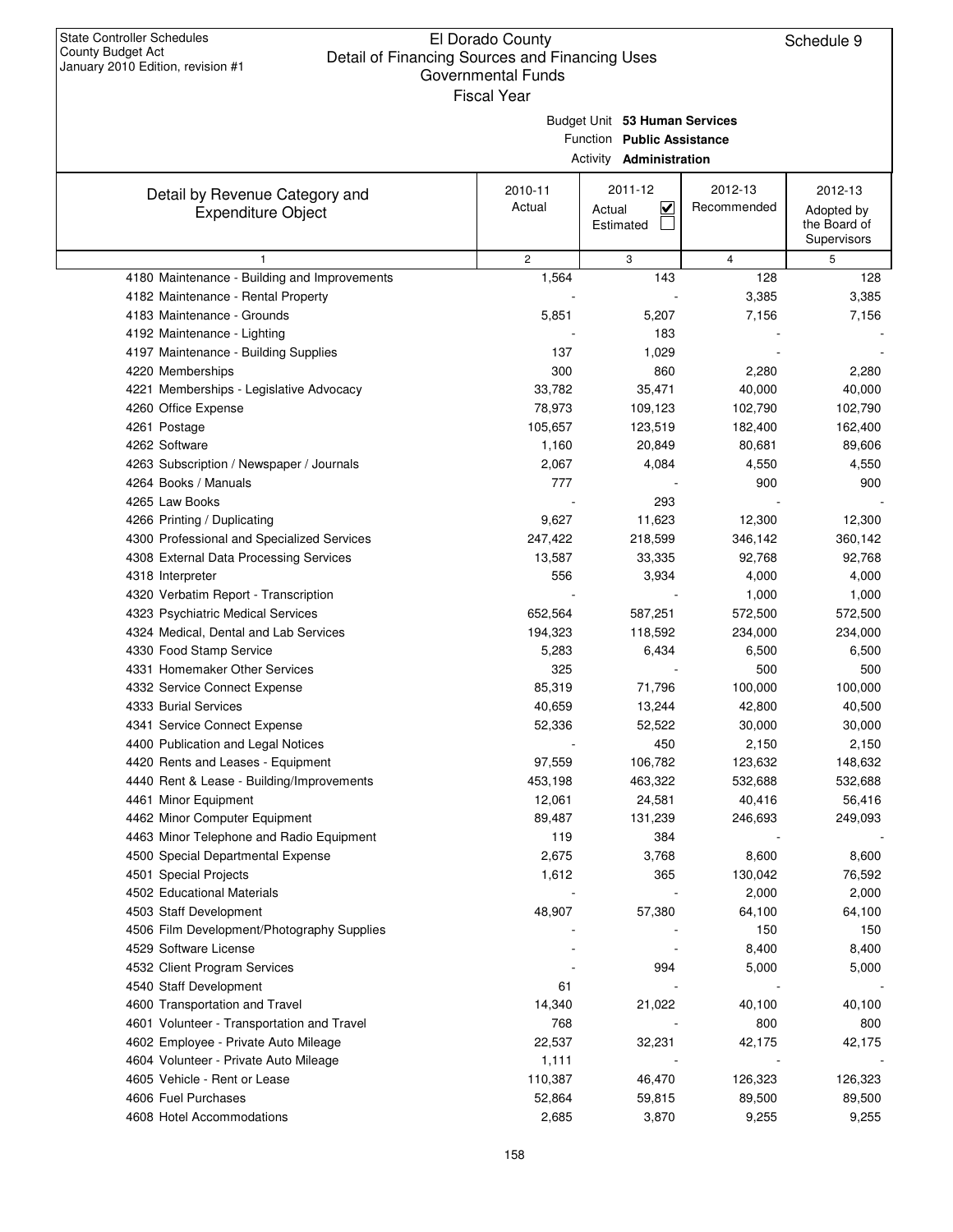|                                                        | <b>Fiscal Year</b>        |                                   |                            |     |                      |
|--------------------------------------------------------|---------------------------|-----------------------------------|----------------------------|-----|----------------------|
|                                                        |                           | Budget Unit 53 Human Services     |                            |     |                      |
|                                                        |                           | Function Public Assistance        |                            |     |                      |
|                                                        |                           | Activity <b>Administration</b>    |                            |     |                      |
| Detail by Revenue Category and                         | 2010-11                   | 2011-12                           | 2012-13                    |     | 2012-13              |
| <b>Expenditure Object</b>                              | Actual                    | $\overline{\mathbf{v}}$<br>Actual | Recommended                |     | Adopted by           |
|                                                        |                           | Estimated                         |                            |     | the Board of         |
|                                                        |                           |                                   |                            |     | Supervisors          |
| $\mathbf{1}$                                           | $\mathbf{2}$              | 3                                 | $\overline{4}$             |     | 5                    |
| 4620 Utilities<br><b>Total Services and Supplies</b>   | \$<br>98,448<br>2,848,108 | \$<br>109,452<br>2,765,776        | \$<br>117,305<br>3,797,345 | \$  | 117,305<br>3,741,755 |
| <b>Other Charges</b>                                   |                           |                                   |                            |     |                      |
| 5000 Support and Care of Persons                       | \$<br>1,391,581 \$        | 1,684,755 \$                      | 1,704,076                  | -\$ | 1,704,076            |
| 5004 Resident Expense - General Relief                 | 17,807                    | 10,250                            | 15,000                     |     | 15,000               |
| 5005 Cash Aid - General Relief                         | 8,194                     | 4,764                             | 7,500                      |     | 7,500                |
| 5006 Child Care                                        | 296,631                   | 247,617                           | 275,000                    |     | 275,000              |
| 5007 Independent Living Prgm: Services                 | 2,195                     | 2,052                             | 3,500                      |     | 3,500                |
| 5008 Independent Living Prgm: Expenses                 | 12,604                    | 19,516                            | 20,500                     |     | 20,500               |
| 5009 Housing                                           | 17,823                    | 10,057                            | 14,700                     |     | 14,700               |
| 5010 Transportation Services                           | 34,874                    | 33,744                            | 40,000                     |     | 40,000               |
| 5011 Transportation Expenses                           | 173,706                   | 227,803                           | 225,000                    |     | 225,000              |
| 5012 Ancilliary Services                               | 204,888                   | 1,328                             | 10,000                     |     | 10,000               |
| 5013 Ancilliary Expenses                               | 45,115                    | 57,736                            | 80,000                     |     | 80,000               |
| 5014 Health Services                                   | 33,152                    | 54,637                            | 65,000                     |     | 65,000               |
| 5015 Cw: Two Parent Families                           | 1,666,478                 | 1,166,493                         | 1,538,406                  |     | 1,538,406            |
| 5016 Cw: Zero Parent/All Other Families                | 6,079,179                 | 5,305,941                         | 5,047,526                  |     | 5,047,526            |
| 5017 Foster Care                                       | 6,225,392                 | 5,402,466                         | 4,683,984                  |     | 4,658,984            |
| 5018 Aid To Adoption                                   | 2,951,300                 | 2,941,656                         | 3,589,962                  |     | 3,589,962            |
| 5020 Refugee Cash Assistance                           | 6,439                     |                                   | 6,000                      |     | 6,000                |
| 5021 Kinship Guardian                                  | 41,404                    | 82,913                            | 42,000                     |     | 42,000               |
| 5022 County Foster Care                                | 64,141                    | 7,519                             | 65,000                     |     | 65,000               |
| 5300 Interfund Expenditures                            | 165,193                   | 133,206                           | 358,250                    |     | 358,250              |
| 5301 Intrfnd Exp: Telephone Equip & Support            | (58)                      |                                   |                            |     |                      |
| 5319 Intrfnd Exp: Mental Health Services               | 24,550                    |                                   |                            |     |                      |
| <b>Total Other Charges</b>                             | \$<br>19,462,588          | \$<br>17,394,453                  | \$<br>17,791,404           | \$  | 17,766,404           |
| <b>Fixed Assets</b>                                    |                           |                                   |                            |     |                      |
| 6040 Fixed Assets - Equipment                          | \$                        | \$                                | \$<br>43,603 \$            |     | 43,603               |
| 6041 Fixed Assets - Data Proc Sys Devel Equip          |                           |                                   |                            |     | 44,500               |
| 6042 Fixed Assets - Computer Sys Equipment             | 8,844                     | 19,648                            | 40,872                     |     | 24,472               |
| <b>Total Fixed Assets</b>                              | \$<br>8,844               | \$<br>19,648                      | \$<br>84,475               | \$  | 112,575              |
| <b>Other Financing Uses</b>                            |                           |                                   |                            |     |                      |
| 7000 Operating Transfers Out                           | \$<br>25,000              | \$<br>25,000                      | \$<br>25,000               | \$  | 25,000               |
| <b>Total Other Financing Uses</b>                      | \$<br>25,000              | \$<br>25,000                      | \$<br>25,000               | \$  | 25,000               |
| <b>Intrafund Transfers</b><br>7200 Intrafund Transfers | \$<br>56,904 \$           | 74,829 \$                         | 62,200                     | \$  | 62,200               |
| 7201 Intrafnd: Social Services                         | 2,900                     | 2,874                             | 8,578                      |     | 8,578                |
| 7202 Intrafnd: DA/FS Contract                          | 172,602                   | 206,589                           | 200,000                    |     | 250,000              |
| 7210 Intrafnd: Collections                             | 696                       | 724                               | 1,000                      |     | 1,000                |
| 7220 Intrafnd: Telephone Equipment and Support         | 97,653                    | 97,104                            | 110,440                    |     | 110,440              |
| 7223 Intrafnd: Mail Service                            | 10,722                    | 19,541                            | 10,802                     |     | 10,784               |
| 7224 Intrafnd: Stores Support                          | 15,530                    | 3,599                             | 16,035                     |     | 16,006               |
|                                                        | 3,467                     | 589                               | 5,700                      |     |                      |
| 7225 Intrafnd: Central Duplicating                     |                           |                                   |                            |     | 5,700                |
| 7227 Intrafnd: Internal Data Processing                | 187,333                   | 169,335                           | 172,498                    |     | 172,188              |
| 7229 Intrafnd: PC Support                              | 36,913                    | 57,441                            | 53,700                     |     | 63,700               |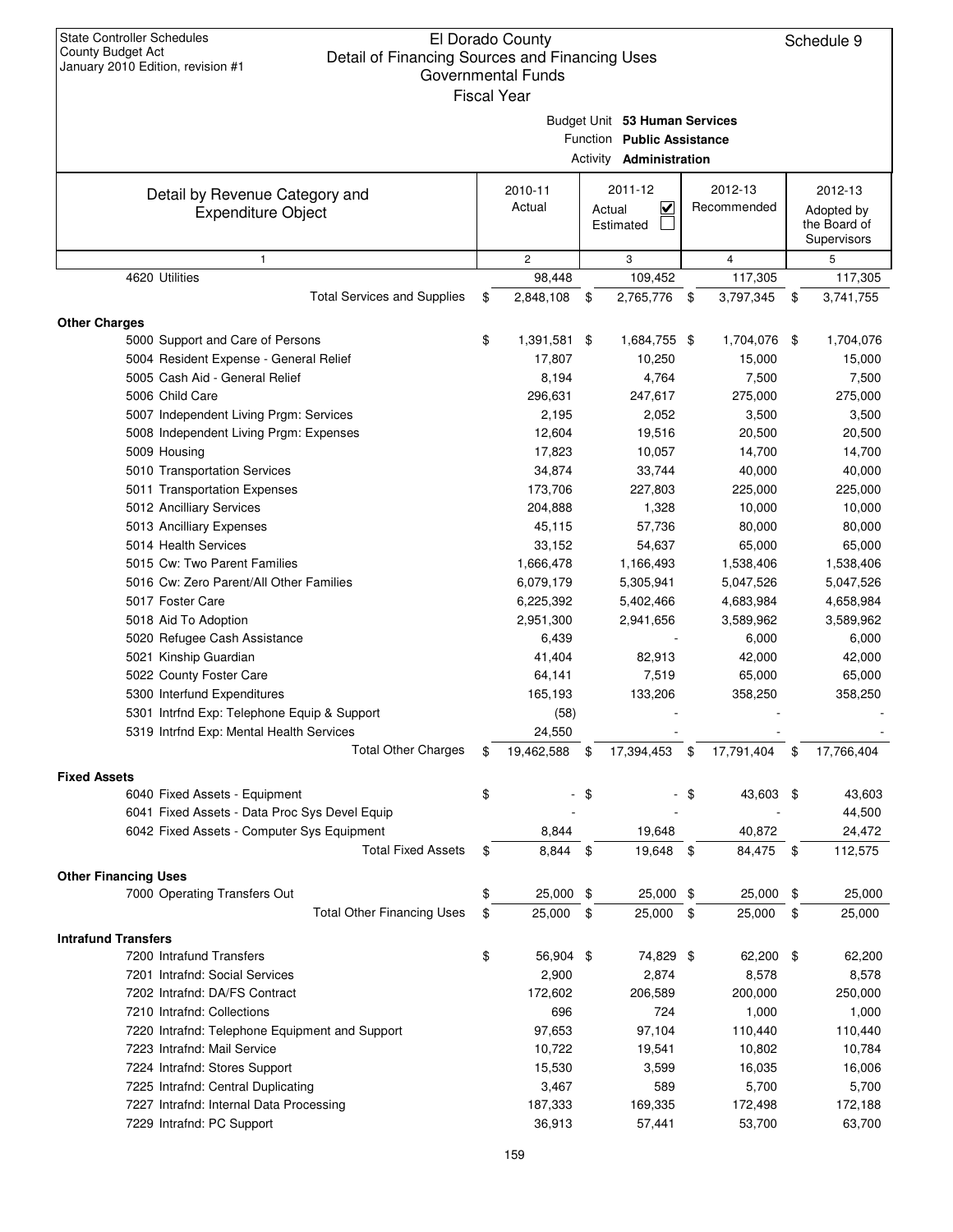| <b>State Controller Schedules</b><br>El Dorado County<br>County Budget Act<br>Detail of Financing Sources and Financing Uses<br>January 2010 Edition, revision #1<br><b>Governmental Funds</b><br><b>Fiscal Year</b> |    |                   |               |                                     |    |                        |    |                                                      |  |
|----------------------------------------------------------------------------------------------------------------------------------------------------------------------------------------------------------------------|----|-------------------|---------------|-------------------------------------|----|------------------------|----|------------------------------------------------------|--|
| Budget Unit 53 Human Services<br>Function Public Assistance<br>Activity<br>Administration                                                                                                                            |    |                   |               |                                     |    |                        |    |                                                      |  |
| Detail by Revenue Category and<br><b>Expenditure Object</b>                                                                                                                                                          |    | 2010-11<br>Actual |               | 2011-12<br>V<br>Actual<br>Estimated |    | 2012-13<br>Recommended |    | 2012-13<br>Adopted by<br>the Board of<br>Supervisors |  |
|                                                                                                                                                                                                                      |    | $\overline{c}$    |               | 3                                   |    | 4                      |    | 5                                                    |  |
| 7231 Intrafnd: IS Programming Support                                                                                                                                                                                |    | 720               |               | 2,832                               |    | 1,000                  |    | 1,000                                                |  |
| 7232 Intrafnd: Maint Bldg & Improvmnts                                                                                                                                                                               |    | 6,984             |               | 876                                 |    |                        |    | 7,000                                                |  |
| 7234 Intrafnd: Network Support                                                                                                                                                                                       |    | 255,759           |               | 198,224                             |    | 201,922                |    | 201,563                                              |  |
| <b>Total Intrafund Transfers</b>                                                                                                                                                                                     | \$ | 848,182           | $\frac{1}{2}$ | 834,557                             | \$ | 843,875                | \$ | 910,159                                              |  |
| Total Expenditures/Appropriations \$                                                                                                                                                                                 |    | 39,476,367        | \$.           | 37,908,705                          | \$ | 41,326,914             | \$ | 41,772,407                                           |  |
| Net Cost \$                                                                                                                                                                                                          |    | $(1,034,300)$ \$  |               | 108,931                             | S  | (2,070,611)            | S  | (1,882,137)                                          |  |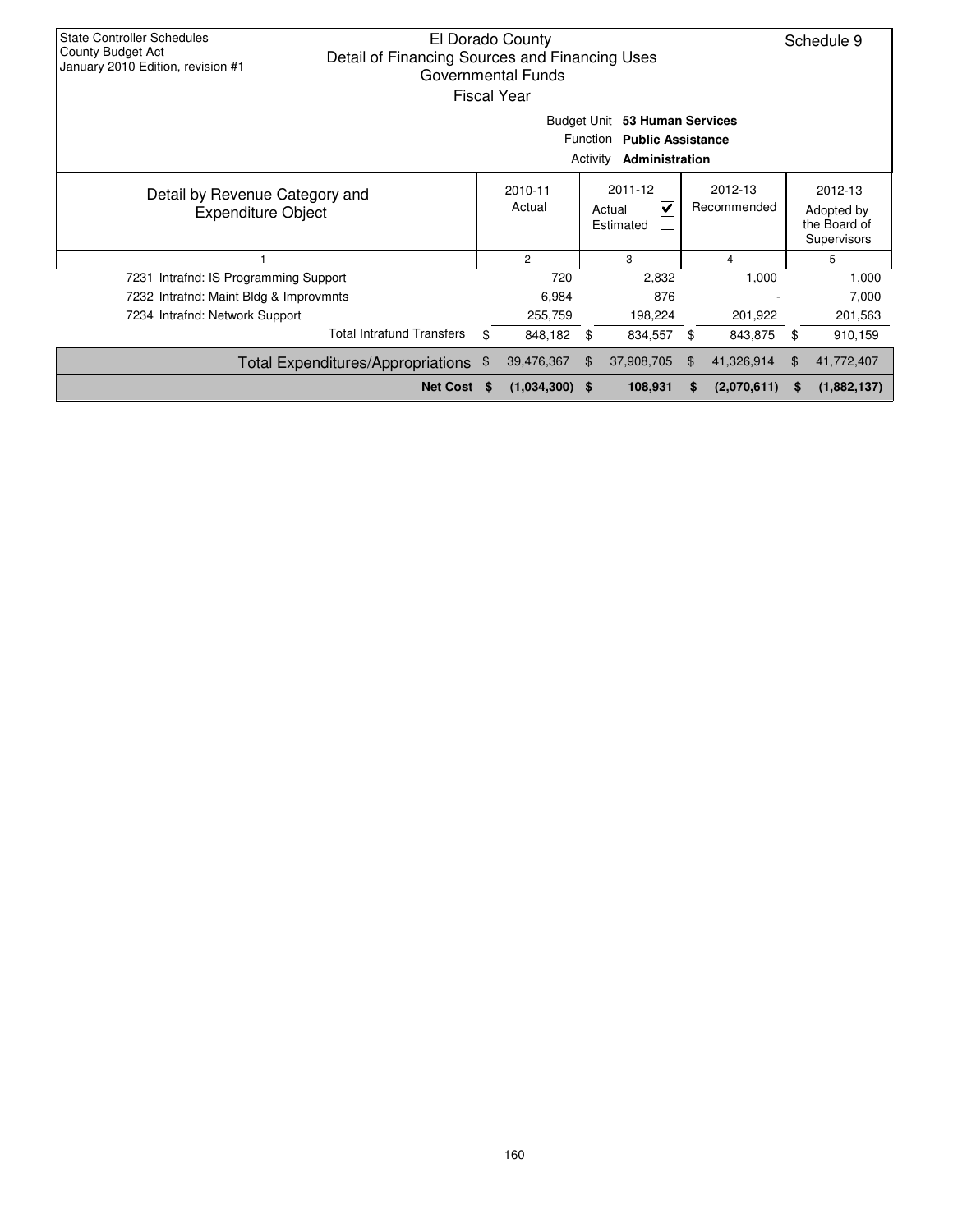| $\alpha$ . $\alpha$ , $\beta$ $\alpha$ , $\beta$ $\alpha$ . $\alpha$ . $\beta$ , $\alpha$ , $\beta$ , $\beta$ , $\beta$ , $\beta$ , $\beta$ | Governmental Funds |               |                                                                                                     |      |                |                                           |
|---------------------------------------------------------------------------------------------------------------------------------------------|--------------------|---------------|-----------------------------------------------------------------------------------------------------|------|----------------|-------------------------------------------|
|                                                                                                                                             | <b>Fiscal Year</b> |               | Budget Unit 53 Community Services<br>Function Public Assistance<br><b>Activity Other Assistance</b> |      |                |                                           |
| Detail by Revenue Category and                                                                                                              | 2010-11            |               | 2011-12                                                                                             |      | 2012-13        | 2012-13                                   |
| <b>Expenditure Object</b>                                                                                                                   | Actual             | Actual        | $\overline{\mathsf{v}}$<br>Estimated                                                                |      | Recommended    | Adopted by<br>the Board of<br>Supervisors |
| $\mathbf{1}$                                                                                                                                | $\mathbf{2}$       |               | 3                                                                                                   |      | 4              | 5                                         |
| Revenue from Use of Money and Property<br>0400 Interest                                                                                     | \$<br>$1,309$ \$   |               | $2,915$ \$                                                                                          |      | 3,680          | \$<br>3,680                               |
| 0401 Community Dev Block Grant Note                                                                                                         | 21,669             |               | 12,622                                                                                              |      | 17,000         | 17,000                                    |
| Total Revenue from Use of Money and Property                                                                                                | \$<br>22,978       | - \$          | 15,537 \$                                                                                           |      | 20,680         | \$<br>20,680                              |
| Intergovernmental Revenue - State                                                                                                           |                    |               |                                                                                                     |      |                |                                           |
| 0880 State - Other                                                                                                                          | \$<br>272,905 \$   |               | 1,574,246 \$                                                                                        |      | 183,453        | \$<br>183,453                             |
| Total Intergovernmental Revenue - State                                                                                                     | \$<br>272,905 \$   |               | 1,574,246 \$                                                                                        |      | 183,453        | \$<br>183,453                             |
| <b>Intergovernmental Revenue - Federal</b>                                                                                                  |                    |               |                                                                                                     |      |                |                                           |
| 1100 Federal - Other                                                                                                                        | \$<br>3,662,988 \$ |               | 3,322,702 \$                                                                                        |      | 8,966,362      | \$<br>9,205,542                           |
| 1107 Federal - Medi Cal                                                                                                                     | 701,787            |               | 138,384                                                                                             |      | 323,550        | 183,550                                   |
| 1109 Federal - C1 Senior Nutrition                                                                                                          | 292,748            |               | 276,553                                                                                             |      | 301,554        | 301,554                                   |
| 1110 Federal - C2 Senior Nutrition                                                                                                          | 145,910            |               | 136,177                                                                                             |      | 143,676        | 143,676                                   |
| 1111 Federal - IIIB Social Programs                                                                                                         | 245,425            |               | 233,537                                                                                             |      | 233,489        | 233,489                                   |
| 1113 Federal - Title 7B Elder Abuse                                                                                                         | 3,322              |               | 3,134                                                                                               |      | 3,134          | 3,134                                     |
| 1114 Federal - 7A Ombudsman Supplement                                                                                                      | 25,032             |               | 23,811                                                                                              |      | 23,811         | 23,811                                    |
| 1116 Federal - Dept of Agricultural (USDA)                                                                                                  | 112,280            |               | 103,015                                                                                             |      | 110,515        | 110,515                                   |
| 1120 Federal - IIIF Disease Prevention- Aging                                                                                               | 12,375             |               | 13,351                                                                                              |      | 13,351         | 13,351                                    |
| 1122 Federal - IIIE Family Caregiver Support Prgm                                                                                           | 108,552            |               | 98,160                                                                                              |      | 121,739        | 121,739                                   |
| Total Intergovernmental Revenue - Federal                                                                                                   | \$<br>5,310,418    | \$            | 4,348,824                                                                                           | \$   | 10,241,181     | \$<br>10,340,361                          |
| <b>Revenue Other Governmental Agencies</b>                                                                                                  |                    |               |                                                                                                     |      |                |                                           |
| 1200 Other - Governmental Agencies                                                                                                          | \$                 | - \$          | $10,000$ \$                                                                                         |      |                | \$                                        |
| Total Revenue Other Governmental Agencies                                                                                                   | \$                 | $-$ \$        | $10,000$ \$                                                                                         |      |                | \$                                        |
| <b>Charges for Services</b>                                                                                                                 |                    |               |                                                                                                     |      |                |                                           |
| 1740 Charges for Services                                                                                                                   | \$<br>294,325 \$   |               | 340,004 \$                                                                                          |      | 320,000 \$     | 320,000                                   |
| 1759 Senior Nutrition Services                                                                                                              | 163,982            |               | 248.962                                                                                             |      | 247,413        | 247,413                                   |
| 1830 Intrind Rev: Allocated Salaries & Benefits                                                                                             | 10,014             |               |                                                                                                     |      |                |                                           |
| <b>Total Charges for Services</b>                                                                                                           | \$<br>468,321      | \$            | 588,966 \$                                                                                          |      | 567,413        | \$<br>567,413                             |
| <b>Miscellaneous Revenues</b>                                                                                                               |                    |               |                                                                                                     |      |                |                                           |
| 1940 Miscellaneous Revenue                                                                                                                  | \$<br>11,508 \$    |               | 9,373 \$                                                                                            |      | $1,600$ \$     | 39,600                                    |
| 1943 Miscellaneous Donation                                                                                                                 | 184,324            |               | 194,291                                                                                             |      | 328,023        | 328,023                                   |
| <b>Total Miscellaneous Revenues</b>                                                                                                         | \$<br>195,833      | \$            | 203,663 \$                                                                                          |      | 329,623        | \$<br>367,623                             |
| <b>Other Financing Sources</b>                                                                                                              |                    |               |                                                                                                     |      |                |                                           |
| 2020 Operating Transfers In                                                                                                                 | \$<br>1,146,654 \$ |               | 1,101,177 \$                                                                                        |      | $1,611,251$ \$ | 1,694,392                                 |
| 2061 Community Dev Block Grant Loan Repay                                                                                                   | 86,151             |               | 45,388                                                                                              |      | 520,590        | 520,590                                   |
| <b>Total Other Financing Sources</b>                                                                                                        | \$<br>1,232,805    | \$            | 1,146,564                                                                                           | \$   | 2,131,841      | \$<br>2,214,982                           |
| <b>Residual Equity Transfers</b>                                                                                                            |                    |               |                                                                                                     |      |                |                                           |
| 2100 Residual Equity Transfers In                                                                                                           | \$                 | \$            |                                                                                                     | \$   |                | 4,567                                     |
| <b>Total Residual Equity Transfers</b>                                                                                                      | \$                 | $-$ \$        |                                                                                                     | - \$ |                | \$<br>4,567                               |
| Total Revenue \$                                                                                                                            | 7,503,260          | $\frac{1}{2}$ | 7,887,801                                                                                           | \$   | 13,474,191     | \$<br>13,699,079                          |
| <b>Salaries and Employee Benefits</b>                                                                                                       |                    |               |                                                                                                     |      |                |                                           |
| 3000 Permanent Employees / Elected Officials                                                                                                | \$<br>2,620,016 \$ |               | 2,537,135 \$                                                                                        |      | 2,718,364 \$   | 2,776,371                                 |
| 3001 Temporary Employees                                                                                                                    | 229,087            |               | 212,333                                                                                             |      | 541,546        | 537,696                                   |
|                                                                                                                                             |                    |               |                                                                                                     |      |                |                                           |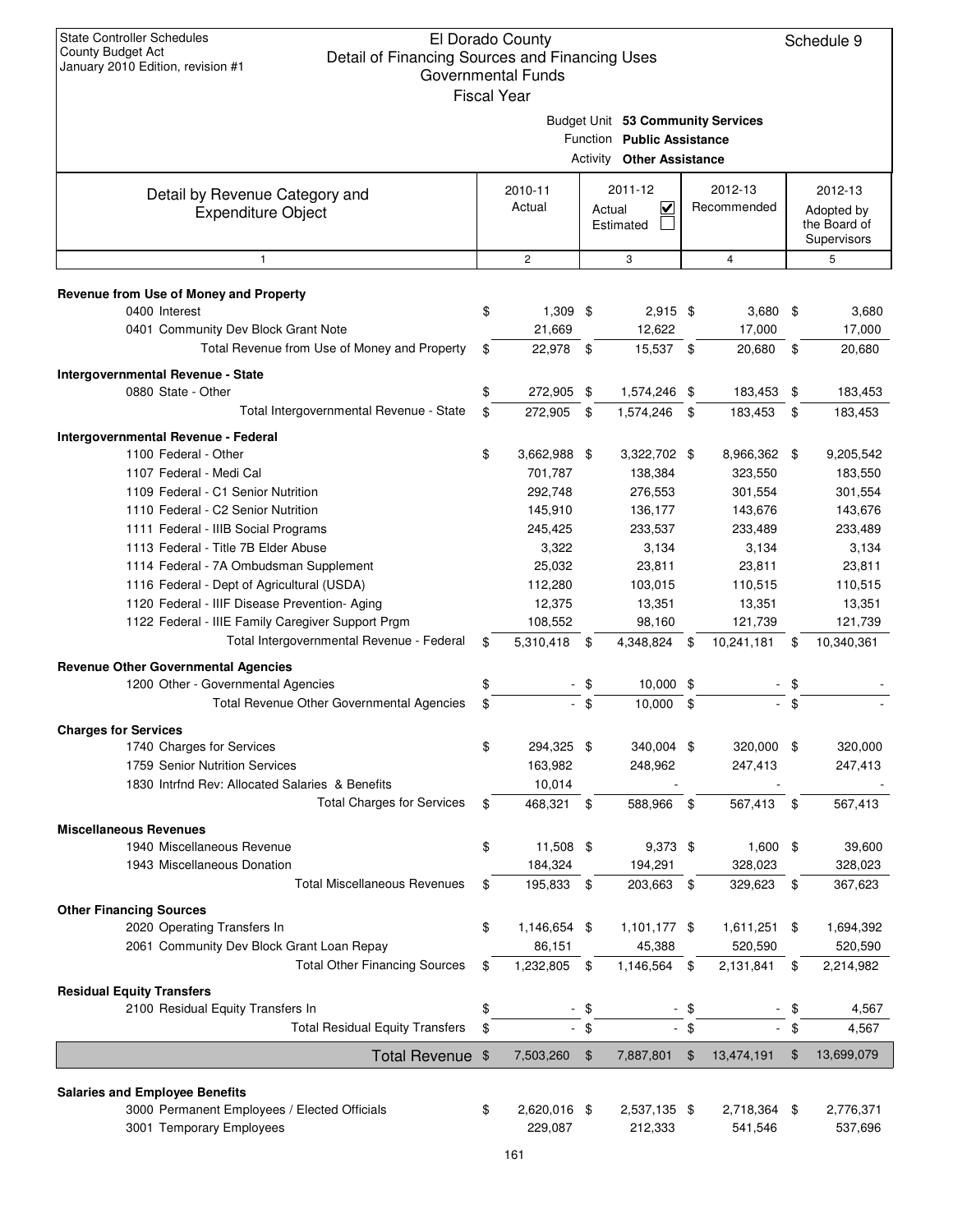Budget Unit **53 Community Services**

|                                                             | Function Public Assistance |                   |                     |                                    |    |                        |      |                                                      |  |  |  |
|-------------------------------------------------------------|----------------------------|-------------------|---------------------|------------------------------------|----|------------------------|------|------------------------------------------------------|--|--|--|
|                                                             |                            |                   |                     | <b>Activity Other Assistance</b>   |    |                        |      |                                                      |  |  |  |
| Detail by Revenue Category and<br><b>Expenditure Object</b> |                            | 2010-11<br>Actual | Actual<br>Estimated | 2011-12<br>$\overline{\mathsf{v}}$ |    | 2012-13<br>Recommended |      | 2012-13<br>Adopted by<br>the Board of<br>Supervisors |  |  |  |
| $\mathbf{1}$                                                |                            | $\mathbf{2}$      |                     | 3                                  |    | $\overline{4}$         |      | 5                                                    |  |  |  |
| 3002 Overtime                                               |                            | 3,566             |                     | 34,367                             |    |                        |      |                                                      |  |  |  |
| 3004 Other Compensation                                     |                            | 14,227            |                     | 44,322                             |    | 1,692                  |      | 1,700                                                |  |  |  |
| 3005 Tahoe Differential                                     |                            | 18,930            |                     | 20,036                             |    | 20,400                 |      | 20,400                                               |  |  |  |
| 3006 Bilingual Pay                                          |                            | 10,330            |                     | 11,523                             |    | 11,902                 |      | 11,902                                               |  |  |  |
| 3020 Employer Share - Employee Retirement                   |                            | 536,785           |                     | 481,272                            |    | 503,655                |      | 515,210                                              |  |  |  |
| 3022 Employer Share - Medi Care                             |                            | 38,915            |                     | 38,278                             |    | 39,884                 |      | 40,798                                               |  |  |  |
| 3040 Employer Share - Health Insurance                      |                            | 655,755           |                     | 676,724                            |    | 859,030                |      | 845,283                                              |  |  |  |
| 3041 Employer Share - Unemployment Insurance                |                            | 48,503            |                     | 49,085                             |    | 52,618                 |      | 52,624                                               |  |  |  |
| 3042 Employer Share - Long Term Disab Insurance             |                            | 9,517             |                     | 7,097                              |    | 9,794                  |      | 10,021                                               |  |  |  |
| 3043 Employer Share - Deferred Compensation                 |                            | 3,747             |                     | 3,737                              |    | 5,153                  |      | 5,783                                                |  |  |  |
| 3046 Retiree Health - Defined Contributions                 |                            | 65,276            |                     | 57,611                             |    | 55,556                 |      | 55,964                                               |  |  |  |
| 3060 Employer Share - Workers' Compensation                 |                            | 55,720            |                     | 24,461                             |    | 12,320                 |      | 14,934                                               |  |  |  |
| 3080 Flexible Benefits                                      |                            | 7,287             |                     | 7,644                              |    | 8,168                  |      | 8,498                                                |  |  |  |
| Total Salaries and Employee Benefits                        | \$                         | 4,317,662         | -\$                 | 4,205,624 \$                       |    | 4,840,082              | - \$ | 4,897,184                                            |  |  |  |
| <b>Services and Supplies</b>                                |                            |                   |                     |                                    |    |                        |      |                                                      |  |  |  |
| 4020 Clothing and Personal Supplies                         | \$                         | 479 \$            |                     |                                    | \$ |                        | \$   |                                                      |  |  |  |
| 4040 Telephone Company Vendor Payments                      |                            | 2,615             |                     | 2,293                              |    | 4,370                  |      | 4,370                                                |  |  |  |
| 4041 Cnty Pass thru Telephone Chrges to Depts               |                            | 2,882             |                     | 2,560                              |    | 3,320                  |      | 3,320                                                |  |  |  |
| 4044 Cable/Internet Service                                 |                            |                   |                     | 21                                 |    |                        |      |                                                      |  |  |  |
| 4060 Food and Food Products                                 |                            | 327,416           |                     | 353,343                            |    | 553,100                |      | 415,600                                              |  |  |  |
| 4080 Household Expense                                      |                            |                   |                     | 277                                |    |                        |      |                                                      |  |  |  |
| 4081 Household Expense - Paper Goods                        |                            | 50,364            |                     | 39,597                             |    | 82,600                 |      | 50,300                                               |  |  |  |
| 4082 Household Expense - Other                              |                            | 13,976            |                     | 13,858                             |    | 11,676                 |      | 10,318                                               |  |  |  |
| 4083 Household Expense - Laundry                            |                            | 7,561             |                     | 7,295                              |    | 7,000                  |      | 7,000                                                |  |  |  |
| 4084 Household Expense - Expendable Equipment               |                            | 5,919             |                     | 3,171                              |    | 2,500                  |      | 2,500                                                |  |  |  |
| 4085 Household Expense - Refuse Disposal                    |                            | 7,164             |                     | 5,623                              |    | 7,768                  |      | 7,768                                                |  |  |  |
| 4086 Household Expense - Janitorial/Custodial               |                            | 6,831             |                     | 8,301                              |    | 8,154                  |      | 8,154                                                |  |  |  |
| 4100 Insurance - Premium                                    |                            | 65,203            |                     | 45,355                             |    | 20,490                 |      | 38,005                                               |  |  |  |
| 4101 Insurance - Additional Liability                       |                            | 2,486             |                     | 1,886                              |    | 3,440                  |      | 140                                                  |  |  |  |
| 4140 Maintenance - Equipment                                |                            | 4,305             |                     | 4,071                              |    | 7,487                  |      | 7,487                                                |  |  |  |
| 4141 Maintenance - Office Equipment                         |                            |                   |                     |                                    |    | 3,600                  |      | 3,600                                                |  |  |  |
| 4143 Maintenance - Service Contracts                        |                            | 304               |                     |                                    |    |                        |      |                                                      |  |  |  |
| 4144 Maintenance - Computer System Supplies                 |                            | 690               |                     | 1,455                              |    | 1,826                  |      | 1,826                                                |  |  |  |
| 4145 Maintenance - Equipment Parts                          |                            | 737               |                     | 399                                |    |                        |      |                                                      |  |  |  |
| 4160 Maintenance Vehicles - Service Contract                |                            | 180               |                     | 98                                 |    |                        |      |                                                      |  |  |  |
| 4162 Maintenance Vehicles - Supplies                        |                            | 854               |                     | 366                                |    |                        |      |                                                      |  |  |  |
| 4180 Maintenance - Building and Improvements                |                            | 2,724             |                     | 2,816                              |    | 22,452                 |      | 22,452                                               |  |  |  |
| 4183 Maintenance - Grounds                                  |                            |                   |                     | 593                                |    |                        |      | 500                                                  |  |  |  |
| 4192 Maintenance - Lighting                                 |                            |                   |                     | 21                                 |    |                        |      |                                                      |  |  |  |
| 4220 Memberships                                            |                            | 20,479            |                     | 13,690                             |    | 33,145                 |      | 23,145                                               |  |  |  |
| 4221 Memberships - Legislative Advocacy                     |                            |                   |                     | 200                                |    |                        |      |                                                      |  |  |  |
| 4240 Miscellaneous Expense                                  |                            | $\mathbf{1}$      |                     |                                    |    |                        |      |                                                      |  |  |  |
| 4260 Office Expense                                         |                            | 29,352            |                     | 25,728                             |    | 32,378                 |      | 32,378                                               |  |  |  |
| 4261 Postage                                                |                            | 16,479            |                     | 15,600                             |    | 27,999                 |      | 27,649                                               |  |  |  |
| 4262 Software                                               |                            |                   |                     | 4,909                              |    | 25,556                 |      | 31,344                                               |  |  |  |
| 4263 Subscription / Newspaper / Journals                    |                            | 3,330             |                     | 3,613                              |    | 4,685                  |      | 4,685                                                |  |  |  |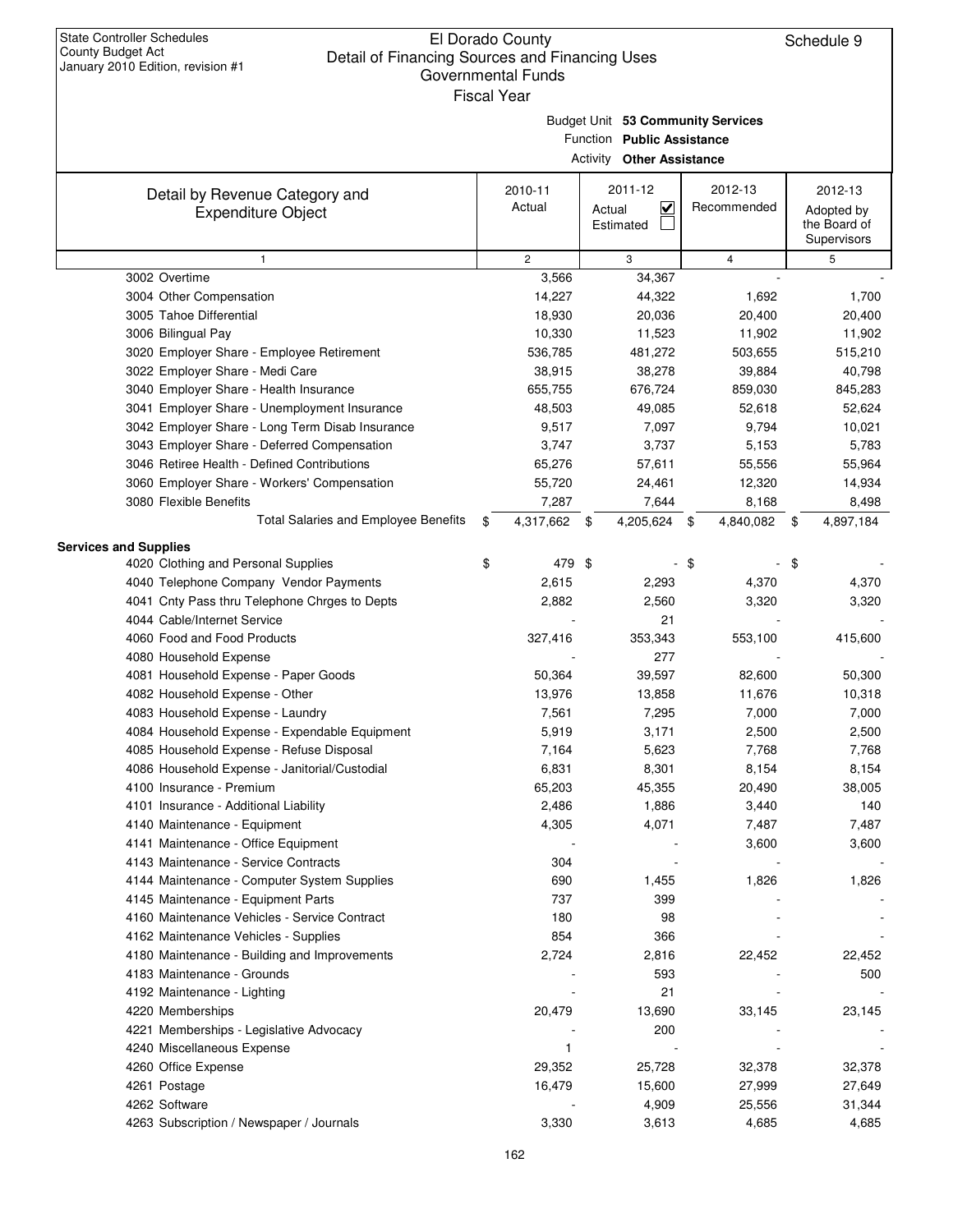Budget Unit **53 Community Services**

| Function Public Assistance<br><b>Activity Other Assistance</b> |    |                   |                     |                         |                        |           |    |                                                      |  |  |
|----------------------------------------------------------------|----|-------------------|---------------------|-------------------------|------------------------|-----------|----|------------------------------------------------------|--|--|
| Detail by Revenue Category and<br><b>Expenditure Object</b>    |    | 2010-11<br>Actual | Actual<br>Estimated | 2011-12<br>$\checkmark$ | 2012-13<br>Recommended |           |    | 2012-13<br>Adopted by<br>the Board of<br>Supervisors |  |  |
| $\mathbf{1}$                                                   |    | $\overline{c}$    |                     | 3                       | $\overline{4}$         |           |    | 5                                                    |  |  |
| 4264 Books / Manuals                                           |    | 3,723             |                     | 530                     |                        | 3,275     |    | 3,100                                                |  |  |
| 4265 Law Books                                                 |    | 1,877             |                     | 2,364                   |                        | 2,700     |    | 2,700                                                |  |  |
| 4266 Printing / Duplicating                                    |    | 8,212             |                     | 6,726                   |                        | 9,950     |    | 9,950                                                |  |  |
| 4300 Professional and Specialized Services                     |    | 31,266            |                     | 53,539                  |                        | 277,212   |    | 280,292                                              |  |  |
| 4302 Construction and Engineering Contracts                    |    |                   |                     | 665                     |                        |           |    |                                                      |  |  |
| 4313 Legal Services                                            |    |                   |                     |                         |                        | 200       |    | 200                                                  |  |  |
| 4318 Interpreter                                               |    |                   |                     |                         |                        | 400       |    | 400                                                  |  |  |
| 4324 Medical, Dental and Lab Services                          |    | 6,614             |                     | 4,534                   |                        | 1,600     |    | 1,600                                                |  |  |
| 4400 Publication and Legal Notices                             |    | 1,711             |                     | 6,518                   |                        | 11,325    |    | 11,525                                               |  |  |
| 4420 Rents and Leases - Equipment                              |    | 35,682            |                     | 36,065                  |                        | 30,187    |    | 30,187                                               |  |  |
| 4440 Rent & Lease - Building/Improvements                      |    | 117,791           |                     | 108,708                 |                        | 100,871   |    | 100,871                                              |  |  |
| 4460 Small Tools and Instruments                               |    | 2,502             |                     | 587                     |                        | 3,000     |    | 3,000                                                |  |  |
| 4461 Minor Equipment                                           |    | 13,944            |                     | 8,598                   |                        | 11,545    |    | 11,845                                               |  |  |
| 4462 Minor Computer Equipment                                  |    | 8,663             |                     | 12,442                  |                        | 16,503    |    | 16,503                                               |  |  |
| 4463 Minor Telephone and Radio Equipment                       |    |                   |                     | 7                       |                        |           |    |                                                      |  |  |
| 4500 Special Departmental Expense                              |    |                   |                     |                         |                        | 2,500     |    | 24,000                                               |  |  |
| 4501 Special Projects                                          |    | 657,399           |                     | 1,901,542               | 6,267,948              |           |    | 6,426,972                                            |  |  |
| 4503 Staff Development                                         |    | 9,668             |                     | 8,353                   |                        | 24,540    |    | 24,540                                               |  |  |
| 4529 Software License                                          |    |                   |                     | 3,500                   |                        |           |    |                                                      |  |  |
| 4532 Client Program Services                                   |    | 652,602           |                     | 684,251                 |                        | 996,542   |    | 988,907                                              |  |  |
| 4600 Transportation and Travel                                 |    | 3,956             |                     | 4,519                   |                        | 16,583    |    | 16,583                                               |  |  |
| 4601 Volunteer - Transportation and Travel                     |    |                   |                     |                         |                        | 50        |    | 50                                                   |  |  |
| 4602 Employee - Private Auto Mileage                           |    | 6,725             |                     | 9,516                   |                        | 23,375    |    | 23,375                                               |  |  |
| 4604 Volunteer - Private Auto Mileage                          |    | 43,627            |                     | 45,482                  |                        | 52,200    |    | 52,200                                               |  |  |
| 4605 Vehicle - Rent or Lease                                   |    | 28,330            |                     | 15,803                  |                        | 27,570    |    | 27,870                                               |  |  |
| 4606 Fuel Purchases                                            |    | 22,374            |                     | 25,164                  |                        | 15,760    |    | 16,760                                               |  |  |
| 4608 Hotel Accommodations                                      |    | 5,065             |                     | 2,053                   |                        | 16,380    |    | 16,380                                               |  |  |
| 4620 Utilities                                                 |    | 95,332            |                     | 100,914                 |                        | 102,406   |    | 107,579                                              |  |  |
| <b>Total Services and Supplies</b>                             | \$ | 2,329,395         | \$                  | 3,599,518 \$            | 8,878,168              |           | \$ | 8,899,930                                            |  |  |
| Other Charges<br>5011 Transportation Expenses                  | \$ | 59,180 \$         |                     | 47,055 \$               |                        | 50,000 \$ |    | 50,000                                               |  |  |
| 5012 Ancilliary Services                                       |    | 301,602           |                     | 253,450                 |                        | 491,395   |    | 593,289                                              |  |  |
| 5013 Ancilliary Expenses                                       |    | 11,528            |                     | 12,813                  |                        | 25,000    |    | 25,000                                               |  |  |
| 5300 Interfund Expenditures                                    |    | 7,011             |                     | 1,367                   |                        | 3,000     |    | 500                                                  |  |  |
| 5301 Intrfnd Exp: Telephone Equip & Support                    |    | 27,465            |                     | 26,792                  |                        | 30,436    |    | 30,846                                               |  |  |
| 5304 Intrfnd Exp: Mail Service                                 |    | 2,981             |                     | 4,761                   |                        | 2,458     |    | 2,474                                                |  |  |
| 5305 Intrfnd Exp: Stores Support                               |    | 4,317             |                     | 2,344                   |                        | 3,647     |    | 3,674                                                |  |  |
| 5306 Intrfnd Exp: Central Duplicating                          |    | 6,391             |                     | 7,136                   |                        | 19,320    |    | 21,520                                               |  |  |
| 5308 Intrfnd Exp: Internal Data Processing                     |    | 52,069            |                     | 41,245                  |                        | 39,229    |    | 39,514                                               |  |  |
| 5314 Intrfnd Exp: PC Support                                   |    | 12,764            |                     | 12,725                  |                        | 17,060    |    | 17,440                                               |  |  |
| 5316 Intrfnd Exp: IS Programming Support                       |    | 570               |                     | 5,360                   |                        | 2,040     |    | 6,040                                                |  |  |
| 5318 Intrfnd Exp: Maint Buildg & Imprvmnts                     |    | 16,891            |                     | 6,020                   |                        | 8,900     |    | 9,900                                                |  |  |
| 5320 Intrfnd Exp: Network Support                              |    | 71,086            |                     | 48,283                  |                        | 45,926    |    | 46,257                                               |  |  |
| 5321 Intrfnd Exp: Collections                                  |    |                   |                     |                         |                        | 220       |    | 220                                                  |  |  |
| 5330 Intrfnd Exp: Allocated Salaries & Benefits                |    |                   |                     |                         |                        |           |    |                                                      |  |  |
|                                                                |    |                   |                     |                         |                        |           |    |                                                      |  |  |

5331 Intrfnd Exp: Allocated Services & Supplies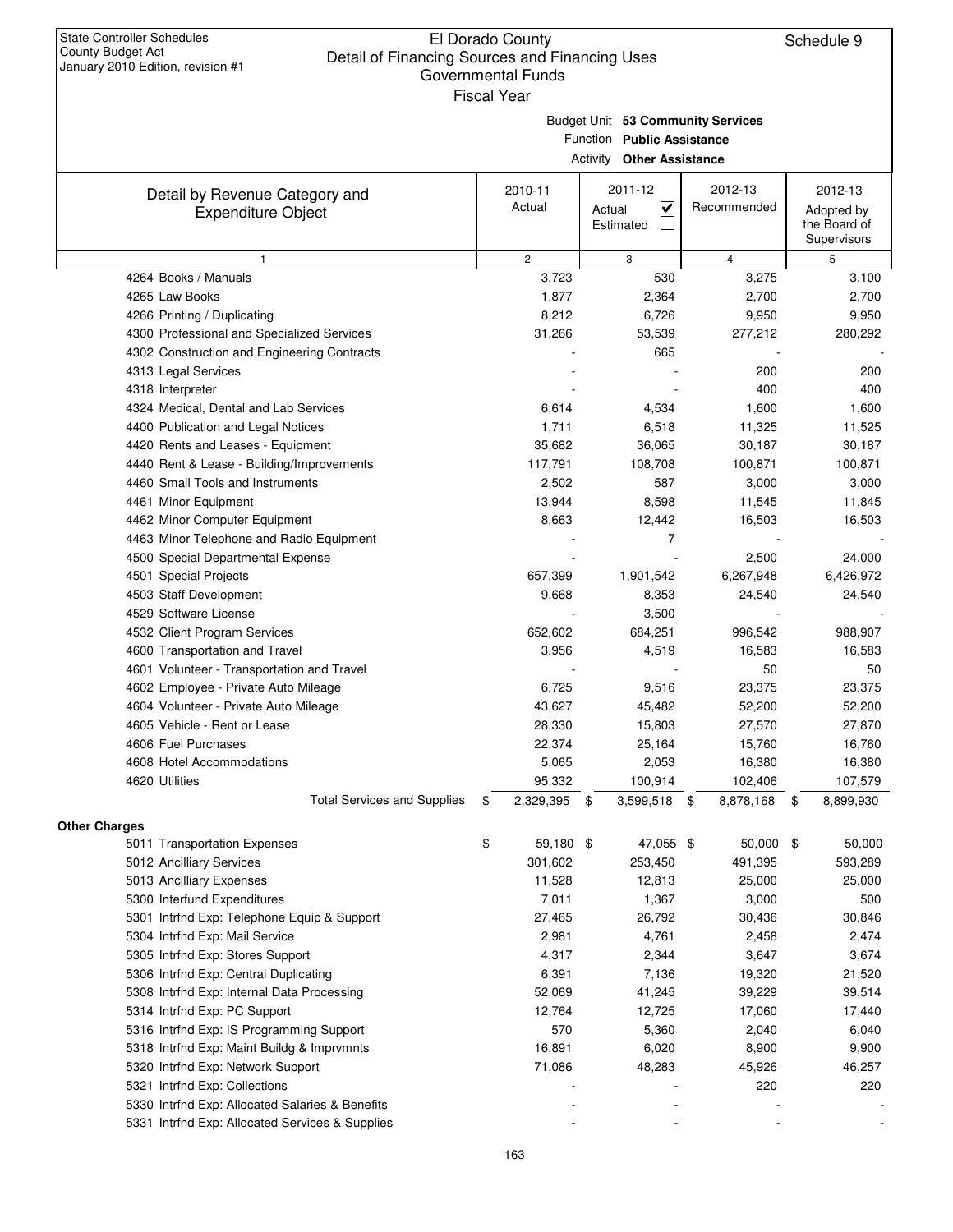| <b>State Controller Schedules</b>                                                                               |    | El Dorado County          |             |                                   |             |                |            | Schedule 9                  |
|-----------------------------------------------------------------------------------------------------------------|----|---------------------------|-------------|-----------------------------------|-------------|----------------|------------|-----------------------------|
| <b>County Budget Act</b><br>Detail of Financing Sources and Financing Uses<br>January 2010 Edition, revision #1 |    |                           |             |                                   |             |                |            |                             |
|                                                                                                                 |    | <b>Governmental Funds</b> |             |                                   |             |                |            |                             |
|                                                                                                                 |    | <b>Fiscal Year</b>        |             |                                   |             |                |            |                             |
|                                                                                                                 |    |                           |             | Budget Unit 53 Community Services |             |                |            |                             |
|                                                                                                                 |    |                           |             | Function Public Assistance        |             |                |            |                             |
|                                                                                                                 |    |                           |             | <b>Activity Other Assistance</b>  |             |                |            |                             |
| Detail by Revenue Category and                                                                                  |    | 2010-11                   |             | 2011-12                           |             | 2012-13        |            | 2012-13                     |
| <b>Expenditure Object</b>                                                                                       |    | Actual                    | V<br>Actual |                                   | Recommended |                | Adopted by |                             |
|                                                                                                                 |    |                           |             | Estimated                         |             |                |            | the Board of<br>Supervisors |
| $\mathbf{1}$                                                                                                    |    | $\overline{2}$            |             | 3                                 |             | $\overline{4}$ |            | 5                           |
| <b>Total Other Charges</b>                                                                                      | \$ | 573,854                   | \$          | 469,349                           | \$          | 738,631        | \$         | 846,674                     |
| <b>Fixed Assets</b>                                                                                             |    |                           |             |                                   |             |                |            |                             |
| 6040 Fixed Assets - Equipment                                                                                   | \$ | 66,388                    | -\$         | 8,979 \$                          |             | 7,503 \$       |            | 15,503                      |
| 6042 Fixed Assets - Computer Sys Equipment                                                                      |    |                           |             |                                   |             | 26,572         |            | 20,172                      |
| 6045 Fixed Assets - Vehicles                                                                                    |    |                           |             | 29,037                            |             |                |            |                             |
| <b>Total Fixed Assets</b>                                                                                       | \$ | 66,388                    | \$          | 38,016 \$                         |             | 34,075         | \$         | 35,675                      |
| <b>Other Financing Uses</b>                                                                                     |    |                           |             |                                   |             |                |            |                             |
| 7000 Operating Transfers Out                                                                                    | \$ |                           |             | 4,476 \$                          |             |                |            |                             |
| <b>Total Other Financing Uses</b>                                                                               | \$ |                           | \$          | 4,476                             | \$          |                | \$         |                             |
| <b>Residual Equity Transfers</b>                                                                                |    |                           |             |                                   |             |                |            |                             |
| 7100 Residual Equity Transfers Out                                                                              | \$ |                           | - \$        |                                   | \$          | 29,546         | \$         | 34,105                      |
| <b>Total Residual Equity Transfers</b>                                                                          | \$ |                           | \$          |                                   | - \$        | 29,546         | \$         | 34,105                      |
| <b>Intrafund Abatement</b>                                                                                      |    |                           |             |                                   |             |                |            |                             |
| 7380 Intrfnd Abatemnt: Not General Fund                                                                         | \$ |                           | \$          |                                   | \$          | (150,000)      | \$         | (10,000)                    |
| <b>Total Intrafund Abatement</b>                                                                                | \$ |                           | \$          |                                   | \$          | (150,000)      | \$         | (10,000)                    |
| <b>Appropriations for Contingencies</b>                                                                         |    |                           |             |                                   |             |                |            |                             |
| 7700 Contingency                                                                                                | \$ |                           | \$.         |                                   | -\$         |                | \$         | 84,921                      |

Total Appropriations for Contingencies  $\sqrt[3]{\begin{array}{c} \hline \end{array}}$   $\sqrt[3]{\begin{array}{c} \hline \end{array}}$   $\sqrt[3]{\begin{array}{c} \hline \end{array}}$   $\sqrt[3]{\begin{array}{c} \hline \end{array}}$   $\sqrt[3]{\begin{array}{c} \hline \end{array}}$   $\sqrt[3]{\begin{array}{c} \hline \end{array}}$  84,921 Total Expenditures/Appropriations \$ 7,287,300 \$ 8,316,982 \$ 14,370,502 \$ 14,788,489

**Net Cost**  $\$$  **215,961**  $\$$  (429,182)  $\$$  (896,311)  $\$$  (1,089,410)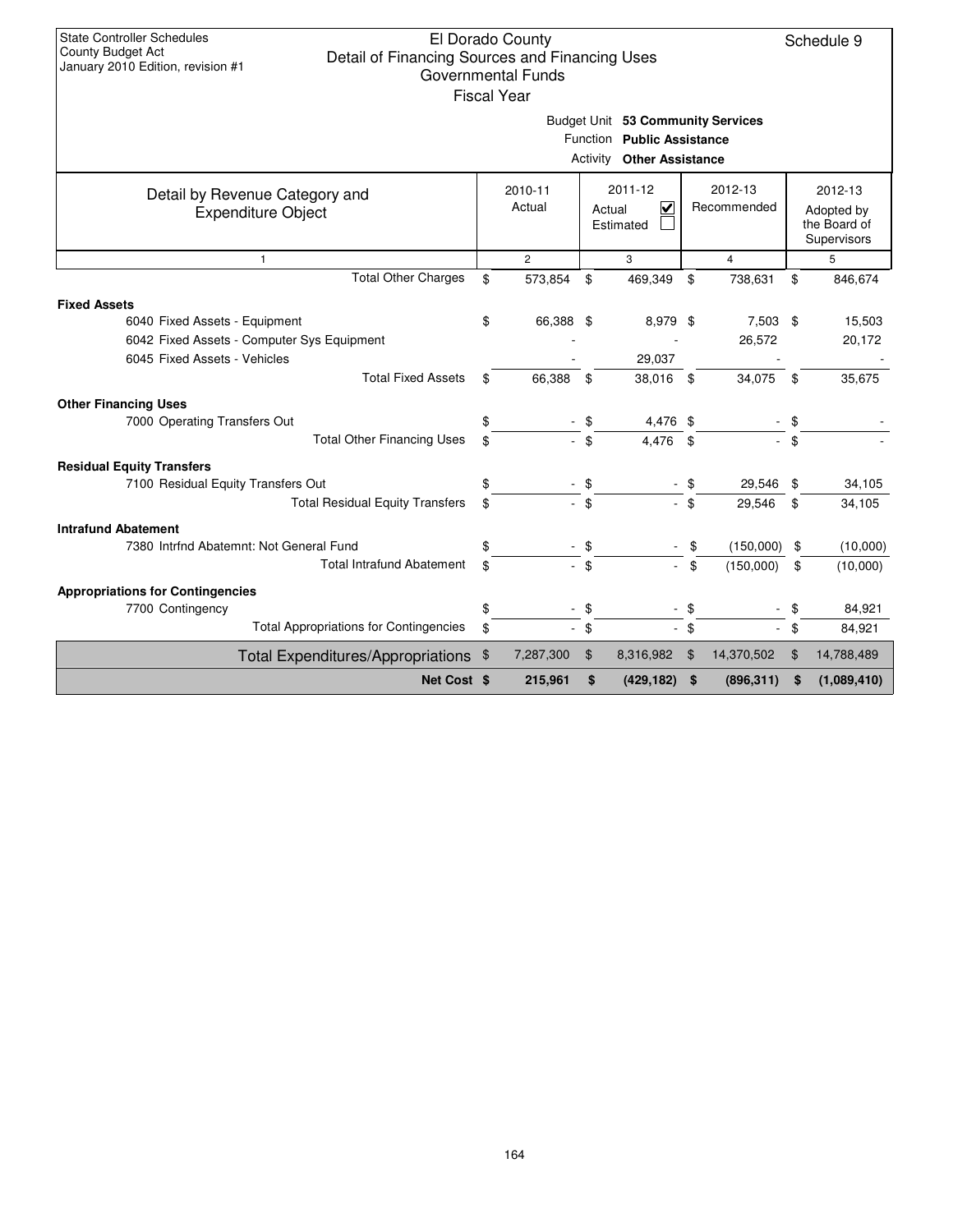|                                                 | <b>Fiscal Year</b> |               |                                   |      |                                                 |              |
|-------------------------------------------------|--------------------|---------------|-----------------------------------|------|-------------------------------------------------|--------------|
|                                                 |                    |               |                                   |      | Budget Unit 53 Social Services SB163 Wraparound |              |
|                                                 |                    |               | Function Public Assistance        |      |                                                 |              |
|                                                 |                    |               | Activity <b>Administration</b>    |      |                                                 |              |
| Detail by Revenue Category and                  | 2010-11            |               | 2011-12                           |      | 2012-13                                         | 2012-13      |
| <b>Expenditure Object</b>                       | Actual             |               | $\overline{\mathbf{v}}$<br>Actual |      | Recommended                                     | Adopted by   |
|                                                 |                    |               | Estimated                         |      |                                                 | the Board of |
|                                                 |                    |               |                                   |      |                                                 | Supervisors  |
| $\mathbf{1}$                                    | $\mathbf{2}$       |               | 3                                 |      | $\overline{4}$                                  | 5            |
| Revenue from Use of Money and Property          |                    |               |                                   |      |                                                 |              |
| 0400 Interest                                   | \$<br>503 \$       |               | $305$ \$                          |      | 100                                             | \$<br>100    |
| Total Revenue from Use of Money and Property    | \$<br>503          | \$            | 305                               | \$   | 100                                             | \$<br>100    |
| <b>Miscellaneous Revenues</b>                   |                    |               |                                   |      |                                                 |              |
| 1941 Miscellaneous Refund                       | \$<br>598 \$       |               | $\sim$                            | \$   |                                                 | \$           |
| <b>Total Miscellaneous Revenues</b>             | \$<br>598          | \$            |                                   | - \$ |                                                 | \$           |
| <b>Total Revenue</b>                            | \$<br>1,101        | $\frac{1}{2}$ | $305$ \$                          |      | $100 - $$                                       | 100          |
| <b>Salaries and Employee Benefits</b>           |                    |               |                                   |      |                                                 |              |
| 3000 Permanent Employees / Elected Officials    | \$<br>29,057 \$    |               | 36,422 \$                         |      | 25,713 \$                                       | 25,720       |
| 3002 Overtime                                   | 59                 |               | 1,404                             |      |                                                 |              |
| 3004 Other Compensation                         | 175                |               | 20                                |      | 9                                               | 9            |
| 3020 Employer Share - Employee Retirement       | 4,896              |               | 6,682                             |      | 4,705                                           | 4,706        |
| 3022 Employer Share - Medi Care                 | 394                |               | 518                               |      | 372                                             | 372          |
| 3040 Employer Share - Health Insurance          | 8,711              |               | 8,707                             |      | 5,927                                           | 6,019        |
| 3041 Employer Share - Unemployment Insurance    | 723                |               | 608                               |      | 539                                             | 539          |
| 3042 Employer Share - Long Term Disab Insurance | 138                |               | 102                               |      | 93                                              | 93           |
| 3043 Employer Share - Deferred Compensation     | 14                 |               | 18                                |      | 48                                              | 48           |
| 3046 Retiree Health - Defined Contributions     | 1,062              |               | 1,004                             |      | 643                                             | 635          |
| 3060 Employer Share - Workers' Compensation     | 907                |               | 426                               |      | 357                                             | 169          |
| 3080 Flexible Benefits                          | 14                 |               | 26                                |      | 26                                              | 26           |
| Total Salaries and Employee Benefits            | \$<br>46,150 \$    |               | 55,938                            | \$   | 38,432                                          | \$<br>38,336 |
| <b>Services and Supplies</b>                    |                    |               |                                   |      |                                                 |              |
| 4041 Cnty Pass thru Telephone Chrges to Depts   | \$<br>113S         |               | 29                                | -\$  | 50                                              | \$<br>50     |
| 4086 Household Expense - Janitorial/Custodial   | 71                 |               | 174                               |      | 205                                             | 205          |
| 4100 Insurance - Premium                        | 1,061              |               | 791                               |      | 661                                             | 431          |
| 4141 Maintenance - Office Equipment             |                    |               |                                   |      | 2,600                                           |              |
| 4183 Maintenance - Grounds                      |                    |               | 28                                |      |                                                 |              |
| 4192 Maintenance - Lighting                     |                    |               | 1                                 |      |                                                 |              |
| 4260 Office Expense                             |                    |               |                                   |      | 300                                             | 300          |
| 4262 Software                                   |                    |               |                                   |      | 7,500                                           | 7,500        |
| 4420 Rents and Leases - Equipment               | 14                 |               |                                   |      | 56                                              | 56           |
| 4440 Rent & Lease - Building/Improvements       | 1,165              |               | 1,988                             |      | 1,993                                           | 1,993        |
| 4501 Special Projects                           | 80                 |               |                                   |      | 11,680                                          | 16,355       |
| 4600 Transportation and Travel                  |                    |               | 137                               |      |                                                 |              |
| 4602 Employee - Private Auto Mileage            | 123                |               | 1,166                             |      | 339                                             | 339          |
| 4606 Fuel Purchases<br>4620 Utilities           | 36<br>261          |               | 483                               |      | 465                                             | 465          |
| <b>Total Services and Supplies</b>              | \$<br>2,925        | - \$          | 4,796 \$                          |      | 25,849                                          | \$<br>27,694 |
| <b>Other Charges</b>                            |                    |               |                                   |      |                                                 |              |
| 5301 Intrfnd Exp: Telephone Equip & Support     | \$<br>391          | \$            | 184 \$                            |      | 270                                             | \$<br>270    |
| 5304 Intrfnd Exp: Mail Service                  | 48                 |               | 83                                |      | 28                                              | 28           |
| 5305 Intrfnd Exp: Stores Support                | 70                 |               | 41                                |      | 42                                              | 41           |
| 5308 Intrfnd Exp: Internal Data Processing      | 847                |               | 719                               |      | 451                                             | 445          |
|                                                 |                    |               |                                   |      |                                                 |              |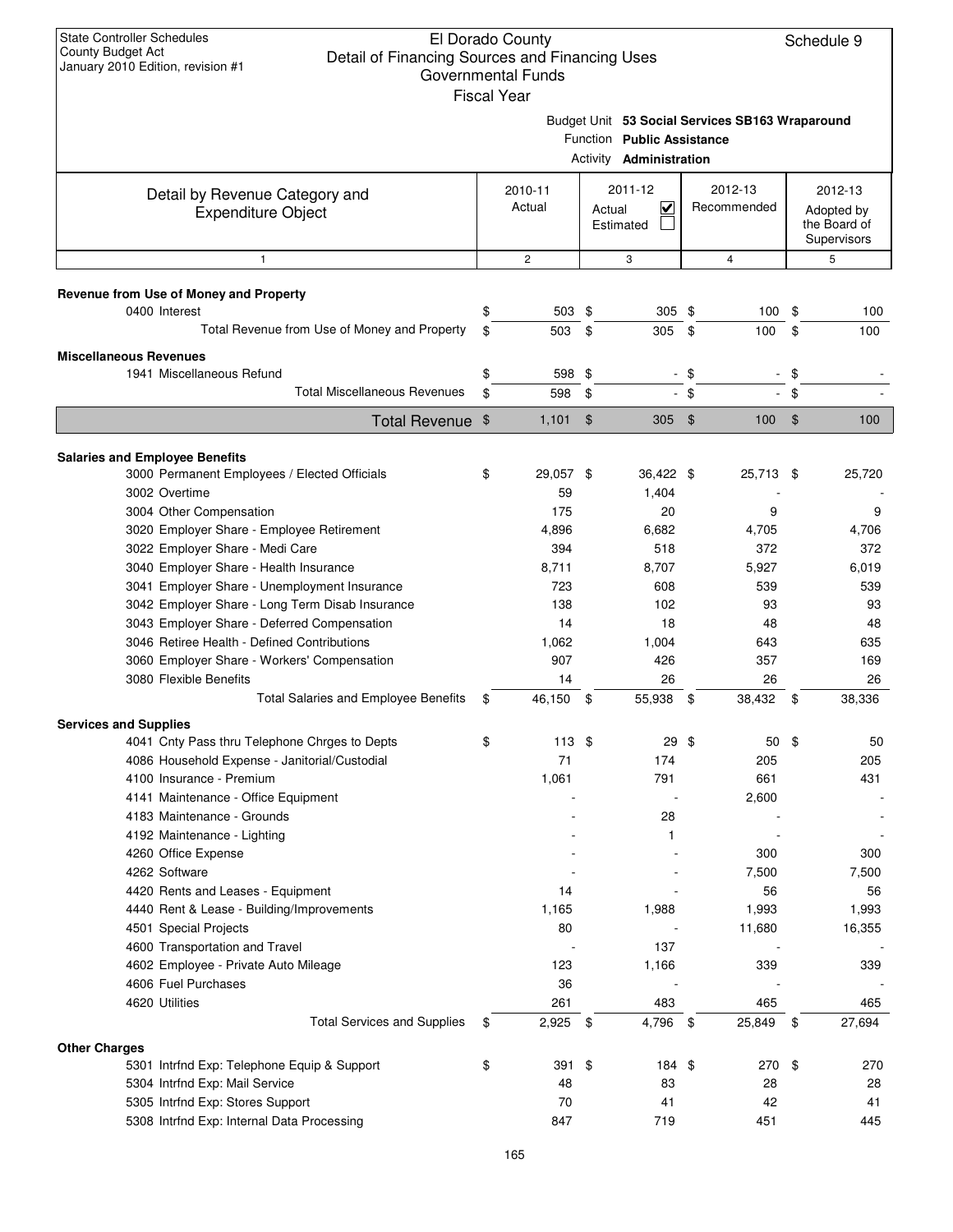| <b>State Controller Schedules</b><br>El Dorado County<br>County Budget Act<br>Detail of Financing Sources and Financing Uses<br>January 2010 Edition, revision #1<br>Governmental Funds<br>Fiscal Year |                                      |     |                   |        |                           |                |                        |    |                                                      |
|--------------------------------------------------------------------------------------------------------------------------------------------------------------------------------------------------------|--------------------------------------|-----|-------------------|--------|---------------------------|----------------|------------------------|----|------------------------------------------------------|
| Budget Unit 53 Social Services SB163 Wraparound<br><b>Public Assistance</b><br><b>Function</b><br>Activity<br>Administration                                                                           |                                      |     |                   |        |                           |                |                        |    |                                                      |
| Detail by Revenue Category and<br><b>Expenditure Object</b>                                                                                                                                            |                                      |     | 2010-11<br>Actual | Actual | 2011-12<br>M<br>Estimated |                | 2012-13<br>Recommended |    | 2012-13<br>Adopted by<br>the Board of<br>Supervisors |
| 1                                                                                                                                                                                                      |                                      |     | $\overline{c}$    |        | 3                         |                | 4                      |    | 5                                                    |
| 5320 Intrfnd Exp: Network Support                                                                                                                                                                      |                                      |     | 1,157             |        | 841                       |                | 528                    |    | 521                                                  |
|                                                                                                                                                                                                        | <b>Total Other Charges</b>           | \$  | 2,513             | \$     | 1,867                     | \$             | 1,319                  | \$ | 1,305                                                |
| <b>Fixed Assets</b>                                                                                                                                                                                    |                                      |     |                   |        |                           |                |                        |    |                                                      |
| 6040 Fixed Assets - Equipment                                                                                                                                                                          |                                      | \$  |                   | $-$ \$ |                           | - \$           | 15,000                 | -S | 10,000                                               |
|                                                                                                                                                                                                        | <b>Total Fixed Assets</b>            | \$  | ÷.                | \$     |                           | - \$           | 15,000                 | \$ | 10,000                                               |
|                                                                                                                                                                                                        | Total Expenditures/Appropriations \$ |     | 51,587            | \$     | 62,601                    | $\mathfrak{F}$ | 80,600                 | \$ | 77,335                                               |
|                                                                                                                                                                                                        | <b>Net Cost</b>                      | \$. | (50, 486)         | \$     | (62, 297)                 | \$             | (80, 500)              | \$ | (77, 235)                                            |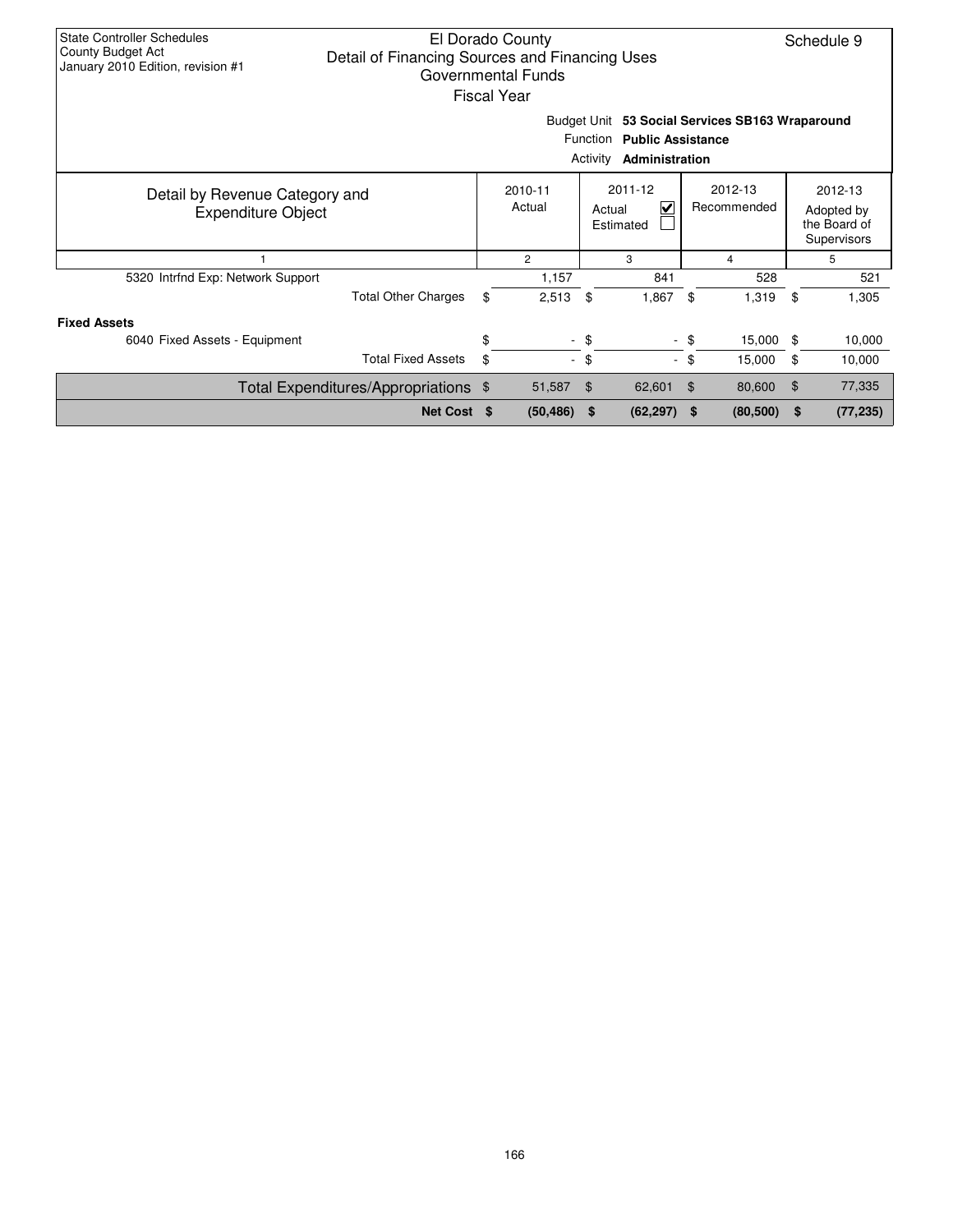|                                                                 | uuvtiiliittiitai lullus<br><b>Fiscal Year</b> |               |                                  |                 |      |                 |
|-----------------------------------------------------------------|-----------------------------------------------|---------------|----------------------------------|-----------------|------|-----------------|
|                                                                 |                                               |               |                                  |                 |      |                 |
|                                                                 |                                               |               | Budget Unit 60 Library           |                 |      |                 |
|                                                                 |                                               |               | Function Education               |                 |      |                 |
|                                                                 |                                               |               | <b>Activity Library Services</b> |                 |      |                 |
| Detail by Revenue Category and                                  | 2010-11                                       |               | 2011-12                          | 2012-13         |      | 2012-13         |
| <b>Expenditure Object</b>                                       | Actual                                        |               | V<br>Actual                      | Recommended     |      | Adopted by      |
|                                                                 |                                               |               | Estimated                        |                 |      | the Board of    |
|                                                                 |                                               |               |                                  |                 |      | Supervisors     |
| $\mathbf{1}$                                                    | $\overline{2}$                                |               | 3                                | $\overline{4}$  |      | 5               |
|                                                                 |                                               |               |                                  |                 |      |                 |
| Revenue from Use of Money and Property<br>0402 Interest Refunds |                                               |               |                                  |                 |      |                 |
|                                                                 | \$<br>2,890                                   | -\$           | 30 <sup>5</sup><br>2,578         | 2,150           | - \$ | 2,150           |
| 0420 Rent - Land and Buildings                                  |                                               |               |                                  |                 |      |                 |
| Total Revenue from Use of Money and Property                    | \$<br>2,890                                   | \$            | $2,608$ \$                       | 2,150           | \$   | 2,150           |
| Intergovernmental Revenue - State                               |                                               |               |                                  |                 |      |                 |
| 0880 State - Other                                              | \$<br>$329,161$ \$                            |               | 246,241 \$                       | 212,500         | \$   | 212,500         |
| Total Intergovernmental Revenue - State                         | \$<br>329,161                                 | \$            | 246,241                          | \$<br>212,500   | \$   | 212,500         |
| <b>Intergovernmental Revenue - Federal</b>                      |                                               |               |                                  |                 |      |                 |
| 1100 Federal - Other                                            | \$<br>17,764 \$                               |               | 8,126 \$                         |                 | \$   |                 |
| Total Intergovernmental Revenue - Federal                       | \$<br>17,764                                  | \$            | $8,126$ \$                       |                 | \$   |                 |
| <b>Charges for Services</b>                                     |                                               |               |                                  |                 |      |                 |
| 1700 Library Services                                           | \$<br>174,028 \$                              |               | 130,063 \$                       | 105,000 \$      |      | 105,000         |
| 1701 Library Services - Video Rental                            |                                               |               | 30,282                           | 41,250          |      | 41,250          |
| 1702 Library Services - Comp Lab Printing                       |                                               |               | 9,083                            | 14,840          |      | 14,840          |
| 1703 Library Services - Microfilm                               |                                               |               | 169                              | 200             |      | 200             |
| 1704 Library Services - Copy Machine                            |                                               |               | 3,618                            | 6,150           |      | 6,150           |
| 1705 Library Services - Lost & Paid Books                       |                                               |               | 7,399                            | 10,900          |      | 10,900          |
| 1743 Certification Fees                                         |                                               |               | 25                               |                 |      |                 |
| <b>Total Charges for Services</b>                               | \$<br>174,028                                 | \$            | 180,639                          | \$<br>178,340   | -\$  | 178,340         |
|                                                                 |                                               |               |                                  |                 |      |                 |
| <b>Miscellaneous Revenues</b><br>1943 Miscellaneous Donation    | \$<br>11,530 \$                               |               | 17,450 \$                        | $6,300$ \$      |      |                 |
| 1954 Misc Donations: Friends of Library                         | 66,960                                        |               | 68,498                           | 11,742          |      | 7,134<br>63,097 |
| <b>Total Miscellaneous Revenues</b>                             | \$<br>78,490                                  | \$            | 85,948 \$                        | 18,042          |      | 70,231          |
|                                                                 |                                               |               |                                  |                 | \$   |                 |
| <b>Other Financing Sources</b>                                  |                                               |               |                                  |                 |      |                 |
| 2020 Operating Transfers In                                     | \$<br>1,168,139 \$                            |               | 1,338,781 \$                     | 1,434,413 \$    |      | 1,444,538       |
| <b>Total Other Financing Sources</b>                            | \$<br>1,168,139                               | \$            | 1,338,781                        | \$<br>1,434,413 | \$   | 1,444,538       |
| Total Revenue \$                                                | 1,770,471                                     | $\frac{1}{2}$ | 1,862,343                        | \$<br>1,845,445 | \$   | 1,907,759       |
|                                                                 |                                               |               |                                  |                 |      |                 |
| <b>Salaries and Employee Benefits</b>                           |                                               |               |                                  |                 |      |                 |
| 3000 Permanent Employees / Elected Officials                    | \$<br>1,346,059 \$                            |               | 1,415,007 \$                     | 1,504,240 \$    |      | 1,616,170       |
| 3001 Temporary Employees                                        | 285,478                                       |               | 230,035                          | 205,295         |      | 78,995          |
| 3002 Overtime                                                   | 4,139                                         |               | 2,428                            |                 |      |                 |
| 3004 Other Compensation                                         | 20,535                                        |               | 2,039                            |                 |      |                 |
| 3005 Tahoe Differential                                         | 11,676                                        |               | 13,983                           | 14,400          |      | 16,800          |
| 3006 Bilingual Pay                                              | 3,604                                         |               | 4,177                            | 4,160           |      | 4,160           |
| 3020 Employer Share - Employee Retirement                       | 268,226                                       |               | 261,458                          | 275,701         |      | 275,701         |
| 3022 Employer Share - Medi Care                                 | 21,182                                        |               | 20,764                           | 18,525          |      | 20,260          |
| 3040 Employer Share - Health Insurance                          | 336,139                                       |               | 416,275                          | 472,038         |      | 472,038         |
| 3041 Employer Share - Unemployment Insurance                    | 38,918                                        |               | 39,837                           | 29,781          |      | 40,016          |
| 3042 Employer Share - Long Term Disab Insurance                 | 4,391                                         |               | 3,991                            | 5,359           |      | 5,359           |
| 3043 Employer Share - Deferred Compensation                     | 3,553                                         |               | 3,553                            | 3,153           |      | 3,153           |
| 3046 Retiree Health - Defined Contributions                     | 31,096                                        |               | 29,465                           | 31,096          |      | 31,096          |
| 3060 Employer Share - Workers' Compensation                     | 16,468                                        |               | 8,496                            | 4,746           |      | 4,746           |
| 3080 Flexible Benefits                                          | 4,500                                         |               | 4,446                            | 4,500           |      | 4,500           |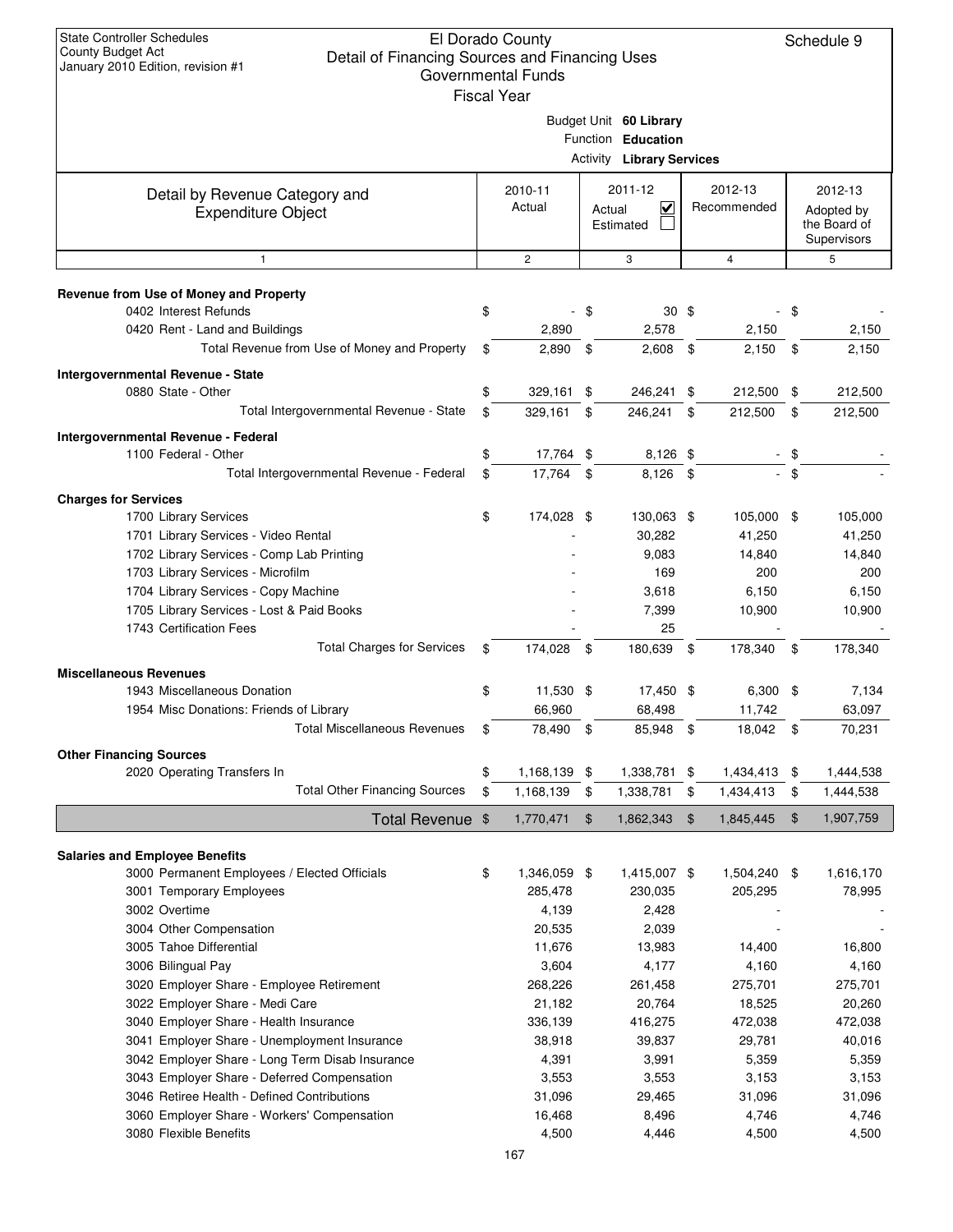| Fiscal Year |
|-------------|
|             |
|             |

| 2011-12<br>2012-13<br>2010-11<br>2012-13<br>Detail by Revenue Category and<br>Actual<br>$\overline{\mathbf{v}}$<br>Recommended<br>Actual<br>Adopted by<br><b>Expenditure Object</b><br>Estimated<br>the Board of<br>Supervisors<br>$\mathbf{2}$<br>5<br>3<br>4<br>$\mathbf{1}$<br>Total Salaries and Employee Benefits<br>\$<br>2,395,962<br>\$<br>2,455,955<br>\$<br>2,572,994<br>\$<br>2,572,994<br><b>Services and Supplies</b><br>4040 Telephone Company Vendor Payments<br>\$<br>$1,909$ \$<br>$3,177$ \$<br>$2,865$ \$<br>2,865<br>4041 Cnty Pass thru Telephone Chrges to Depts<br>2,312<br>1,101<br>625<br>625<br>307<br>4080 Household Expense<br>387<br>100<br>100<br>4081 Household Expense - Paper Goods<br>1,775<br>1,456<br>1,925<br>1,925<br>4085 Household Expense - Refuse Disposal<br>4,056<br>4,496<br>4,800<br>4,800<br>4086 Household Expense - Janitorial/Custodial<br>19,628<br>19,754<br>20,228<br>20,228<br>4100 Insurance - Premium<br>14,866<br>10,761<br>10,879<br>10,879<br>20,250<br>4140 Maintenance - Equipment<br>14,422<br>13,420<br>20,250<br>4144 Maintenance - Computer System Supplies<br>44,089<br>52,260<br>46,550<br>46,550<br>4180 Maintenance - Building and Improvements<br>5,005<br>300<br>300<br>4220 Memberships<br>4,200<br>5,699<br>5,699<br>4,200<br>4221 Memberships - Legislative Advocacy<br>1,050<br>180<br>1,090<br>1,090<br>4260 Office Expense<br>35,718<br>36,423<br>39,200<br>39,200<br>4261 Postage<br>10,247<br>10,337<br>10,325<br>10,325<br>492<br>4266 Printing / Duplicating<br>4267 On-Line Subscriptions<br>56,797<br>48,298<br>53,204<br>53,204<br>4300 Professional and Specialized Services<br>9,418<br>9,625<br>9,400<br>9,400<br>4302 Construction and Engineering Contracts<br>777<br>4324 Medical, Dental and Lab Services<br>3,753<br>4,476<br>5,050<br>5,050<br>145<br>484<br>155<br>4400 Publication and Legal Notices<br>155<br>4420 Rents and Leases - Equipment<br>15,307<br>15,350<br>14,669<br>15,350<br>4,607<br>4421 Security System<br>5,143<br>5,450<br>5,450<br>4440 Rent & Lease - Building/Improvements<br>50,321<br>51,000<br>51,583<br>51,583<br>4461 Minor Equipment<br>6,601<br>5,516<br>3,500<br>3,500<br>4462 Minor Computer Equipment<br>33,836<br>31,019<br>15,400<br>15,400<br>27,514<br>4500 Special Departmental Expense<br>98,101<br>62,454<br>27,514<br>10,173<br>4501 Special Projects<br>12,444<br>3,265<br>3,265<br>4503 Staff Development<br>3,820<br>1,225<br>2,000<br>2,000<br>4508 Snow Removal<br>540<br>180<br>500<br>500<br>4516 Library - Circulating Library Books<br>184,552<br>165,398<br>99,371<br>157,685<br>4517 Library - Adult / Audio Visual<br>40,339<br>38,725<br>31,710<br>34,710<br>22,470<br>22,622<br>4518 Library - Subscriptions<br>22,470<br>22,470<br>4519 Library - Microfilm Purchase<br>2,767<br>2,653<br>2,634<br>2,767<br>4529 Software License<br>4,340<br>5,012<br>4540 Staff Development<br>2,560<br>4542 Library: Video<br>14,674<br>12,802<br>10,750<br>9,750<br>4600 Transportation and Travel<br>1,409<br>1,000<br>1,000<br>4602 Employee - Private Auto Mileage<br>5,952<br>3,721<br>3,340<br>3,340<br>4606 Fuel Purchases<br>1,961<br>2,500<br>2,340<br>2,500<br>4620 Utilities<br>109,638<br>133,911<br>124,963<br>133,911<br><b>Total Services and Supplies</b><br>841,963 \$<br>788,555 \$<br>662,527 \$<br>724,841<br>\$<br><b>Other Charges</b><br>5300 Interfund Expenditures<br>\$<br>2,000<br>555 \$<br>$2,154$ \$<br>$2,000$ \$<br><b>Total Other Charges</b><br>\$<br>555<br>\$<br>2,154<br>\$<br>2,000<br>\$<br>2,000<br>168 |  |  | Budget Unit 60 Library<br>Function Education<br><b>Activity Library Services</b> |  |  |  |  |
|-------------------------------------------------------------------------------------------------------------------------------------------------------------------------------------------------------------------------------------------------------------------------------------------------------------------------------------------------------------------------------------------------------------------------------------------------------------------------------------------------------------------------------------------------------------------------------------------------------------------------------------------------------------------------------------------------------------------------------------------------------------------------------------------------------------------------------------------------------------------------------------------------------------------------------------------------------------------------------------------------------------------------------------------------------------------------------------------------------------------------------------------------------------------------------------------------------------------------------------------------------------------------------------------------------------------------------------------------------------------------------------------------------------------------------------------------------------------------------------------------------------------------------------------------------------------------------------------------------------------------------------------------------------------------------------------------------------------------------------------------------------------------------------------------------------------------------------------------------------------------------------------------------------------------------------------------------------------------------------------------------------------------------------------------------------------------------------------------------------------------------------------------------------------------------------------------------------------------------------------------------------------------------------------------------------------------------------------------------------------------------------------------------------------------------------------------------------------------------------------------------------------------------------------------------------------------------------------------------------------------------------------------------------------------------------------------------------------------------------------------------------------------------------------------------------------------------------------------------------------------------------------------------------------------------------------------------------------------------------------------------------------------------------------------------------------------------------------------------------------------------------------------------------------------------------------------------------------------------------------------------------------------------------------------------------------------------------------------------------------------------------------------------------------------------------------------------------------------------------------------------------------------------------------------------------------------------------------|--|--|----------------------------------------------------------------------------------|--|--|--|--|
|                                                                                                                                                                                                                                                                                                                                                                                                                                                                                                                                                                                                                                                                                                                                                                                                                                                                                                                                                                                                                                                                                                                                                                                                                                                                                                                                                                                                                                                                                                                                                                                                                                                                                                                                                                                                                                                                                                                                                                                                                                                                                                                                                                                                                                                                                                                                                                                                                                                                                                                                                                                                                                                                                                                                                                                                                                                                                                                                                                                                                                                                                                                                                                                                                                                                                                                                                                                                                                                                                                                                                                                           |  |  |                                                                                  |  |  |  |  |
|                                                                                                                                                                                                                                                                                                                                                                                                                                                                                                                                                                                                                                                                                                                                                                                                                                                                                                                                                                                                                                                                                                                                                                                                                                                                                                                                                                                                                                                                                                                                                                                                                                                                                                                                                                                                                                                                                                                                                                                                                                                                                                                                                                                                                                                                                                                                                                                                                                                                                                                                                                                                                                                                                                                                                                                                                                                                                                                                                                                                                                                                                                                                                                                                                                                                                                                                                                                                                                                                                                                                                                                           |  |  |                                                                                  |  |  |  |  |
|                                                                                                                                                                                                                                                                                                                                                                                                                                                                                                                                                                                                                                                                                                                                                                                                                                                                                                                                                                                                                                                                                                                                                                                                                                                                                                                                                                                                                                                                                                                                                                                                                                                                                                                                                                                                                                                                                                                                                                                                                                                                                                                                                                                                                                                                                                                                                                                                                                                                                                                                                                                                                                                                                                                                                                                                                                                                                                                                                                                                                                                                                                                                                                                                                                                                                                                                                                                                                                                                                                                                                                                           |  |  |                                                                                  |  |  |  |  |
|                                                                                                                                                                                                                                                                                                                                                                                                                                                                                                                                                                                                                                                                                                                                                                                                                                                                                                                                                                                                                                                                                                                                                                                                                                                                                                                                                                                                                                                                                                                                                                                                                                                                                                                                                                                                                                                                                                                                                                                                                                                                                                                                                                                                                                                                                                                                                                                                                                                                                                                                                                                                                                                                                                                                                                                                                                                                                                                                                                                                                                                                                                                                                                                                                                                                                                                                                                                                                                                                                                                                                                                           |  |  |                                                                                  |  |  |  |  |
|                                                                                                                                                                                                                                                                                                                                                                                                                                                                                                                                                                                                                                                                                                                                                                                                                                                                                                                                                                                                                                                                                                                                                                                                                                                                                                                                                                                                                                                                                                                                                                                                                                                                                                                                                                                                                                                                                                                                                                                                                                                                                                                                                                                                                                                                                                                                                                                                                                                                                                                                                                                                                                                                                                                                                                                                                                                                                                                                                                                                                                                                                                                                                                                                                                                                                                                                                                                                                                                                                                                                                                                           |  |  |                                                                                  |  |  |  |  |
|                                                                                                                                                                                                                                                                                                                                                                                                                                                                                                                                                                                                                                                                                                                                                                                                                                                                                                                                                                                                                                                                                                                                                                                                                                                                                                                                                                                                                                                                                                                                                                                                                                                                                                                                                                                                                                                                                                                                                                                                                                                                                                                                                                                                                                                                                                                                                                                                                                                                                                                                                                                                                                                                                                                                                                                                                                                                                                                                                                                                                                                                                                                                                                                                                                                                                                                                                                                                                                                                                                                                                                                           |  |  |                                                                                  |  |  |  |  |
|                                                                                                                                                                                                                                                                                                                                                                                                                                                                                                                                                                                                                                                                                                                                                                                                                                                                                                                                                                                                                                                                                                                                                                                                                                                                                                                                                                                                                                                                                                                                                                                                                                                                                                                                                                                                                                                                                                                                                                                                                                                                                                                                                                                                                                                                                                                                                                                                                                                                                                                                                                                                                                                                                                                                                                                                                                                                                                                                                                                                                                                                                                                                                                                                                                                                                                                                                                                                                                                                                                                                                                                           |  |  |                                                                                  |  |  |  |  |
|                                                                                                                                                                                                                                                                                                                                                                                                                                                                                                                                                                                                                                                                                                                                                                                                                                                                                                                                                                                                                                                                                                                                                                                                                                                                                                                                                                                                                                                                                                                                                                                                                                                                                                                                                                                                                                                                                                                                                                                                                                                                                                                                                                                                                                                                                                                                                                                                                                                                                                                                                                                                                                                                                                                                                                                                                                                                                                                                                                                                                                                                                                                                                                                                                                                                                                                                                                                                                                                                                                                                                                                           |  |  |                                                                                  |  |  |  |  |
|                                                                                                                                                                                                                                                                                                                                                                                                                                                                                                                                                                                                                                                                                                                                                                                                                                                                                                                                                                                                                                                                                                                                                                                                                                                                                                                                                                                                                                                                                                                                                                                                                                                                                                                                                                                                                                                                                                                                                                                                                                                                                                                                                                                                                                                                                                                                                                                                                                                                                                                                                                                                                                                                                                                                                                                                                                                                                                                                                                                                                                                                                                                                                                                                                                                                                                                                                                                                                                                                                                                                                                                           |  |  |                                                                                  |  |  |  |  |
|                                                                                                                                                                                                                                                                                                                                                                                                                                                                                                                                                                                                                                                                                                                                                                                                                                                                                                                                                                                                                                                                                                                                                                                                                                                                                                                                                                                                                                                                                                                                                                                                                                                                                                                                                                                                                                                                                                                                                                                                                                                                                                                                                                                                                                                                                                                                                                                                                                                                                                                                                                                                                                                                                                                                                                                                                                                                                                                                                                                                                                                                                                                                                                                                                                                                                                                                                                                                                                                                                                                                                                                           |  |  |                                                                                  |  |  |  |  |
|                                                                                                                                                                                                                                                                                                                                                                                                                                                                                                                                                                                                                                                                                                                                                                                                                                                                                                                                                                                                                                                                                                                                                                                                                                                                                                                                                                                                                                                                                                                                                                                                                                                                                                                                                                                                                                                                                                                                                                                                                                                                                                                                                                                                                                                                                                                                                                                                                                                                                                                                                                                                                                                                                                                                                                                                                                                                                                                                                                                                                                                                                                                                                                                                                                                                                                                                                                                                                                                                                                                                                                                           |  |  |                                                                                  |  |  |  |  |
|                                                                                                                                                                                                                                                                                                                                                                                                                                                                                                                                                                                                                                                                                                                                                                                                                                                                                                                                                                                                                                                                                                                                                                                                                                                                                                                                                                                                                                                                                                                                                                                                                                                                                                                                                                                                                                                                                                                                                                                                                                                                                                                                                                                                                                                                                                                                                                                                                                                                                                                                                                                                                                                                                                                                                                                                                                                                                                                                                                                                                                                                                                                                                                                                                                                                                                                                                                                                                                                                                                                                                                                           |  |  |                                                                                  |  |  |  |  |
|                                                                                                                                                                                                                                                                                                                                                                                                                                                                                                                                                                                                                                                                                                                                                                                                                                                                                                                                                                                                                                                                                                                                                                                                                                                                                                                                                                                                                                                                                                                                                                                                                                                                                                                                                                                                                                                                                                                                                                                                                                                                                                                                                                                                                                                                                                                                                                                                                                                                                                                                                                                                                                                                                                                                                                                                                                                                                                                                                                                                                                                                                                                                                                                                                                                                                                                                                                                                                                                                                                                                                                                           |  |  |                                                                                  |  |  |  |  |
|                                                                                                                                                                                                                                                                                                                                                                                                                                                                                                                                                                                                                                                                                                                                                                                                                                                                                                                                                                                                                                                                                                                                                                                                                                                                                                                                                                                                                                                                                                                                                                                                                                                                                                                                                                                                                                                                                                                                                                                                                                                                                                                                                                                                                                                                                                                                                                                                                                                                                                                                                                                                                                                                                                                                                                                                                                                                                                                                                                                                                                                                                                                                                                                                                                                                                                                                                                                                                                                                                                                                                                                           |  |  |                                                                                  |  |  |  |  |
|                                                                                                                                                                                                                                                                                                                                                                                                                                                                                                                                                                                                                                                                                                                                                                                                                                                                                                                                                                                                                                                                                                                                                                                                                                                                                                                                                                                                                                                                                                                                                                                                                                                                                                                                                                                                                                                                                                                                                                                                                                                                                                                                                                                                                                                                                                                                                                                                                                                                                                                                                                                                                                                                                                                                                                                                                                                                                                                                                                                                                                                                                                                                                                                                                                                                                                                                                                                                                                                                                                                                                                                           |  |  |                                                                                  |  |  |  |  |
|                                                                                                                                                                                                                                                                                                                                                                                                                                                                                                                                                                                                                                                                                                                                                                                                                                                                                                                                                                                                                                                                                                                                                                                                                                                                                                                                                                                                                                                                                                                                                                                                                                                                                                                                                                                                                                                                                                                                                                                                                                                                                                                                                                                                                                                                                                                                                                                                                                                                                                                                                                                                                                                                                                                                                                                                                                                                                                                                                                                                                                                                                                                                                                                                                                                                                                                                                                                                                                                                                                                                                                                           |  |  |                                                                                  |  |  |  |  |
|                                                                                                                                                                                                                                                                                                                                                                                                                                                                                                                                                                                                                                                                                                                                                                                                                                                                                                                                                                                                                                                                                                                                                                                                                                                                                                                                                                                                                                                                                                                                                                                                                                                                                                                                                                                                                                                                                                                                                                                                                                                                                                                                                                                                                                                                                                                                                                                                                                                                                                                                                                                                                                                                                                                                                                                                                                                                                                                                                                                                                                                                                                                                                                                                                                                                                                                                                                                                                                                                                                                                                                                           |  |  |                                                                                  |  |  |  |  |
|                                                                                                                                                                                                                                                                                                                                                                                                                                                                                                                                                                                                                                                                                                                                                                                                                                                                                                                                                                                                                                                                                                                                                                                                                                                                                                                                                                                                                                                                                                                                                                                                                                                                                                                                                                                                                                                                                                                                                                                                                                                                                                                                                                                                                                                                                                                                                                                                                                                                                                                                                                                                                                                                                                                                                                                                                                                                                                                                                                                                                                                                                                                                                                                                                                                                                                                                                                                                                                                                                                                                                                                           |  |  |                                                                                  |  |  |  |  |
|                                                                                                                                                                                                                                                                                                                                                                                                                                                                                                                                                                                                                                                                                                                                                                                                                                                                                                                                                                                                                                                                                                                                                                                                                                                                                                                                                                                                                                                                                                                                                                                                                                                                                                                                                                                                                                                                                                                                                                                                                                                                                                                                                                                                                                                                                                                                                                                                                                                                                                                                                                                                                                                                                                                                                                                                                                                                                                                                                                                                                                                                                                                                                                                                                                                                                                                                                                                                                                                                                                                                                                                           |  |  |                                                                                  |  |  |  |  |
|                                                                                                                                                                                                                                                                                                                                                                                                                                                                                                                                                                                                                                                                                                                                                                                                                                                                                                                                                                                                                                                                                                                                                                                                                                                                                                                                                                                                                                                                                                                                                                                                                                                                                                                                                                                                                                                                                                                                                                                                                                                                                                                                                                                                                                                                                                                                                                                                                                                                                                                                                                                                                                                                                                                                                                                                                                                                                                                                                                                                                                                                                                                                                                                                                                                                                                                                                                                                                                                                                                                                                                                           |  |  |                                                                                  |  |  |  |  |
|                                                                                                                                                                                                                                                                                                                                                                                                                                                                                                                                                                                                                                                                                                                                                                                                                                                                                                                                                                                                                                                                                                                                                                                                                                                                                                                                                                                                                                                                                                                                                                                                                                                                                                                                                                                                                                                                                                                                                                                                                                                                                                                                                                                                                                                                                                                                                                                                                                                                                                                                                                                                                                                                                                                                                                                                                                                                                                                                                                                                                                                                                                                                                                                                                                                                                                                                                                                                                                                                                                                                                                                           |  |  |                                                                                  |  |  |  |  |
|                                                                                                                                                                                                                                                                                                                                                                                                                                                                                                                                                                                                                                                                                                                                                                                                                                                                                                                                                                                                                                                                                                                                                                                                                                                                                                                                                                                                                                                                                                                                                                                                                                                                                                                                                                                                                                                                                                                                                                                                                                                                                                                                                                                                                                                                                                                                                                                                                                                                                                                                                                                                                                                                                                                                                                                                                                                                                                                                                                                                                                                                                                                                                                                                                                                                                                                                                                                                                                                                                                                                                                                           |  |  |                                                                                  |  |  |  |  |
|                                                                                                                                                                                                                                                                                                                                                                                                                                                                                                                                                                                                                                                                                                                                                                                                                                                                                                                                                                                                                                                                                                                                                                                                                                                                                                                                                                                                                                                                                                                                                                                                                                                                                                                                                                                                                                                                                                                                                                                                                                                                                                                                                                                                                                                                                                                                                                                                                                                                                                                                                                                                                                                                                                                                                                                                                                                                                                                                                                                                                                                                                                                                                                                                                                                                                                                                                                                                                                                                                                                                                                                           |  |  |                                                                                  |  |  |  |  |
|                                                                                                                                                                                                                                                                                                                                                                                                                                                                                                                                                                                                                                                                                                                                                                                                                                                                                                                                                                                                                                                                                                                                                                                                                                                                                                                                                                                                                                                                                                                                                                                                                                                                                                                                                                                                                                                                                                                                                                                                                                                                                                                                                                                                                                                                                                                                                                                                                                                                                                                                                                                                                                                                                                                                                                                                                                                                                                                                                                                                                                                                                                                                                                                                                                                                                                                                                                                                                                                                                                                                                                                           |  |  |                                                                                  |  |  |  |  |
|                                                                                                                                                                                                                                                                                                                                                                                                                                                                                                                                                                                                                                                                                                                                                                                                                                                                                                                                                                                                                                                                                                                                                                                                                                                                                                                                                                                                                                                                                                                                                                                                                                                                                                                                                                                                                                                                                                                                                                                                                                                                                                                                                                                                                                                                                                                                                                                                                                                                                                                                                                                                                                                                                                                                                                                                                                                                                                                                                                                                                                                                                                                                                                                                                                                                                                                                                                                                                                                                                                                                                                                           |  |  |                                                                                  |  |  |  |  |
|                                                                                                                                                                                                                                                                                                                                                                                                                                                                                                                                                                                                                                                                                                                                                                                                                                                                                                                                                                                                                                                                                                                                                                                                                                                                                                                                                                                                                                                                                                                                                                                                                                                                                                                                                                                                                                                                                                                                                                                                                                                                                                                                                                                                                                                                                                                                                                                                                                                                                                                                                                                                                                                                                                                                                                                                                                                                                                                                                                                                                                                                                                                                                                                                                                                                                                                                                                                                                                                                                                                                                                                           |  |  |                                                                                  |  |  |  |  |
|                                                                                                                                                                                                                                                                                                                                                                                                                                                                                                                                                                                                                                                                                                                                                                                                                                                                                                                                                                                                                                                                                                                                                                                                                                                                                                                                                                                                                                                                                                                                                                                                                                                                                                                                                                                                                                                                                                                                                                                                                                                                                                                                                                                                                                                                                                                                                                                                                                                                                                                                                                                                                                                                                                                                                                                                                                                                                                                                                                                                                                                                                                                                                                                                                                                                                                                                                                                                                                                                                                                                                                                           |  |  |                                                                                  |  |  |  |  |
|                                                                                                                                                                                                                                                                                                                                                                                                                                                                                                                                                                                                                                                                                                                                                                                                                                                                                                                                                                                                                                                                                                                                                                                                                                                                                                                                                                                                                                                                                                                                                                                                                                                                                                                                                                                                                                                                                                                                                                                                                                                                                                                                                                                                                                                                                                                                                                                                                                                                                                                                                                                                                                                                                                                                                                                                                                                                                                                                                                                                                                                                                                                                                                                                                                                                                                                                                                                                                                                                                                                                                                                           |  |  |                                                                                  |  |  |  |  |
|                                                                                                                                                                                                                                                                                                                                                                                                                                                                                                                                                                                                                                                                                                                                                                                                                                                                                                                                                                                                                                                                                                                                                                                                                                                                                                                                                                                                                                                                                                                                                                                                                                                                                                                                                                                                                                                                                                                                                                                                                                                                                                                                                                                                                                                                                                                                                                                                                                                                                                                                                                                                                                                                                                                                                                                                                                                                                                                                                                                                                                                                                                                                                                                                                                                                                                                                                                                                                                                                                                                                                                                           |  |  |                                                                                  |  |  |  |  |
|                                                                                                                                                                                                                                                                                                                                                                                                                                                                                                                                                                                                                                                                                                                                                                                                                                                                                                                                                                                                                                                                                                                                                                                                                                                                                                                                                                                                                                                                                                                                                                                                                                                                                                                                                                                                                                                                                                                                                                                                                                                                                                                                                                                                                                                                                                                                                                                                                                                                                                                                                                                                                                                                                                                                                                                                                                                                                                                                                                                                                                                                                                                                                                                                                                                                                                                                                                                                                                                                                                                                                                                           |  |  |                                                                                  |  |  |  |  |
|                                                                                                                                                                                                                                                                                                                                                                                                                                                                                                                                                                                                                                                                                                                                                                                                                                                                                                                                                                                                                                                                                                                                                                                                                                                                                                                                                                                                                                                                                                                                                                                                                                                                                                                                                                                                                                                                                                                                                                                                                                                                                                                                                                                                                                                                                                                                                                                                                                                                                                                                                                                                                                                                                                                                                                                                                                                                                                                                                                                                                                                                                                                                                                                                                                                                                                                                                                                                                                                                                                                                                                                           |  |  |                                                                                  |  |  |  |  |
|                                                                                                                                                                                                                                                                                                                                                                                                                                                                                                                                                                                                                                                                                                                                                                                                                                                                                                                                                                                                                                                                                                                                                                                                                                                                                                                                                                                                                                                                                                                                                                                                                                                                                                                                                                                                                                                                                                                                                                                                                                                                                                                                                                                                                                                                                                                                                                                                                                                                                                                                                                                                                                                                                                                                                                                                                                                                                                                                                                                                                                                                                                                                                                                                                                                                                                                                                                                                                                                                                                                                                                                           |  |  |                                                                                  |  |  |  |  |
|                                                                                                                                                                                                                                                                                                                                                                                                                                                                                                                                                                                                                                                                                                                                                                                                                                                                                                                                                                                                                                                                                                                                                                                                                                                                                                                                                                                                                                                                                                                                                                                                                                                                                                                                                                                                                                                                                                                                                                                                                                                                                                                                                                                                                                                                                                                                                                                                                                                                                                                                                                                                                                                                                                                                                                                                                                                                                                                                                                                                                                                                                                                                                                                                                                                                                                                                                                                                                                                                                                                                                                                           |  |  |                                                                                  |  |  |  |  |
|                                                                                                                                                                                                                                                                                                                                                                                                                                                                                                                                                                                                                                                                                                                                                                                                                                                                                                                                                                                                                                                                                                                                                                                                                                                                                                                                                                                                                                                                                                                                                                                                                                                                                                                                                                                                                                                                                                                                                                                                                                                                                                                                                                                                                                                                                                                                                                                                                                                                                                                                                                                                                                                                                                                                                                                                                                                                                                                                                                                                                                                                                                                                                                                                                                                                                                                                                                                                                                                                                                                                                                                           |  |  |                                                                                  |  |  |  |  |
|                                                                                                                                                                                                                                                                                                                                                                                                                                                                                                                                                                                                                                                                                                                                                                                                                                                                                                                                                                                                                                                                                                                                                                                                                                                                                                                                                                                                                                                                                                                                                                                                                                                                                                                                                                                                                                                                                                                                                                                                                                                                                                                                                                                                                                                                                                                                                                                                                                                                                                                                                                                                                                                                                                                                                                                                                                                                                                                                                                                                                                                                                                                                                                                                                                                                                                                                                                                                                                                                                                                                                                                           |  |  |                                                                                  |  |  |  |  |
|                                                                                                                                                                                                                                                                                                                                                                                                                                                                                                                                                                                                                                                                                                                                                                                                                                                                                                                                                                                                                                                                                                                                                                                                                                                                                                                                                                                                                                                                                                                                                                                                                                                                                                                                                                                                                                                                                                                                                                                                                                                                                                                                                                                                                                                                                                                                                                                                                                                                                                                                                                                                                                                                                                                                                                                                                                                                                                                                                                                                                                                                                                                                                                                                                                                                                                                                                                                                                                                                                                                                                                                           |  |  |                                                                                  |  |  |  |  |
|                                                                                                                                                                                                                                                                                                                                                                                                                                                                                                                                                                                                                                                                                                                                                                                                                                                                                                                                                                                                                                                                                                                                                                                                                                                                                                                                                                                                                                                                                                                                                                                                                                                                                                                                                                                                                                                                                                                                                                                                                                                                                                                                                                                                                                                                                                                                                                                                                                                                                                                                                                                                                                                                                                                                                                                                                                                                                                                                                                                                                                                                                                                                                                                                                                                                                                                                                                                                                                                                                                                                                                                           |  |  |                                                                                  |  |  |  |  |
|                                                                                                                                                                                                                                                                                                                                                                                                                                                                                                                                                                                                                                                                                                                                                                                                                                                                                                                                                                                                                                                                                                                                                                                                                                                                                                                                                                                                                                                                                                                                                                                                                                                                                                                                                                                                                                                                                                                                                                                                                                                                                                                                                                                                                                                                                                                                                                                                                                                                                                                                                                                                                                                                                                                                                                                                                                                                                                                                                                                                                                                                                                                                                                                                                                                                                                                                                                                                                                                                                                                                                                                           |  |  |                                                                                  |  |  |  |  |
|                                                                                                                                                                                                                                                                                                                                                                                                                                                                                                                                                                                                                                                                                                                                                                                                                                                                                                                                                                                                                                                                                                                                                                                                                                                                                                                                                                                                                                                                                                                                                                                                                                                                                                                                                                                                                                                                                                                                                                                                                                                                                                                                                                                                                                                                                                                                                                                                                                                                                                                                                                                                                                                                                                                                                                                                                                                                                                                                                                                                                                                                                                                                                                                                                                                                                                                                                                                                                                                                                                                                                                                           |  |  |                                                                                  |  |  |  |  |
|                                                                                                                                                                                                                                                                                                                                                                                                                                                                                                                                                                                                                                                                                                                                                                                                                                                                                                                                                                                                                                                                                                                                                                                                                                                                                                                                                                                                                                                                                                                                                                                                                                                                                                                                                                                                                                                                                                                                                                                                                                                                                                                                                                                                                                                                                                                                                                                                                                                                                                                                                                                                                                                                                                                                                                                                                                                                                                                                                                                                                                                                                                                                                                                                                                                                                                                                                                                                                                                                                                                                                                                           |  |  |                                                                                  |  |  |  |  |
|                                                                                                                                                                                                                                                                                                                                                                                                                                                                                                                                                                                                                                                                                                                                                                                                                                                                                                                                                                                                                                                                                                                                                                                                                                                                                                                                                                                                                                                                                                                                                                                                                                                                                                                                                                                                                                                                                                                                                                                                                                                                                                                                                                                                                                                                                                                                                                                                                                                                                                                                                                                                                                                                                                                                                                                                                                                                                                                                                                                                                                                                                                                                                                                                                                                                                                                                                                                                                                                                                                                                                                                           |  |  |                                                                                  |  |  |  |  |
|                                                                                                                                                                                                                                                                                                                                                                                                                                                                                                                                                                                                                                                                                                                                                                                                                                                                                                                                                                                                                                                                                                                                                                                                                                                                                                                                                                                                                                                                                                                                                                                                                                                                                                                                                                                                                                                                                                                                                                                                                                                                                                                                                                                                                                                                                                                                                                                                                                                                                                                                                                                                                                                                                                                                                                                                                                                                                                                                                                                                                                                                                                                                                                                                                                                                                                                                                                                                                                                                                                                                                                                           |  |  |                                                                                  |  |  |  |  |
|                                                                                                                                                                                                                                                                                                                                                                                                                                                                                                                                                                                                                                                                                                                                                                                                                                                                                                                                                                                                                                                                                                                                                                                                                                                                                                                                                                                                                                                                                                                                                                                                                                                                                                                                                                                                                                                                                                                                                                                                                                                                                                                                                                                                                                                                                                                                                                                                                                                                                                                                                                                                                                                                                                                                                                                                                                                                                                                                                                                                                                                                                                                                                                                                                                                                                                                                                                                                                                                                                                                                                                                           |  |  |                                                                                  |  |  |  |  |
|                                                                                                                                                                                                                                                                                                                                                                                                                                                                                                                                                                                                                                                                                                                                                                                                                                                                                                                                                                                                                                                                                                                                                                                                                                                                                                                                                                                                                                                                                                                                                                                                                                                                                                                                                                                                                                                                                                                                                                                                                                                                                                                                                                                                                                                                                                                                                                                                                                                                                                                                                                                                                                                                                                                                                                                                                                                                                                                                                                                                                                                                                                                                                                                                                                                                                                                                                                                                                                                                                                                                                                                           |  |  |                                                                                  |  |  |  |  |
|                                                                                                                                                                                                                                                                                                                                                                                                                                                                                                                                                                                                                                                                                                                                                                                                                                                                                                                                                                                                                                                                                                                                                                                                                                                                                                                                                                                                                                                                                                                                                                                                                                                                                                                                                                                                                                                                                                                                                                                                                                                                                                                                                                                                                                                                                                                                                                                                                                                                                                                                                                                                                                                                                                                                                                                                                                                                                                                                                                                                                                                                                                                                                                                                                                                                                                                                                                                                                                                                                                                                                                                           |  |  |                                                                                  |  |  |  |  |
|                                                                                                                                                                                                                                                                                                                                                                                                                                                                                                                                                                                                                                                                                                                                                                                                                                                                                                                                                                                                                                                                                                                                                                                                                                                                                                                                                                                                                                                                                                                                                                                                                                                                                                                                                                                                                                                                                                                                                                                                                                                                                                                                                                                                                                                                                                                                                                                                                                                                                                                                                                                                                                                                                                                                                                                                                                                                                                                                                                                                                                                                                                                                                                                                                                                                                                                                                                                                                                                                                                                                                                                           |  |  |                                                                                  |  |  |  |  |
|                                                                                                                                                                                                                                                                                                                                                                                                                                                                                                                                                                                                                                                                                                                                                                                                                                                                                                                                                                                                                                                                                                                                                                                                                                                                                                                                                                                                                                                                                                                                                                                                                                                                                                                                                                                                                                                                                                                                                                                                                                                                                                                                                                                                                                                                                                                                                                                                                                                                                                                                                                                                                                                                                                                                                                                                                                                                                                                                                                                                                                                                                                                                                                                                                                                                                                                                                                                                                                                                                                                                                                                           |  |  |                                                                                  |  |  |  |  |
|                                                                                                                                                                                                                                                                                                                                                                                                                                                                                                                                                                                                                                                                                                                                                                                                                                                                                                                                                                                                                                                                                                                                                                                                                                                                                                                                                                                                                                                                                                                                                                                                                                                                                                                                                                                                                                                                                                                                                                                                                                                                                                                                                                                                                                                                                                                                                                                                                                                                                                                                                                                                                                                                                                                                                                                                                                                                                                                                                                                                                                                                                                                                                                                                                                                                                                                                                                                                                                                                                                                                                                                           |  |  |                                                                                  |  |  |  |  |
|                                                                                                                                                                                                                                                                                                                                                                                                                                                                                                                                                                                                                                                                                                                                                                                                                                                                                                                                                                                                                                                                                                                                                                                                                                                                                                                                                                                                                                                                                                                                                                                                                                                                                                                                                                                                                                                                                                                                                                                                                                                                                                                                                                                                                                                                                                                                                                                                                                                                                                                                                                                                                                                                                                                                                                                                                                                                                                                                                                                                                                                                                                                                                                                                                                                                                                                                                                                                                                                                                                                                                                                           |  |  |                                                                                  |  |  |  |  |
|                                                                                                                                                                                                                                                                                                                                                                                                                                                                                                                                                                                                                                                                                                                                                                                                                                                                                                                                                                                                                                                                                                                                                                                                                                                                                                                                                                                                                                                                                                                                                                                                                                                                                                                                                                                                                                                                                                                                                                                                                                                                                                                                                                                                                                                                                                                                                                                                                                                                                                                                                                                                                                                                                                                                                                                                                                                                                                                                                                                                                                                                                                                                                                                                                                                                                                                                                                                                                                                                                                                                                                                           |  |  |                                                                                  |  |  |  |  |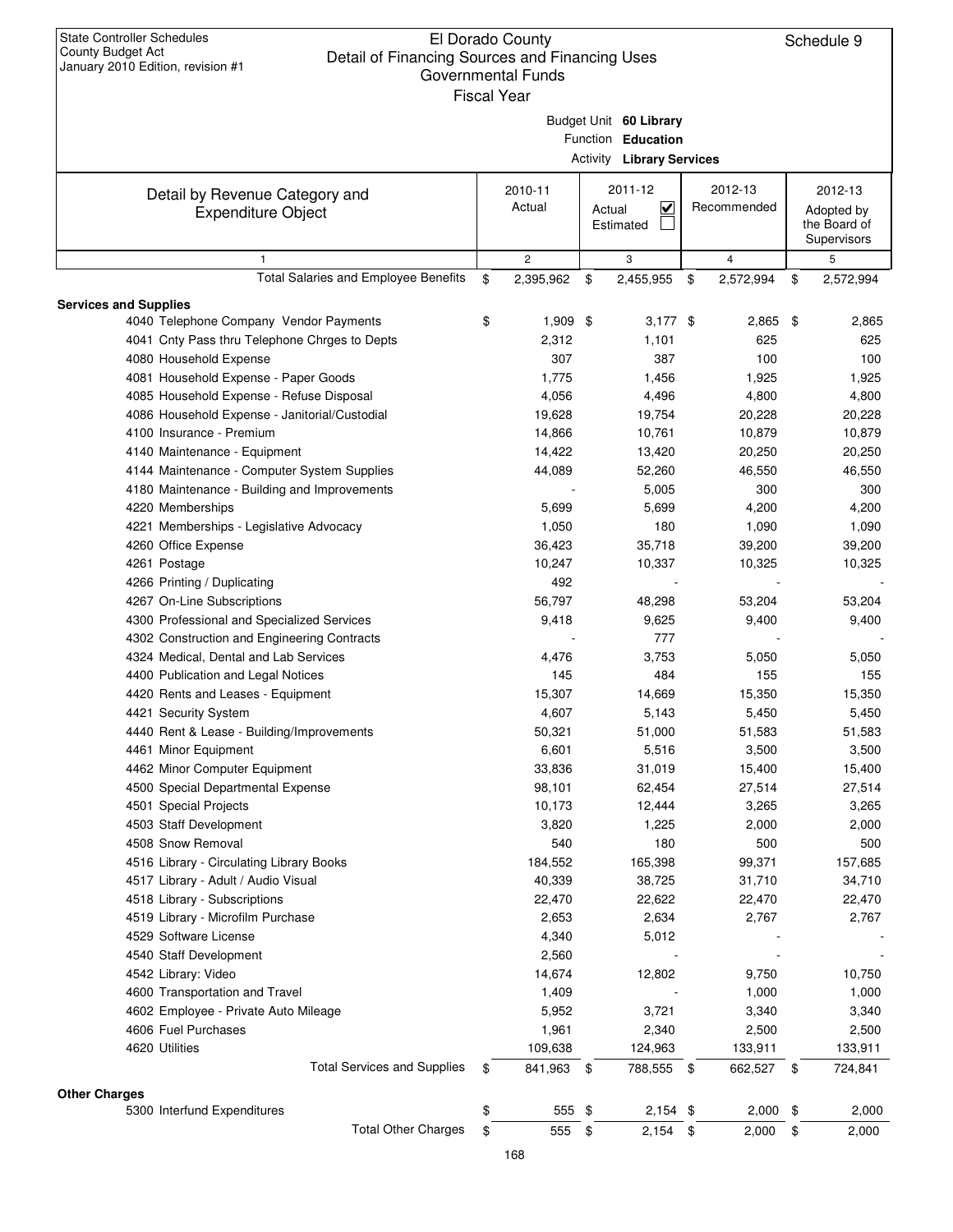| <b>State Controller Schedules</b><br>El Dorado County<br>Schedule 9<br><b>County Budget Act</b><br>Detail of Financing Sources and Financing Uses<br>January 2010 Edition, revision #1<br><b>Governmental Funds</b><br><b>Fiscal Year</b>                                                                                                                                                                                                            |          |                                                                                                 |      |                                                                                           |                |                                                                                    |          |                                                                                 |  |
|------------------------------------------------------------------------------------------------------------------------------------------------------------------------------------------------------------------------------------------------------------------------------------------------------------------------------------------------------------------------------------------------------------------------------------------------------|----------|-------------------------------------------------------------------------------------------------|------|-------------------------------------------------------------------------------------------|----------------|------------------------------------------------------------------------------------|----------|---------------------------------------------------------------------------------|--|
| Budget Unit 60 Library<br>Function Education<br><b>Activity Library Services</b>                                                                                                                                                                                                                                                                                                                                                                     |          |                                                                                                 |      |                                                                                           |                |                                                                                    |          |                                                                                 |  |
| 2011-12<br>2012-13<br>2010-11<br>Detail by Revenue Category and<br>Actual<br>$\checkmark$<br>Recommended<br>Actual<br><b>Expenditure Object</b><br>Estimated                                                                                                                                                                                                                                                                                         |          |                                                                                                 |      |                                                                                           |                |                                                                                    |          | 2012-13<br>Adopted by<br>the Board of<br>Supervisors                            |  |
| 1                                                                                                                                                                                                                                                                                                                                                                                                                                                    |          | $\overline{c}$                                                                                  |      | 3                                                                                         |                | $\overline{4}$                                                                     |          | 5                                                                               |  |
| <b>Fixed Assets</b><br>6040 Fixed Assets - Equipment<br>6042 Fixed Assets - Computer Sys Equipment<br><b>Total Fixed Assets</b>                                                                                                                                                                                                                                                                                                                      | \$<br>\$ | $2,067$ \$<br>4,432<br>6,499                                                                    | - \$ | 10,119<br>$10,119$ \$                                                                     | \$             | L.                                                                                 | \$<br>\$ |                                                                                 |  |
| <b>Intrafund Transfers</b>                                                                                                                                                                                                                                                                                                                                                                                                                           |          |                                                                                                 |      |                                                                                           |                |                                                                                    |          |                                                                                 |  |
| 7200 Intrafund Transfers<br>7210 Intrafnd: Collections<br>7220 Intrafnd: Telephone Equipment and Support<br>7221 Intrafnd: Radio Equipment and Support<br>7223 Intrafnd: Mail Service<br>7224 Intrafnd: Stores Support<br>7225 Intrafnd: Central Duplicating<br>7227 Intrafnd: Internal Data Processing<br>7229 Intrafnd: PC Support<br>7232 Intrafnd: Maint Bldg & Improvmnts<br>7234 Intrafnd: Network Support<br><b>Total Intrafund Transfers</b> | \$<br>\$ | 668 \$<br>1.710<br>29,048<br>750<br>6,631<br>311<br>932<br>26,110<br>533<br>23,550<br>90,244 \$ |      | 1,945<br>30,037<br>12,153<br>1,807<br>780<br>22,645<br>95<br>1,228<br>18,665<br>89,355 \$ | \$             | 668 \$<br>2,000<br>37,235<br>6,595<br>5,781<br>22,645<br>2,900<br>18,665<br>96,489 | \$       | 668<br>2.000<br>37,235<br>6,595<br>5,781<br>22,645<br>2,900<br>18,665<br>96,489 |  |
| Total Expenditures/Appropriations \$                                                                                                                                                                                                                                                                                                                                                                                                                 |          | 3,335,223                                                                                       | \$   | 3,346,138                                                                                 | $\mathfrak{F}$ | 3,334,010                                                                          | \$       | 3,396,324                                                                       |  |
| Net Cost \$                                                                                                                                                                                                                                                                                                                                                                                                                                          |          | (1, 564, 752)                                                                                   | \$   | (1,483,795)                                                                               | \$             | (1,488,565)                                                                        | \$       | (1,488,565)                                                                     |  |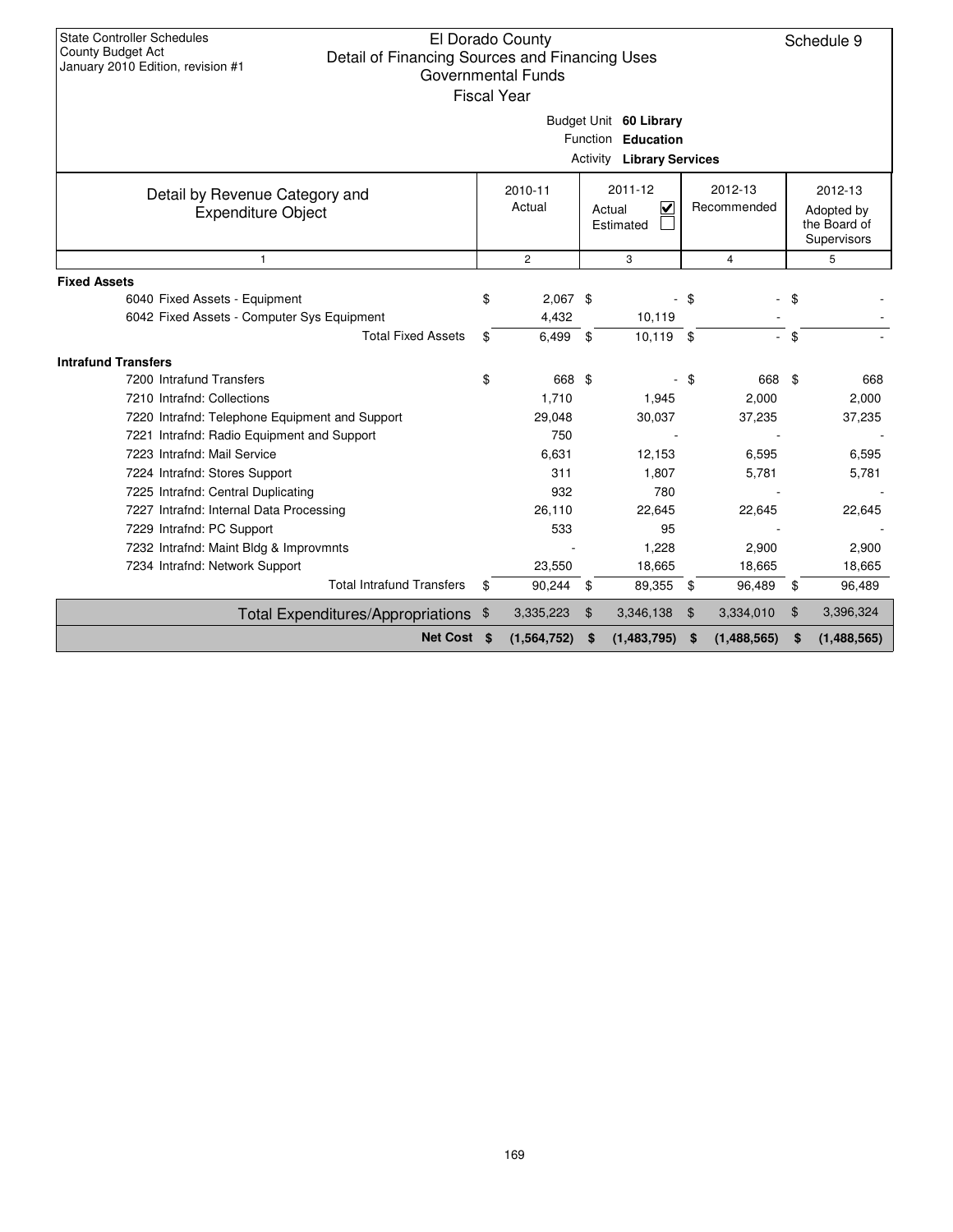| <b>State Controller Schedules</b><br>El Dorado County<br>County Budget Act<br>Detail of Financing Sources and Financing Uses<br>January 2010 Edition, revision #1<br><b>Governmental Funds</b><br><b>Fiscal Year</b> |                                                                 |                   |                |                                      |                                 |                                                      |  |
|----------------------------------------------------------------------------------------------------------------------------------------------------------------------------------------------------------------------|-----------------------------------------------------------------|-------------------|----------------|--------------------------------------|---------------------------------|------------------------------------------------------|--|
|                                                                                                                                                                                                                      | Budget Unit 61 Univ of CA Cooperative Ext<br>Function Education |                   |                |                                      |                                 |                                                      |  |
|                                                                                                                                                                                                                      |                                                                 |                   |                |                                      | Activity Agricultural Education |                                                      |  |
| Detail by Revenue Category and<br><b>Expenditure Object</b>                                                                                                                                                          |                                                                 | 2010-11<br>Actual | Actual         | 2011-12<br>$\checkmark$<br>Estimated | 2012-13<br>Recommended          | 2012-13<br>Adopted by<br>the Board of<br>Supervisors |  |
| $\mathbf{1}$                                                                                                                                                                                                         |                                                                 | $\mathbf{2}$      |                | 3                                    | 4                               | 5                                                    |  |
| <b>Miscellaneous Revenues</b>                                                                                                                                                                                        |                                                                 |                   |                |                                      |                                 |                                                      |  |
| 1920 Other Sales                                                                                                                                                                                                     | \$                                                              | 66 \$             |                |                                      | - \$                            | \$                                                   |  |
| <b>Total Miscellaneous Revenues</b>                                                                                                                                                                                  | \$                                                              | 66                | \$             |                                      | $-$ \$                          | $-$ \$                                               |  |
| Total Revenue \$                                                                                                                                                                                                     |                                                                 | 66                | $\mathfrak{s}$ |                                      | $-$ \$                          | $-$ \$                                               |  |
|                                                                                                                                                                                                                      |                                                                 |                   |                |                                      |                                 |                                                      |  |
| <b>Salaries and Employee Benefits</b><br>3000 Permanent Employees / Elected Officials<br>3004 Other Compensation                                                                                                     | \$                                                              | 121,521 \$        |                | 5,185 \$<br>16,514                   |                                 | -\$                                                  |  |
| 3020 Employer Share - Employee Retirement                                                                                                                                                                            |                                                                 | 24,243            |                | 1,016                                |                                 |                                                      |  |
| 3022 Employer Share - Medi Care                                                                                                                                                                                      |                                                                 | 1,722             |                | 313                                  |                                 |                                                      |  |
| 3040 Employer Share - Health Insurance                                                                                                                                                                               |                                                                 | 25,072            |                | 1,334                                |                                 |                                                      |  |
| 3041 Employer Share - Unemployment Insurance                                                                                                                                                                         |                                                                 | 1,785             |                |                                      |                                 |                                                      |  |
| 3042 Employer Share - Long Term Disab Insurance<br>3046 Retiree Health - Defined Contributions                                                                                                                       |                                                                 | 386               |                | 14                                   |                                 |                                                      |  |
|                                                                                                                                                                                                                      |                                                                 | 3,004<br>1,227    |                | 2,942<br>505                         |                                 |                                                      |  |
| 3060 Employer Share - Workers' Compensation<br>3080 Flexible Benefits                                                                                                                                                |                                                                 | 1,404             |                | 138                                  |                                 |                                                      |  |
| Total Salaries and Employee Benefits                                                                                                                                                                                 | \$                                                              | 180,364 \$        |                | 27,960 \$                            |                                 | $-$ \$                                               |  |
| <b>Services and Supplies</b>                                                                                                                                                                                         |                                                                 |                   |                |                                      |                                 |                                                      |  |
| 4040 Telephone Company Vendor Payments                                                                                                                                                                               | \$                                                              | 396 \$            |                |                                      | \$                              | \$                                                   |  |
| 4041 Cnty Pass thru Telephone Chrges to Depts                                                                                                                                                                        |                                                                 | 257               |                |                                      |                                 |                                                      |  |
| 4100 Insurance - Premium                                                                                                                                                                                             |                                                                 | 1,436             |                | 1,074                                |                                 |                                                      |  |
| 4260 Office Expense                                                                                                                                                                                                  |                                                                 | 6,176             |                |                                      |                                 |                                                      |  |
| 4261 Postage                                                                                                                                                                                                         |                                                                 | 675               |                |                                      |                                 |                                                      |  |
| 4263 Subscription / Newspaper / Journals                                                                                                                                                                             |                                                                 | 104               |                |                                      |                                 |                                                      |  |
| 4420 Rents and Leases - Equipment                                                                                                                                                                                    |                                                                 | 1,918             |                | (44)                                 |                                 |                                                      |  |
| 4500 Special Departmental Expense                                                                                                                                                                                    |                                                                 | (1, 120)          |                | (292)                                |                                 |                                                      |  |
| 4503 Staff Development                                                                                                                                                                                               |                                                                 | 1,365             |                |                                      |                                 |                                                      |  |
| 4600 Transportation and Travel                                                                                                                                                                                       |                                                                 | 44                |                |                                      |                                 |                                                      |  |
| 4602 Employee - Private Auto Mileage                                                                                                                                                                                 |                                                                 | 4,731             |                |                                      |                                 |                                                      |  |
| 4605 Vehicle - Rent or Lease                                                                                                                                                                                         |                                                                 | 69                |                |                                      |                                 |                                                      |  |
| 4606 Fuel Purchases<br><b>Total Services and Supplies</b>                                                                                                                                                            |                                                                 | 51                |                |                                      |                                 |                                                      |  |
|                                                                                                                                                                                                                      | \$                                                              | 16,102            | - \$           | 738                                  | \$                              | \$                                                   |  |
| <b>Other Charges</b><br>5240 Contribution To Non-county Governmental                                                                                                                                                 | \$                                                              | 70,522 \$         |                |                                      | \$                              | -\$                                                  |  |
| <b>Total Other Charges</b>                                                                                                                                                                                           | \$                                                              | 70,522 \$         |                |                                      | $-$ \$                          | $-$ \$                                               |  |
|                                                                                                                                                                                                                      |                                                                 |                   |                |                                      |                                 |                                                      |  |
| <b>Intrafund Transfers</b><br>7220 Intrafnd: Telephone Equipment and Support                                                                                                                                         | \$                                                              | $4,341$ \$        |                |                                      | \$                              | \$                                                   |  |
| 7224 Intrafnd: Stores Support                                                                                                                                                                                        |                                                                 | 1,057             |                |                                      |                                 |                                                      |  |
| 7225 Intrafnd: Central Duplicating                                                                                                                                                                                   |                                                                 | 2,362             |                |                                      |                                 |                                                      |  |
| 7227 Intrafnd: Internal Data Processing                                                                                                                                                                              |                                                                 | 3,233             |                |                                      |                                 |                                                      |  |
| 7234 Intrafnd: Network Support                                                                                                                                                                                       |                                                                 | 1,382             |                |                                      |                                 |                                                      |  |
| <b>Total Intrafund Transfers</b>                                                                                                                                                                                     | \$                                                              | 12,375 \$         |                | $\blacksquare$                       | \$                              | $-$ \$                                               |  |
| Total Expenditures/Appropriations \$                                                                                                                                                                                 |                                                                 | 279,363           | $\frac{1}{2}$  | 28,698 \$                            |                                 | $-$ \$                                               |  |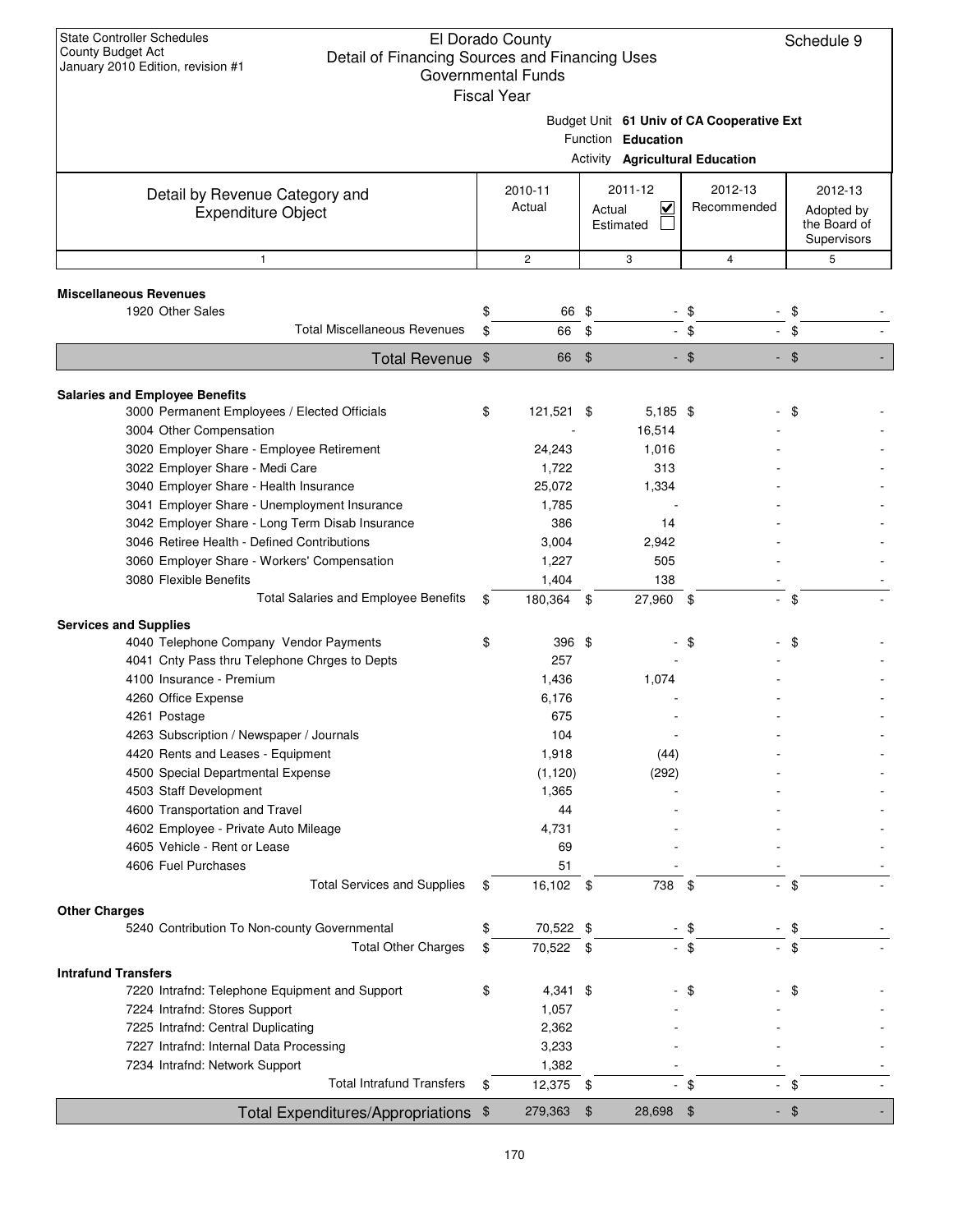| State Controller Schedules<br>County Budget Act<br>January 2010 Edition, revision #1 | El Dorado County<br>Schedule 9<br>Detail of Financing Sources and Financing Uses<br>Governmental Funds<br><b>Fiscal Year</b> |                   |                        |                                                      |      |  |  |  |  |  |
|--------------------------------------------------------------------------------------|------------------------------------------------------------------------------------------------------------------------------|-------------------|------------------------|------------------------------------------------------|------|--|--|--|--|--|
|                                                                                      | Budget Unit 61 Univ of CA Cooperative Ext<br>Function Education<br><b>Activity Agricultural Education</b>                    |                   |                        |                                                      |      |  |  |  |  |  |
| Detail by Revenue Category and<br><b>Expenditure Object</b>                          |                                                                                                                              | 2010-11<br>Actual | 2012-13<br>Recommended | 2012-13<br>Adopted by<br>the Board of<br>Supervisors |      |  |  |  |  |  |
|                                                                                      |                                                                                                                              | $\overline{c}$    | 3                      | 4                                                    | 5    |  |  |  |  |  |
|                                                                                      | Net Cost \$                                                                                                                  | $(279, 297)$ \$   | $(28, 698)$ \$         |                                                      | - \$ |  |  |  |  |  |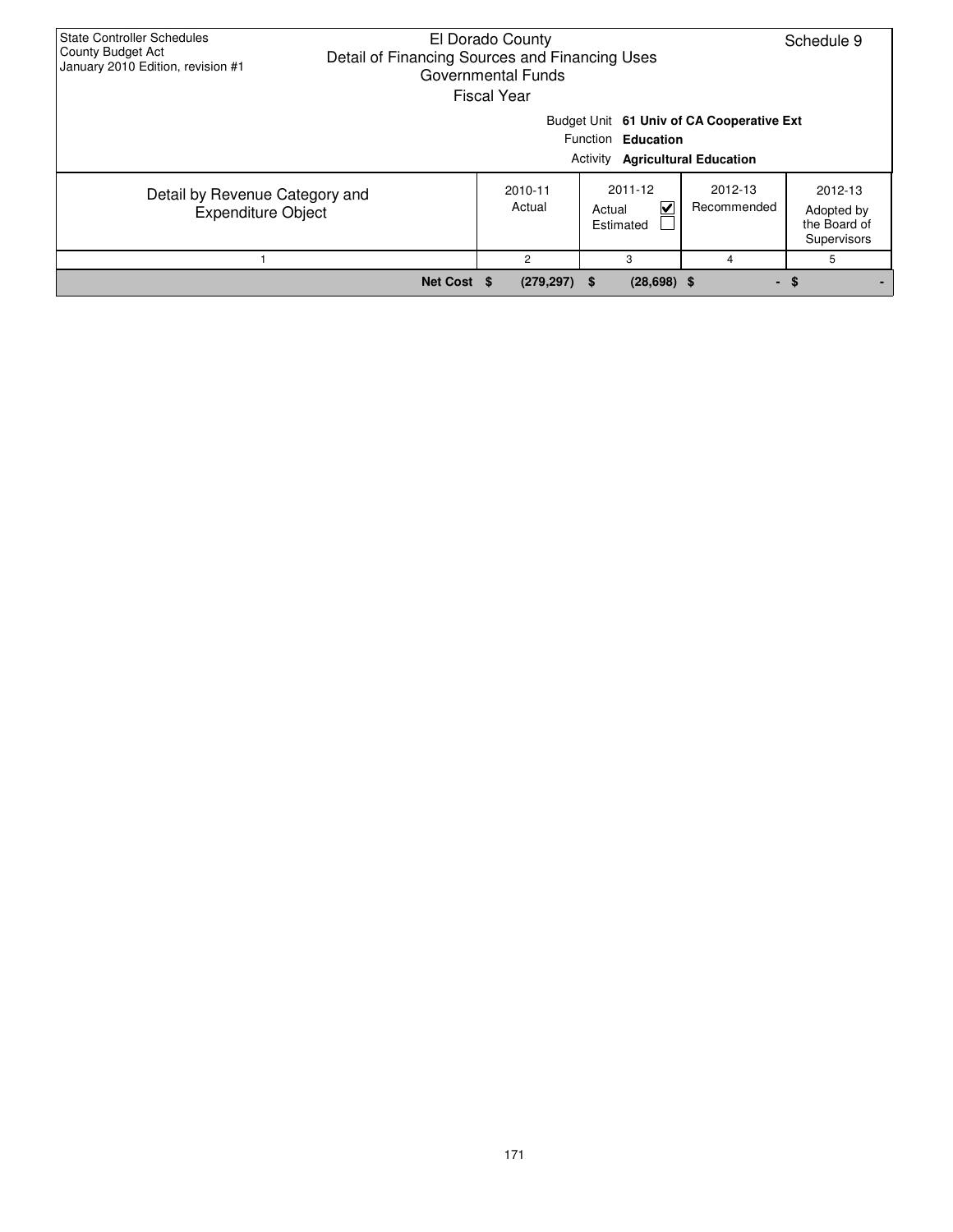| Budget Unit 70 Fish and Game Preservation |
|-------------------------------------------|

|                                                                     |          |                          | Activity                            | Function Public Protection<br><b>Other Protection</b> |                        |            |                            |                                                      |
|---------------------------------------------------------------------|----------|--------------------------|-------------------------------------|-------------------------------------------------------|------------------------|------------|----------------------------|------------------------------------------------------|
| Detail by Revenue Category and<br><b>Expenditure Object</b>         |          | 2010-11<br>Actual        | 2011-12<br>⊽<br>Actual<br>Estimated |                                                       | 2012-13<br>Recommended |            |                            | 2012-13<br>Adopted by<br>the Board of<br>Supervisors |
| $\mathbf{1}$                                                        |          | $\overline{2}$           |                                     | 3                                                     |                        | 4          |                            | 5                                                    |
| <b>Fines, Forfeitures and Penalties</b>                             |          |                          |                                     |                                                       |                        |            |                            |                                                      |
| 0320 Other Court Fines                                              |          | $1,023$ \$               |                                     | 4,369 \$                                              |                        | $5,000$ \$ |                            | 5,000                                                |
| Total Fines, Forfeitures and Penalties                              | \$       | 1,023                    | \$                                  | 4,369                                                 | \$                     | 5,000      | \$                         | 5,000                                                |
| Revenue from Use of Money and Property<br>0400 Interest             | \$       | 34                       | \$                                  | $15 \text{ } $$                                       |                        |            | \$                         |                                                      |
| Total Revenue from Use of Money and Property                        | \$       | 34                       | \$                                  | 15                                                    | \$                     |            | $-$ \$                     |                                                      |
|                                                                     |          |                          |                                     |                                                       |                        |            |                            |                                                      |
| <b>Other Financing Sources</b>                                      |          |                          |                                     |                                                       |                        |            |                            |                                                      |
| 2020 Operating Transfers In<br><b>Total Other Financing Sources</b> | \$<br>\$ | $\sim$<br>$\blacksquare$ | \$<br>\$                            |                                                       | $-$ \$<br>- \$         |            | \$<br>\$                   | 6,200<br>6,200                                       |
|                                                                     |          |                          |                                     |                                                       |                        |            |                            |                                                      |
| Total Revenue \$                                                    |          | 1,057                    | $\mathfrak{F}$                      | 4,384                                                 | \$                     | 5,000      | $\mathfrak{F}$             | 11,200                                               |
| <b>Services and Supplies</b>                                        |          |                          |                                     |                                                       |                        |            |                            |                                                      |
| 4260 Office Expense                                                 | \$       |                          | \$                                  | 223S                                                  |                        |            | \$                         |                                                      |
| 4501 Special Projects                                               |          | 8,509                    |                                     | 3,317                                                 |                        | 5,000      |                            | 11,200                                               |
| 4602 Employee - Private Auto Mileage                                |          | 260                      |                                     | 289                                                   |                        |            |                            |                                                      |
| 4605 Vehicle - Rent or Lease                                        |          | 47                       |                                     |                                                       |                        |            |                            |                                                      |
| 4606 Fuel Purchases                                                 |          | 25                       |                                     |                                                       |                        |            |                            |                                                      |
| <b>Total Services and Supplies</b>                                  | \$       | 8,842                    | -\$                                 | 3,829                                                 | \$                     | 5,000      | \$                         | 11,200                                               |
| Total Expenditures/Appropriations \$                                |          | 8,842                    | $\mathfrak{F}$                      | 3,829                                                 | $\$\$                  | 5,000      | $\boldsymbol{\mathsf{\$}}$ | 11,200                                               |
| Net Cost \$                                                         |          | $(7,784)$ \$             |                                     | 555                                                   | \$                     |            | \$                         |                                                      |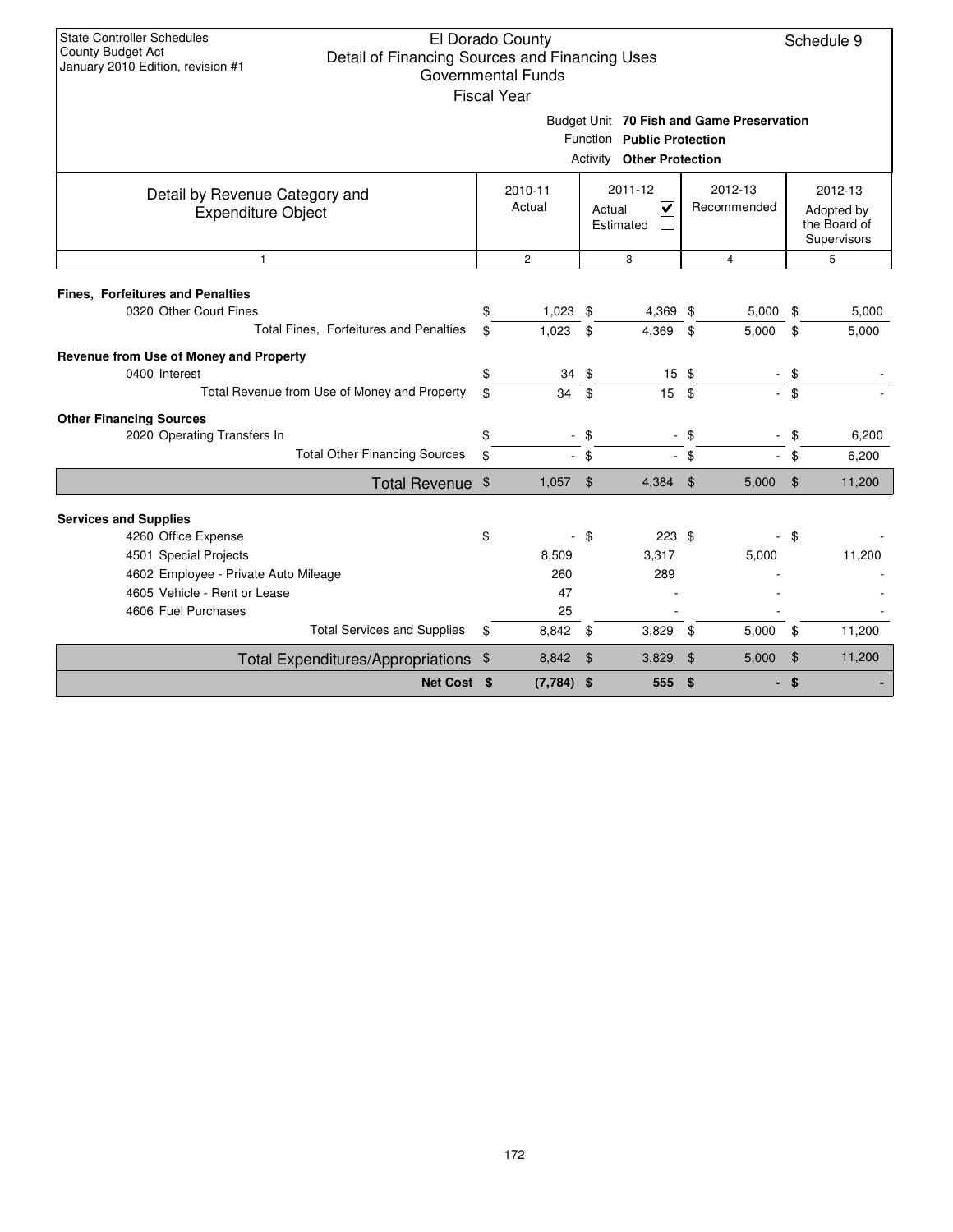| <b>State Controller Schedules</b><br>El Dorado County<br>County Budget Act<br>Detail of Financing Sources and Financing Uses<br>January 2010 Edition, revision #1<br><b>Governmental Funds</b><br><b>Fiscal Year</b> |                          |                       |                                                           |                        |                                                      |  |  |  |  |  |  |
|----------------------------------------------------------------------------------------------------------------------------------------------------------------------------------------------------------------------|--------------------------|-----------------------|-----------------------------------------------------------|------------------------|------------------------------------------------------|--|--|--|--|--|--|
| Budget Unit 71 Bond Authority<br>Function Debt Service<br>Activity<br><b>Debt Service</b>                                                                                                                            |                          |                       |                                                           |                        |                                                      |  |  |  |  |  |  |
| Detail by Revenue Category and<br><b>Expenditure Object</b>                                                                                                                                                          |                          | 2010-11<br>Actual     | 2011-12<br>$\overline{\mathsf{v}}$<br>Actual<br>Estimated | 2012-13<br>Recommended | 2012-13<br>Adopted by<br>the Board of<br>Supervisors |  |  |  |  |  |  |
| $\mathbf{1}$                                                                                                                                                                                                         | $\overline{2}$<br>3<br>4 |                       |                                                           |                        |                                                      |  |  |  |  |  |  |
| Revenue from Use of Money and Property<br>0400 Interest<br>Total Revenue from Use of Money and Property                                                                                                              | \$<br>\$                 | 56 \$<br>56           | \$                                                        | \$<br>$-$ \$<br>$\sim$ | \$<br>\$                                             |  |  |  |  |  |  |
| Total Revenue \$                                                                                                                                                                                                     |                          | 56                    | \$                                                        | - \$                   | $-$ \$                                               |  |  |  |  |  |  |
| <b>Residual Equity Transfers</b><br>7100 Residual Equity Transfers Out<br><b>Total Residual Equity Transfers</b>                                                                                                     | \$<br>\$                 | 137,519 \$<br>137,519 | \$<br>$\overline{a}$                                      | \$<br>\$<br>$\sim$     | \$<br>\$                                             |  |  |  |  |  |  |
| Total Expenditures/Appropriations \$                                                                                                                                                                                 |                          | 137,519               | \$<br>$\sim$                                              | -\$                    | \$                                                   |  |  |  |  |  |  |
| Net Cost \$                                                                                                                                                                                                          |                          | $(137, 463)$ \$       |                                                           | - \$                   | - \$                                                 |  |  |  |  |  |  |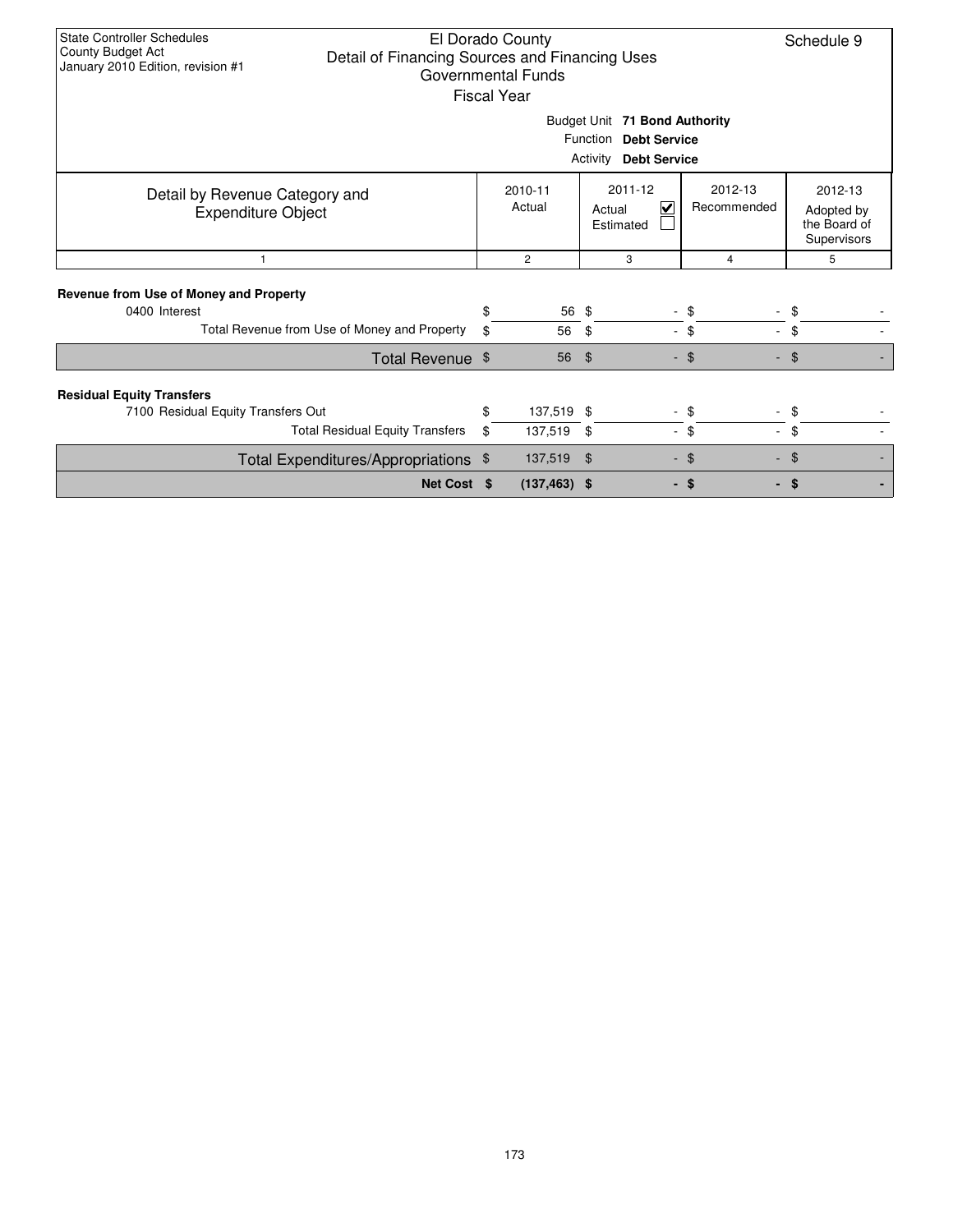Schedule 9

| ่<br>al Year |  |  |  |
|--------------|--|--|--|

Budget Unit **77 CAO Countywide Spec Rev**

Function **General Government**

|                                                                            |          |                           |                | Activity Legislative and Administrative |                |                         |                     |                                                      |
|----------------------------------------------------------------------------|----------|---------------------------|----------------|-----------------------------------------|----------------|-------------------------|---------------------|------------------------------------------------------|
| Detail by Revenue Category and<br><b>Expenditure Object</b>                |          | 2010-11<br>Actual         |                | 2011-12<br>V<br>Actual<br>Estimated     |                | 2012-13<br>Recommended  |                     | 2012-13<br>Adopted by<br>the Board of<br>Supervisors |
| $\mathbf{1}$                                                               |          | $\overline{2}$            |                | 3                                       |                | $\overline{\mathbf{4}}$ |                     | 5                                                    |
| <b>Fines, Forfeitures and Penalties</b>                                    |          |                           |                |                                         |                |                         |                     |                                                      |
| 0322 Criminal Justice Construction<br>0323 Court Construction              | \$       | 326,112 \$<br>90,631      |                | 319,063 \$<br>53,817                    |                | 250,000 \$              |                     | 250,000                                              |
| Total Fines, Forfeitures and Penalties                                     | \$       | 416,742 \$                |                | 372,880 \$                              |                | 250,000                 | $\mathfrak{F}$      | 250,000                                              |
| Revenue from Use of Money and Property                                     |          |                           |                |                                         |                |                         |                     |                                                      |
| 0400 Interest                                                              | \$       | 30,170 \$                 |                | 26,877 \$                               |                | $5,000$ \$              |                     | 5,000                                                |
| Total Revenue from Use of Money and Property                               | \$       | 30,170 \$                 |                | 26,877 \$                               |                | 5,000                   | \$                  | 5,000                                                |
| <b>Intergovernmental Revenue - State</b>                                   |          |                           |                |                                         |                |                         |                     |                                                      |
| 0897 State - Off Highway Motor Veh License                                 | \$       | 31,483 \$                 |                | 116,803 \$                              |                | 54,520 \$               |                     | 54,520                                               |
| 0908 State - Tobacco Settlement Fund                                       |          | 1,420,154                 |                | 1,448,209                               |                | 1,500,000               |                     | 1,500,000                                            |
| Total Intergovernmental Revenue - State                                    | \$       | 1,451,637                 | <b>S</b>       | 1,565,013 \$                            |                | 1,554,520               | \$                  | 1,554,520                                            |
| <b>Revenue Other Governmental Agencies</b>                                 |          |                           |                |                                         |                |                         |                     |                                                      |
| 1208 Indian Gaming Lcbc                                                    | \$       |                           | - \$           | 182,272 \$                              |                |                         | \$                  | 20,934                                               |
| <b>Total Revenue Other Governmental Agencies</b>                           | \$       |                           | - \$           | 182,272 \$                              |                |                         | \$                  | 20,934                                               |
| <b>Charges for Services</b>                                                |          |                           |                |                                         |                |                         |                     |                                                      |
| 1416 Public Safety Impact Fee                                              | \$       | 14,546 \$                 |                | 26,662 \$                               |                |                         | \$                  |                                                      |
| 1501 Court Fee                                                             |          | 24,479                    |                | 19,666                                  |                |                         |                     |                                                      |
| 1506 Dispute Resolution Fee                                                |          | 44,571                    |                | 37,473                                  |                |                         |                     |                                                      |
| <b>Total Charges for Services</b>                                          | \$       | 83,596                    | - \$           | 83,801 \$                               |                |                         | \$                  |                                                      |
| <b>Other Financing Sources</b>                                             |          |                           |                |                                         |                |                         |                     |                                                      |
| 2020 Operating Transfers In                                                | \$       |                           | \$             | 14,000 \$                               |                |                         | \$                  |                                                      |
| <b>Total Other Financing Sources</b>                                       | \$       |                           | \$             | 14,000                                  | - \$           |                         | $-$ \$              |                                                      |
| Total Revenue \$                                                           |          | 1,982,146                 | $\mathfrak{F}$ | 2,244,842                               | \$             | 1,809,520               | $\mathfrak{F}$      | 1,830,454                                            |
|                                                                            |          |                           |                |                                         |                |                         |                     |                                                      |
| <b>Other Charges</b>                                                       |          |                           |                |                                         |                |                         |                     |                                                      |
| 5240 Contribution To Non-county Governmental<br><b>Total Other Charges</b> | \$<br>\$ | 1,110,732 \$<br>1,110,732 |                |                                         | - \$<br>\$     |                         | \$<br>$\mathbf{\$}$ |                                                      |
|                                                                            |          |                           | \$             |                                         |                |                         |                     |                                                      |
| <b>Other Financing Uses</b>                                                |          |                           |                |                                         |                |                         |                     |                                                      |
| 7000 Operating Transfers Out<br><b>Total Other Financing Uses</b>          | \$       | 1,652,052 \$              |                | 2,170,078 \$                            |                | 5,924,935               | \$                  | 5,806,206                                            |
|                                                                            | \$       | 1,652,052                 | -\$            | 2,170,078                               | \$             | 5,924,935               | \$                  | 5,806,206                                            |
| <b>Total Expenditures/Appropriations</b>                                   | \$       | 2,762,784                 | \$             | 2,170,078                               | $\mathfrak{F}$ | 5,924,935               | $\frac{1}{2}$       | 5,806,206                                            |
| Net Cost \$                                                                |          | $(780, 638)$ \$           |                | 74,764                                  | \$             | (4, 115, 415)           | \$                  | (3,975,752)                                          |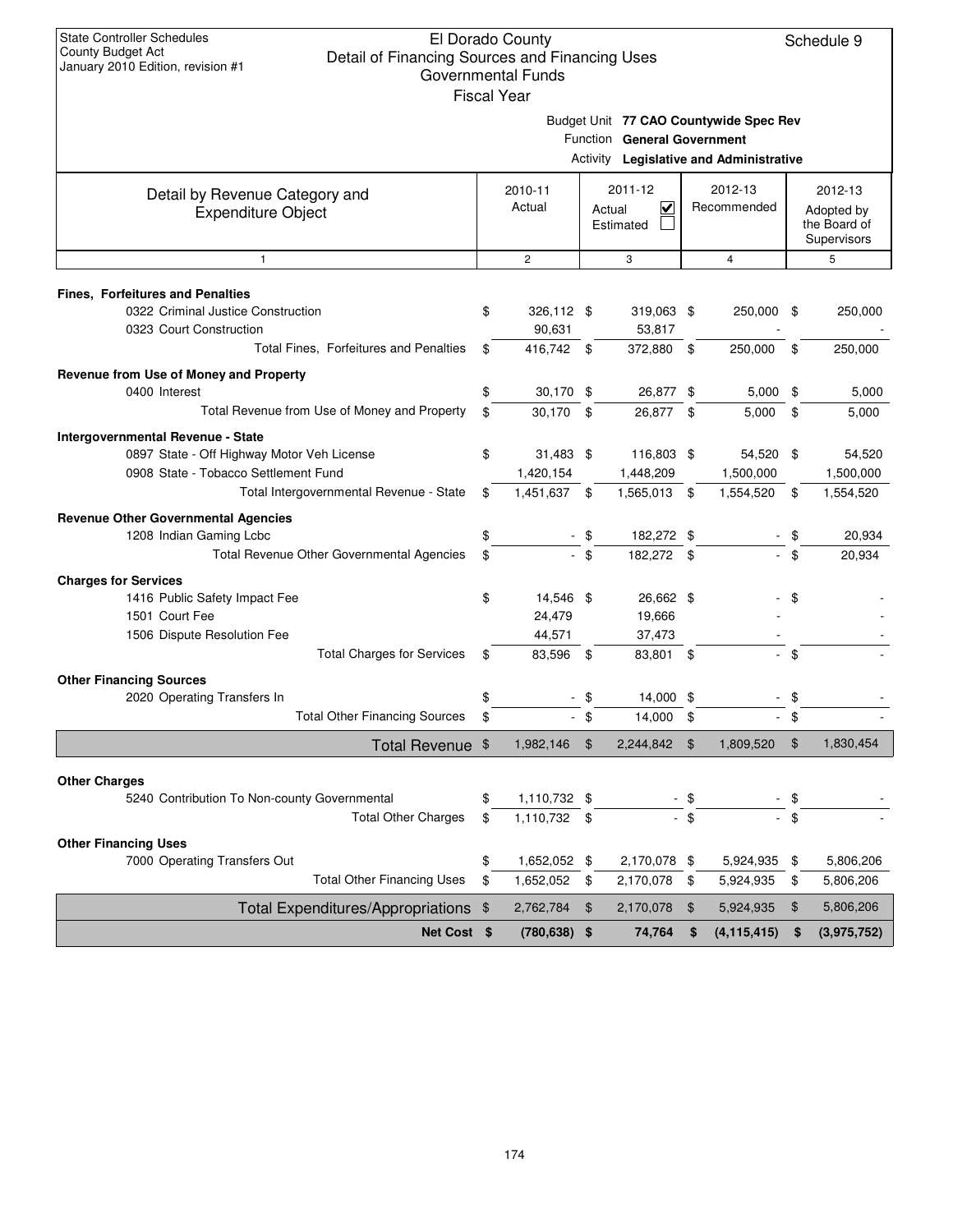|                                                                                                                                   |          | <b>Fiscal Year</b>    |          |                                                        |                |                                                    |                |                                                      |
|-----------------------------------------------------------------------------------------------------------------------------------|----------|-----------------------|----------|--------------------------------------------------------|----------------|----------------------------------------------------|----------------|------------------------------------------------------|
|                                                                                                                                   |          |                       |          | Function General Government<br>Activity <b>Finance</b> |                | Budget Unit 77 Auditor-Contrl. Countywide Spec Rev |                |                                                      |
| Detail by Revenue Category and<br><b>Expenditure Object</b>                                                                       |          | 2010-11<br>Actual     |          | 2011-12<br>$\checkmark$<br>Actual<br>Estimated         |                | 2012-13<br>Recommended                             |                | 2012-13<br>Adopted by<br>the Board of<br>Supervisors |
| $\mathbf{1}$                                                                                                                      |          | $\mathbf{2}$          |          | 3                                                      |                | $\overline{4}$                                     |                | 5                                                    |
| <b>Fines, Forfeitures and Penalties</b><br>0360 Penalties and Costs on Delinquent Taxes<br>Total Fines, Forfeitures and Penalties | \$<br>\$ | 85,533<br>85,533      | \$<br>\$ | 51,875 \$<br>51,875                                    | \$             | 62,000<br>62,000                                   | \$<br>\$       | 62,000<br>62,000                                     |
| Revenue from Use of Money and Property<br>0400 Interest<br>Total Revenue from Use of Money and Property                           | \$<br>\$ | 86<br>86              | \$<br>\$ | 80<br>80                                               | \$<br>\$       |                                                    | - \$<br>$-$ \$ |                                                      |
| <b>Charges for Services</b><br>1310 Special Assessments<br><b>Total Charges for Services</b>                                      | \$<br>\$ | 427,549 \$<br>427,549 | \$       | 433,720 \$<br>433,720                                  | \$             | 438,184 \$<br>438,184                              | \$             | 438,184<br>438,184                                   |
| <b>Miscellaneous Revenues</b><br>1940 Miscellaneous Revenue<br><b>Total Miscellaneous Revenues</b>                                | \$<br>\$ | 2,841<br>2,841        | \$<br>\$ | $2,602$ \$<br>2,602                                    | \$             | 1,975<br>1,975                                     | \$<br>\$       | 1,975<br>1,975                                       |
| Total Revenue \$                                                                                                                  |          | 516,009               | \$       | 488,277                                                | \$             | 502,159                                            | \$             | 502,159                                              |
| <b>Other Financing Uses</b>                                                                                                       |          |                       |          |                                                        |                |                                                    |                |                                                      |
| 7000 Operating Transfers Out                                                                                                      | \$       | 514,549               | \$       | 490,443 \$                                             |                | 502,784 \$                                         |                | 506,384                                              |
| <b>Total Other Financing Uses</b>                                                                                                 | \$       | 514,549               | \$       | 490,443                                                | \$             | 502,784                                            | \$             | 506,384                                              |
| <b>Total Expenditures/Appropriations</b>                                                                                          | \$       | 514,549               | \$       | 490,443                                                | $\mathfrak{F}$ | 502,784                                            | \$             | 506,384                                              |
| Net Cost \$                                                                                                                       |          | 1,460                 | \$       | (2, 166)                                               | \$             | (625)                                              | \$             | (4,225)                                              |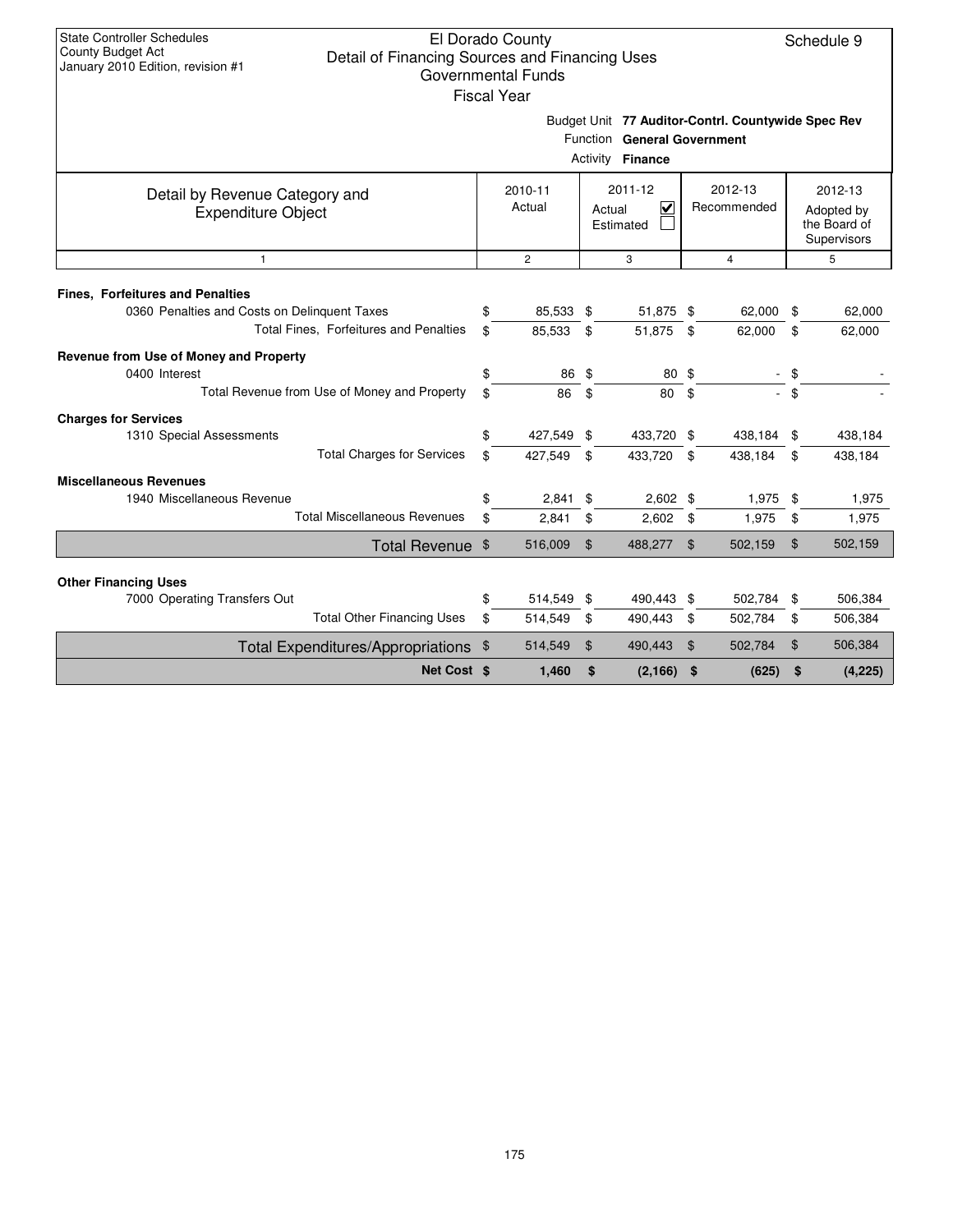|                                                                                                         |          | Governmental Funds<br><b>Fiscal Year</b> |                                     |                                                 |               |                                                      |                |                                                      |
|---------------------------------------------------------------------------------------------------------|----------|------------------------------------------|-------------------------------------|-------------------------------------------------|---------------|------------------------------------------------------|----------------|------------------------------------------------------|
|                                                                                                         |          |                                          |                                     | Function General Government<br>Activity Finance |               | Budget Unit 77 Treas./ Tax Coll. Countywide Spec Rev |                |                                                      |
| Detail by Revenue Category and<br><b>Expenditure Object</b>                                             |          | 2010-11<br>Actual                        | 2011-12<br>V<br>Actual<br>Estimated |                                                 |               | 2012-13<br>Recommended                               |                | 2012-13<br>Adopted by<br>the Board of<br>Supervisors |
| $\mathbf{1}$                                                                                            |          | $\overline{2}$                           |                                     | 3                                               |               | $\overline{4}$                                       |                | 5                                                    |
| Revenue from Use of Money and Property<br>0400 Interest<br>Total Revenue from Use of Money and Property | \$<br>\$ | 51<br>51                                 | \$<br>\$                            |                                                 | \$<br>- \$    |                                                      | \$<br>\$       |                                                      |
| <b>Miscellaneous Revenues</b><br>1940 Miscellaneous Revenue<br><b>Total Miscellaneous Revenues</b>      | \$<br>\$ | 2,770<br>2,770                           | \$<br>\$                            | $2,393$ \$<br>2,393                             | \$            | 3,600<br>3,600                                       | \$<br>\$       | 3,600<br>3,600                                       |
| <b>Other Financing Sources</b><br>2020 Operating Transfers In<br><b>Total Other Financing Sources</b>   | \$<br>\$ | $3,072$ \$<br>3,072                      | \$                                  | $3,198$ \$<br>3,198                             | \$            | 3,600<br>3,600                                       | \$<br>\$       | 3,600<br>3,600                                       |
| Total Revenue \$                                                                                        |          | 5,893                                    | $\mathfrak{F}$                      | $5,591$ \$                                      |               | 7,200                                                | $\mathfrak{S}$ | 7,200                                                |
| <b>Services and Supplies</b><br>4260 Office Expense<br>4620 Utilities                                   | \$       | $3,072$ \$                               |                                     | $3,170$ \$<br>28                                |               | 3,600                                                | \$             | 3,600                                                |
| <b>Total Services and Supplies</b><br><b>Other Financing Uses</b>                                       | \$       | 3,072                                    | \$                                  | 3,198                                           | \$            | 3,600                                                | \$             | 3,600                                                |
| 7000 Operating Transfers Out<br><b>Total Other Financing Uses</b>                                       | \$<br>\$ | 22,039<br>22,039                         | \$<br>\$                            | $2,393$ \$<br>2,393                             | \$            | 3,600<br>3,600                                       | \$<br>\$       | 3,600<br>3,600                                       |
| Total Expenditures/Appropriations                                                                       | \$       | 25,111                                   | $\boldsymbol{\mathsf{\$}}$          | 5,591                                           | $\mathbf{\$}$ | 7,200                                                | $\mathfrak{S}$ | 7,200                                                |
| Net Cost \$                                                                                             |          | $(19,218)$ \$                            |                                     |                                                 | \$            |                                                      | \$             |                                                      |

#### 176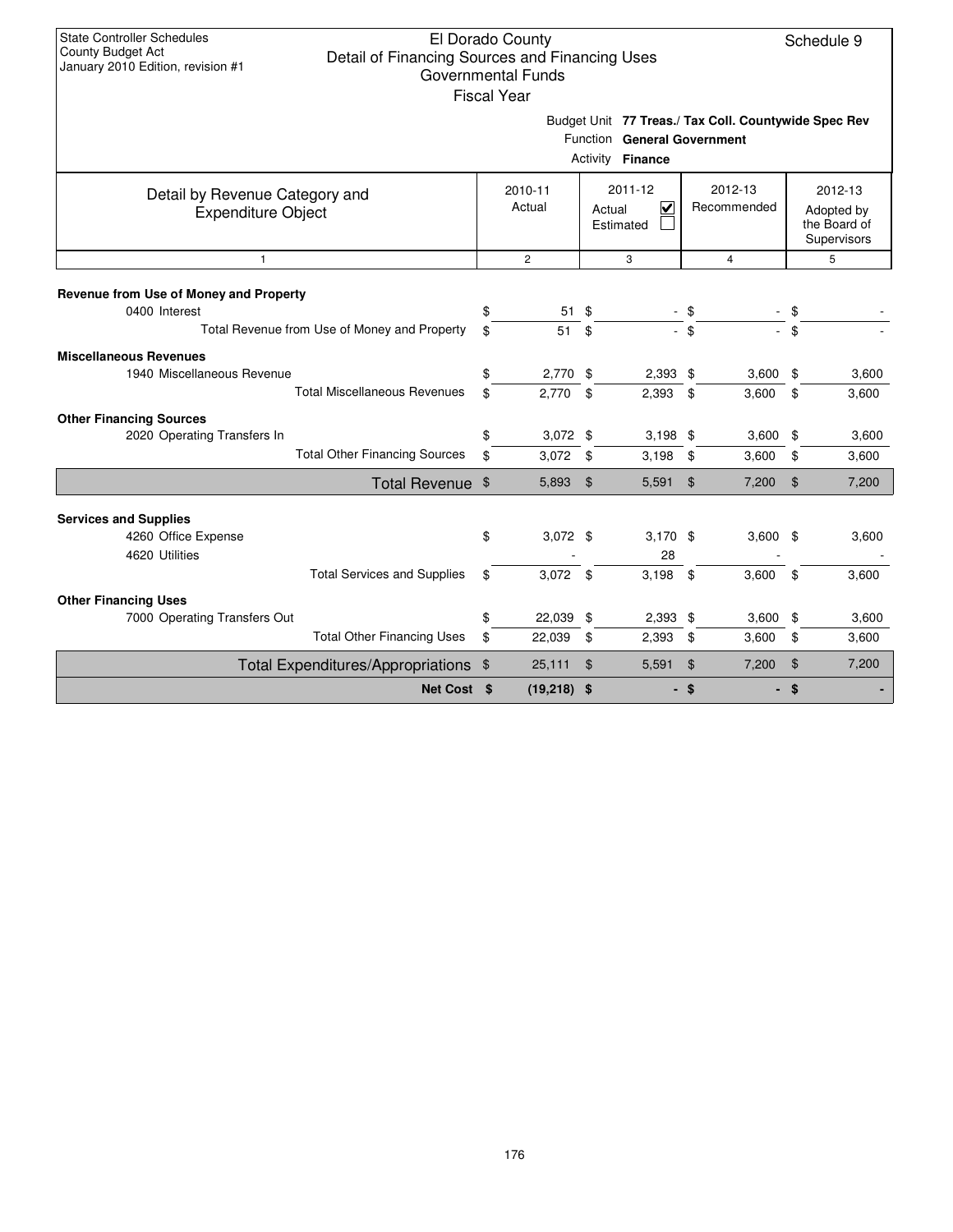| <b>State Controller Schedules</b><br>El Dorado County<br>Schedule 9<br>County Budget Act<br>Detail of Financing Sources and Financing Uses<br>January 2010 Edition, revision #1<br><b>Governmental Funds</b><br><b>Fiscal Year</b> |                                                                                                       |                   |                     |                                     |                          |               |                     |                                                      |                  |  |  |  |  |
|------------------------------------------------------------------------------------------------------------------------------------------------------------------------------------------------------------------------------------|-------------------------------------------------------------------------------------------------------|-------------------|---------------------|-------------------------------------|--------------------------|---------------|---------------------|------------------------------------------------------|------------------|--|--|--|--|
|                                                                                                                                                                                                                                    | Budget Unit 77 Assessor Countywide Spec Rev<br>Function General Government<br>Activity <b>Finance</b> |                   |                     |                                     |                          |               |                     |                                                      |                  |  |  |  |  |
| Detail by Revenue Category and<br><b>Expenditure Object</b>                                                                                                                                                                        |                                                                                                       | 2010-11<br>Actual |                     | 2011-12<br>⊽<br>Actual<br>Estimated | 2012-13<br>Recommended   |               |                     | 2012-13<br>Adopted by<br>the Board of<br>Supervisors |                  |  |  |  |  |
| $\mathbf{1}$                                                                                                                                                                                                                       |                                                                                                       |                   | $\overline{c}$      |                                     | 3                        | 4             |                     |                                                      | 5                |  |  |  |  |
| Revenue from Use of Money and Property<br>0400 Interest                                                                                                                                                                            | Total Revenue from Use of Money and Property                                                          | \$<br>\$          | 486 \$<br>486       | \$                                  | 381 \$<br>381            | \$            |                     | $-$ \$<br>$-$ \$                                     |                  |  |  |  |  |
| <b>Charges for Services</b><br>1740 Charges for Services                                                                                                                                                                           | <b>Total Charges for Services</b>                                                                     | \$<br>\$          | 14,254 \$<br>14,254 | -\$                                 | $13,511$ \$<br>13,511    | \$            | 11,570 \$<br>11,570 | \$                                                   | 11,570<br>11,570 |  |  |  |  |
|                                                                                                                                                                                                                                    | Total Revenue \$                                                                                      |                   | 14,740              | _\$                                 | 13,892 \$                |               | 11,570              | \$                                                   | 11,570           |  |  |  |  |
| <b>Other Financing Uses</b><br>7000 Operating Transfers Out                                                                                                                                                                        | <b>Total Other Financing Uses</b>                                                                     | \$<br>\$          | 49,294 \$<br>49,294 | -\$                                 | $\overline{\phantom{a}}$ | \$<br>- \$    | 19,200<br>19,200    | \$<br>\$                                             | 19,200<br>19,200 |  |  |  |  |
|                                                                                                                                                                                                                                    | Total Expenditures/Appropriations \$                                                                  |                   | 49,294              | \$<br>÷.                            |                          | 19,200<br>-\$ |                     | \$                                                   | 19,200           |  |  |  |  |
|                                                                                                                                                                                                                                    | Net Cost \$                                                                                           |                   | $(34,553)$ \$       |                                     | 13,892                   | \$            | (7,630)             | \$                                                   | (7,630)          |  |  |  |  |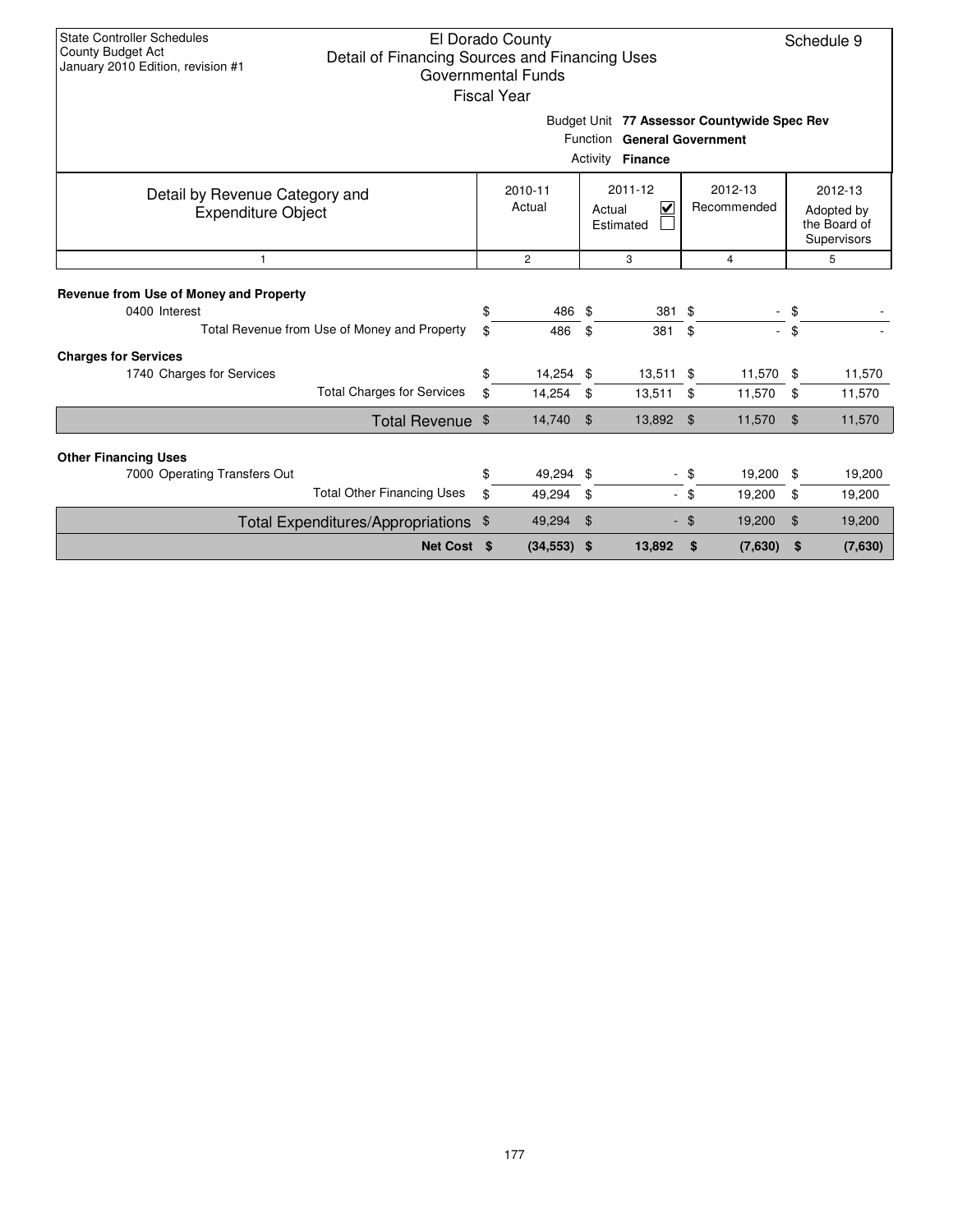| <b>State Controller Schedules</b>                           | El Dorado County    |   |                                                |                                                                                              | Schedule 9                                           |
|-------------------------------------------------------------|---------------------|---|------------------------------------------------|----------------------------------------------------------------------------------------------|------------------------------------------------------|
| County Budget Act                                           |                     |   | Detail of Financing Sources and Financing Uses |                                                                                              |                                                      |
| January 2010 Edition, revision #1                           | Governmental Funds  |   |                                                |                                                                                              |                                                      |
|                                                             | Fiscal Year 2012-13 |   |                                                |                                                                                              |                                                      |
|                                                             |                     |   | <b>Budget Unit</b><br>Function<br>Activity     | 77 Gen. Serv. Countywide Spec Rev<br><b>General Government</b><br><b>Property Management</b> |                                                      |
| Detail by Revenue Category and<br><b>Expenditure Object</b> | 2010-11<br>Actual   |   | 2011-12<br>Actual<br>Estimated                 | 2012-13<br>Recommended                                                                       | 2012-13<br>Adopted by<br>the Board of<br>Supervisors |
|                                                             | 2                   |   | 3                                              | 4                                                                                            | 5                                                    |
| Revenue from Use of Money and Property                      |                     |   |                                                |                                                                                              |                                                      |
| 0400 Interest                                               |                     | 8 | \$<br>7                                        | \$                                                                                           |                                                      |
| Total Revenue from Use of Money and Property                | \$                  | 8 | $\overline{7}$<br>\$                           | \$                                                                                           |                                                      |
| Total Revenue \$                                            |                     | 8 | \$                                             | \$                                                                                           | $\mathfrak{L}$                                       |
| <b>Other Financing Uses</b>                                 |                     |   |                                                |                                                                                              |                                                      |
| 7000 Operating Transfer Out                                 |                     |   | \$                                             |                                                                                              |                                                      |
| <b>Total Other Financing Uses</b>                           | \$                  |   | \$                                             | \$                                                                                           | \$                                                   |
| Total Expenditures/Appropriations \$                        |                     |   | S                                              |                                                                                              |                                                      |
| <b>Net Cost \$</b>                                          |                     | 8 | 7<br>S                                         | \$                                                                                           | \$                                                   |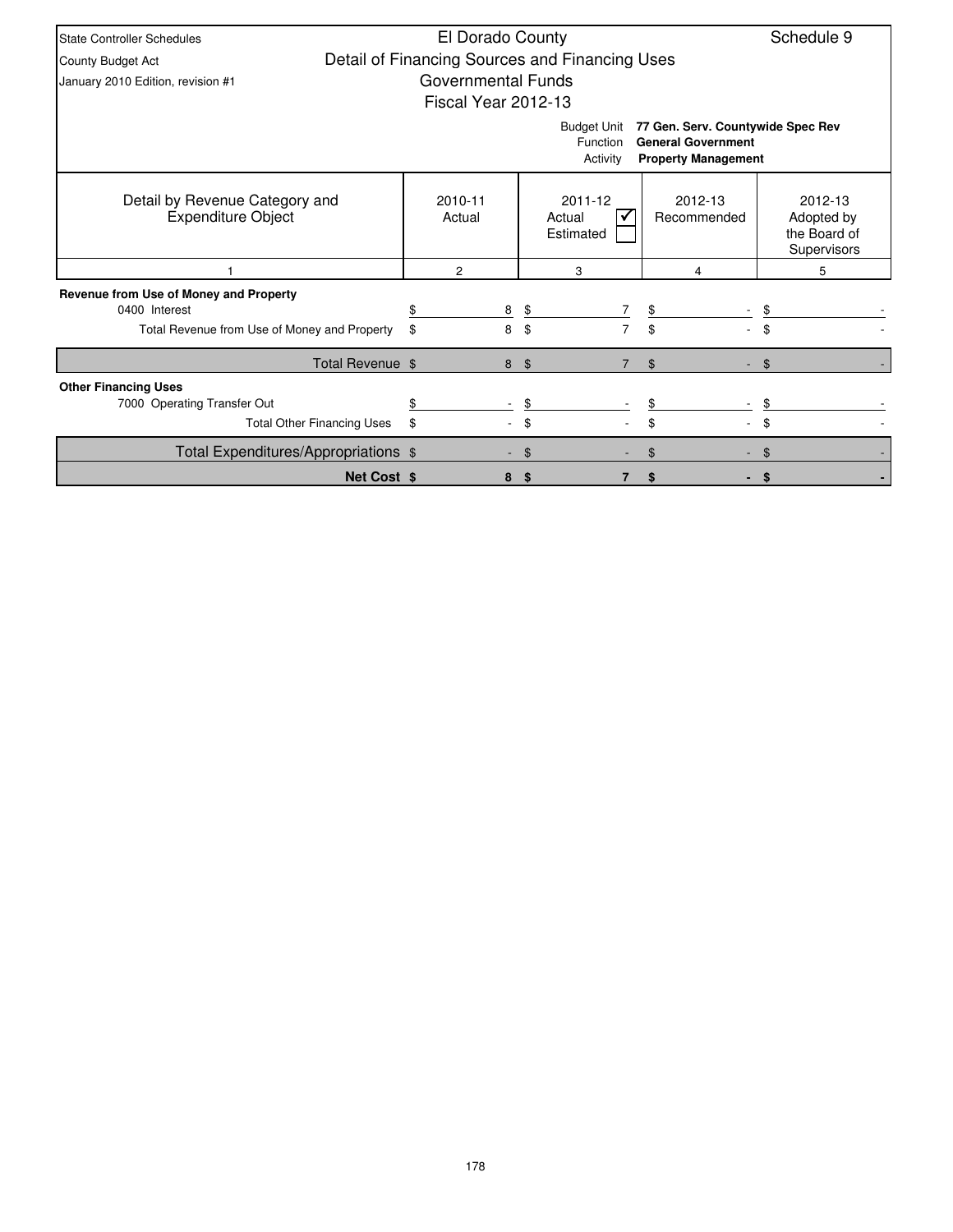| <b>State Controller Schedules</b>                                                           | El Dorado County          |                                                |                                                                                        | Schedule 9                                           |
|---------------------------------------------------------------------------------------------|---------------------------|------------------------------------------------|----------------------------------------------------------------------------------------|------------------------------------------------------|
| <b>County Budget Act</b>                                                                    |                           | Detail of Financing Sources and Financing Uses |                                                                                        |                                                      |
| January 2010 Edition, revision #1                                                           | <b>Governmental Funds</b> |                                                |                                                                                        |                                                      |
|                                                                                             | Fiscal Year 2012-13       |                                                |                                                                                        |                                                      |
|                                                                                             |                           | <b>Budget Unit</b><br>Function<br>Activity     | 77 Gen. Serv. Countywide Spec Rev<br><b>General Government</b><br><b>Other General</b> |                                                      |
| Detail by Revenue Category and<br><b>Expenditure Object</b>                                 | 2010-11<br>Actual         | 2011-12<br>Actual<br>Estimated                 | 2012-13<br>Recommended                                                                 | 2012-13<br>Adopted by<br>the Board of<br>Supervisors |
|                                                                                             | $\overline{2}$            | 3                                              | 4                                                                                      | 5                                                    |
| Revenue from Use of Money and Property                                                      |                           |                                                |                                                                                        |                                                      |
| 0400 Interest                                                                               | 130<br>\$                 | \$                                             | \$                                                                                     |                                                      |
| Total Revenue from Use of Money and Property                                                | \$<br>130                 | \$                                             | \$                                                                                     |                                                      |
| Total Revenue \$                                                                            | 130S                      |                                                | \$                                                                                     | \$                                                   |
| <b>Services and Supplies</b><br>4501 Special Projects<br><b>Total Services and Supplies</b> | \$                        | \$                                             | \$                                                                                     | \$                                                   |
| <b>Other Financing Uses</b>                                                                 |                           |                                                |                                                                                        |                                                      |
| 7000 Operating Transfer Out                                                                 | 49,412<br>\$              |                                                | \$                                                                                     |                                                      |
| <b>Total Other Financing Uses</b>                                                           | \$<br>49,412 \$           |                                                | \$                                                                                     | \$                                                   |
| Total Expenditures/Appropriations \$                                                        | 49,412 \$                 |                                                |                                                                                        |                                                      |
| <b>Net Cost \$</b>                                                                          | $(49, 282)$ \$            |                                                | S                                                                                      | - \$                                                 |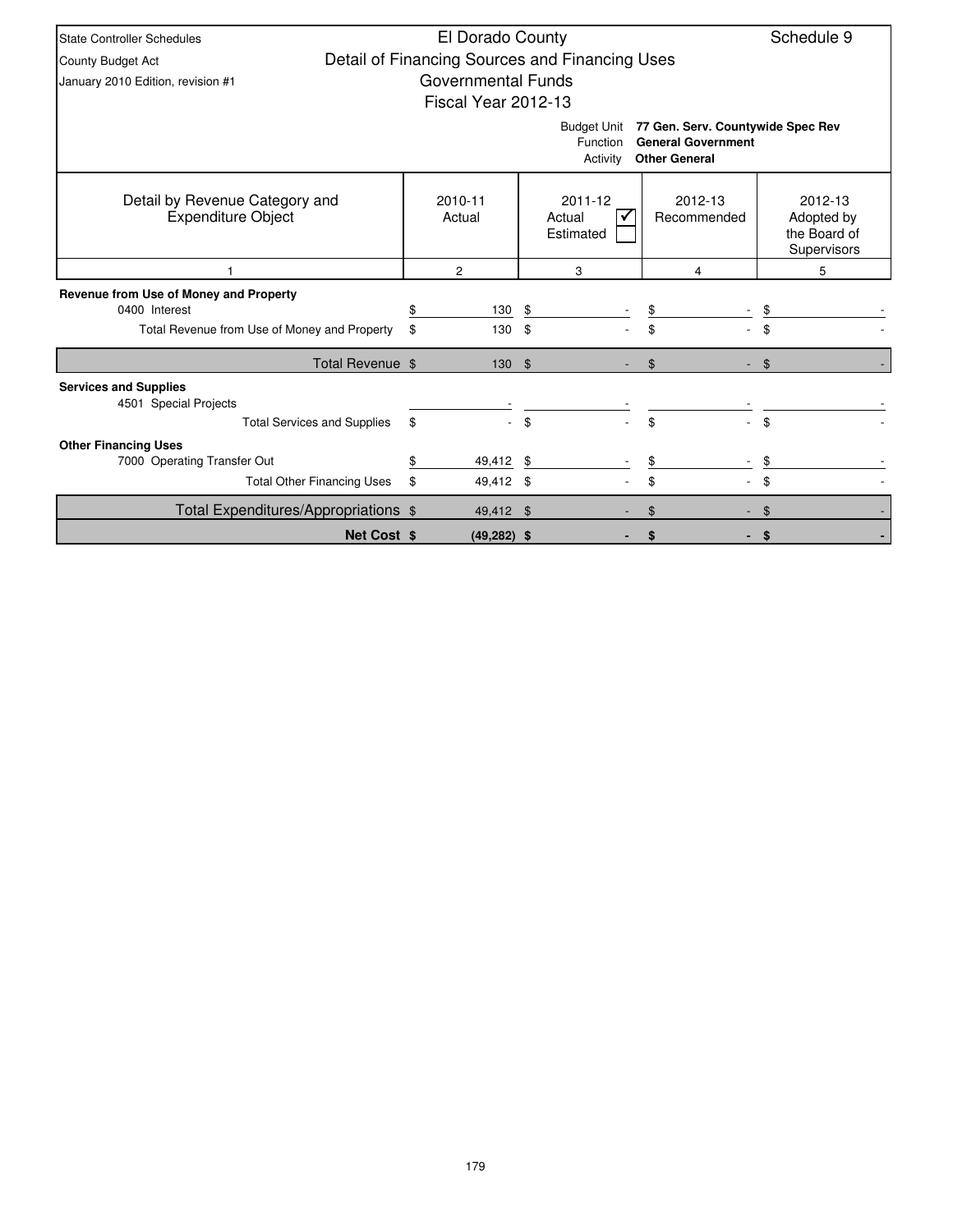| <b>State Controller Schedules</b>            | El Dorado County          |                |                                                |                |                                                                |     | Schedule 9                  |
|----------------------------------------------|---------------------------|----------------|------------------------------------------------|----------------|----------------------------------------------------------------|-----|-----------------------------|
| County Budget Act                            |                           |                | Detail of Financing Sources and Financing Uses |                |                                                                |     |                             |
| January 2010 Edition, revision #1            | <b>Governmental Funds</b> |                |                                                |                |                                                                |     |                             |
|                                              | Fiscal Year 2012-13       |                |                                                |                |                                                                |     |                             |
|                                              |                           |                |                                                |                |                                                                |     |                             |
|                                              |                           |                | Budget Unit<br>Function                        |                | 77 Gen. Serv. Countywide Spec Rev<br><b>General Government</b> |     |                             |
|                                              |                           |                | Activity                                       |                | <b>Recreation</b>                                              |     |                             |
|                                              |                           |                |                                                |                |                                                                |     |                             |
| Detail by Revenue Category and               | 2010-11                   |                | 2011-12                                        |                | 2012-13                                                        |     | 2012-13                     |
| <b>Expenditure Object</b>                    | Actual                    |                | Actual<br>✔                                    |                | Recommended                                                    |     | Adopted by                  |
|                                              |                           |                | Estimated                                      |                |                                                                |     | the Board of<br>Supervisors |
|                                              | $\overline{c}$            |                | 3                                              |                | 4                                                              | 5   |                             |
| <b>Licenses, Permits and Franchises</b>      |                           |                |                                                |                |                                                                |     |                             |
| 0264 River Use Permit                        | 160,264                   | \$             | 176,819                                        | \$             | 160,000                                                        | \$  | 160,000                     |
| Total Licenses, Permits and Franchises       | \$<br>160,264             | \$             | 176,819                                        | \$             | 160,000                                                        | \$  | 160,000                     |
| Revenue from Use of Money and Property       |                           |                |                                                |                |                                                                |     |                             |
| 0400 Interest                                | \$<br>1,431               | \$             | 1,321                                          | \$             | 600                                                            | \$  | 600                         |
| Total Revenue from Use of Money and Property | \$<br>1,431               | \$             | 1,321                                          | \$             | 600                                                            | \$  | 600                         |
| <b>Charges for Services</b>                  |                           |                |                                                |                |                                                                |     |                             |
| 1405 Quimby Fees                             | \$<br>900                 | \$             | 600                                            | \$             |                                                                | \$  |                             |
| 1720 Park and Recreation Fees                | 47,081                    |                | 81,490                                         |                | 30,000                                                         |     | 30,000                      |
| <b>Total Charges for Services</b>            | \$<br>47,981              | \$             | 82,090                                         | \$             | 30,000                                                         | \$  | 30,000                      |
| <b>Miscellaneous Revenues</b>                |                           |                |                                                |                |                                                                |     |                             |
| 1940 Miscellaneous Revenue                   | \$<br>161                 | \$             | 390                                            | \$             |                                                                | \$  |                             |
| <b>Total Miscellaneous Revenues</b>          | \$<br>161                 | \$             | 390                                            | \$             |                                                                | \$  |                             |
| Total Revenue \$                             | 209,837                   | $\mathfrak{L}$ | 260.621                                        | $\mathfrak{L}$ | 190,600                                                        | \$  | 190.600                     |
| <b>Other Financing Uses</b>                  |                           |                |                                                |                |                                                                |     |                             |
| 7000 Operating Transfer Out                  | \$<br>217,891             | \$             | 201,559                                        | \$             | 208,297                                                        | \$  | 208,297                     |
| <b>Total Other Financing Uses</b>            | \$<br>217,891             | \$             | 201,559                                        | \$             | 208,297 \$                                                     |     | 208,297                     |
| Total Expenditures/Appropriations \$         | 217,891                   | -\$            | 201,559                                        | \$             | 208,297                                                        | -\$ | 208,297                     |
| <b>Net Cost \$</b>                           | $(8,054)$ \$              |                | 59,062                                         | \$             | $(17,697)$ \$                                                  |     | (17, 697)                   |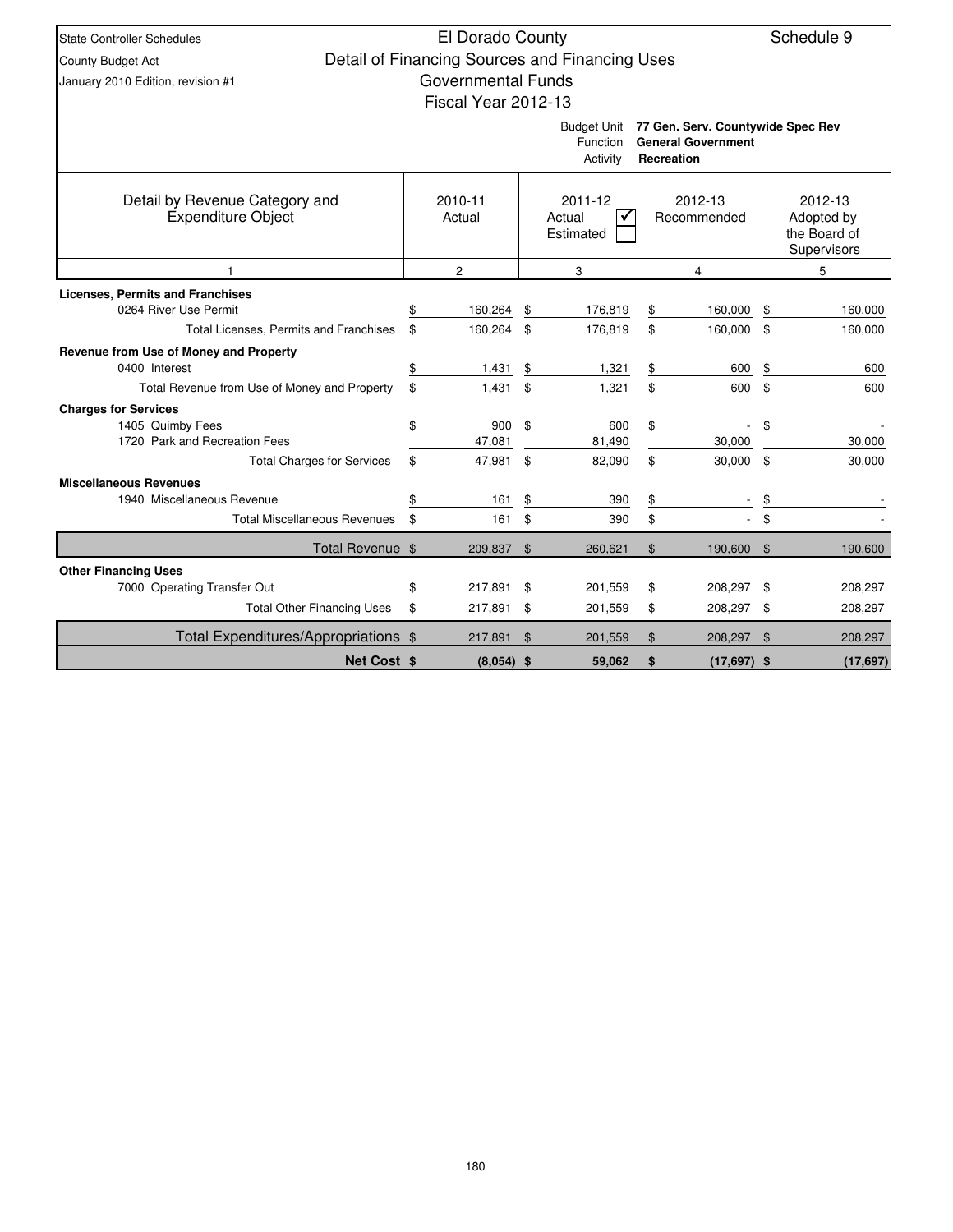| <b>State Controller Schedules</b>                           | El Dorado County          |                                                |                                                                                           |      | Schedule 9                                           |
|-------------------------------------------------------------|---------------------------|------------------------------------------------|-------------------------------------------------------------------------------------------|------|------------------------------------------------------|
| County Budget Act                                           |                           | Detail of Financing Sources and Financing Uses |                                                                                           |      |                                                      |
| January 2010 Edition, revision #1                           | <b>Governmental Funds</b> |                                                |                                                                                           |      |                                                      |
|                                                             | Fiscal Year 2012-13       |                                                |                                                                                           |      |                                                      |
|                                                             |                           | <b>Budget Unit</b><br>Function<br>Activity     | 77 Gen. Serv. Countywide Spec Rev<br><b>General Government</b><br><b>Cutural Services</b> |      |                                                      |
| Detail by Revenue Category and<br><b>Expenditure Object</b> | 2010-11<br>Actual         | 2011-12<br>Actual<br>Estimated                 | 2012-13<br>Recommended                                                                    |      | 2012-13<br>Adopted by<br>the Board of<br>Supervisors |
|                                                             | 2                         | 3                                              | 4                                                                                         |      | 5                                                    |
| Revenue from Use of Money and Property                      |                           |                                                |                                                                                           |      |                                                      |
| 0400 Interest                                               | \$<br>63                  | \$<br>65                                       | \$                                                                                        |      |                                                      |
| Total Revenue from Use of Money and Property                | \$<br>63                  | \$<br>65                                       | \$                                                                                        | \$   |                                                      |
| <b>Miscellaneous Revenues</b>                               |                           |                                                |                                                                                           |      |                                                      |
| 1943 Miscellaneous Donation                                 | 3.897                     | 2,894                                          | 4.000                                                                                     |      | 4,000                                                |
| <b>Total Miscellaneous Revenues</b>                         | \$<br>3,897               | \$<br>2.894                                    | \$<br>$4,000$ \$                                                                          |      | 4,000                                                |
| Total Revenue \$                                            | 3,960                     | \$<br>2,960                                    | \$<br>4,000                                                                               | \$   | 4,000                                                |
| <b>Other Financing Uses</b>                                 |                           |                                                |                                                                                           |      |                                                      |
| 7000 Operating Transfer Out                                 | \$                        | \$<br>206                                      | \$<br>4,000                                                                               | \$   | 4,000                                                |
| <b>Total Other Financing Uses</b>                           | \$                        | \$<br>206                                      | \$<br>4,000                                                                               | - \$ | 4,000                                                |
| Total Expenditures/Appropriations \$                        |                           | \$<br>206                                      | \$<br>$4,000$ \$                                                                          |      | 4,000                                                |
| <b>Net Cost \$</b>                                          | $3,960$ \$                | 2,753                                          | \$                                                                                        | \$   |                                                      |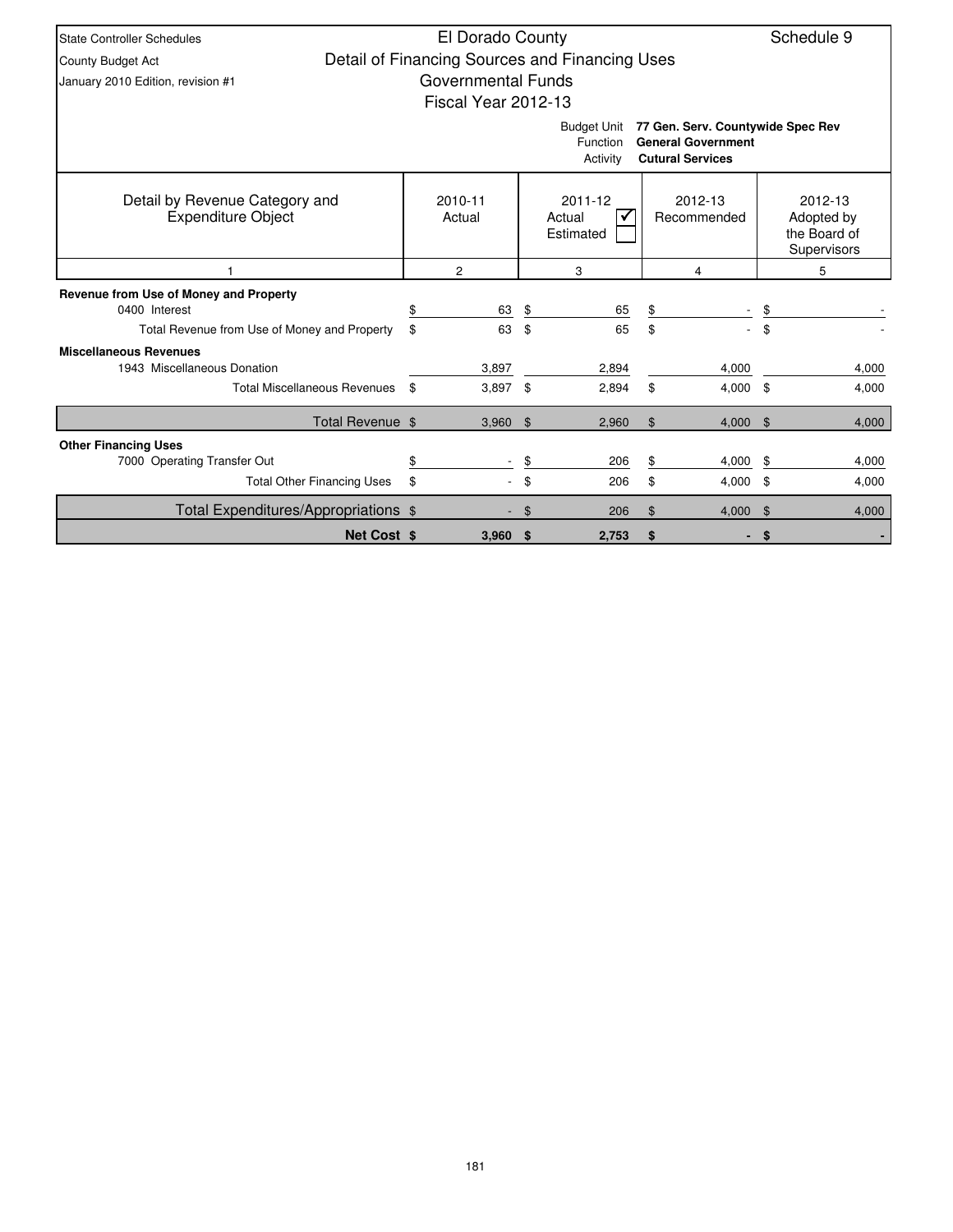|                                                                                                     |          | Governmental Funds<br>Fiscal Year 2012-13 |                |                                                        |                |                        |                                                      |                                                      |  |
|-----------------------------------------------------------------------------------------------------|----------|-------------------------------------------|----------------|--------------------------------------------------------|----------------|------------------------|------------------------------------------------------|------------------------------------------------------|--|
|                                                                                                     |          |                                           |                | Function Public Protection<br>Activity <b>Judicial</b> |                |                        | Budget Unit 77 District Attorney Countywide Spec Rev |                                                      |  |
| Detail by Revenue Category and<br><b>Expenditure Object</b>                                         |          | 2010-11<br>Actual                         |                | 2011-12<br>⊻<br>Actual<br>Estimated                    |                | 2012-13<br>Recommended |                                                      | 2012-13<br>Adopted by<br>the Board of<br>Supervisors |  |
| $\mathbf{1}$                                                                                        |          | $\overline{c}$                            |                | 3                                                      |                | $\overline{4}$         |                                                      | 5                                                    |  |
| <b>Fines. Forfeitures and Penalties</b>                                                             |          |                                           |                |                                                        |                |                        |                                                      |                                                      |  |
| 0343 Consumer Fraud<br>0346 Asset Forfeiture - State<br>0347 Asset Forfeiture - Federal             | \$       | 75,400 \$<br>2,078<br>6,506               |                | 81,133 \$<br>11,425<br>69,444                          |                | 187,163 \$<br>2,000    |                                                      | 187,163<br>2,000                                     |  |
| Total Fines, Forfeitures and Penalties                                                              | \$       | 83,984 \$                                 |                | 162,002 \$                                             |                | 189,163                | \$                                                   | 189,163                                              |  |
| Revenue from Use of Money and Property<br>0400 Interest                                             | \$       | 2,378 \$                                  |                | $1,918$ \$                                             |                |                        | \$                                                   |                                                      |  |
| Total Revenue from Use of Money and Property                                                        | \$       | $2,378$ \$                                |                | $1,918$ \$                                             |                |                        | $-$ \$                                               |                                                      |  |
| Intergovernmental Revenue - State                                                                   |          |                                           |                |                                                        |                |                        |                                                      |                                                      |  |
| 0880 State - Other<br>0885 State - Auto Insurance Fraud<br>0886 State - Workers' Compensation Fraud | \$       | 316,675<br>290,263                        | $-$ \$         | 122,000 \$<br>313,039<br>330,285                       |                | 282,198<br>242,296     | - \$                                                 | 20,000<br>275,000<br>257,247                         |  |
| Total Intergovernmental Revenue - State                                                             | \$       | 606,938 \$                                |                | 765,325 \$                                             |                | 524,494 \$             |                                                      | 552,247                                              |  |
| <b>Charges for Services</b>                                                                         |          |                                           |                |                                                        |                |                        |                                                      |                                                      |  |
| 1600 Recording Fees                                                                                 | \$       | 108,715 \$                                |                | 105,613 \$                                             |                | 18,084                 | -\$                                                  | 60,000                                               |  |
| <b>Total Charges for Services</b>                                                                   | \$       | 108,715 \$                                |                | 105,613                                                | \$             | 18,084                 | \$                                                   | 60,000                                               |  |
| <b>Other Financing Sources</b><br>2020 Operating Transfers In                                       | \$       | 8,622 \$                                  |                |                                                        | - \$           |                        | \$                                                   |                                                      |  |
| <b>Total Other Financing Sources</b>                                                                | \$       | 8,622 \$                                  |                |                                                        | $-$ \$         |                        | \$                                                   |                                                      |  |
| <b>Residual Equity Transfers</b>                                                                    |          |                                           |                |                                                        |                |                        |                                                      |                                                      |  |
| 2100 Residual Equity Transfers In<br><b>Total Residual Equity Transfers</b>                         | \$<br>\$ |                                           | \$<br>$-$ \$   |                                                        | - \$<br>- \$   |                        | \$<br>\$                                             | 18,359<br>18,359                                     |  |
| Total Revenue \$                                                                                    |          | 810,637                                   | $\mathfrak{F}$ | 1,034,857                                              | $\mathfrak{F}$ | 731,741                | \$                                                   | 819,769                                              |  |
|                                                                                                     |          |                                           |                |                                                        |                |                        |                                                      |                                                      |  |
| <b>Other Charges</b><br>5240 Contribution To Non-county Governmental                                | \$       | $1,000$ \$                                |                | $2,000$ \$                                             |                | 2,000                  | - \$                                                 | 2,000                                                |  |
| <b>Total Other Charges</b>                                                                          | \$       | 1,000                                     | $\sqrt{3}$     | 2,000                                                  | \$             | 2,000                  | \$                                                   | 2,000                                                |  |
| <b>Other Financing Uses</b>                                                                         |          |                                           |                |                                                        |                |                        |                                                      |                                                      |  |
| 7000 Operating Transfers Out                                                                        | \$       | 858,183 \$                                |                | 866,694                                                | \$             | 729,741                | \$                                                   | 898,904                                              |  |
| <b>Total Other Financing Uses</b>                                                                   | \$       | 858,183                                   | \$             | 866,694                                                | \$             | 729,741                | \$                                                   | 898,904                                              |  |
| <b>Residual Equity Transfers</b><br>7100 Residual Equity Transfers Out                              | \$       |                                           | - \$           |                                                        | - \$           |                        | \$                                                   | 18,359                                               |  |
| <b>Total Residual Equity Transfers</b>                                                              | \$       |                                           | $-$ \$         |                                                        | $-$ \$         |                        | \$                                                   | 18,359                                               |  |
| <b>Appropriations for Contingencies</b>                                                             |          |                                           |                |                                                        |                |                        |                                                      |                                                      |  |
| 7700 Contingency                                                                                    | \$       |                                           | \$             |                                                        | - \$           |                        | \$                                                   | 18,359                                               |  |
| <b>Total Appropriations for Contingencies</b>                                                       | \$       |                                           | $-$ \$         |                                                        | $-$ \$         |                        | - \$                                                 | 18,359                                               |  |
| Total Expenditures/Appropriations \$                                                                |          | 859,183                                   | \$             | 868,694                                                | \$             | 731,741                | \$                                                   | 937,622                                              |  |
| Net Cost \$                                                                                         |          | $(48, 547)$ \$                            |                | 166,164 \$                                             |                | ۰.                     | \$                                                   | (117, 853)                                           |  |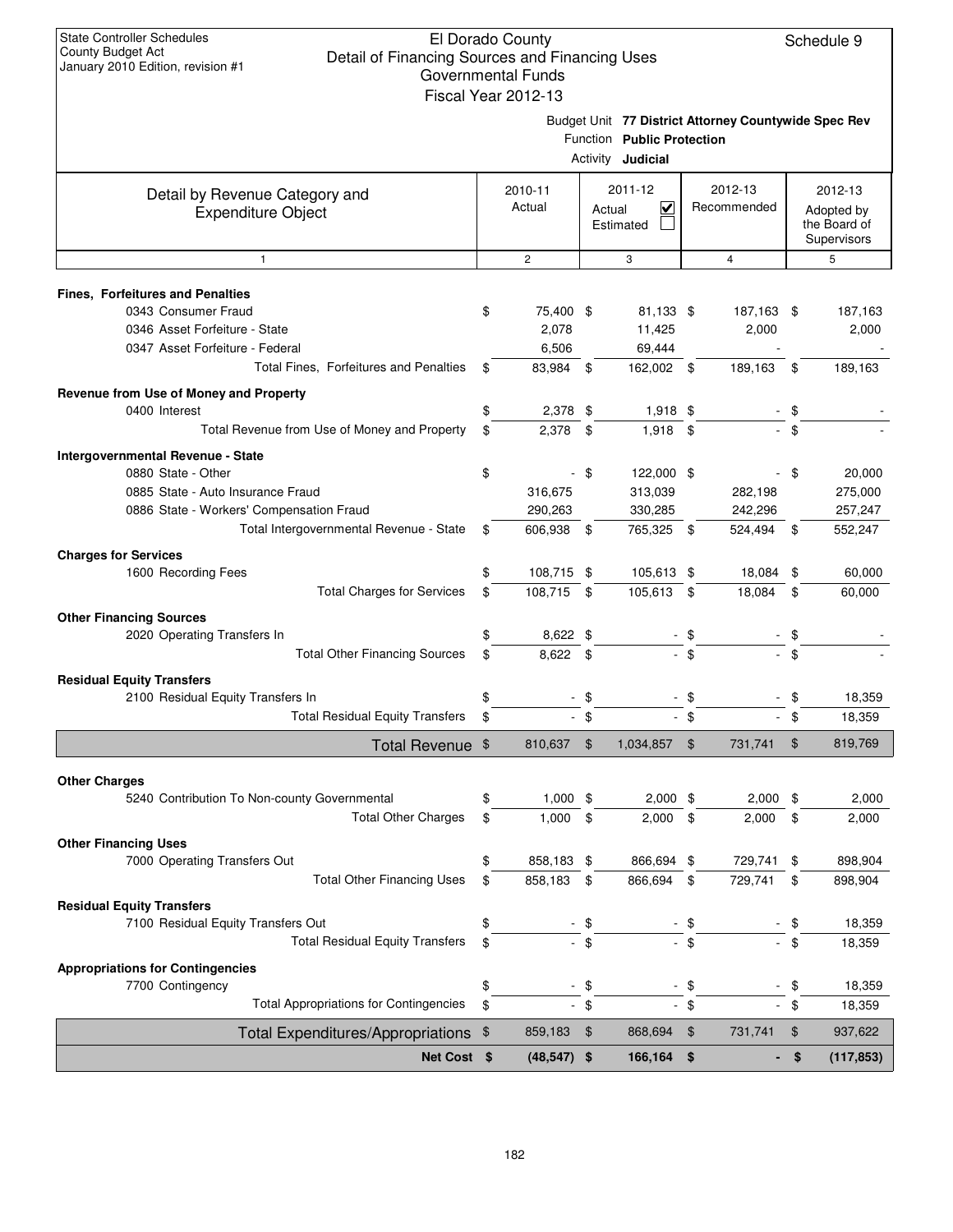|                                                                            | uuvtiiliiltillal Lullus<br>Fiscal Year 2012-13 |        |                                                                                                                         |               |                |                |                                           |
|----------------------------------------------------------------------------|------------------------------------------------|--------|-------------------------------------------------------------------------------------------------------------------------|---------------|----------------|----------------|-------------------------------------------|
|                                                                            |                                                |        | Budget Unit 77 Sheriff Countywide Spec Rev<br>Function Public Protection<br><b>Activity Police Protection/Detention</b> |               |                |                |                                           |
| Detail by Revenue Category and                                             | 2010-11                                        |        | 2011-12                                                                                                                 |               | 2012-13        |                | 2012-13                                   |
| <b>Expenditure Object</b>                                                  | Actual                                         | Actual | $\overline{\mathbf{v}}$<br>Estimated                                                                                    |               | Recommended    |                | Adopted by<br>the Board of<br>Supervisors |
| $\mathbf{1}$                                                               | $\overline{c}$                                 |        | 3                                                                                                                       |               | $\overline{4}$ |                | 5                                         |
| <b>Fines, Forfeitures and Penalties</b>                                    |                                                |        |                                                                                                                         |               |                |                |                                           |
| 0320 Other Court Fines<br>0345 Narcotics Trust                             | \$<br>165,943 \$                               |        | 128,431 \$<br>393,772                                                                                                   |               | 132,000 \$     |                | 132,000                                   |
| 0347 Asset Forfeiture - Federal                                            | 349,115                                        |        | 195,204                                                                                                                 |               | 50,000         |                | 50,000                                    |
| Total Fines, Forfeitures and Penalties                                     | \$<br>515,058 \$                               |        | 717,407 \$                                                                                                              |               | 182,000        | \$             | 182,000                                   |
| Revenue from Use of Money and Property                                     |                                                |        |                                                                                                                         |               |                |                |                                           |
| 0400 Interest                                                              | \$<br>$3,878$ \$                               |        | 4,440 \$                                                                                                                |               |                | \$             |                                           |
| Total Revenue from Use of Money and Property                               | \$<br>3,878                                    | \$     | 4.440                                                                                                                   | \$            |                |                |                                           |
| Intergovernmental Revenue - State                                          |                                                |        |                                                                                                                         |               |                |                |                                           |
| 0760 State - Corrections                                                   | \$<br>55,115 \$                                |        | 54,786 \$                                                                                                               |               |                | \$             |                                           |
| 0880 State - Other                                                         | 179,862                                        |        | 146,845                                                                                                                 |               | 110,000        |                | 110,000                                   |
| Total Intergovernmental Revenue - State                                    | \$<br>234,977 \$                               |        | 201,631 \$                                                                                                              |               | 110,000        | \$             | 110,000                                   |
| <b>Charges for Services</b>                                                |                                                |        |                                                                                                                         |               |                |                |                                           |
| 1490 Civil Process Services                                                | \$<br>26,160 \$                                |        | 41,255 \$                                                                                                               |               |                | \$             |                                           |
| <b>Total Charges for Services</b>                                          | \$<br>26,160                                   | \$     | 41,255                                                                                                                  | \$            |                | \$             |                                           |
| Total Revenue \$                                                           | 780,073 \$                                     |        | 964,734                                                                                                                 | \$            | 292,000        | $\mathfrak{S}$ | 292,000                                   |
|                                                                            |                                                |        |                                                                                                                         |               |                |                |                                           |
| <b>Services and Supplies</b><br>4300 Professional and Specialized Services | \$                                             | - \$   |                                                                                                                         | -\$           | 112,000        | \$             | 112,000                                   |
| <b>Total Services and Supplies</b>                                         | \$                                             | $-$ \$ |                                                                                                                         | - \$          | 112,000        | \$             | 112,000                                   |
| <b>Other Charges</b>                                                       |                                                |        |                                                                                                                         |               |                |                |                                           |
| 5240 Contribution To Non-county Governmental                               | \$                                             | $-$ \$ | 393,772 \$                                                                                                              |               |                |                |                                           |
| <b>Total Other Charges</b>                                                 | \$                                             | $-$ \$ | 393,772 \$                                                                                                              |               |                | \$             |                                           |
| <b>Other Financing Uses</b>                                                |                                                |        |                                                                                                                         |               |                |                |                                           |
| 7000 Operating Transfers Out                                               | \$<br>225,967 \$                               |        | 442,557 \$                                                                                                              |               | 245,000        | \$             | 510,875                                   |
| <b>Total Other Financing Uses</b>                                          | \$<br>225,967                                  | \$     | 442,557 \$                                                                                                              |               | 245,000        | \$             | 510,875                                   |
| <b>Total Expenditures/Appropriations</b>                                   | \$<br>225,967                                  | \$     | 836,328                                                                                                                 | $\frac{1}{2}$ | 357,000        | \$             | 622,875                                   |
| Net Cost \$                                                                | 554,107                                        | \$     | 128,405                                                                                                                 | \$            | (65,000)       | \$             | (330, 875)                                |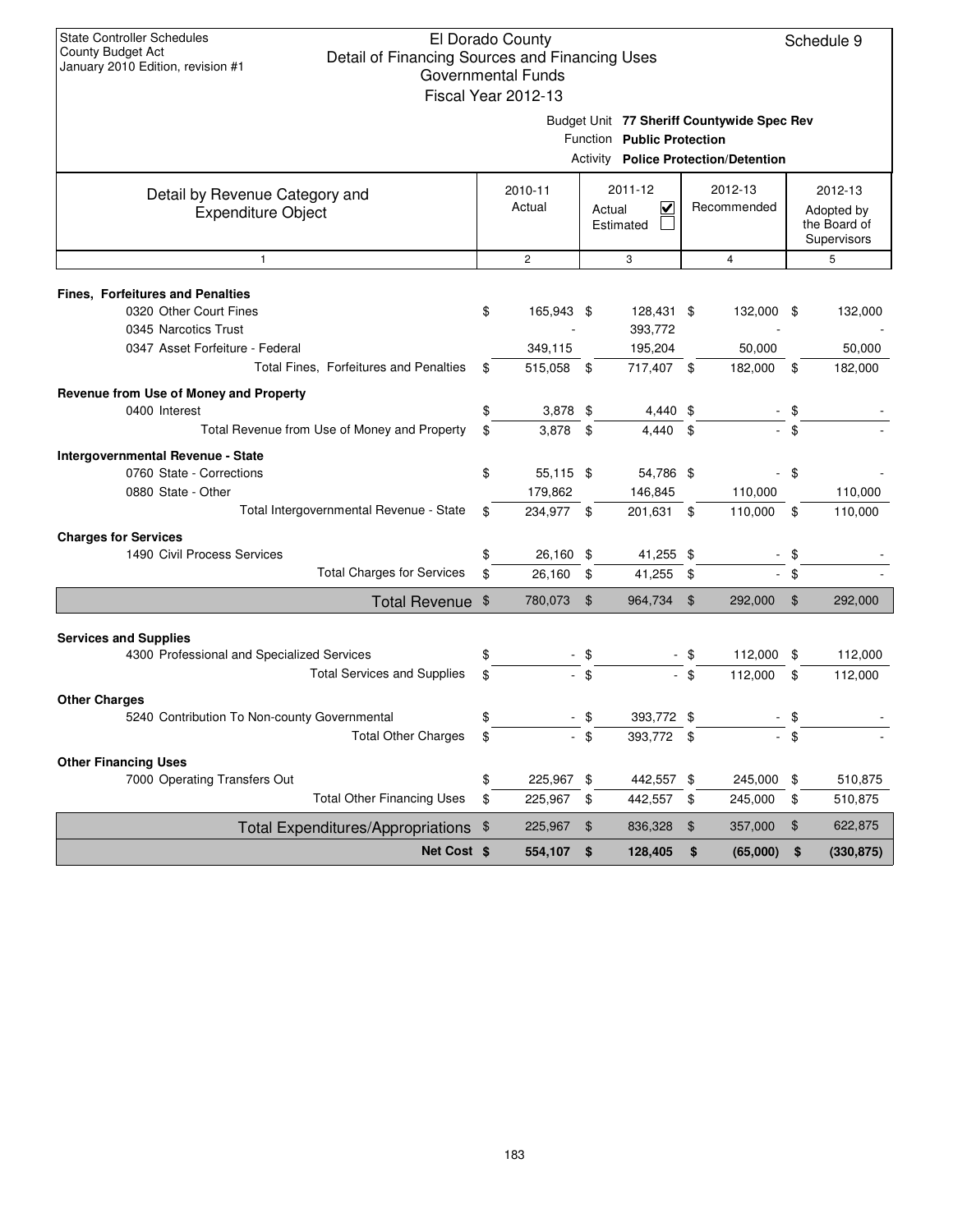|                                                             |                                                                                                          | Governmental Funds<br>Fiscal Year 2012-13 |              |                            |                |                                                                                 |                |            |
|-------------------------------------------------------------|----------------------------------------------------------------------------------------------------------|-------------------------------------------|--------------|----------------------------|----------------|---------------------------------------------------------------------------------|----------------|------------|
|                                                             |                                                                                                          |                                           | Activity     | Function Public Protection |                | Budget Unit 77 Probation Countywide Spec Rev<br><b>Detention and Correction</b> |                |            |
| Detail by Revenue Category and<br><b>Expenditure Object</b> | 2011-12<br>2012-13<br>2010-11<br>Actual<br>$\overline{\mathbf{v}}$<br>Recommended<br>Actual<br>Estimated |                                           |              |                            |                | 2012-13<br>Adopted by<br>the Board of<br>Supervisors                            |                |            |
| 1                                                           |                                                                                                          | $\overline{c}$                            |              | 3                          |                | 4                                                                               |                | 5          |
| Revenue from Use of Money and Property<br>0400 Interest     | \$                                                                                                       | 1,391                                     | \$           | 872 \$                     |                |                                                                                 | - \$           | 500        |
| Total Revenue from Use of Money and Property                | \$                                                                                                       | 1,391                                     | \$           | 872 \$                     |                |                                                                                 | - \$           | 500        |
| <b>Intergovernmental Revenue - State</b>                    |                                                                                                          |                                           |              |                            |                |                                                                                 |                |            |
| 0760 State - Corrections                                    | \$                                                                                                       | 47,620 \$                                 |              |                            | - \$           |                                                                                 | - \$           |            |
| 0880 State - Other                                          |                                                                                                          | 655,876                                   |              | 316,814                    |                | 489,792                                                                         |                | 400,150    |
| Total Intergovernmental Revenue - State                     | \$                                                                                                       | 703,496                                   | $\mathbf{s}$ | 316,814 \$                 |                | 489,792 \$                                                                      |                | 400,150    |
| <b>Miscellaneous Revenues</b>                               |                                                                                                          |                                           |              |                            |                |                                                                                 |                |            |
| 1940 Miscellaneous Revenue                                  |                                                                                                          | 893                                       | \$           | 524 \$                     |                | $\overline{\phantom{a}}$                                                        | \$             |            |
| <b>Total Miscellaneous Revenues</b>                         | \$                                                                                                       | 893                                       | \$           | 524                        | \$             |                                                                                 | - \$           |            |
| Total Revenue \$                                            |                                                                                                          | 705,780                                   | \$           | 318,210                    | \$             | 489,792                                                                         | $\mathfrak{F}$ | 400,650    |
| <b>Other Financing Uses</b>                                 |                                                                                                          |                                           |              |                            |                |                                                                                 |                |            |
| 7000 Operating Transfers Out                                | \$                                                                                                       | 444,381                                   | \$           | 561,630 \$                 |                | 593,575 \$                                                                      |                | 504,433    |
| <b>Total Other Financing Uses</b>                           | \$                                                                                                       | 444,381                                   | \$           | 561,630                    | \$             | 593,575                                                                         | \$             | 504,433    |
| Total Expenditures/Appropriations \$                        |                                                                                                          | 444,381                                   | \$           | 561,630                    | $\mathfrak{F}$ | 593,575                                                                         | \$             | 504,433    |
| Net Cost \$                                                 |                                                                                                          | 261,399                                   | \$           | (243, 420)                 | \$             | (103, 783)                                                                      | \$             | (103, 783) |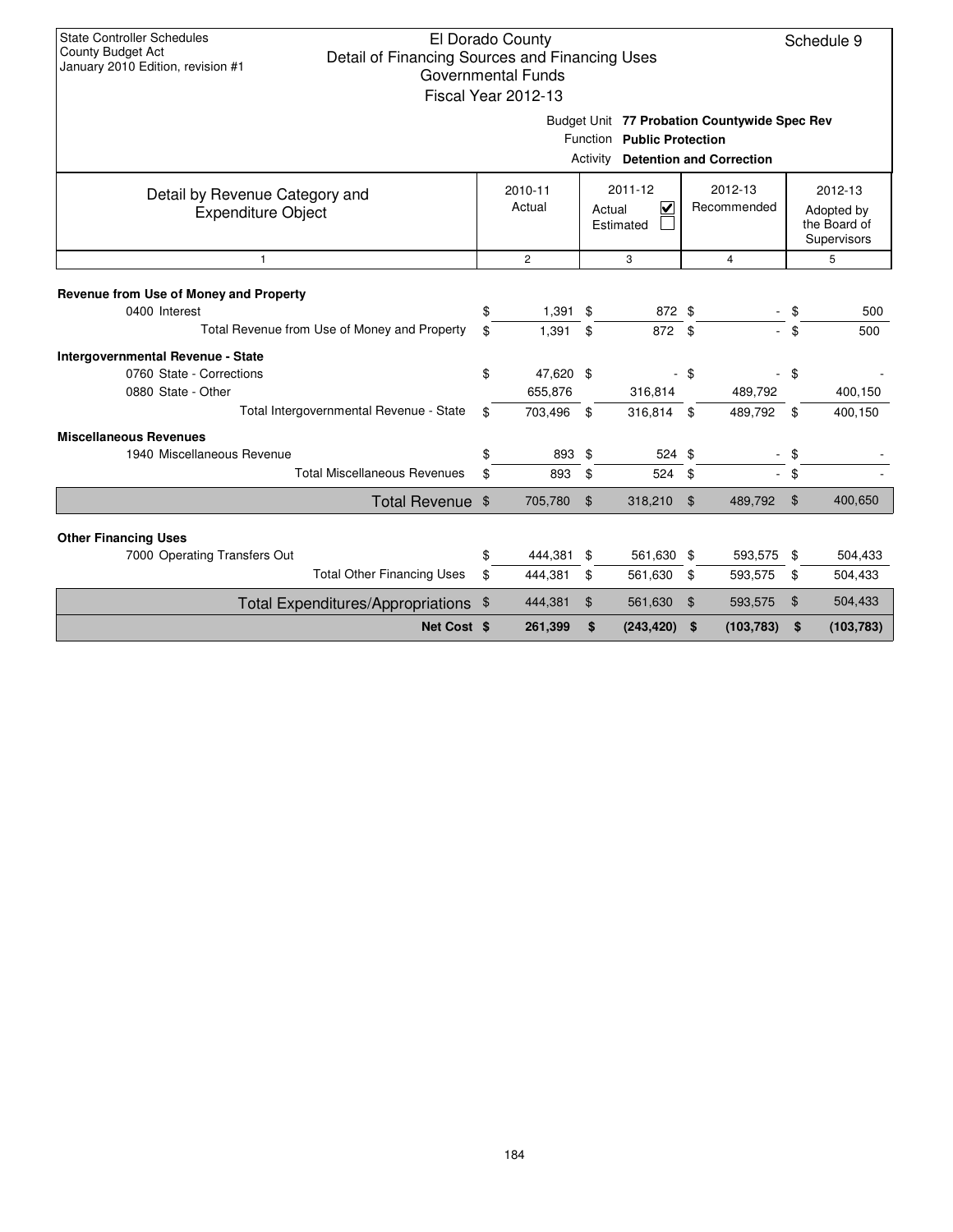| <b>State Controller Schedules</b><br>El Dorado County<br>County Budget Act<br>Detail of Financing Sources and Financing Uses<br>January 2010 Edition, revision #1<br>Governmental Funds<br>Fiscal Year 2012-13<br>Budget Unit 77 Agriculture Countywide Spec Rev |          |                   |                                                                     |                      |                |            |  |  |  |  |  |
|------------------------------------------------------------------------------------------------------------------------------------------------------------------------------------------------------------------------------------------------------------------|----------|-------------------|---------------------------------------------------------------------|----------------------|----------------|------------|--|--|--|--|--|
|                                                                                                                                                                                                                                                                  |          |                   | Function Public Protection<br><b>Activity Protection Inspection</b> |                      |                |            |  |  |  |  |  |
| Detail by Revenue Category and<br><b>Expenditure Object</b>                                                                                                                                                                                                      |          | 2010-11<br>Actual | 2012-13<br>Recommended<br>Adopted by<br>the Board of<br>Supervisors |                      |                |            |  |  |  |  |  |
|                                                                                                                                                                                                                                                                  |          | $\overline{c}$    | 3                                                                   |                      | 4              | 5          |  |  |  |  |  |
| Revenue from Use of Money and Property<br>0400 Interest<br>Total Revenue from Use of Money and Property                                                                                                                                                          | \$<br>\$ | $125$ \$<br>125   | \$                                                                  | $116$ \$<br>$116$ \$ | $\blacksquare$ | - \$<br>\$ |  |  |  |  |  |
| Total Revenue \$                                                                                                                                                                                                                                                 |          | 125               | \$                                                                  | $116$ \$             |                | $-$ \$     |  |  |  |  |  |
| Net Cost \$                                                                                                                                                                                                                                                      |          | 125               | \$                                                                  | 116                  | \$             | - \$       |  |  |  |  |  |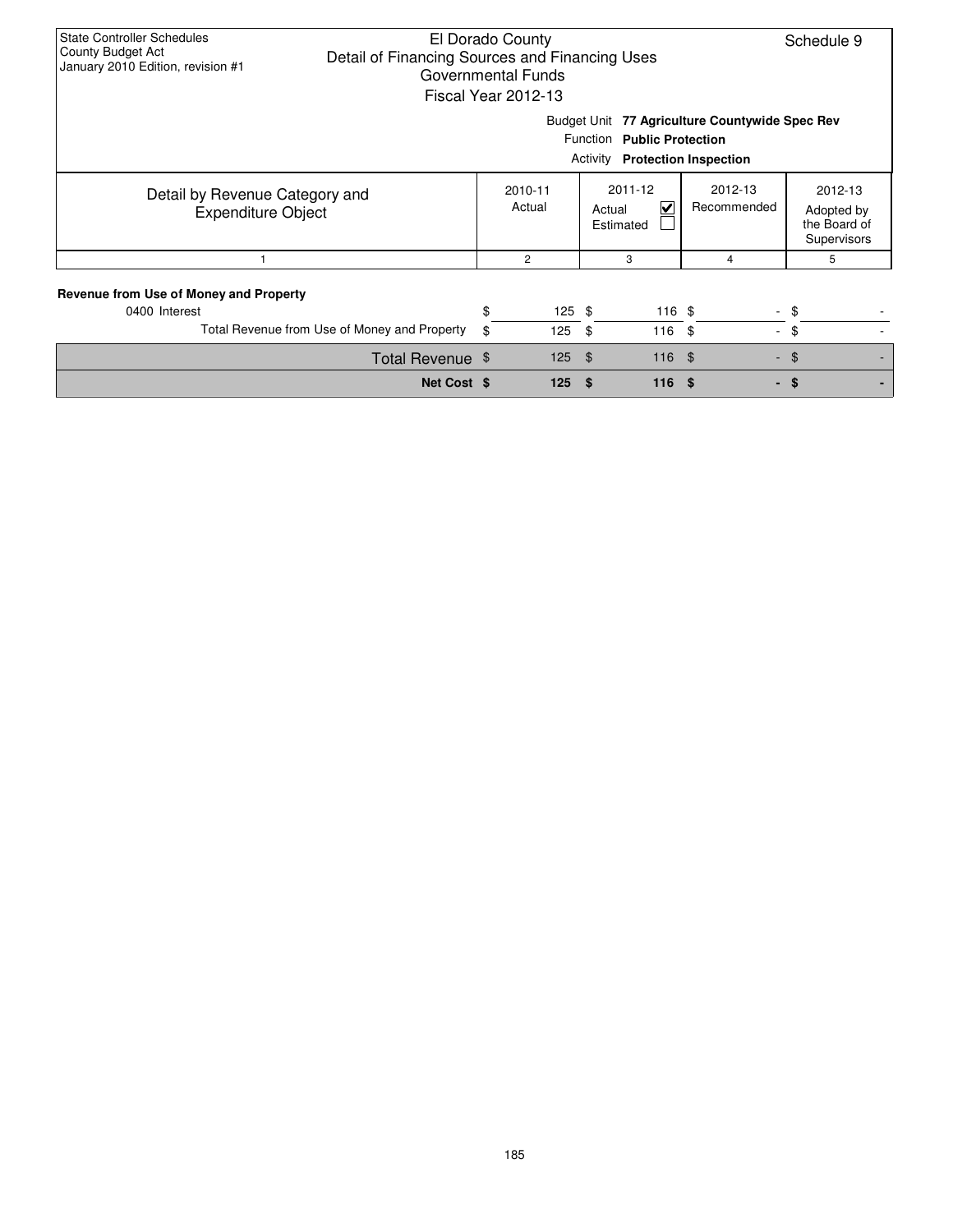|                                                                 |                                                                                                             | Fiscal Year 2012-13 |                |                                                           |                |                        |        |                                                      |  |  |  |
|-----------------------------------------------------------------|-------------------------------------------------------------------------------------------------------------|---------------------|----------------|-----------------------------------------------------------|----------------|------------------------|--------|------------------------------------------------------|--|--|--|
|                                                                 | Budget Unit 77 Building Countywide Spec Rev<br>Function Public Protection<br>Activity Protection Inspection |                     |                |                                                           |                |                        |        |                                                      |  |  |  |
| Detail by Revenue Category and<br><b>Expenditure Object</b>     |                                                                                                             | 2010-11<br>Actual   |                | 2011-12<br>$\overline{\mathbf{v}}$<br>Actual<br>Estimated |                | 2012-13<br>Recommended |        | 2012-13<br>Adopted by<br>the Board of<br>Supervisors |  |  |  |
| $\mathbf{1}$                                                    |                                                                                                             | $\overline{c}$      |                | 3                                                         |                | $\overline{4}$         |        | 5                                                    |  |  |  |
| <b>Licenses, Permits and Franchises</b><br>0200 Animal Licenses | \$                                                                                                          |                     | \$             | 500 \$                                                    |                |                        | \$     |                                                      |  |  |  |
| 0220 Construction Permits                                       |                                                                                                             | 19,288              |                | (26, 471)                                                 |                | 85,000                 |        | 85,000                                               |  |  |  |
| Total Licenses, Permits and Franchises                          | \$                                                                                                          | 19,288              | \$             | $(25,971)$ \$                                             |                | 85,000                 | \$     | 85,000                                               |  |  |  |
| Revenue from Use of Money and Property<br>0400 Interest         | \$                                                                                                          | 625 \$              |                | 498 \$                                                    |                |                        | \$     |                                                      |  |  |  |
| Total Revenue from Use of Money and Property                    | \$                                                                                                          | 625                 | \$             | 498                                                       | \$             |                        | $-$ \$ |                                                      |  |  |  |
| <b>Charges for Services</b>                                     |                                                                                                             |                     |                |                                                           |                |                        |        |                                                      |  |  |  |
| 1412 Development Projects (T&M)                                 | \$                                                                                                          | 128,929 \$          |                | 99,592 \$                                                 |                | 125,000 \$             |        | 100,000                                              |  |  |  |
| 1744 Miscellaneous Inspections or Services                      |                                                                                                             | 38,600              |                | 99,000                                                    |                | 50,000                 |        | 50,000                                               |  |  |  |
| <b>Total Charges for Services</b>                               | \$                                                                                                          | 167,529             | \$             | 198,592 \$                                                |                | 175,000                | \$     | 150,000                                              |  |  |  |
| Total Revenue \$                                                |                                                                                                             | 187,442             | $\mathfrak{F}$ | 173,119                                                   | \$             | 260,000                | \$     | 235,000                                              |  |  |  |
| <b>Services and Supplies</b>                                    |                                                                                                             |                     |                |                                                           |                |                        |        |                                                      |  |  |  |
| 4500 Special Departmental Expense                               | \$                                                                                                          |                     | - \$           | 400 \$                                                    |                | 85,000 \$              |        | 85,000                                               |  |  |  |
| <b>Total Services and Supplies</b>                              | \$                                                                                                          |                     | $-$ \$         | 400                                                       | \$             | 85,000                 | \$     | 85,000                                               |  |  |  |
| <b>Other Financing Uses</b>                                     |                                                                                                             |                     |                |                                                           |                |                        |        |                                                      |  |  |  |
| 7000 Operating Transfers Out                                    | \$                                                                                                          | 131.725             | \$             | 97,351 \$                                                 |                | 175,000                | \$     | 150,000                                              |  |  |  |
| <b>Total Other Financing Uses</b>                               | \$                                                                                                          | 131,725             | \$             | 97,351                                                    | \$             | 175,000                | \$     | 150,000                                              |  |  |  |
| Total Expenditures/Appropriations                               | \$                                                                                                          | 131,725             | \$             | 97,751                                                    | $\mathfrak{L}$ | 260,000                | \$     | 235,000                                              |  |  |  |
| Net Cost \$                                                     |                                                                                                             | 55,717              | \$             | 75,368                                                    | \$             |                        | - \$   |                                                      |  |  |  |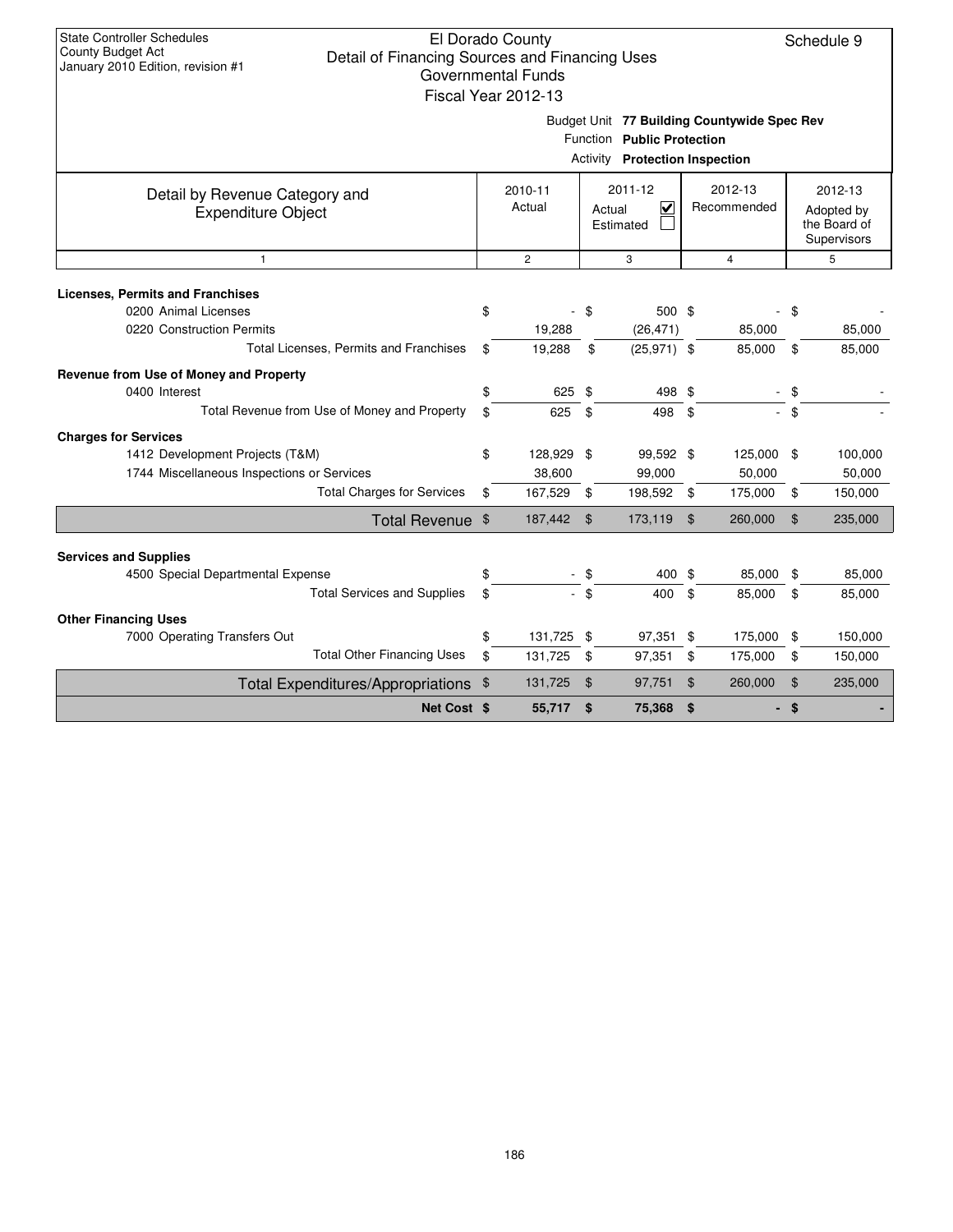|                                                             |                                                                                                        | Fiscal Year 2012-13 |                |                                                |                |                        |    |                                                      |  |  |  |  |
|-------------------------------------------------------------|--------------------------------------------------------------------------------------------------------|---------------------|----------------|------------------------------------------------|----------------|------------------------|----|------------------------------------------------------|--|--|--|--|
|                                                             | Budget Unit 77 Recorder Countywide Spec Rev<br>Function Public Protection<br>Activity Other Protection |                     |                |                                                |                |                        |    |                                                      |  |  |  |  |
| Detail by Revenue Category and<br><b>Expenditure Object</b> |                                                                                                        | 2010-11<br>Actual   |                | 2011-12<br>$\checkmark$<br>Actual<br>Estimated |                | 2012-13<br>Recommended |    | 2012-13<br>Adopted by<br>the Board of<br>Supervisors |  |  |  |  |
| $\mathbf{1}$                                                |                                                                                                        | $\mathbf{2}$        |                | 3                                              |                | $\overline{4}$         |    | 5                                                    |  |  |  |  |
| <b>Licenses, Permits and Franchises</b>                     |                                                                                                        |                     |                |                                                |                |                        |    |                                                      |  |  |  |  |
| 0262 Notary Confidential Marriage License                   | \$                                                                                                     | $3,300$ \$          |                | $3,600$ \$                                     |                | 6,500                  | \$ | 6,500                                                |  |  |  |  |
| Total Licenses, Permits and Franchises                      | \$                                                                                                     | 3,300               | \$             | 3,600                                          | \$             | 6,500                  | \$ | 6,500                                                |  |  |  |  |
| Revenue from Use of Money and Property                      |                                                                                                        |                     |                |                                                |                |                        |    |                                                      |  |  |  |  |
| 0400 Interest                                               | \$                                                                                                     | $3,835$ \$          |                | $3,225$ \$                                     |                |                        | \$ |                                                      |  |  |  |  |
| Total Revenue from Use of Money and Property                | \$                                                                                                     | 3,835               | \$             | 3,225                                          | \$             |                        | \$ |                                                      |  |  |  |  |
| <b>Charges for Services</b>                                 |                                                                                                        |                     |                |                                                |                |                        |    |                                                      |  |  |  |  |
| 1600 Recording Fees                                         | \$                                                                                                     | 134,448 \$          |                | 130,214 \$                                     |                | 70,000 \$              |    | 70,000                                               |  |  |  |  |
| 1601 Computer Recording Fee                                 |                                                                                                        | 271,721             |                | 280,030                                        |                | 245,000                |    | 245,000                                              |  |  |  |  |
| 1602 Micrographics                                          |                                                                                                        | 191,648             |                | 189,769                                        |                | 125,000                |    | 125,000                                              |  |  |  |  |
| 1603 Vital Health Statistic Fee                             |                                                                                                        | 20,668              |                | 20,586                                         |                | 20,000                 |    | 20,000                                               |  |  |  |  |
| <b>Total Charges for Services</b>                           | \$                                                                                                     | 618,485             | -\$            | 620,599                                        | \$             | 460,000                | \$ | 460,000                                              |  |  |  |  |
| <b>Miscellaneous Revenues</b>                               |                                                                                                        |                     |                |                                                |                |                        |    |                                                      |  |  |  |  |
| 1940 Miscellaneous Revenue                                  | \$                                                                                                     |                     | $4 \text{ } $$ |                                                | - \$           |                        | \$ |                                                      |  |  |  |  |
| <b>Total Miscellaneous Revenues</b>                         | \$                                                                                                     | $\overline{4}$      | \$             |                                                | $-$ \$         | $\sim$                 | \$ |                                                      |  |  |  |  |
| <b>Total Revenue</b>                                        | \$                                                                                                     | 625,624             | $\mathfrak{F}$ | 627,424                                        | $\mathfrak{F}$ | 466,500                | \$ | 466,500                                              |  |  |  |  |
| <b>Other Financing Uses</b>                                 |                                                                                                        |                     |                |                                                |                |                        |    |                                                      |  |  |  |  |
| 7000 Operating Transfers Out                                | \$                                                                                                     | 716,364 \$          |                | 467,455 \$                                     |                | 631,500                | \$ | 631,500                                              |  |  |  |  |
| <b>Total Other Financing Uses</b>                           | \$                                                                                                     | 716,364             | \$             | 467,455                                        | \$             | 631,500                | \$ | 631,500                                              |  |  |  |  |
| <b>Total Expenditures/Appropriations</b>                    | \$                                                                                                     | 716,364             | \$             | 467,455                                        | \$             | 631,500                | \$ | 631,500                                              |  |  |  |  |
| Net Cost \$                                                 |                                                                                                        | $(90, 740)$ \$      |                | 159,969                                        | \$             | (165,000)              | \$ | (165,000)                                            |  |  |  |  |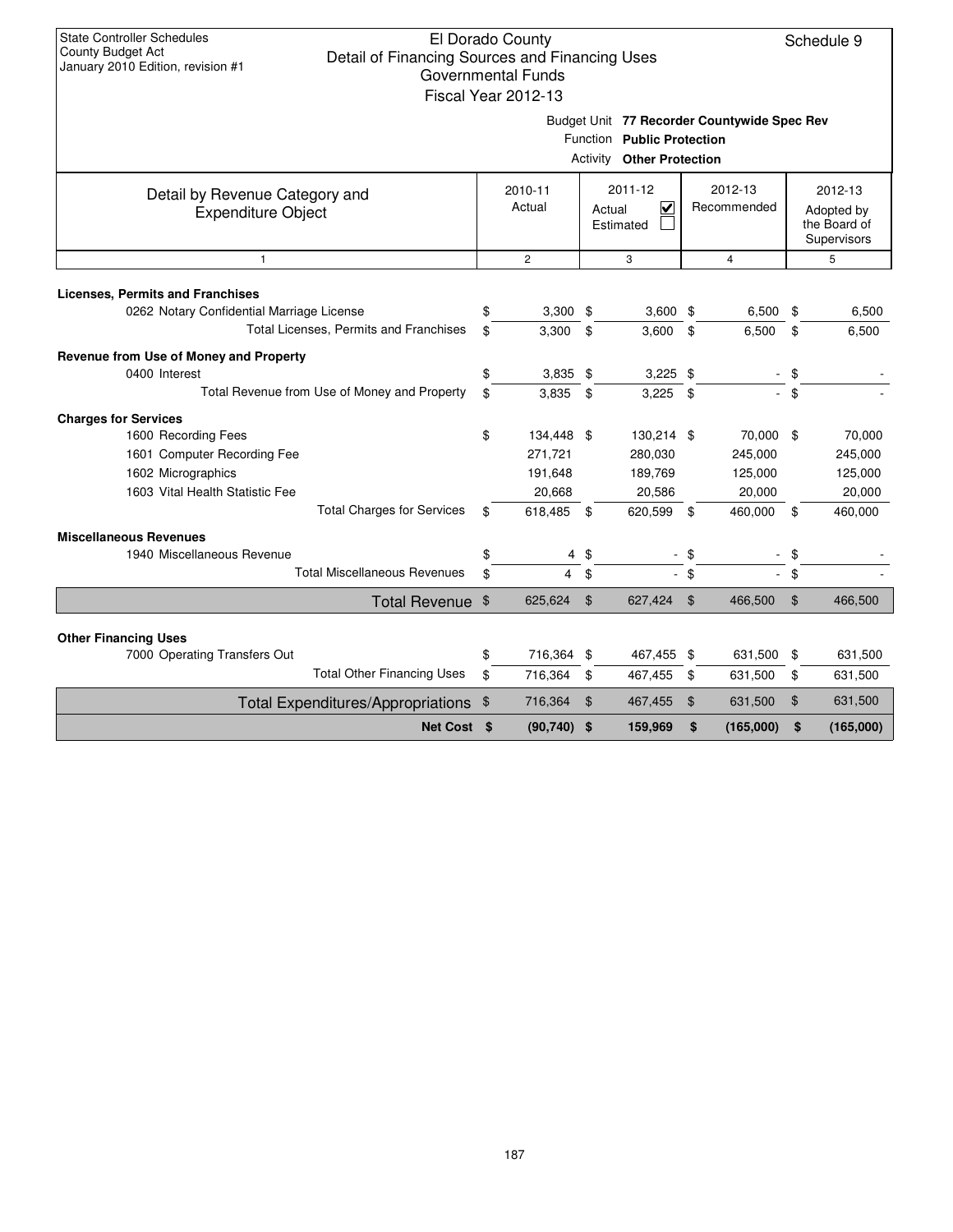|                                                                            | Fiscal Year 2012-13   |               |                                                                                                               |                        |                |                |                                                      |
|----------------------------------------------------------------------------|-----------------------|---------------|---------------------------------------------------------------------------------------------------------------|------------------------|----------------|----------------|------------------------------------------------------|
|                                                                            |                       |               | Budget Unit 77 Planning Countywide Spec Rev<br>Function Public Protection<br><b>Activity Other Protection</b> |                        |                |                |                                                      |
| Detail by Revenue Category and<br><b>Expenditure Object</b>                | 2010-11<br>Actual     | Actual        | 2011-12<br>≺<br>Estimated                                                                                     | 2012-13<br>Recommended |                |                | 2012-13<br>Adopted by<br>the Board of<br>Supervisors |
| $\mathbf{1}$                                                               | $\overline{c}$        |               | 3                                                                                                             |                        | $\overline{4}$ |                | 5                                                    |
| <b>Licenses, Permits and Franchises</b>                                    |                       |               |                                                                                                               |                        |                |                |                                                      |
| 0240 Zoning Permits Administration                                         | \$<br>206,059         | \$            | 112,625 \$                                                                                                    |                        | 115,000        | \$             | 115,000                                              |
| Total Licenses, Permits and Franchises                                     | \$<br>206.059         | \$            | 112,625 \$                                                                                                    |                        | 115,000        | \$             | 115,000                                              |
| Revenue from Use of Money and Property                                     |                       |               |                                                                                                               |                        |                |                |                                                      |
| 0400 Interest                                                              | \$<br>$3,615$ \$      |               | $3,372$ \$                                                                                                    |                        |                | \$             |                                                      |
| Total Revenue from Use of Money and Property                               | \$<br>$3,615$ \$      |               | $3,372$ \$                                                                                                    |                        |                | - \$           |                                                      |
| <b>Charges for Services</b>                                                |                       |               |                                                                                                               |                        |                |                |                                                      |
| 1401 Planning and Engineering Fees                                         | \$                    | - \$          | 47,286 \$                                                                                                     |                        |                | - \$           |                                                      |
| 1409 Subdiv Tentative / Final Map Plan Check                               | 143,846               |               | 78,673                                                                                                        |                        | 95,000         |                | 95,000                                               |
| 1415 Ecological Preserve Fee                                               | 64,656                |               | 46,833                                                                                                        |                        | 250,000        |                | 250,000                                              |
| 1417 Oak Woodland Conservation Fee                                         | 20,185                |               | 9,765                                                                                                         |                        |                |                |                                                      |
| 1741 Special Project Staff Hours                                           | 12,334                |               | 16,415                                                                                                        |                        |                |                |                                                      |
| <b>Total Charges for Services</b>                                          | \$<br>241,021 \$      |               | 198,972 \$                                                                                                    |                        | 345,000        | \$             | 345,000                                              |
| <b>Miscellaneous Revenues</b>                                              |                       |               |                                                                                                               |                        |                |                |                                                      |
| 1940 Miscellaneous Revenue                                                 | \$<br>$90*$           |               | $5,962$ \$                                                                                                    |                        |                | \$             | 114,958                                              |
| <b>Total Miscellaneous Revenues</b>                                        | \$<br>90              | \$            | $5,962$ \$                                                                                                    |                        |                | \$             | 114,958                                              |
| Total Revenue \$                                                           | 450,785               | \$            | 320,930                                                                                                       | $\sqrt{3}$             | 460,000        | $\mathfrak{L}$ | 574,958                                              |
|                                                                            |                       |               |                                                                                                               |                        |                |                |                                                      |
| <b>Services and Supplies</b><br>4300 Professional and Specialized Services | \$<br>27,666 \$       |               | 14,288 \$                                                                                                     |                        |                | - \$           |                                                      |
| 4500 Special Departmental Expense                                          | 90,426                |               | 87,038                                                                                                        |                        | 250,000        |                | 250,000                                              |
| <b>Total Services and Supplies</b>                                         | \$<br>118,092         | \$            | 101,326                                                                                                       | \$                     | 250,000        | \$             | 250,000                                              |
| <b>Other Charges</b>                                                       |                       |               |                                                                                                               |                        |                |                |                                                      |
| 5300 Interfund Expenditures                                                | \$<br>$25 \text{ } $$ |               |                                                                                                               |                        |                |                |                                                      |
| <b>Total Other Charges</b>                                                 | \$<br>25              | $\sqrt[6]{2}$ |                                                                                                               | $-$ \$                 |                |                |                                                      |
| <b>Other Financing Uses</b>                                                |                       |               |                                                                                                               |                        |                |                |                                                      |
| 7000 Operating Transfers Out                                               | \$<br>326,059         | \$            | 250,646 \$                                                                                                    |                        | 210,000        | \$             | 324,958                                              |
| <b>Total Other Financing Uses</b>                                          | \$<br>326,059         | \$            | 250,646                                                                                                       | - \$                   | 210,000        | \$             | 324,958                                              |
| <b>Total Expenditures/Appropriations</b>                                   | \$<br>444,176         | \$            | 351,972 \$                                                                                                    |                        | 460,000        | \$             | 574,958                                              |
| Net Cost \$                                                                | 6,609                 | \$            | $(31,043)$ \$                                                                                                 |                        | . .            | \$             |                                                      |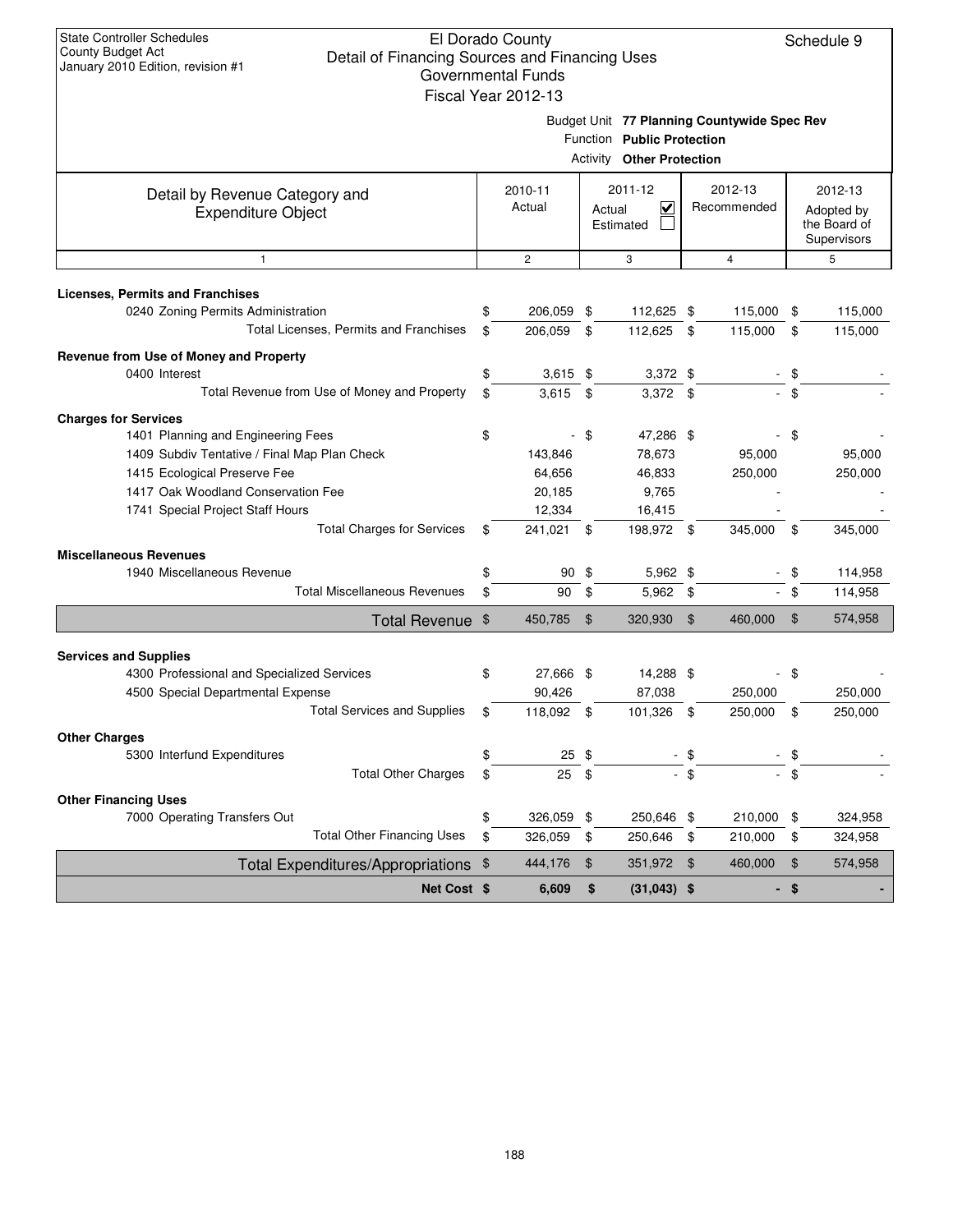| $\alpha$ ilualy $\alpha$ ilu Lullion, itevision $\pi$ i                     |    | Governmental Funds          |        |                                                |                |                                                                                          |                                                      |
|-----------------------------------------------------------------------------|----|-----------------------------|--------|------------------------------------------------|----------------|------------------------------------------------------------------------------------------|------------------------------------------------------|
|                                                                             |    | Fiscal Year 2012-13         |        | <b>Activity Public Ways</b>                    |                | Budget Unit 77 Transportation Countywide Spec Rev<br>Function Public Ways and Facilities |                                                      |
| Detail by Revenue Category and<br><b>Expenditure Object</b>                 |    | 2010-11<br>Actual           |        | 2011-12<br>$\checkmark$<br>Actual<br>Estimated |                | 2012-13<br>Recommended                                                                   | 2012-13<br>Adopted by<br>the Board of<br>Supervisors |
| $\mathbf{1}$                                                                |    | $\overline{c}$              |        | 3                                              |                | $\overline{4}$                                                                           | 5                                                    |
| Taxes                                                                       |    |                             |        |                                                |                |                                                                                          |                                                      |
| 0161 Trans Tax - Transportation Dev Act (TDA)                               |    |                             | - \$   | 67,841 \$                                      |                | 16,900                                                                                   | \$<br>16,900                                         |
| <b>Total Taxes</b>                                                          | \$ |                             | \$     | 67,841                                         | \$             | 16,900                                                                                   | \$<br>16,900                                         |
| <b>Licenses, Permits and Franchises</b><br>0230 Road Privileges and Permits | \$ | $2,454$ \$                  |        |                                                | - \$           | $8,000$ \$                                                                               | 8,000                                                |
| 0250 Franchise - Public Utility<br>Total Licenses, Permits and Franchises   | \$ | 1,014,857<br>$1,017,311$ \$ |        |                                                | - \$           | 8,000                                                                                    | \$<br>8,000                                          |
|                                                                             |    |                             |        |                                                |                |                                                                                          |                                                      |
| Revenue from Use of Money and Property<br>0400 Interest                     | \$ | 167,612 \$                  |        | 154,038 \$                                     |                |                                                                                          | 82,591                                               |
| Total Revenue from Use of Money and Property                                | \$ | 167,612 \$                  |        | 154,038                                        | \$             |                                                                                          | \$<br>82,591                                         |
| <b>Revenue Other Governmental Agencies</b>                                  |    |                             |        |                                                |                |                                                                                          |                                                      |
| 1207 Shingle Springs Rancheria                                              | \$ | 5,200,000 \$                |        | 5,200,000 \$                                   |                | 2,600,000                                                                                | \$<br>2,600,000                                      |
| Total Revenue Other Governmental Agencies                                   | \$ | 5,200,000                   | \$     | 5,200,000                                      | \$             | 2,600,000                                                                                | \$<br>2,600,000                                      |
| <b>Charges for Services</b>                                                 |    |                             |        |                                                |                |                                                                                          |                                                      |
| 1412 Development Projects (T&M)                                             | \$ | 199,861 \$                  |        | 136,514 \$                                     |                | 253,000 \$                                                                               | 253,000                                              |
| 1470 TIM: Traffic Impact Mitigation                                         |    | 1,890,040                   |        | 3,267,571                                      |                | 1,994,709                                                                                | 2,067,590                                            |
| 1744 Miscellaneous Inspections or Services                                  |    | 1,189                       |        | 987                                            |                | 91,100                                                                                   |                                                      |
| 1745 Public Utility Inspections<br><b>Total Charges for Services</b>        | \$ | 819<br>2,091,909            | \$     | 1,903<br>3,406,976 \$                          |                | 354<br>2,339,163                                                                         | \$<br>19,427<br>2,340,017                            |
|                                                                             |    |                             |        |                                                |                |                                                                                          |                                                      |
| <b>Miscellaneous Revenues</b><br>1942 Miscellaneous Reimbursement           |    |                             | - \$   | 417,600 \$                                     |                |                                                                                          | \$                                                   |
| <b>Total Miscellaneous Revenues</b>                                         | \$ |                             | $-$ \$ | 417,600                                        | \$             |                                                                                          |                                                      |
| <b>Other Financing Sources</b>                                              |    |                             |        |                                                |                |                                                                                          |                                                      |
| 2042 Long Term Advance Proceeds                                             | \$ |                             | - \$   | 85,000 \$                                      |                |                                                                                          | \$                                                   |
| <b>Total Other Financing Sources</b>                                        |    |                             | $-$ \$ | 85,000                                         | \$             | $\sim$                                                                                   | \$                                                   |
| Total Revenue \$                                                            |    | 8,476,833                   | \$     | 9,331,455                                      | $\mathfrak{F}$ | 4,964,063                                                                                | \$<br>5,047,508                                      |
|                                                                             |    |                             |        |                                                |                |                                                                                          |                                                      |
| <b>Services and Supplies</b>                                                |    |                             |        |                                                |                |                                                                                          |                                                      |
| 4240 Miscellaneous Expense                                                  | \$ |                             | - \$   | 771 \$                                         |                |                                                                                          | \$                                                   |
| 4500 Special Departmental Expense<br><b>Total Services and Supplies</b>     | S  | 1,688<br>1,688              | \$     | 771                                            | \$             |                                                                                          |                                                      |
|                                                                             |    |                             |        |                                                |                |                                                                                          |                                                      |
| <b>Other Financing Uses</b><br>7000 Operating Transfers Out                 | \$ | 9,053,092 \$                |        | 9,192,007 \$                                   |                | 12,571,762 \$                                                                            | 13,220,243                                           |
| <b>Total Other Financing Uses</b>                                           | \$ | 9,053,092                   | \$     | 9,192,007                                      | \$             | 12,571,762                                                                               | \$<br>13,220,243                                     |
| <b>Intrafund Transfers</b>                                                  |    |                             |        |                                                |                |                                                                                          |                                                      |
| 7250 Intrafnd Transfers: Non General Fund                                   | \$ |                             | - \$   |                                                | \$             |                                                                                          | 1,591,521                                            |
| <b>Total Intrafund Transfers</b>                                            | \$ |                             | $-$ \$ |                                                | - \$           |                                                                                          | \$<br>1,591,521                                      |
| <b>Intrafund Abatement</b>                                                  |    |                             |        |                                                |                |                                                                                          |                                                      |
| 7380 Intrfnd Abatemnt: Not General Fund                                     | \$ |                             | - \$   |                                                | - \$           |                                                                                          | \$<br>(1,591,521)                                    |
| <b>Total Intrafund Abatement</b>                                            | \$ |                             | $-$ \$ |                                                | - \$           |                                                                                          | \$<br>(1,591,521)                                    |
| <b>Appropriations for Contingencies</b>                                     |    |                             |        |                                                |                |                                                                                          |                                                      |
| 7700 Contingency                                                            | \$ |                             | $-$ \$ |                                                | - \$           |                                                                                          | \$<br>496,347                                        |
|                                                                             |    |                             |        |                                                |                |                                                                                          |                                                      |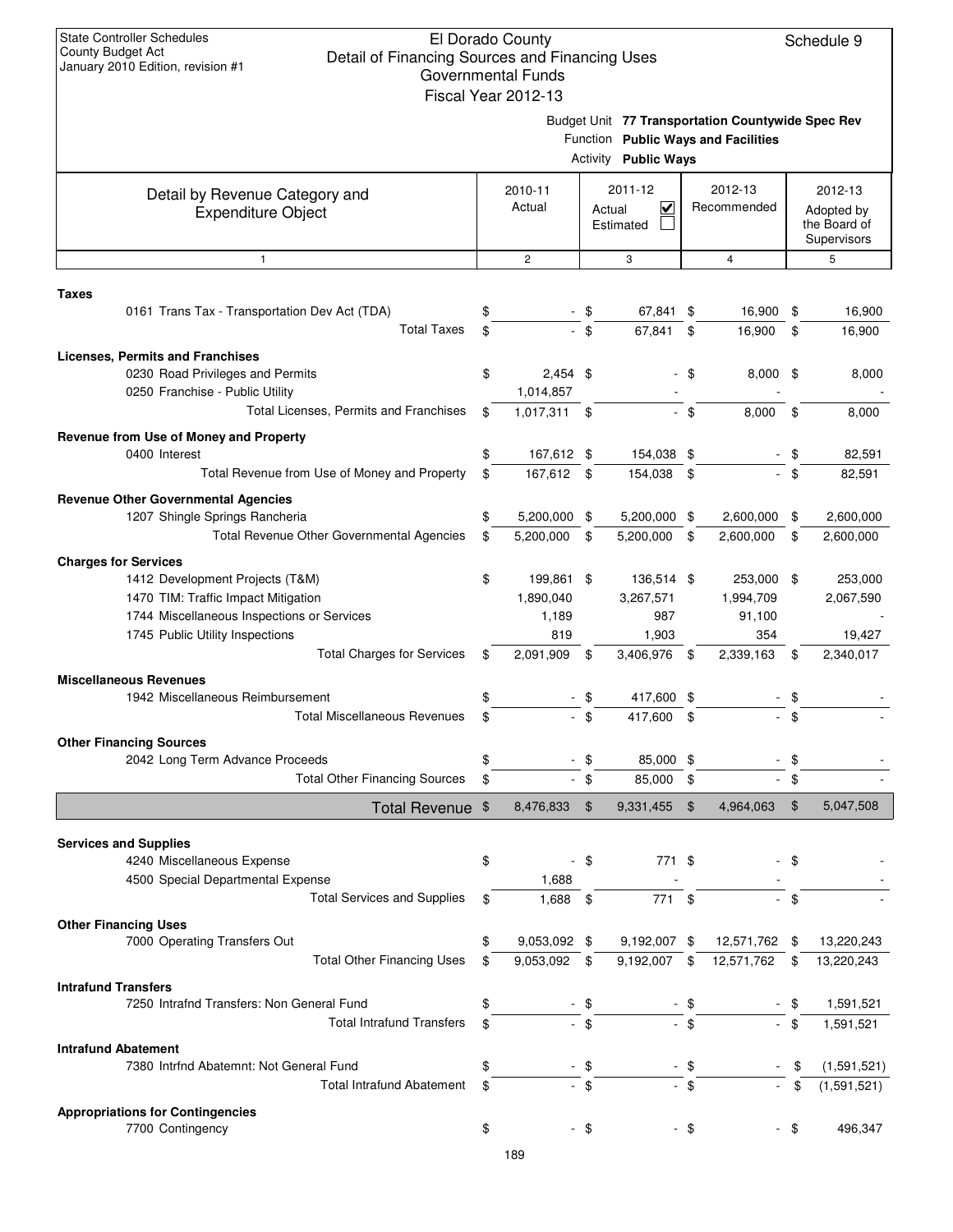| <b>State Controller Schedules</b><br>El Dorado County<br>County Budget Act<br>Detail of Financing Sources and Financing Uses<br>January 2010 Edition, revision #1<br>Governmental Funds<br>Fiscal Year 2012-13 |             |    |                   |                                                               |         |        |             |        |                                                      |  |
|----------------------------------------------------------------------------------------------------------------------------------------------------------------------------------------------------------------|-------------|----|-------------------|---------------------------------------------------------------|---------|--------|-------------|--------|------------------------------------------------------|--|
| Budget Unit 77 Transportation Countywide Spec Rev<br>Function Public Ways and Facilities<br>Activity<br><b>Public Ways</b>                                                                                     |             |    |                   |                                                               |         |        |             |        |                                                      |  |
| Detail by Revenue Category and<br><b>Expenditure Object</b>                                                                                                                                                    |             |    | 2010-11<br>Actual | 2011-12<br>2012-13<br>V<br>Recommended<br>Actual<br>Estimated |         |        |             |        | 2012-13<br>Adopted by<br>the Board of<br>Supervisors |  |
|                                                                                                                                                                                                                |             |    | $\overline{2}$    |                                                               | 3       |        | 4           |        | 5                                                    |  |
| <b>Total Appropriations for Contingencies</b>                                                                                                                                                                  |             | \$ | $\sim$            | \$                                                            |         | $-$ \$ |             | $-$ \$ | 496,347                                              |  |
| Total Expenditures/Appropriations \$                                                                                                                                                                           |             |    | 13,716,590        |                                                               |         |        |             |        |                                                      |  |
|                                                                                                                                                                                                                | Net Cost \$ |    | $(577, 947)$ \$   |                                                               | 138,676 | S.     | (7,607,699) | S      | (8,669,082)                                          |  |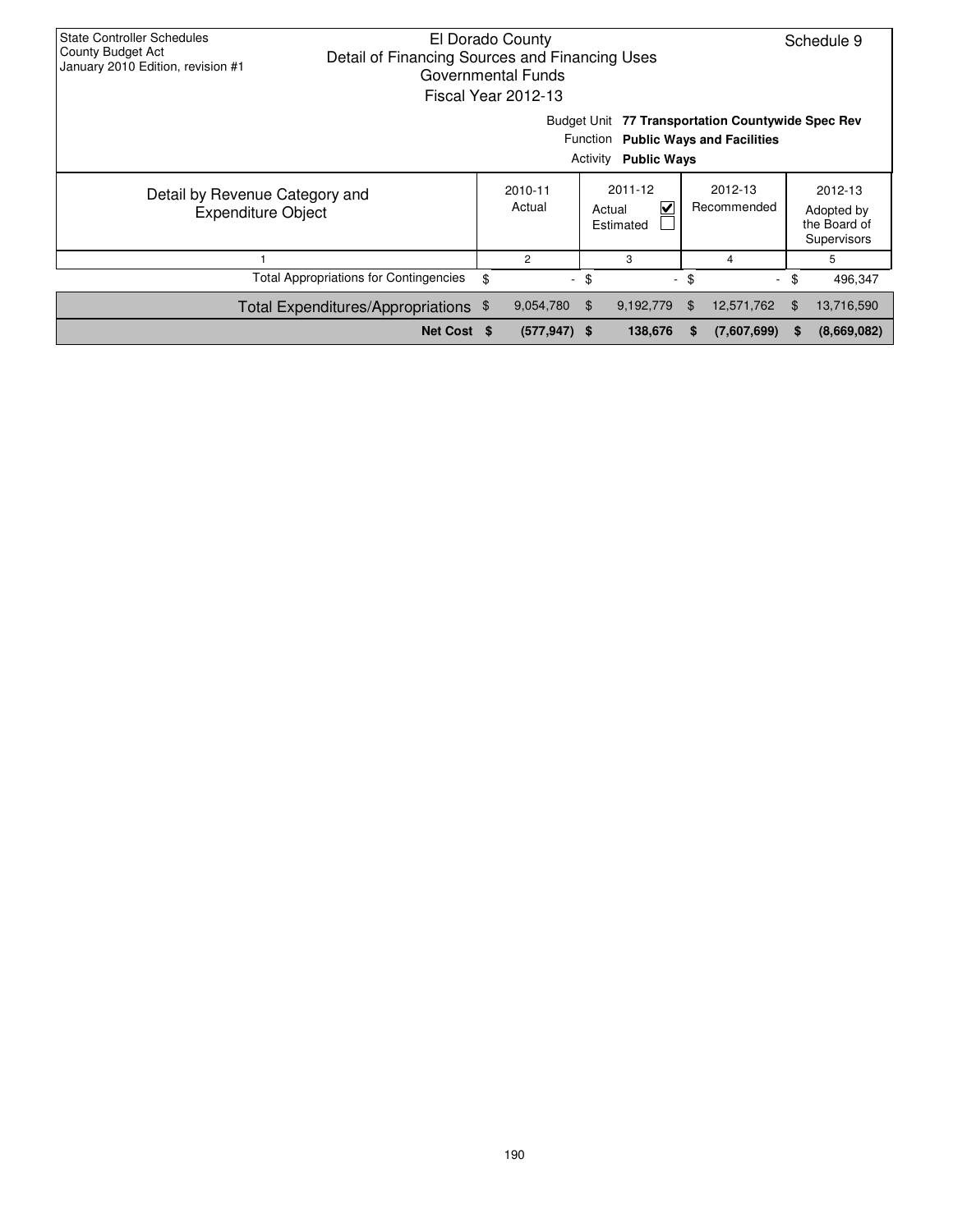|                                                                                                                                                                                |                                                                                                      | Fiscal Year 2012-13      |               |                                                           |                |                                          |                |                                                      |  |
|--------------------------------------------------------------------------------------------------------------------------------------------------------------------------------|------------------------------------------------------------------------------------------------------|--------------------------|---------------|-----------------------------------------------------------|----------------|------------------------------------------|----------------|------------------------------------------------------|--|
|                                                                                                                                                                                | Budget Unit 77 Public Hlth. Countywide Spec Rev<br>Function Health and Sanitation<br>Activity Health |                          |               |                                                           |                |                                          |                |                                                      |  |
| Detail by Revenue Category and<br><b>Expenditure Object</b>                                                                                                                    |                                                                                                      | 2010-11<br>Actual        |               | 2011-12<br>$\overline{\mathbf{v}}$<br>Actual<br>Estimated |                | 2012-13<br>Recommended                   |                | 2012-13<br>Adopted by<br>the Board of<br>Supervisors |  |
| $\mathbf{1}$                                                                                                                                                                   |                                                                                                      | $\overline{c}$           |               | 3                                                         |                | $\overline{4}$                           |                | 5                                                    |  |
| Revenue from Use of Money and Property<br>0400 Interest<br>Total Revenue from Use of Money and Property                                                                        | \$<br>\$                                                                                             | 602 \$<br>602            | \$            | 579 \$<br>579                                             | \$             |                                          | \$<br>\$       |                                                      |  |
| <b>Charges for Services</b><br>1740 Charges for Services<br><b>Total Charges for Services</b>                                                                                  | \$<br>\$                                                                                             | 9,741<br>9,741           | \$<br>\$      | 5,076 \$<br>5,076 \$                                      |                | 10,000<br>10,000                         | \$<br>\$       | 10,000<br>10,000                                     |  |
| <b>Miscellaneous Revenues</b><br>1940 Miscellaneous Revenue<br><b>Total Miscellaneous Revenues</b>                                                                             | \$<br>\$                                                                                             | 20,912 \$<br>20,912 \$   |               | 24,750 \$<br>24,750 \$                                    |                | 15,100 \$<br>15,100                      | \$             | 15,100<br>15,100                                     |  |
| Total Revenue \$                                                                                                                                                               |                                                                                                      | 31,255                   | $\mathbf{\$}$ | $30,405$ \$                                               |                | 25,100                                   | $\mathfrak{S}$ | 25,100                                               |  |
| <b>Services and Supplies</b><br>4300 Professional and Specialized Services<br>4500 Special Departmental Expense<br>4501 Special Projects<br><b>Total Services and Supplies</b> | \$<br>\$                                                                                             | 8,817 \$<br>397<br>9,215 | \$            | 13,422 \$<br>198<br>13,620                                | \$             | 41,858 \$<br>1,000<br>204,351<br>247,209 | $^{\circ}$     | 35,519<br>1,000<br>204,351<br>240,870                |  |
| <b>Other Charges</b><br>5300 Interfund Expenditures<br><b>Total Other Charges</b>                                                                                              | \$<br>\$                                                                                             | 299\$<br>299             | \$            | ۰                                                         | - \$<br>$-$ \$ | 1,000<br>1.000                           | \$<br>\$       | 1,000<br>1,000                                       |  |
| <b>Other Financing Uses</b><br>7000 Operating Transfers Out<br><b>Total Other Financing Uses</b>                                                                               | \$<br>\$                                                                                             | 8,136 \$<br>8,136        | \$            |                                                           | - \$<br>\$     |                                          | \$<br>\$       |                                                      |  |
| <b>Total Expenditures/Appropriations</b>                                                                                                                                       | \$                                                                                                   | 17,649                   | $\frac{1}{2}$ | 13,620                                                    | $\mathfrak{F}$ | 248,209                                  | \$             | 241,870                                              |  |
| Net Cost \$                                                                                                                                                                    |                                                                                                      | 13,606                   | \$            | 16,786                                                    | \$             | (223, 109)                               | \$             | (216, 770)                                           |  |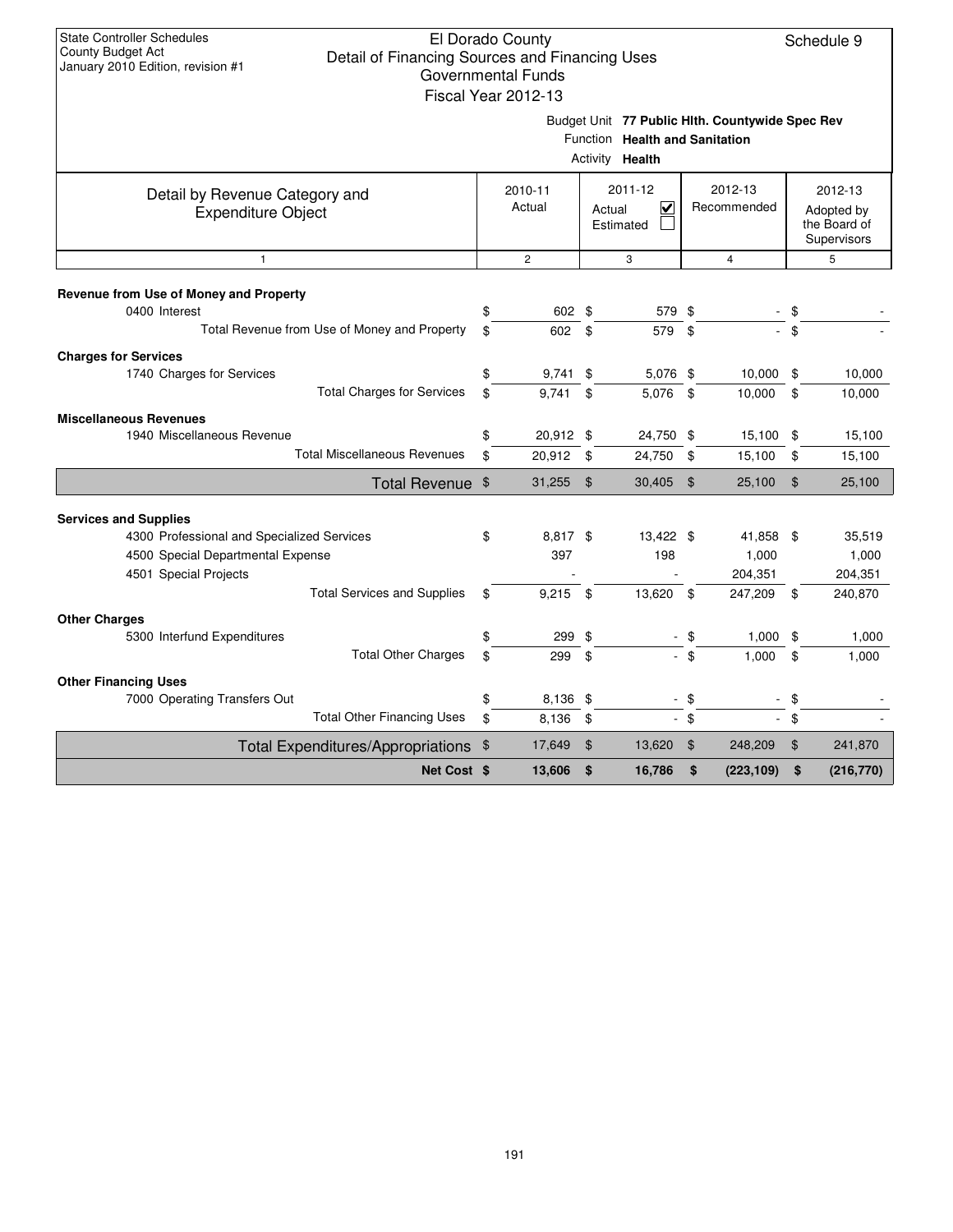|                                                                        | Fiscal Year 2012-13 |      |                                                          |                    |                                                     |                |                                           |
|------------------------------------------------------------------------|---------------------|------|----------------------------------------------------------|--------------------|-----------------------------------------------------|----------------|-------------------------------------------|
|                                                                        |                     |      | Function Health and Sanitation<br>Activity <b>Health</b> |                    | Budget Unit 77 Envrnmtl. Mgmnt. Countywide Spec Rev |                |                                           |
|                                                                        | 2010-11             |      | 2011-12                                                  |                    | 2012-13                                             |                | 2012-13                                   |
| Detail by Revenue Category and<br><b>Expenditure Object</b>            | Actual              |      | $\overline{\mathsf{v}}$<br>Actual<br>Estimated           |                    | Recommended                                         |                | Adopted by<br>the Board of<br>Supervisors |
| $\mathbf{1}$                                                           | $\overline{2}$      |      | 3                                                        |                    | $\overline{4}$                                      |                | 5                                         |
| Revenue from Use of Money and Property<br>0400 Interest                | \$<br>1,574         | \$   | $(5,392)$ \$                                             |                    |                                                     | \$             |                                           |
| Total Revenue from Use of Money and Property                           | \$<br>1.574         | \$   | $(5,392)$ \$                                             |                    |                                                     | $\mathfrak{L}$ |                                           |
|                                                                        |                     |      |                                                          |                    |                                                     |                |                                           |
| <b>Intergovernmental Revenue - State</b><br>0880 State - Other         | \$<br>675,000 \$    |      | 75,000 \$                                                |                    |                                                     | $\sqrt[6]{3}$  |                                           |
| Total Intergovernmental Revenue - State                                | \$<br>675,000       | \$   | 75,000 \$                                                |                    |                                                     | \$             |                                           |
| <b>Miscellaneous Revenues</b>                                          |                     |      |                                                          |                    |                                                     |                |                                           |
| 1940 Miscellaneous Revenue                                             | \$<br>5,827,529 \$  |      | 1,798,377 \$                                             |                    |                                                     | \$             |                                           |
| <b>Total Miscellaneous Revenues</b>                                    | \$<br>5,827,529     | \$   | 1,798,377 \$                                             |                    |                                                     | \$             |                                           |
| <b>Other Financing Sources</b>                                         |                     |      |                                                          |                    |                                                     |                |                                           |
| 2020 Operating Transfers In                                            | \$                  | \$   | 3,518,920 \$                                             |                    |                                                     | \$             | 2,799,654                                 |
| <b>Total Other Financing Sources</b>                                   | \$                  | - \$ | 3,518,920                                                | \$                 |                                                     | $-$ \$         | 2,799,654                                 |
| Total Revenue \$                                                       | 6,504,102           | \$   | 5,386,905                                                | $\mathbf{\hat{S}}$ |                                                     | - \$           | 2,799,654                                 |
|                                                                        |                     |      |                                                          |                    |                                                     |                |                                           |
| <b>Services and Supplies</b>                                           |                     |      |                                                          |                    |                                                     |                |                                           |
| 4260 Office Expense<br>4300 Professional and Specialized Services      | \$<br>3,987,802     | - \$ | 144S<br>4,637,475                                        |                    | 1,980,067                                           | - \$           | 2,799,654                                 |
| <b>Total Services and Supplies</b>                                     | \$<br>3,987,802 \$  |      | 4,637,619                                                | \$                 | 1,980,067                                           | \$             | 2,799,654                                 |
|                                                                        |                     |      |                                                          |                    |                                                     |                |                                           |
| <b>Other Charges</b><br>5240 Contribution To Non-county Governmental   | \$<br>3,265,534 \$  |      |                                                          | \$                 |                                                     | \$             |                                           |
| <b>Total Other Charges</b>                                             | \$<br>3,265,534     | \$   |                                                          | \$                 |                                                     | \$             |                                           |
|                                                                        |                     |      |                                                          |                    |                                                     |                |                                           |
| <b>Residual Equity Transfers</b><br>7100 Residual Equity Transfers Out | \$<br>$\mathbf{1}$  | - \$ |                                                          | \$                 |                                                     | \$             |                                           |
| <b>Total Residual Equity Transfers</b>                                 | \$<br>1             | \$   |                                                          | \$                 |                                                     | \$             |                                           |
| Total Expenditures/Appropriations \$                                   | 7,253,336           | \$   | 4,637,619                                                | $\mathfrak{F}$     | 1,980,067                                           | \$             | 2,799,654                                 |
| Net Cost \$                                                            | $(749, 234)$ \$     |      | 749,286                                                  | \$                 | $(1,980,067)$ \$                                    |                |                                           |
|                                                                        |                     |      |                                                          |                    |                                                     |                |                                           |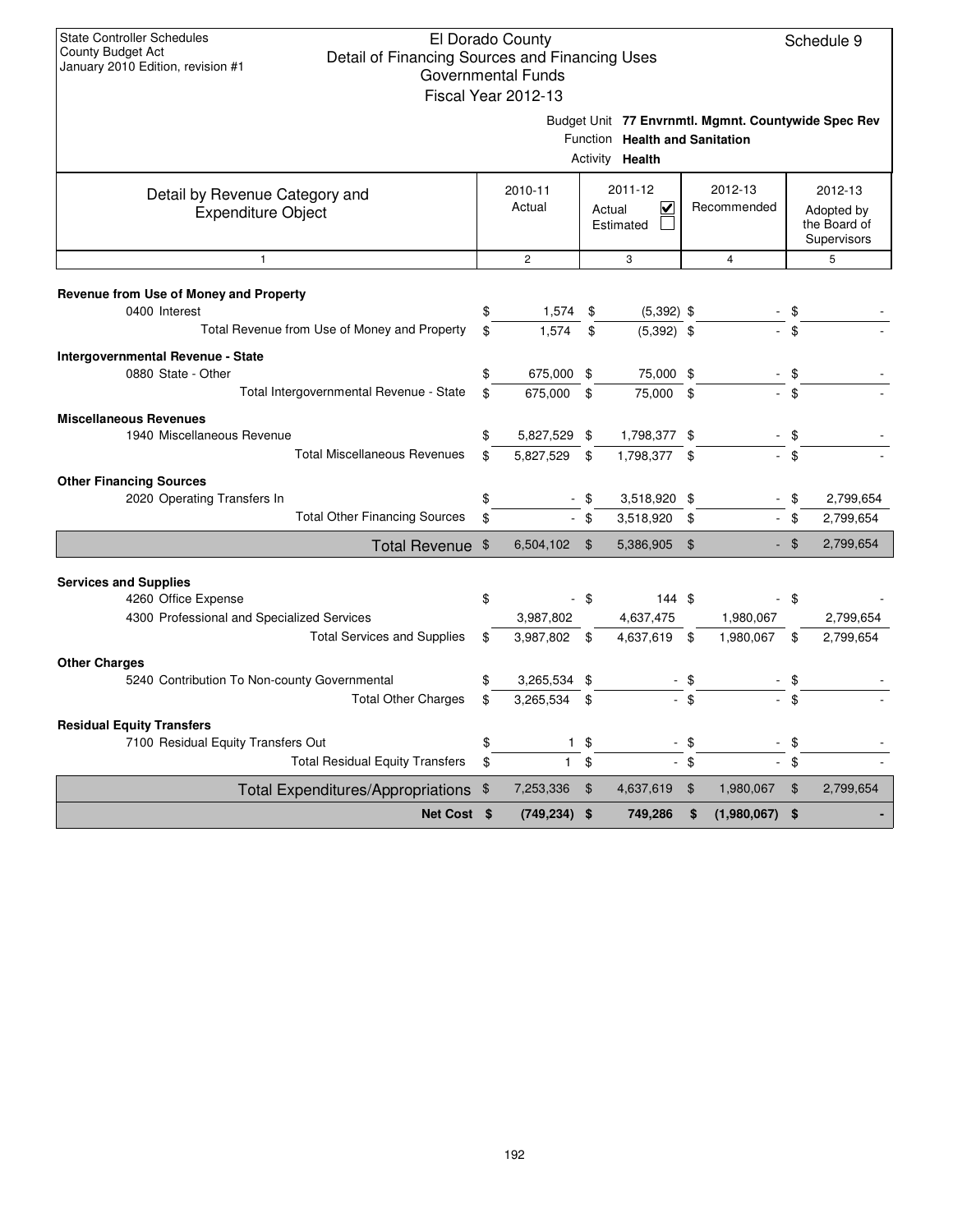| <b>State Controller Schedules</b><br>El Dorado County<br>Schedule 9<br>County Budget Act<br>Detail of Financing Sources and Financing Uses<br>January 2010 Edition, revision #1<br>Governmental Funds<br>Fiscal Year 2012-13 |          |                     |          |                                                                                                                       |                |                        |                |                                                      |  |  |
|------------------------------------------------------------------------------------------------------------------------------------------------------------------------------------------------------------------------------|----------|---------------------|----------|-----------------------------------------------------------------------------------------------------------------------|----------------|------------------------|----------------|------------------------------------------------------|--|--|
|                                                                                                                                                                                                                              |          |                     |          | Budget Unit 77 Veterans Services Countywide Spe Rev<br>Function Public Assistance<br><b>Activity Veterans Affairs</b> |                |                        |                |                                                      |  |  |
| Detail by Revenue Category and<br><b>Expenditure Object</b>                                                                                                                                                                  |          | 2010-11<br>Actual   |          | 2011-12<br>$\overline{\mathbf{v}}$<br>Actual<br>Estimated                                                             |                | 2012-13<br>Recommended |                | 2012-13<br>Adopted by<br>the Board of<br>Supervisors |  |  |
| $\mathbf{1}$                                                                                                                                                                                                                 |          | 5                   |          |                                                                                                                       |                |                        |                |                                                      |  |  |
| Revenue from Use of Money and Property<br>0400 Interest<br>Total Revenue from Use of Money and Property                                                                                                                      | \$<br>\$ | 291<br>291          | \$<br>\$ | 296 \$<br>296                                                                                                         | - \$           | a.                     | \$<br>\$       |                                                      |  |  |
| <b>Miscellaneous Revenues</b>                                                                                                                                                                                                |          |                     |          |                                                                                                                       |                |                        |                |                                                      |  |  |
| 1940 Miscellaneous Revenue<br><b>Total Miscellaneous Revenues</b>                                                                                                                                                            | \$<br>\$ | $5,513$ \$<br>5,513 | \$       | 14,571 \$<br>14,571                                                                                                   | \$             | 10,000<br>10,000       | -\$<br>\$      | 10,000<br>10,000                                     |  |  |
| Total Revenue \$                                                                                                                                                                                                             |          | 5,804               | \$       | 14,867                                                                                                                | \$             | 10,000                 | $\mathfrak{L}$ | 10,000                                               |  |  |
| <b>Other Financing Uses</b>                                                                                                                                                                                                  |          |                     |          |                                                                                                                       |                |                        |                |                                                      |  |  |
| 7000 Operating Transfers Out                                                                                                                                                                                                 | \$       |                     | \$       | 47,500 \$                                                                                                             |                | 55,000                 | \$             | 55,000                                               |  |  |
| <b>Total Other Financing Uses</b>                                                                                                                                                                                            | \$       |                     | - \$     | 47,500                                                                                                                | -\$            | 55,000                 | \$             | 55,000                                               |  |  |
| Total Expenditures/Appropriations \$                                                                                                                                                                                         |          |                     | \$       | 47,500                                                                                                                | $\mathfrak{F}$ | 55,000                 | \$             | 55,000                                               |  |  |
| Net Cost \$                                                                                                                                                                                                                  |          | 5,804               | \$       | (32, 633)                                                                                                             | \$             | (45,000)               | \$             | (45,000)                                             |  |  |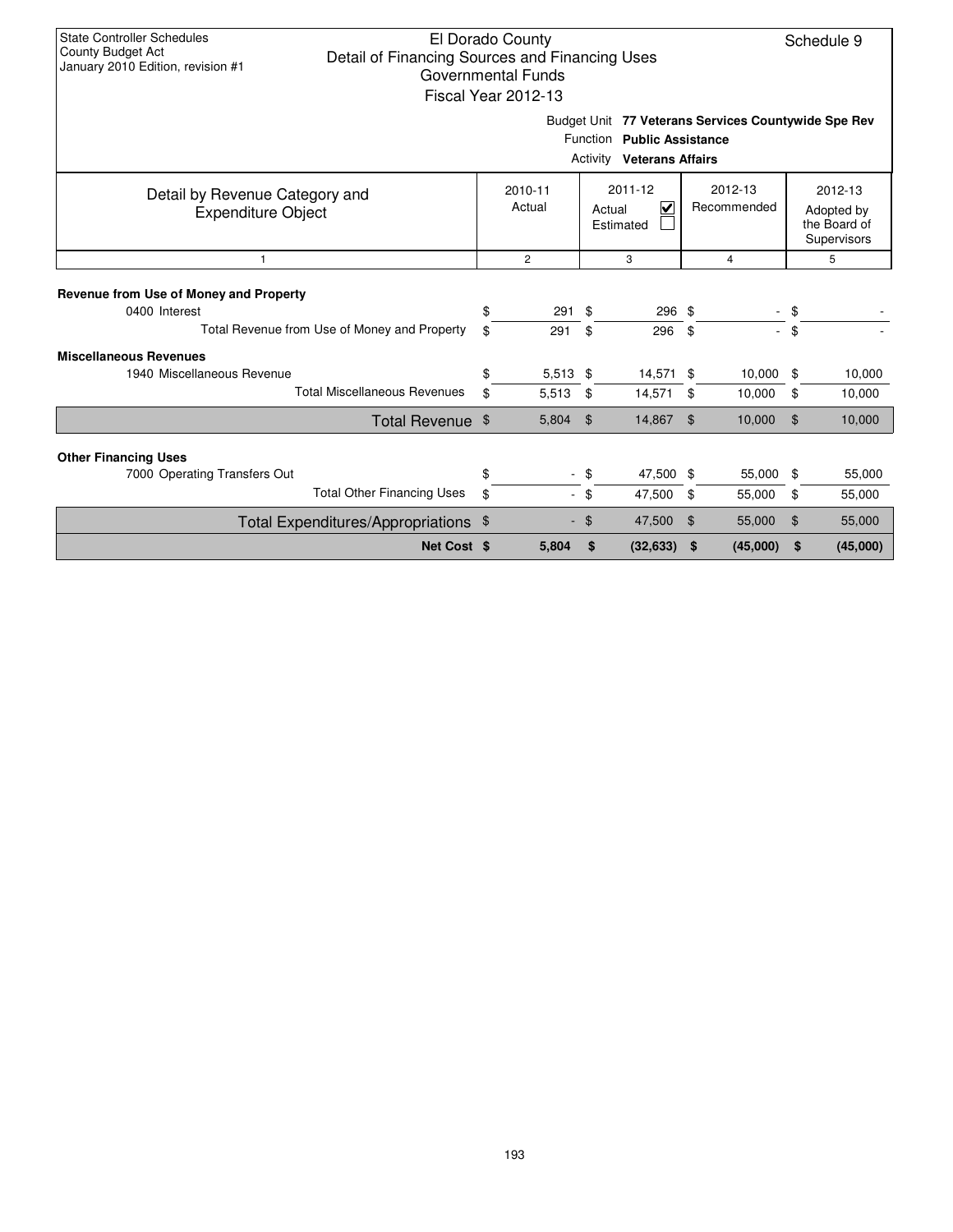|                                                                                                                  |          | Fiscal Year 2012-13              |          |                                                              |          |                                                  |                |                                                      |
|------------------------------------------------------------------------------------------------------------------|----------|----------------------------------|----------|--------------------------------------------------------------|----------|--------------------------------------------------|----------------|------------------------------------------------------|
|                                                                                                                  |          |                                  |          | Function Public Assistance<br>Activity <b>Administration</b> |          | Budget Unit 77 Human Services Countywide Spe Rev |                |                                                      |
| Detail by Revenue Category and<br><b>Expenditure Object</b>                                                      |          | 2010-11<br>Actual                |          | 2011-12<br>$\overline{\mathbf{v}}$<br>Actual<br>Estimated    |          | 2012-13<br>Recommended                           |                | 2012-13<br>Adopted by<br>the Board of<br>Supervisors |
| $\mathbf{1}$                                                                                                     |          | $\overline{2}$                   |          | 3                                                            |          | $\overline{4}$                                   |                | 5                                                    |
| Revenue from Use of Money and Property<br>0400 Interest<br>Total Revenue from Use of Money and Property          | \$<br>\$ | 320<br>320                       | \$<br>\$ | 221<br>221                                                   | \$<br>\$ | 260<br>260                                       | \$<br>\$       | 250<br>250                                           |
| Intergovernmental Revenue - State<br>0880 State - Other<br>Total Intergovernmental Revenue - State               | \$       | $5,088$ \$                       |          | $3,601$ \$                                                   |          | $5,000$ \$                                       |                | 5,000                                                |
| <b>Charges for Services</b><br>1600 Recording Fees<br>1603 Vital Health Statistic Fee                            | \$<br>\$ | 5,088<br>15,989 \$<br>2,000      | \$       | 3,601<br>14,818 \$<br>2,112                                  | \$       | 5,000<br>16,800 \$<br>2,000                      | \$             | 5,000<br>16,800<br>2,000                             |
| <b>Total Charges for Services</b><br><b>Other Financing Sources</b><br>2020 Operating Transfers In               | \$<br>\$ | 17,989<br>25,000 \$              | -\$      | 16,930 \$<br>25,000 \$                                       |          | 18,800<br>25,000                                 | - \$<br>\$     | 18,800<br>25,000                                     |
| <b>Total Other Financing Sources</b><br><b>Residual Equity Transfers</b>                                         | \$       | 25,000                           | \$       | 25,000 \$                                                    |          | 25,000                                           | \$             | 25,000                                               |
| 2100 Residual Equity Transfers In<br><b>Total Residual Equity Transfers</b>                                      | \$<br>\$ |                                  | \$<br>\$ | 553 \$<br>553                                                | \$       | 564<br>564                                       | -\$<br>\$      |                                                      |
| Total Revenue \$                                                                                                 |          | 48,398                           | \$       | 46,305                                                       | -\$      | 49,624                                           | $\mathfrak{S}$ | 49,050                                               |
| <b>Services and Supplies</b><br>4300 Professional and Specialized Services                                       | \$       | 80,143 \$                        |          | 59,787 \$                                                    |          | 96,114 \$                                        |                | 113,621                                              |
| <b>Total Services and Supplies</b>                                                                               | \$       | 80,143                           | \$       | 59,787 \$                                                    |          | 96,114                                           | \$             | 113,621                                              |
| <b>Residual Equity Transfers</b><br>7100 Residual Equity Transfers Out<br><b>Total Residual Equity Transfers</b> | \$<br>\$ | $\blacksquare$<br>$\blacksquare$ | \$<br>\$ | 553 \$<br>553                                                | \$       | 564<br>564                                       | \$<br>\$       |                                                      |
| Total Expenditures/Appropriations \$                                                                             |          | 80,143                           | \$       | 60,341                                                       | \$       | 96,678                                           | \$             | 113,621                                              |
| Net Cost \$                                                                                                      |          | (31, 745)                        | \$       | (14, 036)                                                    | \$       | (47, 054)                                        | \$             | (64, 571)                                            |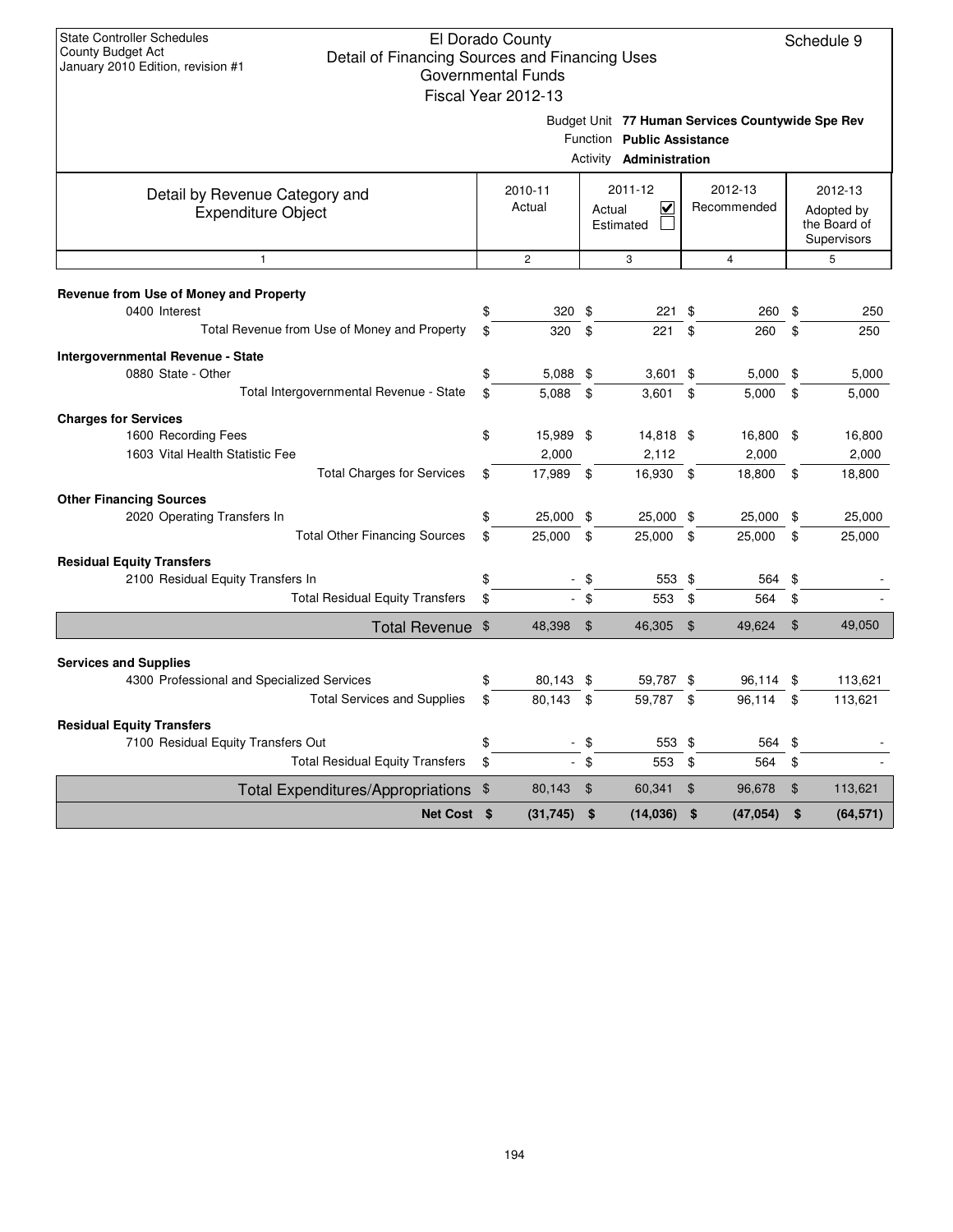| <b>State Controller Schedules</b><br>El Dorado County<br>Schedule 9<br>County Budget Act<br>Detail of Financing Sources and Financing Uses<br>January 2010 Edition, revision #1<br><b>Governmental Funds</b><br>Fiscal Year 2012-13 |    |                     |                     |                 |              |                        |                |                                                      |  |  |  |  |
|-------------------------------------------------------------------------------------------------------------------------------------------------------------------------------------------------------------------------------------|----|---------------------|---------------------|-----------------|--------------|------------------------|----------------|------------------------------------------------------|--|--|--|--|
| Budget Unit 77 Library Countywide Spec Rev<br>Function Education<br><b>Library Services</b><br>Activity                                                                                                                             |    |                     |                     |                 |              |                        |                |                                                      |  |  |  |  |
| Detail by Revenue Category and<br><b>Expenditure Object</b>                                                                                                                                                                         |    | 2010-11<br>Actual   | Actual<br>Estimated | 2011-12<br>V    |              | 2012-13<br>Recommended |                | 2012-13<br>Adopted by<br>the Board of<br>Supervisors |  |  |  |  |
| 1                                                                                                                                                                                                                                   |    | $\overline{c}$<br>3 |                     |                 |              | 4                      |                | 5                                                    |  |  |  |  |
| Revenue from Use of Money and Property<br>0400 Interest                                                                                                                                                                             | \$ | 90                  | - \$                | 90 <sup>°</sup> |              |                        | \$             |                                                      |  |  |  |  |
| Total Revenue from Use of Money and Property                                                                                                                                                                                        | \$ | 90                  | \$                  | 90              | \$           |                        | \$             | 4                                                    |  |  |  |  |
| <b>Miscellaneous Revenues</b><br>1940 Miscellaneous Revenue                                                                                                                                                                         | \$ | 15,536 \$           |                     | 5,338 \$        |              | 5,000                  | \$             | 5,000                                                |  |  |  |  |
| <b>Total Miscellaneous Revenues</b>                                                                                                                                                                                                 | \$ | 15,536              | \$                  | 5,338           | \$           | 5,000                  | \$             | 5,000                                                |  |  |  |  |
| Total Revenue \$                                                                                                                                                                                                                    |    | 15,626              | $\mathfrak{F}$      | 5,428           | \$           | 5,000                  | $\mathfrak{L}$ | 5,004                                                |  |  |  |  |
| <b>Other Financing Uses</b>                                                                                                                                                                                                         |    |                     |                     |                 |              |                        |                |                                                      |  |  |  |  |
| 7000 Operating Transfers Out                                                                                                                                                                                                        | \$ | 10,502 \$           |                     | $9,420$ \$      |              | 12,283                 | \$             | 22,408                                               |  |  |  |  |
| <b>Total Other Financing Uses</b>                                                                                                                                                                                                   | \$ | 10,502              | \$                  | 9,420           | 12,283<br>\$ |                        | \$             | 22,408                                               |  |  |  |  |
| Total Expenditures/Appropriations \$                                                                                                                                                                                                |    | 10,502<br>$\$\$     |                     | 9,420           | 12,283<br>\$ |                        | \$             | 22,408                                               |  |  |  |  |
| Net Cost \$                                                                                                                                                                                                                         |    | 5,123               | \$                  | (3,992)         | \$           | (7, 283)               | \$             | (17, 404)                                            |  |  |  |  |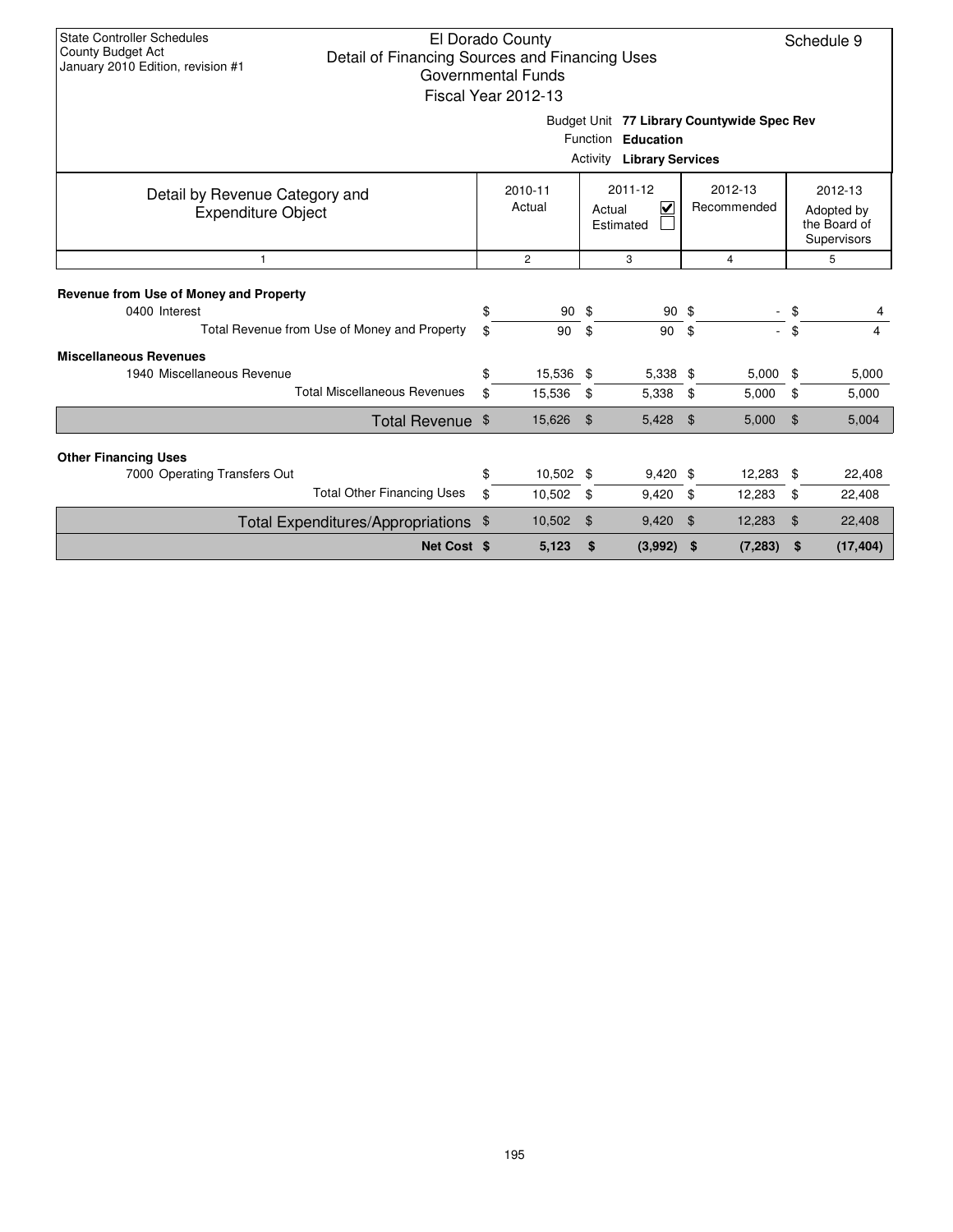| <b>State Controller Schedules</b><br>El Dorado County<br>Schedule 9<br>County Budget Act<br>Detail of Financing Sources and Financing Uses<br>January 2010 Edition, revision #1<br><b>Governmental Funds</b><br>Fiscal Year 2012-13 |                  |          |                |                      |                                              |                          |                                                      |  |  |  |
|-------------------------------------------------------------------------------------------------------------------------------------------------------------------------------------------------------------------------------------|------------------|----------|----------------|----------------------|----------------------------------------------|--------------------------|------------------------------------------------------|--|--|--|
| Budget Unit 77 U.C.C.E. Countywide Spec Rev<br>Function Education<br><b>Activity Agricultural Education</b>                                                                                                                         |                  |          |                |                      |                                              |                          |                                                      |  |  |  |
| Detail by Revenue Category and<br><b>Expenditure Object</b>                                                                                                                                                                         |                  | 2010-11  | Actual         | Actual               | 2011-12<br>$\blacktriangledown$<br>Estimated | 2012-13<br>Recommended   | 2012-13<br>Adopted by<br>the Board of<br>Supervisors |  |  |  |
|                                                                                                                                                                                                                                     |                  |          | 2              |                      | 3                                            | 4                        | 5                                                    |  |  |  |
| Revenue from Use of Money and Property<br>0400 Interest<br>Total Revenue from Use of Money and Property                                                                                                                             |                  | \$<br>\$ | $\overline{4}$ | $4 \text{ } $$<br>\$ | $2 \quad$                                    | $2 \text{ } $$<br>$\sim$ | - \$<br>\$                                           |  |  |  |
|                                                                                                                                                                                                                                     | Total Revenue \$ |          | $\overline{4}$ | $\mathfrak{L}$       | $\overline{2}$                               | \$                       | $-$ \$                                               |  |  |  |
|                                                                                                                                                                                                                                     | Net Cost \$      |          |                | \$.                  | $\mathbf{2}$                                 | \$                       | $-$ \$                                               |  |  |  |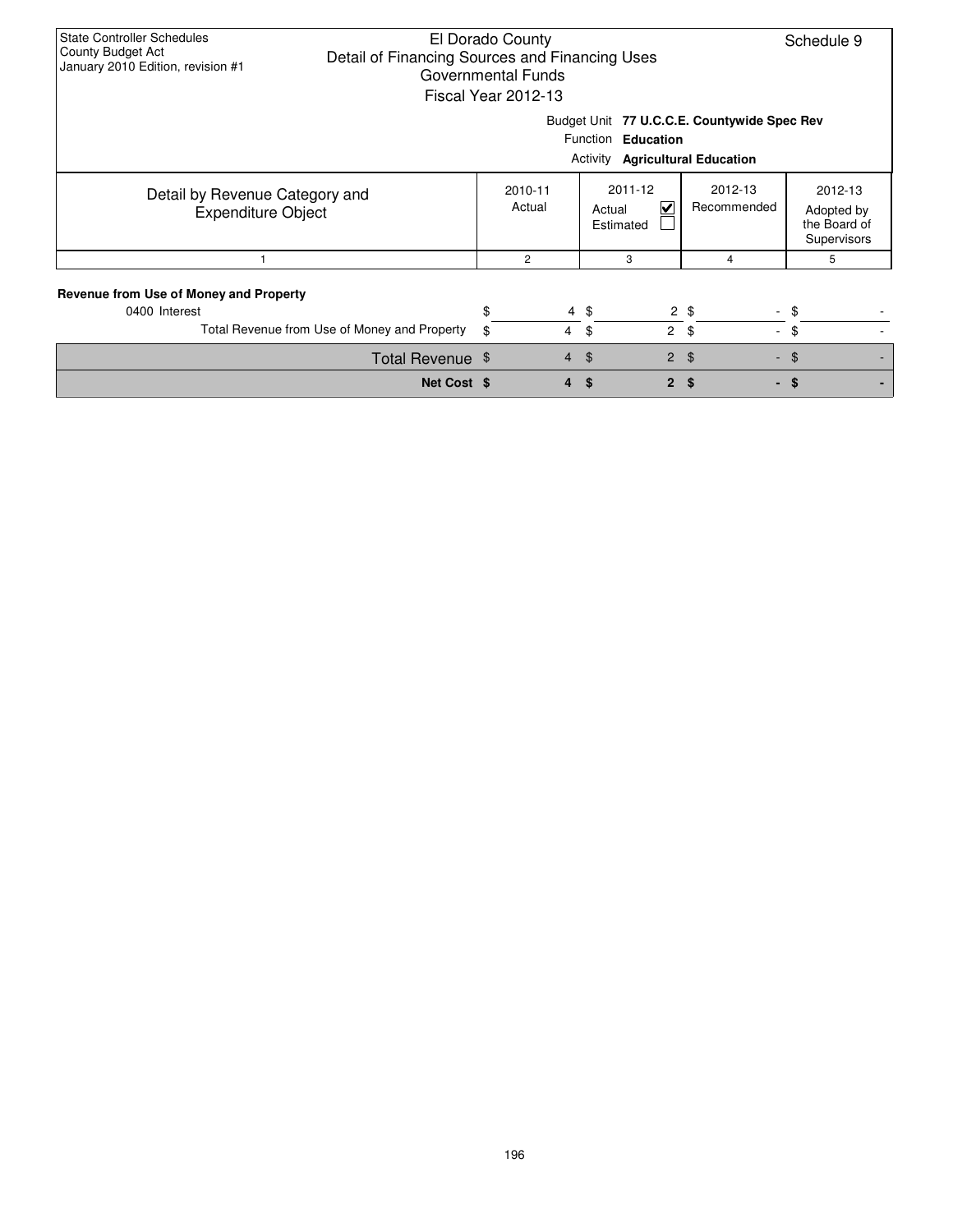|                                                                                                         |          | QUVUIIIIIUIIIII UIIUS<br>Fiscal Year 2012-13 |           |                                                                                                                  |     |                        |               |                                                      |
|---------------------------------------------------------------------------------------------------------|----------|----------------------------------------------|-----------|------------------------------------------------------------------------------------------------------------------|-----|------------------------|---------------|------------------------------------------------------|
|                                                                                                         |          |                                              |           | Budget Unit 77 Fish & Game Countywide Spec Rev<br>Function Public Protection<br><b>Activity Other Protection</b> |     |                        |               |                                                      |
| Detail by Revenue Category and<br><b>Expenditure Object</b>                                             |          | 2010-11<br>Actual                            |           | 2011-12<br>$\overline{\mathbf{v}}$<br>Actual<br>Estimated                                                        |     | 2012-13<br>Recommended |               | 2012-13<br>Adopted by<br>the Board of<br>Supervisors |
| $\mathbf{1}$                                                                                            |          | $\overline{c}$                               |           | 3                                                                                                                |     | $\overline{4}$         |               | 5                                                    |
| Revenue from Use of Money and Property<br>0400 Interest<br>Total Revenue from Use of Money and Property | \$<br>\$ | 27<br>27                                     | -\$<br>\$ | 38 \$<br>38                                                                                                      | \$  |                        | \$<br>$-$ \$  |                                                      |
| <b>Miscellaneous Revenues</b>                                                                           |          |                                              |           |                                                                                                                  |     |                        |               |                                                      |
| 1940 Miscellaneous Revenue                                                                              | \$       | $6,000$ \$                                   |           | $\blacksquare$                                                                                                   | \$  | 10,000                 | \$            | 10,000                                               |
| <b>Total Miscellaneous Revenues</b>                                                                     | \$       | 6,000                                        | \$        | ÷.                                                                                                               | -\$ | 10,000                 | \$            | 10,000                                               |
| Total Revenue \$                                                                                        |          | 6,027                                        | \$        | 38                                                                                                               | \$  | 10,000                 | $\frac{1}{2}$ | 10,000                                               |
| <b>Services and Supplies</b>                                                                            |          |                                              |           |                                                                                                                  |     |                        |               |                                                      |
| 4501 Special Projects                                                                                   | \$       | $(350)$ \$                                   |           | 4,010 \$                                                                                                         |     | 24,000                 | \$            | 13,800                                               |
| <b>Total Services and Supplies</b>                                                                      | \$       | $(350)$ \$                                   |           | $4,010$ \$                                                                                                       |     | 24,000                 | \$            | 13,800                                               |
| <b>Other Financing Uses</b>                                                                             |          |                                              |           |                                                                                                                  |     |                        |               |                                                      |
| 7000 Operating Transfers Out                                                                            | \$       |                                              | \$        |                                                                                                                  | \$  |                        | \$            | 6,200                                                |
| <b>Total Other Financing Uses</b>                                                                       | \$       | ÷.                                           | \$        | $\mathbf{r}$                                                                                                     | \$  |                        | \$            | 6,200                                                |
| <b>Total Expenditures/Appropriations</b>                                                                | \$       | $(350)$ \$                                   |           | 4,010                                                                                                            | \$  | 24,000                 | \$            | 20,000                                               |
| Net Cost \$                                                                                             |          | 6,377                                        | \$        | (3,972)                                                                                                          | \$  | (14,000)               | \$            | (10,000)                                             |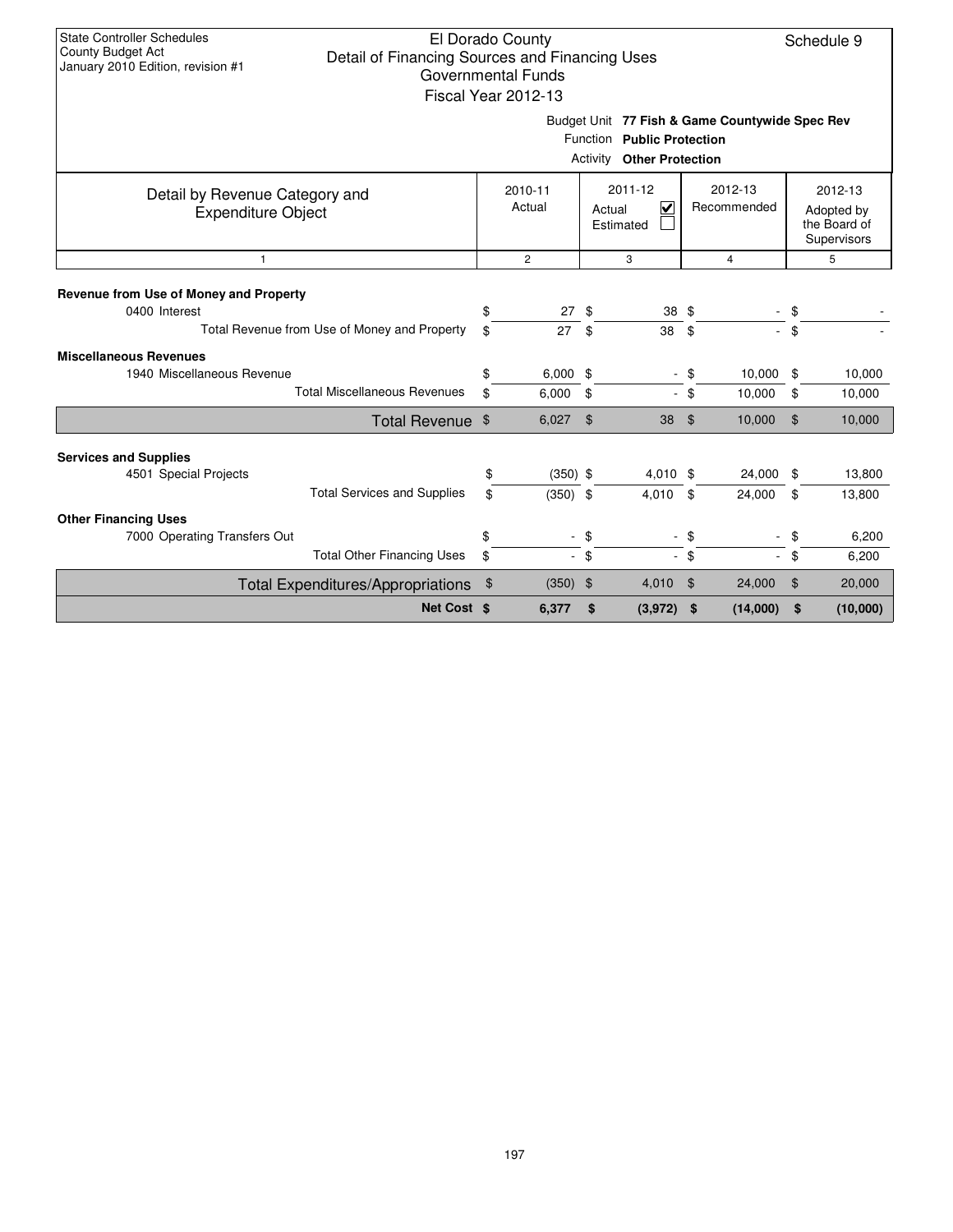| <b>State Controller Schedules</b>                                                                                                                 |          | El Dorado County                        |                |                                                |                |                                                                                            |                | Schedule 9                                           |
|---------------------------------------------------------------------------------------------------------------------------------------------------|----------|-----------------------------------------|----------------|------------------------------------------------|----------------|--------------------------------------------------------------------------------------------|----------------|------------------------------------------------------|
| County Budget Act                                                                                                                                 |          |                                         |                | Detail of Financing Sources and Financing Uses |                |                                                                                            |                |                                                      |
| January 2010 Edition, revision #1                                                                                                                 |          | <b>Governmental Funds</b>               |                |                                                |                |                                                                                            |                |                                                      |
|                                                                                                                                                   |          | Fiscal Year 2012-13                     |                |                                                |                |                                                                                            |                |                                                      |
|                                                                                                                                                   |          |                                         |                | <b>Budget Unit</b><br>Function<br>Activity     |                | 77 Realignment Countywide Spec Rev<br><b>Health and Sanitation</b><br><b>Public Health</b> |                |                                                      |
| Detail by Revenue Category and<br><b>Expenditure Object</b>                                                                                       |          | 2010-11<br>Actual                       |                | 2011-12<br>Actual<br>$\checkmark$<br>Estimated |                | 2012-13<br>Recommended                                                                     |                | 2012-13<br>Adopted by<br>the Board of<br>Supervisors |
|                                                                                                                                                   |          | $\overline{c}$                          |                | 3                                              |                | $\overline{4}$                                                                             |                | 5                                                    |
| Revenue from Use of Money and Property<br>0400 Interest                                                                                           |          | 4,891                                   | \$             | 5,616                                          | \$             | 1,800                                                                                      | \$             | 1,800                                                |
| Total Revenue from Use of Money and Property                                                                                                      | \$       | 4,891                                   | \$             | 5,616                                          | $\mathfrak{S}$ | 1,800                                                                                      | $\mathfrak{s}$ | 1,800                                                |
| <b>Intergovernmental Revenue - State</b><br>0661 State - Sales Tax Realignment Mentl Hlth<br>0686 State - Sales Tax Realignment Health            | \$       | 2,262,320 \$<br>1,641,287               |                | 3,038,260<br>1,649,375                         | \$             | 3,426,478 \$<br>1,599,367                                                                  |                | 3,426,478<br>1,590,025                               |
| Total Intergovernmental Revenue - State                                                                                                           | \$       | 3,903,607 \$                            |                | 4,687,635                                      | \$             | 5,025,845 \$                                                                               |                | 5,016,503                                            |
| <b>Other Financing Sources</b><br>2020 Operating Transfers In<br>2021 Operating Transfers In: Veh Lic Fee<br><b>Total Other Financing Sources</b> | \$<br>\$ | 720,702 \$<br>2,286,390<br>3,007,092 \$ |                | 720,702<br>1,866,302<br>2,587,004              | \$<br>\$       | 720,702 \$<br>1,413,901<br>2,134,603 \$                                                    |                | 720,702<br>1,798,192<br>2,518,894                    |
| Total Revenue \$                                                                                                                                  |          | 6,915,590                               | $\mathfrak{L}$ | 7,280,255                                      | $\$\$          | 7,162,248 \$                                                                               |                | 7,537,197                                            |
| <b>Other Financing Uses</b>                                                                                                                       |          |                                         |                |                                                |                |                                                                                            |                |                                                      |
| 7000 Operating Transfer Out                                                                                                                       | \$       | 6,915,590                               | \$             | 7,179,078                                      | \$             | 7,162,248                                                                                  | \$             | 7,638,374                                            |
| Total Other Financing Uses \$                                                                                                                     |          | 6,915,590                               | -\$            | 7,179,078                                      | \$             | 7,162,248                                                                                  | \$             | 7,638,374                                            |
| Total Expenditures/Appropriations \$                                                                                                              |          | 6,915,590                               | \$             | 7,179,078                                      | \$             | 7,162,248                                                                                  | \$             | 7,638,374                                            |
| Net Cost \$                                                                                                                                       |          |                                         | \$             | 101,177                                        | \$             |                                                                                            | -\$            | (101, 177)                                           |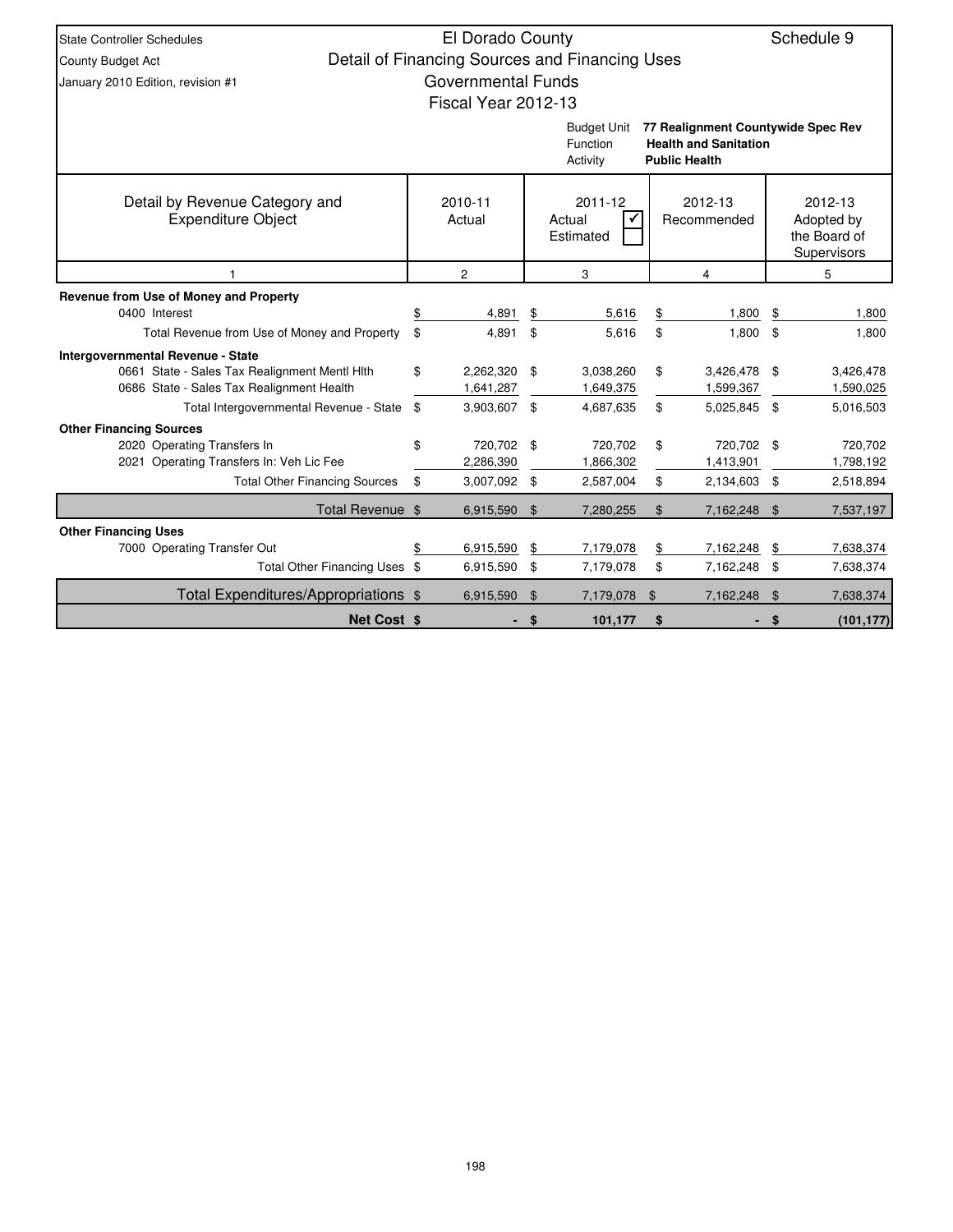| State Controller Schedules                                              | El Dorado County          |      |                                                |       |                                                                                  |     | Schedule 9                                           |
|-------------------------------------------------------------------------|---------------------------|------|------------------------------------------------|-------|----------------------------------------------------------------------------------|-----|------------------------------------------------------|
| County Budget Act                                                       |                           |      | Detail of Financing Sources and Financing Uses |       |                                                                                  |     |                                                      |
| January 2010 Edition, revision #1                                       | <b>Governmental Funds</b> |      |                                                |       |                                                                                  |     |                                                      |
|                                                                         | Fiscal Year 2012-13       |      |                                                |       |                                                                                  |     |                                                      |
|                                                                         |                           |      | <b>Budget Unit</b><br>Function<br>Activity     |       | 77 Realignment Countywide Spec Rev<br><b>Public Assistance</b><br>Administration |     |                                                      |
| Detail by Revenue Category and<br><b>Expenditure Object</b>             | 2010-11<br>Actual         |      | 2011-12<br>Actual<br>Estimated                 |       | 2012-13<br>Recommended                                                           |     | 2012-13<br>Adopted by<br>the Board of<br>Supervisors |
|                                                                         | $\overline{2}$            |      | 3                                              |       | 4                                                                                |     | 5                                                    |
| Revenue from Use of Money and Property                                  |                           |      |                                                |       |                                                                                  |     |                                                      |
| 0400 Interest                                                           | \$<br>3,902               | \$   | 3,492                                          | \$    | 4,359                                                                            | \$  | 3,500                                                |
| Total Revenue from Use of Money and Property                            | \$<br>$3,902$ \$          |      | 3,492                                          | \$    | 4,359                                                                            | \$  | 3,500                                                |
| Intergovernmental Revenue - State<br>0606 State - Sales Tax Realignment | 4,284,074                 | \$   | 5,427,599                                      | \$    | 4,692,717                                                                        | \$  | 5,536,151                                            |
| Total Intergovernmental Revenue - State                                 | \$<br>4,284,074 \$        |      | 5,427,599                                      | \$    | 4,692,717 \$                                                                     |     | 5,536,151                                            |
| <b>Other Financing Sources</b>                                          |                           |      |                                                |       |                                                                                  |     |                                                      |
| 2021 Operating Transfers In: Veh Lic Fee                                | \$<br>219,433             | \$   | 233,979                                        | \$    | 224,713                                                                          | \$  | 235,666                                              |
| <b>Total Other Financing Sources</b>                                    | \$<br>219,433 \$          |      | 233,979                                        | \$    | 224,713                                                                          | \$  | 235,666                                              |
| Total Revenue \$                                                        | 4,507,409                 | - \$ | 5,665,070                                      | $\$\$ | 4,921,789                                                                        | \$  | 5,775,317                                            |
| <b>Other Financing Uses</b>                                             |                           |      |                                                |       |                                                                                  |     |                                                      |
| 7000 Operating Transfer Out                                             | \$<br>4,507,409           | \$   | 5,665,070                                      | \$    | 4,921,789                                                                        | \$  | 5,775,317                                            |
| Total Other Financing Uses \$                                           | 4,507,409 \$              |      | 5,665,070                                      | \$    | 4,921,789                                                                        | -\$ | 5,775,317                                            |
| Total Expenditures/Appropriations \$                                    | 4,507,409                 | \$   | 5,665,070                                      | \$    | 4,921,789                                                                        | \$  | 5,775,317                                            |
| <b>Net Cost \$</b>                                                      |                           | \$   |                                                |       |                                                                                  |     |                                                      |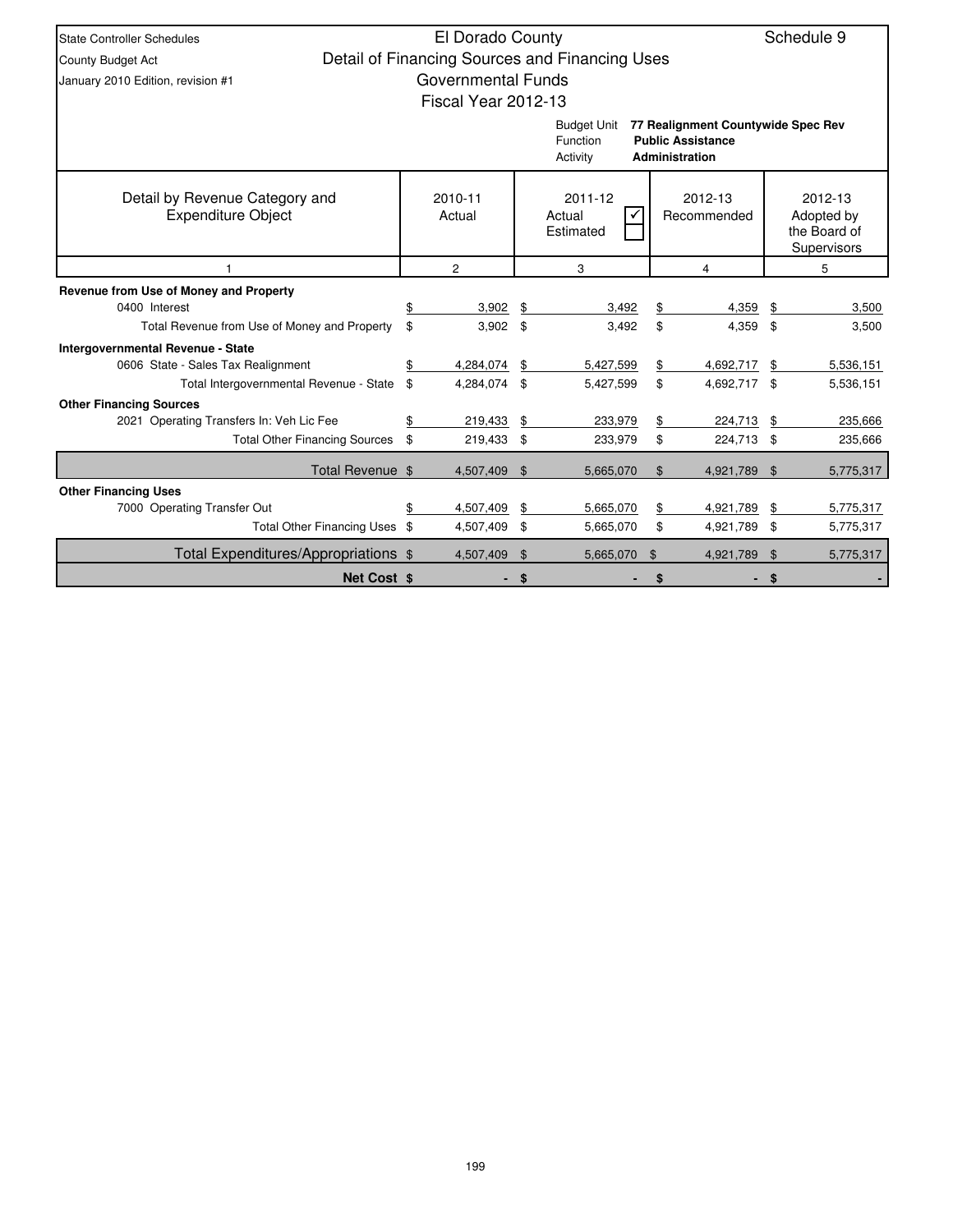| <b>State Controller Schedules</b>                                                                                         | El Dorado County     |                |                                                |                                                                                           |           | Schedule 9                                           |
|---------------------------------------------------------------------------------------------------------------------------|----------------------|----------------|------------------------------------------------|-------------------------------------------------------------------------------------------|-----------|------------------------------------------------------|
| County Budget Act                                                                                                         |                      |                | Detail of Financing Sources and Financing Uses |                                                                                           |           |                                                      |
| January 2010 Edition, revision #1                                                                                         | Governmental Funds   |                |                                                |                                                                                           |           |                                                      |
|                                                                                                                           | Fiscal Year 2012-13  |                |                                                |                                                                                           |           |                                                      |
|                                                                                                                           |                      |                | <b>Budget Unit</b><br>Function<br>Activity     | 77 Realignment Countywide Spec Rev<br><b>Public Assistance</b><br><b>Other Assistance</b> |           |                                                      |
| Detail by Revenue Category and<br><b>Expenditure Object</b>                                                               | 2010-11<br>Actual    |                | 2011-12<br>Actual<br>Estimated                 | 2012-13<br>Recommended                                                                    |           | 2012-13<br>Adopted by<br>the Board of<br>Supervisors |
|                                                                                                                           | $\overline{c}$       |                | 3                                              | 4                                                                                         |           | 5                                                    |
| Revenue from Use of Money and Property                                                                                    |                      |                |                                                |                                                                                           |           |                                                      |
| 0400 Interest                                                                                                             |                      | \$             | 2,161                                          | \$                                                                                        | \$        | 2,200                                                |
| Total Revenue from Use of Money and Property                                                                              | \$<br>$\overline{a}$ | \$             | 2,161                                          | \$                                                                                        | \$        | 2,200                                                |
| <b>Intergovernmental Revenue - State</b><br>0606 State - Sales Tax Realignment<br>Total Intergovernmental Revenue - State | \$                   | \$<br>\$       | 3,024,502<br>3,024,502                         | \$<br>3,353,470<br>\$<br>3,353,470                                                        | \$<br>-\$ | 3,170,100<br>3,170,100                               |
|                                                                                                                           |                      |                |                                                |                                                                                           |           |                                                      |
| Total Revenue \$                                                                                                          |                      | $\mathfrak{S}$ | 3,026,663                                      | $\$\$<br>3,353,470                                                                        | \$        | 3,172,300                                            |
| <b>Other Financing Uses</b>                                                                                               |                      |                |                                                |                                                                                           |           |                                                      |
| 7000 Operating Transfer Out                                                                                               |                      | \$             | 3,026,663                                      | 3,353,470<br>\$                                                                           | \$        | 3,172,300                                            |
| Total Other Financing Uses \$                                                                                             |                      | \$             | 3,026,663                                      | \$<br>3,353,470                                                                           | \$        | 3,172,300                                            |
| Total Expenditures/Appropriations \$                                                                                      |                      | \$             | 3,026,663                                      | $\mathfrak{L}$<br>3,353,470                                                               | \$        | 3,172,300                                            |
| <b>Net Cost \$</b>                                                                                                        |                      | \$             |                                                |                                                                                           |           |                                                      |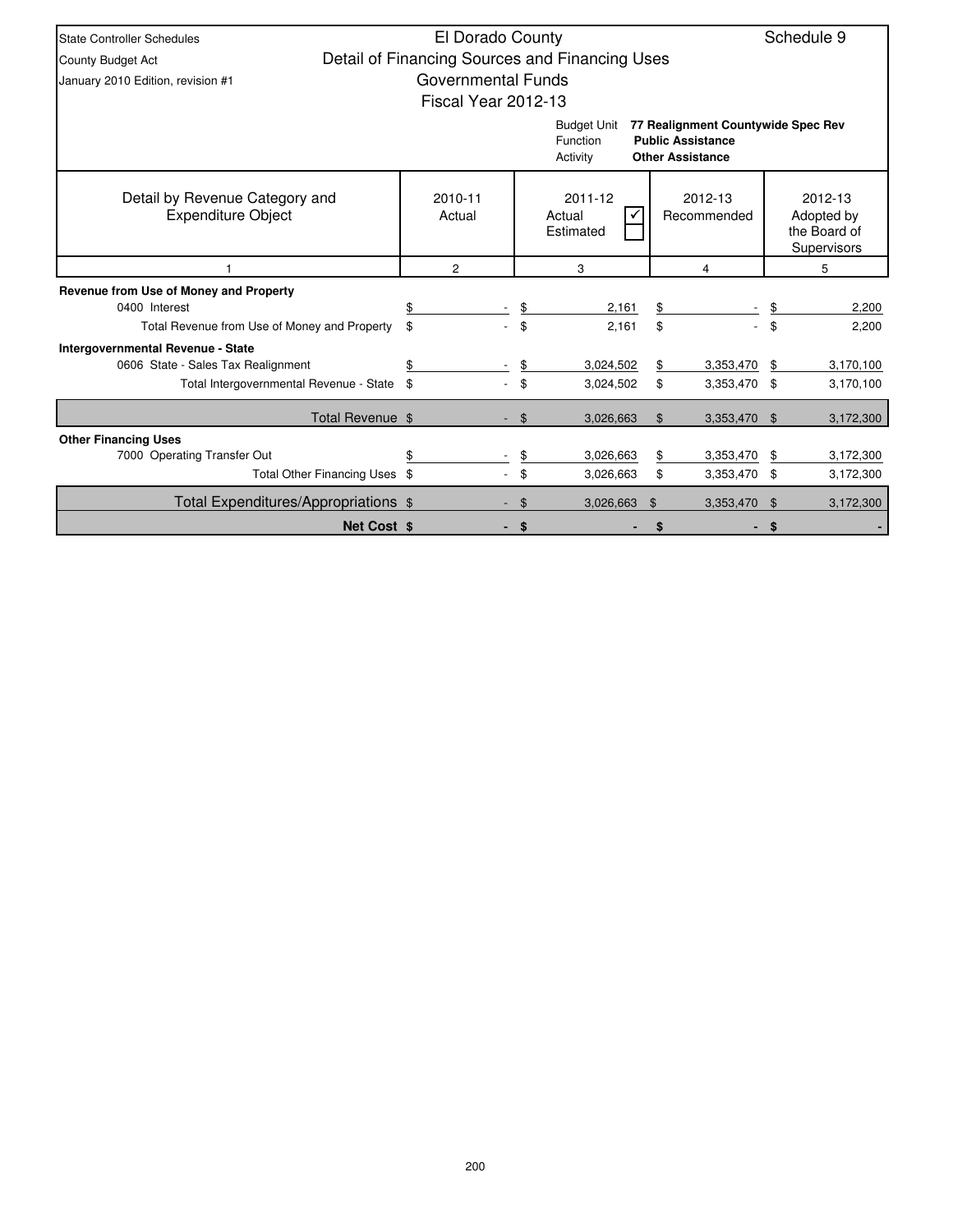| <b>State Controller Schedules</b>                           | El Dorado County                               |                | Schedule 9                                 |          |                                                               |    |                                                      |
|-------------------------------------------------------------|------------------------------------------------|----------------|--------------------------------------------|----------|---------------------------------------------------------------|----|------------------------------------------------------|
| <b>County Budget Act</b>                                    | Detail of Financing Sources and Financing Uses |                |                                            |          |                                                               |    |                                                      |
| January 2010 Edition, revision #1                           | Governmental Funds                             |                |                                            |          |                                                               |    |                                                      |
|                                                             | Fiscal Year 2012-13                            |                |                                            |          |                                                               |    |                                                      |
|                                                             |                                                |                | <b>Budget Unit</b><br>Function<br>Activity | Judicial | 77 County Local Revenue Fund 2011<br><b>Public Protection</b> |    |                                                      |
| Detail by Revenue Category and<br><b>Expenditure Object</b> | 2010-11<br>Actual                              |                | 2011-12<br>Actual<br>✓<br>Estimated        |          | 2012-13<br>Recommended                                        |    | 2012-13<br>Adopted by<br>the Board of<br>Supervisors |
|                                                             | 2                                              |                | 3                                          |          | 4                                                             |    | 5                                                    |
| <b>Intergovernmental Revenue - State</b>                    |                                                |                |                                            |          |                                                               |    |                                                      |
| 0880 State - Other                                          |                                                | \$             | 2,542,104                                  | \$       | 2,425,669                                                     | \$ | 2,425,669                                            |
| Total Intergovernmental Revenue - State                     | \$                                             | \$             | 2,542,104                                  | \$       | 2,425,669 \$                                                  |    | 2,425,669                                            |
| Total Revenue \$                                            |                                                | - \$           | 2,542,104                                  | $\$\$    | 2,425,669                                                     | \$ | 2,425,669                                            |
| <b>Other Financing Uses</b>                                 |                                                |                |                                            |          |                                                               |    |                                                      |
| 7000 Operating Transfer Out                                 | \$                                             | \$             | 1,919,403                                  | \$       | 2,425,669                                                     | \$ | 2,425,669                                            |
| <b>Total Other Financing Uses</b>                           | \$                                             | \$             | 1,919,403                                  | \$       | 2,425,669 \$                                                  |    | 2,425,669                                            |
| Total Expenditures/Appropriations \$                        |                                                | $\mathfrak{F}$ | 1,919,403                                  | \$       | 2,425,669                                                     | \$ | 2,425,669                                            |
| <b>Net Cost \$</b>                                          |                                                | \$             | 622,701                                    | \$       | ٠                                                             | \$ |                                                      |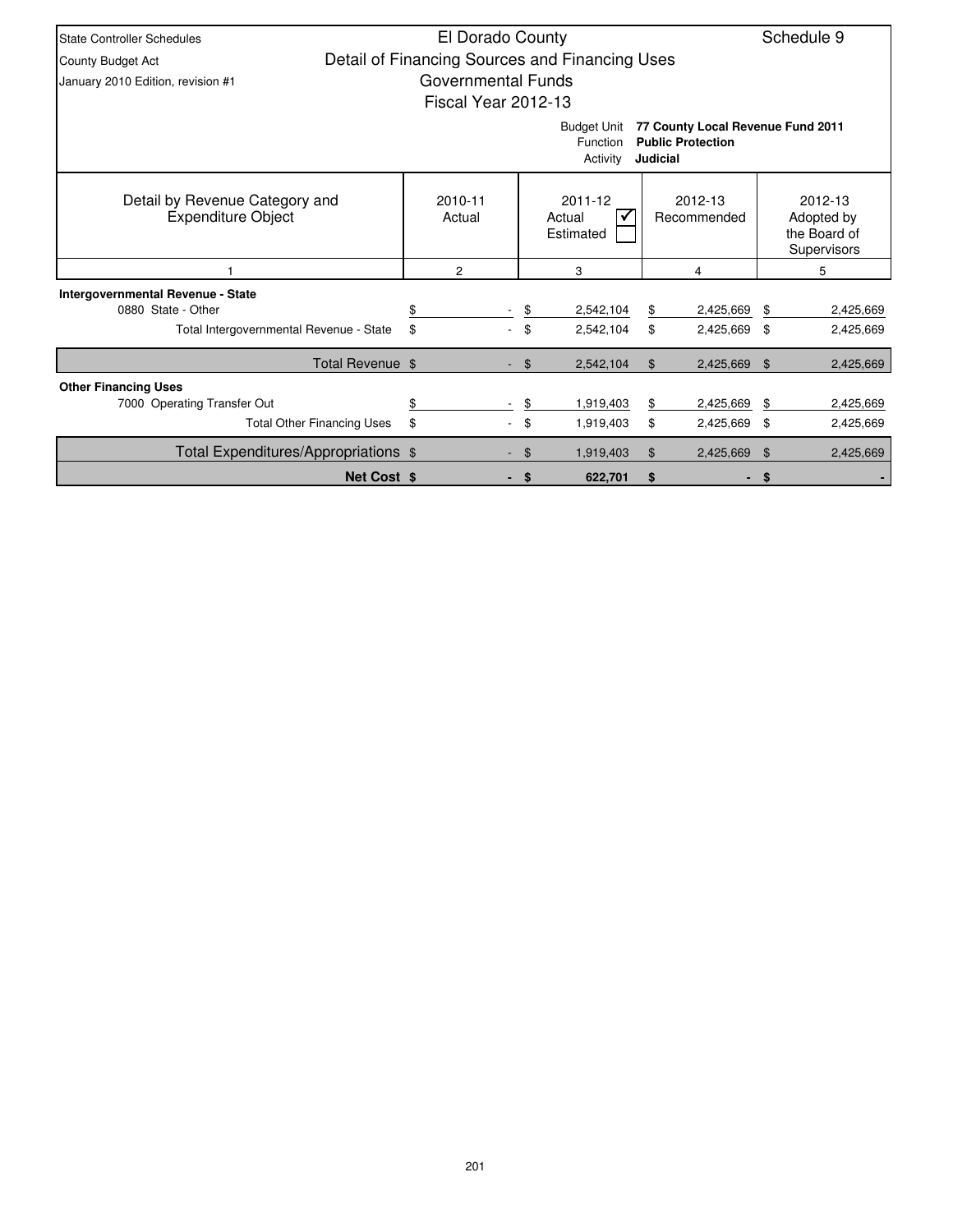| <b>State Controller Schedules</b>                                    | El Dorado County                               |                                |                                            |                                                                                                  |                | Schedule 9                                           |
|----------------------------------------------------------------------|------------------------------------------------|--------------------------------|--------------------------------------------|--------------------------------------------------------------------------------------------------|----------------|------------------------------------------------------|
| County Budget Act                                                    | Detail of Financing Sources and Financing Uses |                                |                                            |                                                                                                  |                |                                                      |
| January 2010 Edition, revision #1                                    | <b>Governmental Funds</b>                      |                                |                                            |                                                                                                  |                |                                                      |
|                                                                      | Fiscal Year 2012-13                            |                                |                                            |                                                                                                  |                |                                                      |
|                                                                      |                                                |                                | <b>Budget Unit</b><br>Function<br>Activity | 77 County Local Revenue Fund 2011<br><b>Public Protection</b><br><b>Detention and Correction</b> |                |                                                      |
| Detail by Revenue Category and<br><b>Expenditure Object</b>          | 2010-11<br>Actual                              |                                | 2011-12<br>Actual<br>Estimated             | 2012-13<br>Recommended                                                                           |                | 2012-13<br>Adopted by<br>the Board of<br>Supervisors |
|                                                                      | $\overline{c}$                                 |                                | 3                                          | 4                                                                                                |                | 5                                                    |
| Intergovernmental Revenue - State                                    |                                                |                                |                                            |                                                                                                  |                |                                                      |
| 0880 State - Other                                                   |                                                |                                | 1,666,875                                  | 1,520,442                                                                                        |                | 3,329,308                                            |
| Total Intergovernmental Revenue - State                              | \$                                             | \$<br>$\overline{\phantom{0}}$ | 1,666,875                                  | \$<br>1,520,442 \$                                                                               |                | 3,329,308                                            |
| Total Revenue \$                                                     |                                                | $\mathfrak{F}$                 | 1,666,875                                  | \$<br>1,520,442                                                                                  | $\mathfrak{L}$ | 3,329,308                                            |
| <b>Other Charges</b><br>5240 Contribution to Non-county Governmental | \$                                             | \$                             | 810                                        | \$                                                                                               | \$             |                                                      |
|                                                                      | \$                                             | \$                             | 810                                        | \$                                                                                               | \$             |                                                      |
| <b>Other Financing Uses</b>                                          |                                                |                                |                                            |                                                                                                  |                |                                                      |
| 7000 Operating Transfer Out                                          | \$                                             | \$                             | 687,134                                    | \$<br>2,020,652                                                                                  | \$             | 6,803,920                                            |
| <b>Total Other Financing Uses</b>                                    | \$                                             | \$                             | 687,134                                    | \$<br>2,020,652 \$                                                                               |                | 6,803,920                                            |
| Total Expenditures/Appropriations \$                                 |                                                | \$                             | 687,944                                    | \$<br>2,020,652                                                                                  | \$             | 6,803,920                                            |
| <b>Net Cost \$</b>                                                   |                                                | \$                             | 978,931                                    | \$<br>$(500, 210)$ \$                                                                            |                | (3,474,612)                                          |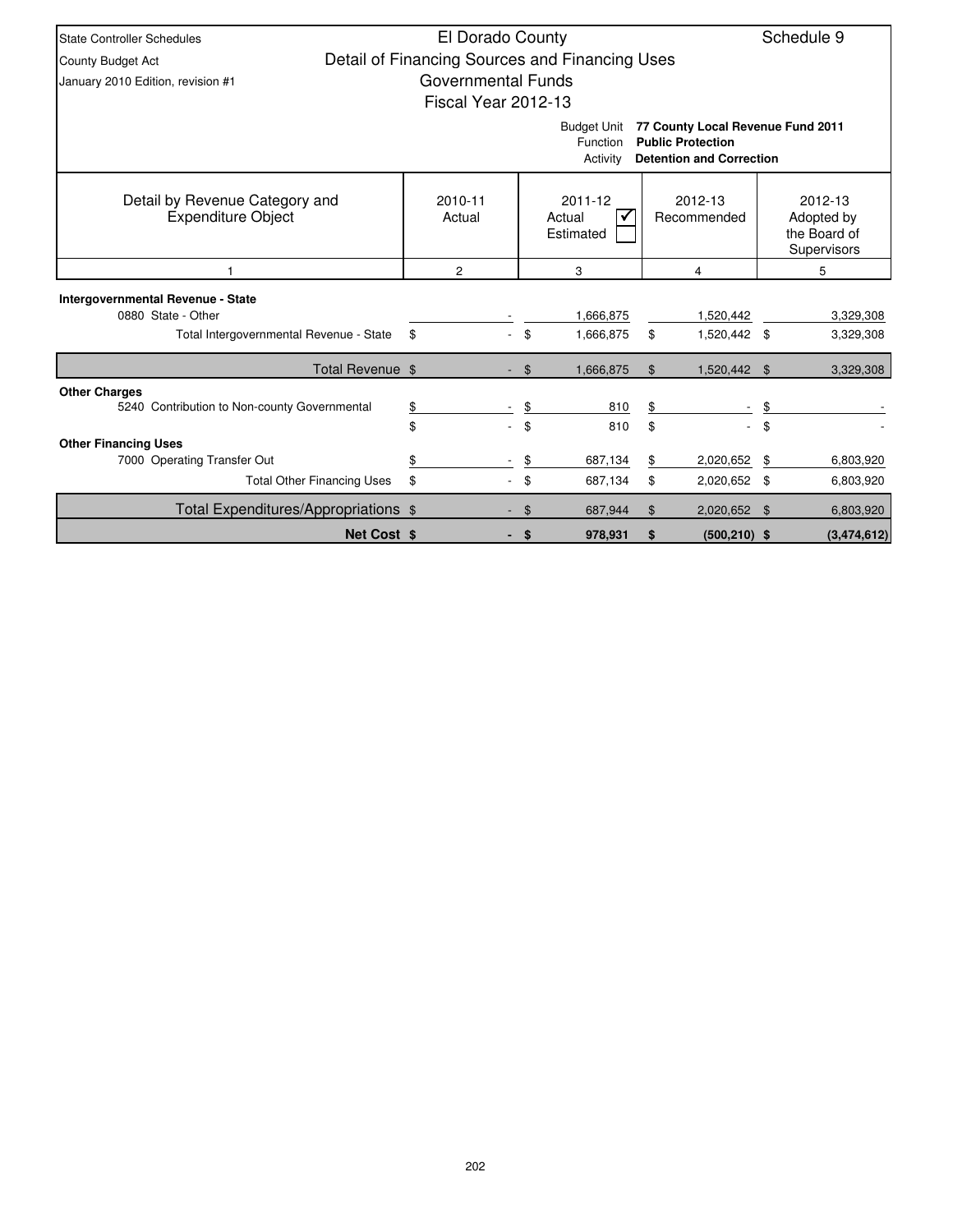| <b>State Controller Schedules</b>                           | El Dorado County                               |     |                                            |                                                                                          | Schedule 9                                           |
|-------------------------------------------------------------|------------------------------------------------|-----|--------------------------------------------|------------------------------------------------------------------------------------------|------------------------------------------------------|
| <b>County Budget Act</b>                                    | Detail of Financing Sources and Financing Uses |     |                                            |                                                                                          |                                                      |
| January 2010 Edition, revision #1                           | Governmental Funds                             |     |                                            |                                                                                          |                                                      |
|                                                             | Fiscal Year 2012-13                            |     |                                            |                                                                                          |                                                      |
|                                                             |                                                |     | <b>Budget Unit</b><br>Function<br>Activity | 77 County Local Revenue Fund 2011<br><b>Public Protection</b><br><b>Other Protection</b> |                                                      |
| Detail by Revenue Category and<br><b>Expenditure Object</b> | 2010-11<br>Actual                              |     | 2011-12<br>Actual<br>Estimated             | 2012-13<br>Recommended                                                                   | 2012-13<br>Adopted by<br>the Board of<br>Supervisors |
|                                                             | $\overline{2}$                                 |     | 3                                          | 4                                                                                        | 5                                                    |
| Intergovernmental Revenue - State                           |                                                |     |                                            |                                                                                          |                                                      |
| 0880 State - Other                                          |                                                | \$  | 243,397                                    | \$                                                                                       | \$.                                                  |
| Total Intergovernmental Revenue - State                     | \$                                             |     | 243,397                                    | \$                                                                                       |                                                      |
| Total Revenue \$                                            |                                                | \$  | 243,397                                    | \$                                                                                       | $\mathfrak{L}$                                       |
| <b>Other Financing Uses</b>                                 |                                                |     |                                            |                                                                                          |                                                      |
| 7000 Operating Transfer Out                                 |                                                | \$  | 243,397                                    | \$                                                                                       |                                                      |
| <b>Total Other Financing Uses</b>                           | \$                                             | \$  | 243,397                                    | \$                                                                                       | \$                                                   |
| Total Expenditures/Appropriations \$                        |                                                | \$. | 243,397                                    | \$                                                                                       |                                                      |
| <b>Net Cost \$</b>                                          |                                                | S   |                                            |                                                                                          | S.                                                   |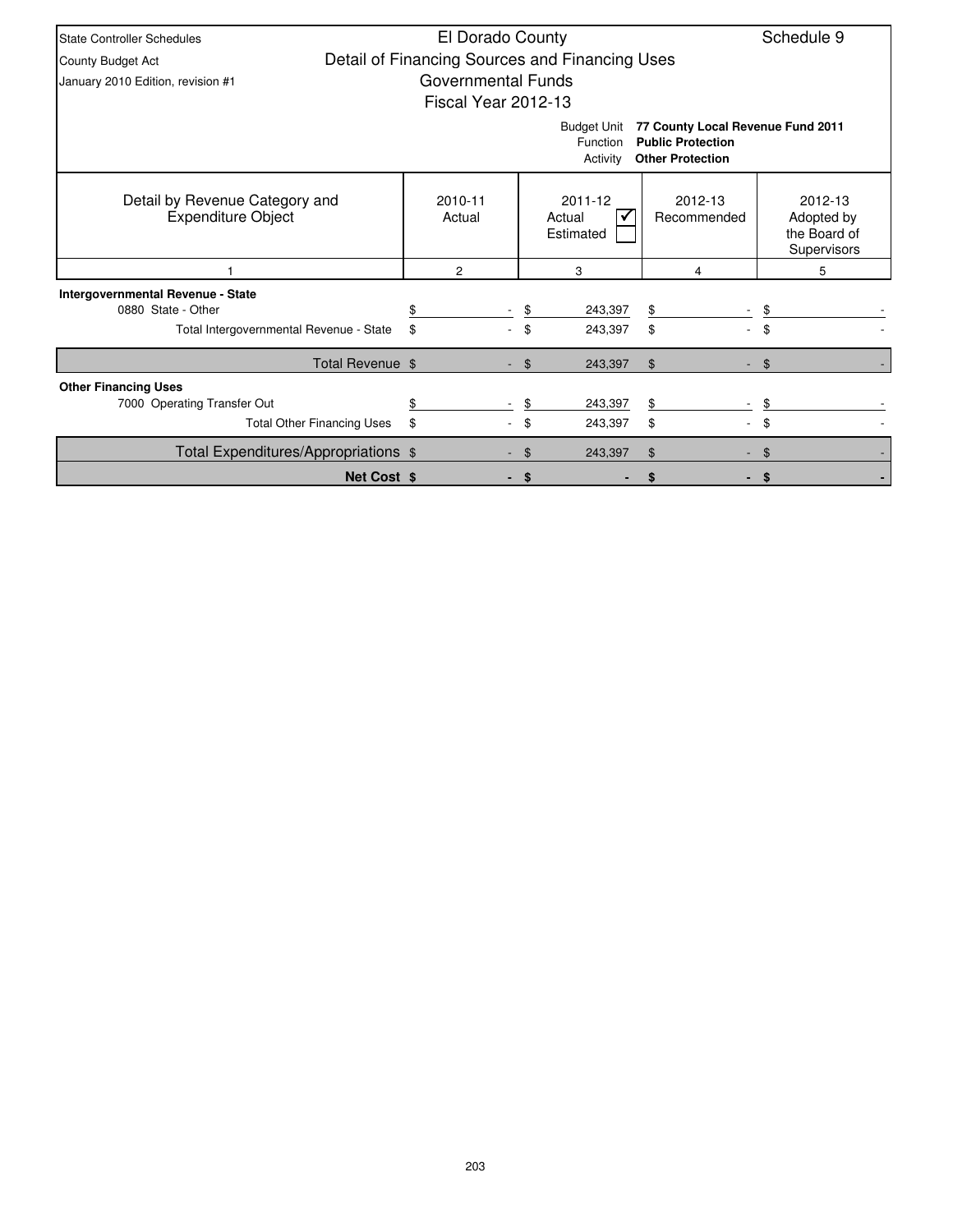| <b>State Controller Schedules</b>                                                                                                       | El Dorado County<br>Schedule 9                 |        |                                |    |                        |     |                                                      |  |  |
|-----------------------------------------------------------------------------------------------------------------------------------------|------------------------------------------------|--------|--------------------------------|----|------------------------|-----|------------------------------------------------------|--|--|
| County Budget Act                                                                                                                       | Detail of Financing Sources and Financing Uses |        |                                |    |                        |     |                                                      |  |  |
| January 2010 Edition, revision #1                                                                                                       | Governmental Funds                             |        |                                |    |                        |     |                                                      |  |  |
|                                                                                                                                         | Fiscal Year 2012-13                            |        |                                |    |                        |     |                                                      |  |  |
| 77 County Local Revenue Fund 2011<br><b>Budget Unit</b><br><b>Health and Sanitation</b><br>Function<br><b>Public Health</b><br>Activity |                                                |        |                                |    |                        |     |                                                      |  |  |
| Detail by Revenue Category and<br><b>Expenditure Object</b>                                                                             | 2010-11<br>Actual                              |        | 2011-12<br>Actual<br>Estimated |    | 2012-13<br>Recommended |     | 2012-13<br>Adopted by<br>the Board of<br>Supervisors |  |  |
|                                                                                                                                         | 2                                              |        | 3                              |    | 4                      |     | 5                                                    |  |  |
| <b>Intergovernmental Revenue - State</b>                                                                                                |                                                |        |                                |    |                        |     |                                                      |  |  |
| 0680 State - Health                                                                                                                     |                                                | \$     | 445,300                        | \$ | 553,075                | -\$ | 1,237,650                                            |  |  |
| Total Intergovernmental Revenue - State                                                                                                 | \$                                             | \$     | 445,300                        | \$ | 553,075 \$             |     | 1,237,650                                            |  |  |
| Total Revenue \$                                                                                                                        |                                                | $-$ \$ | 445,300                        | \$ | 553,075 \$             |     | 1,237,650                                            |  |  |
| <b>Other Financing Uses</b>                                                                                                             |                                                |        |                                |    |                        |     |                                                      |  |  |
| 7000 Operating Transfer Out                                                                                                             | \$                                             | \$     | 425,333                        | \$ | 553,075                | -\$ | 1,237,650                                            |  |  |
| <b>Total Other Financing Uses</b>                                                                                                       | \$                                             | \$     | 425,333                        | \$ | 553,075 \$             |     | 1,237,650                                            |  |  |
| Total Expenditures/Appropriations \$                                                                                                    |                                                | \$     | 425,333                        | \$ | 553,075 \$             |     | 1,237,650                                            |  |  |
| <b>Net Cost \$</b>                                                                                                                      |                                                | - \$   | 19,967                         | \$ | ٠                      | \$  |                                                      |  |  |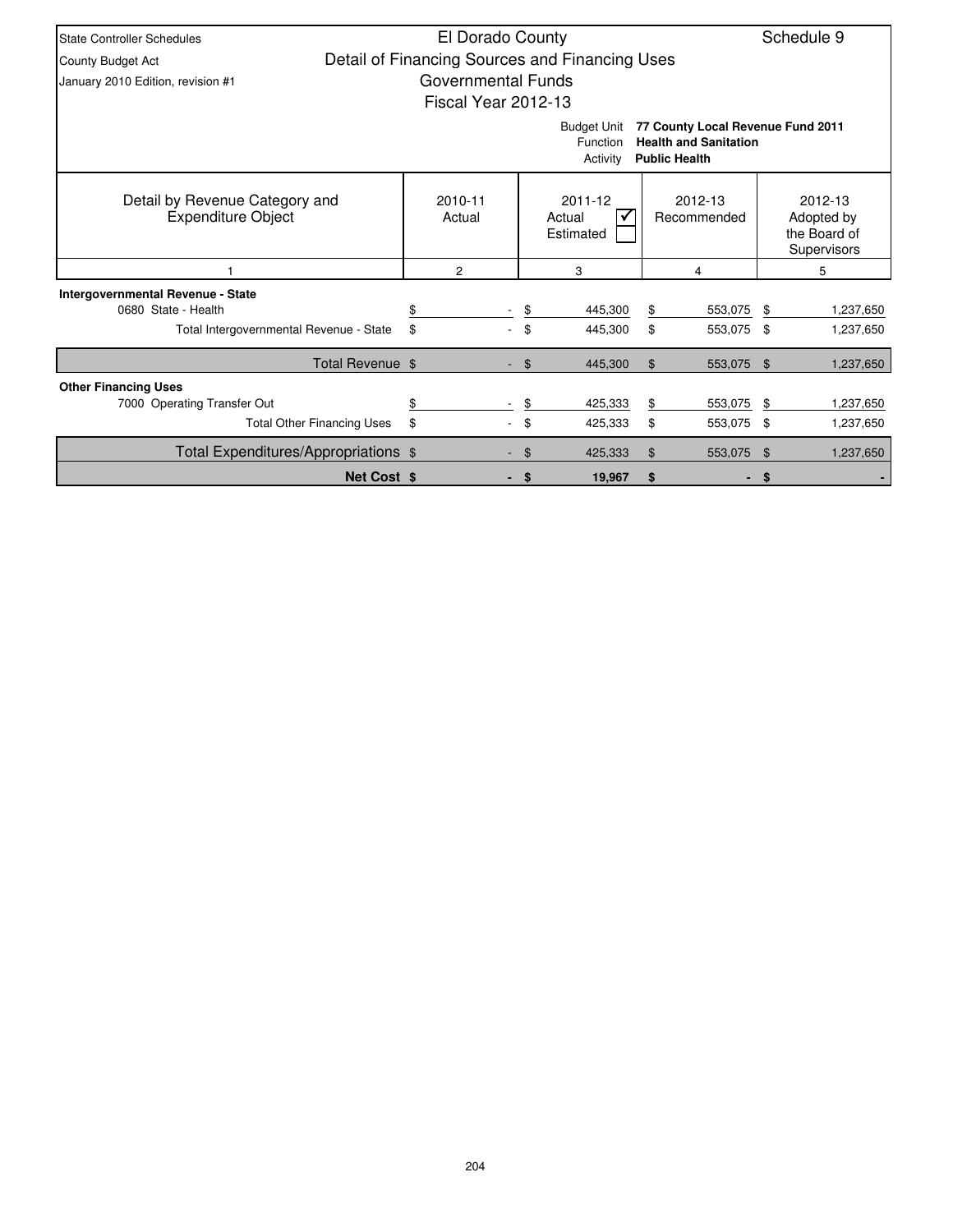| <b>State Controller Schedules</b>                           | El Dorado County          |                                                |                                                                                 | Schedule 9                                           |
|-------------------------------------------------------------|---------------------------|------------------------------------------------|---------------------------------------------------------------------------------|------------------------------------------------------|
| <b>County Budget Act</b>                                    |                           | Detail of Financing Sources and Financing Uses |                                                                                 |                                                      |
| January 2010 Edition, revision #1                           | <b>Governmental Funds</b> |                                                |                                                                                 |                                                      |
|                                                             | Fiscal Year 2012-13       |                                                |                                                                                 |                                                      |
|                                                             |                           | <b>Budget Unit</b><br>Function<br>Activity     | 77 County Local Revenue Fund 2011<br><b>Public Assistance</b><br>Administration |                                                      |
| Detail by Revenue Category and<br><b>Expenditure Object</b> | 2010-11<br>Actual         | 2011-12<br>Actual<br>Estimated                 | 2012-13<br>Recommended                                                          | 2012-13<br>Adopted by<br>the Board of<br>Supervisors |
|                                                             | 2                         | 3                                              | 4                                                                               | 5                                                    |
| Intergovernmental Revenue - State                           |                           |                                                |                                                                                 |                                                      |
| 0880 State - Other                                          |                           | \$                                             | \$                                                                              | 2,974,402                                            |
| Total Intergovernmental Revenue - State                     | \$                        |                                                | \$                                                                              | \$<br>2,974,402                                      |
| Total Revenue \$                                            |                           | $\mathfrak{F}$                                 | \$                                                                              | 2,974,402<br>$\mathfrak{L}$                          |
| <b>Other Financing Uses</b>                                 |                           |                                                |                                                                                 |                                                      |
| 7000 Operating Transfer Out                                 |                           | \$                                             |                                                                                 |                                                      |
| <b>Total Other Financing Uses</b>                           | \$                        | \$                                             | \$                                                                              | \$                                                   |
| Total Expenditures/Appropriations \$                        |                           | \$                                             | \$                                                                              |                                                      |
| <b>Net Cost \$</b>                                          |                           | S                                              |                                                                                 | 2,974,402                                            |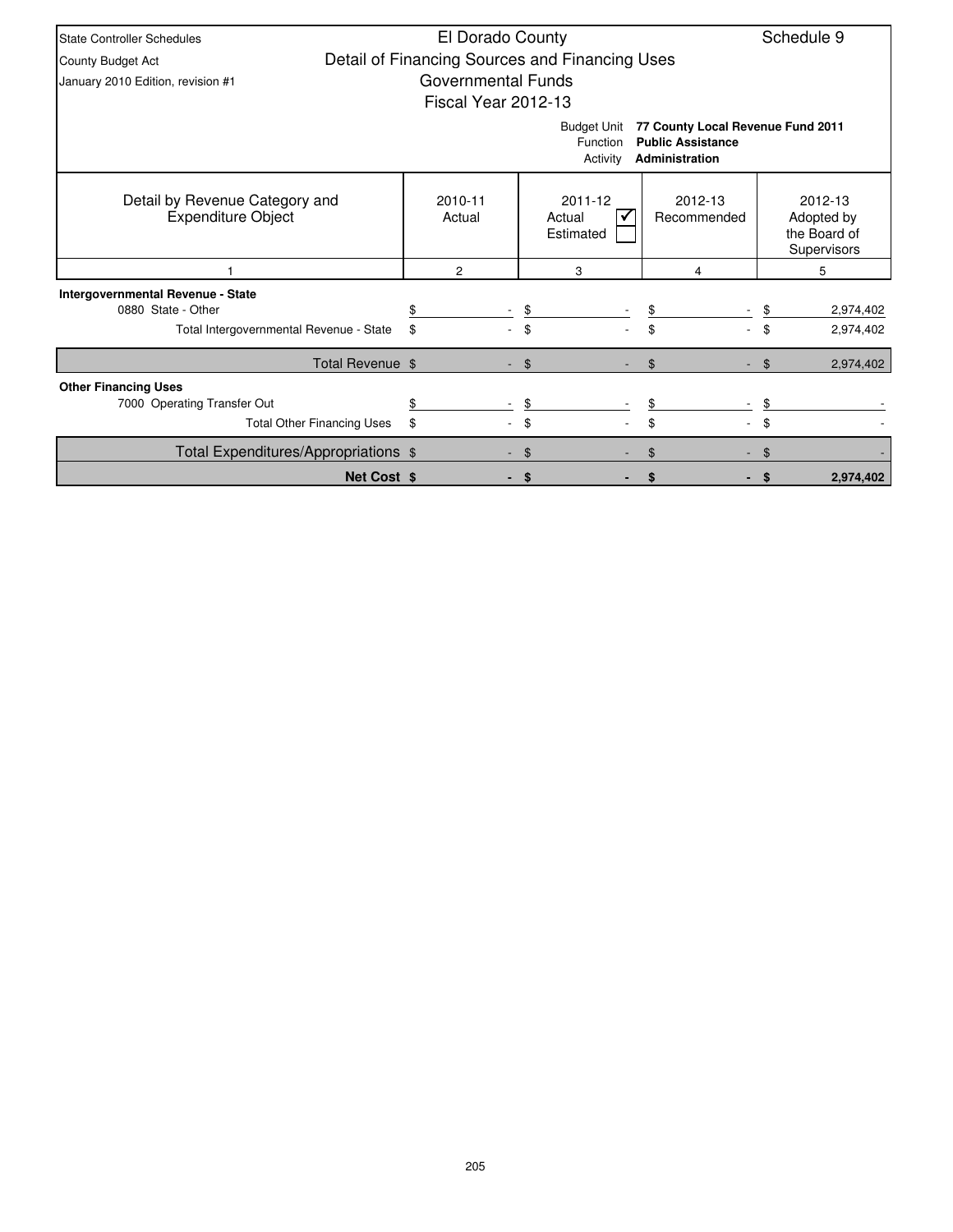Schedule 9

| Fiscal Year |  |
|-------------|--|
|             |  |
|             |  |

Budget Unit **77 SLESF Countywide Spec Rev**

|                                              |        | Function Public Protection<br><b>Activity Police Protection/Detention</b> |                                                |              |             |         |                                           |         |  |  |
|----------------------------------------------|--------|---------------------------------------------------------------------------|------------------------------------------------|--------------|-------------|---------|-------------------------------------------|---------|--|--|
| Detail by Revenue Category and               |        | 2010-11                                                                   |                                                | 2011-12      |             | 2012-13 |                                           | 2012-13 |  |  |
| <b>Expenditure Object</b>                    | Actual |                                                                           | $\overline{\mathsf{v}}$<br>Actual<br>Estimated |              | Recommended |         | Adopted by<br>the Board of<br>Supervisors |         |  |  |
| $\mathbf{1}$                                 |        | $\mathbf{2}$                                                              |                                                | 3            |             | 4       |                                           | 5       |  |  |
| Revenue from Use of Money and Property       |        |                                                                           |                                                |              |             |         |                                           |         |  |  |
| 0400 Interest                                | \$     | 786 \$                                                                    |                                                | $1,346$ \$   |             | 500     | \$                                        | 500     |  |  |
| Total Revenue from Use of Money and Property | \$     | 786                                                                       | \$                                             | 1,346 \$     |             | 500     | \$                                        | 500     |  |  |
| Intergovernmental Revenue - State            |        |                                                                           |                                                |              |             |         |                                           |         |  |  |
| 0884 State - Suppl Law Enforce Serv (SLESF)  | \$     | 634,706 \$                                                                |                                                | 1,005,237 \$ |             | 519,727 | \$                                        | 500,000 |  |  |
| Total Intergovernmental Revenue - State      | \$     | 634,706                                                                   | \$                                             | 1,005,237    | \$          | 519,727 | \$                                        | 500,000 |  |  |
| Total Revenue \$                             |        | 635,493                                                                   | \$                                             | 1,006,583    | \$          | 520,227 | \$                                        | 500,500 |  |  |
| <b>Services and Supplies</b>                 |        |                                                                           |                                                |              |             |         |                                           |         |  |  |
| 4020 Clothing and Personal Supplies          | \$     |                                                                           | \$                                             | 4,169 \$     |             |         | \$                                        |         |  |  |
| 4300 Professional and Specialized Services   |        |                                                                           |                                                | 6,250        |             |         |                                           |         |  |  |
| 4460 Small Tools and Instruments             |        |                                                                           |                                                | 508          |             |         |                                           |         |  |  |
| 4461 Minor Equipment                         |        |                                                                           |                                                | 199          |             |         |                                           |         |  |  |
| <b>Total Services and Supplies</b>           | \$     |                                                                           | - \$                                           | 11,126 \$    |             | ÷.      | \$                                        |         |  |  |
| <b>Fixed Assets</b>                          |        |                                                                           |                                                |              |             |         |                                           |         |  |  |
| 6020 Fixed Assets - Building and Improvement | \$     |                                                                           | - \$                                           | 10,550 \$    |             |         | \$                                        |         |  |  |
| 6040 Fixed Assets - Equipment                |        |                                                                           |                                                | 13,151       |             |         |                                           |         |  |  |
| <b>Total Fixed Assets</b>                    | \$     |                                                                           | - \$                                           | 23,702 \$    |             | ÷.      | - \$                                      |         |  |  |
| <b>Other Financing Uses</b>                  |        |                                                                           |                                                |              |             |         |                                           |         |  |  |
| 7000 Operating Transfers Out                 | \$     | 448,902 \$                                                                |                                                | 686,409 \$   |             | 520,227 | \$                                        | 699,832 |  |  |
| <b>Total Other Financing Uses</b>            | \$     | 448,902                                                                   | \$                                             | 686,409 \$   |             | 520,227 | \$                                        | 699,832 |  |  |

Total Expenditures/Appropriations \$ 448,902 \$ 721,236 \$ 520,227 \$ 699,832

**Net Cost**  $\$$  **186,591**  $\$$  **285,346**  $\$$  **- \$** (199,332)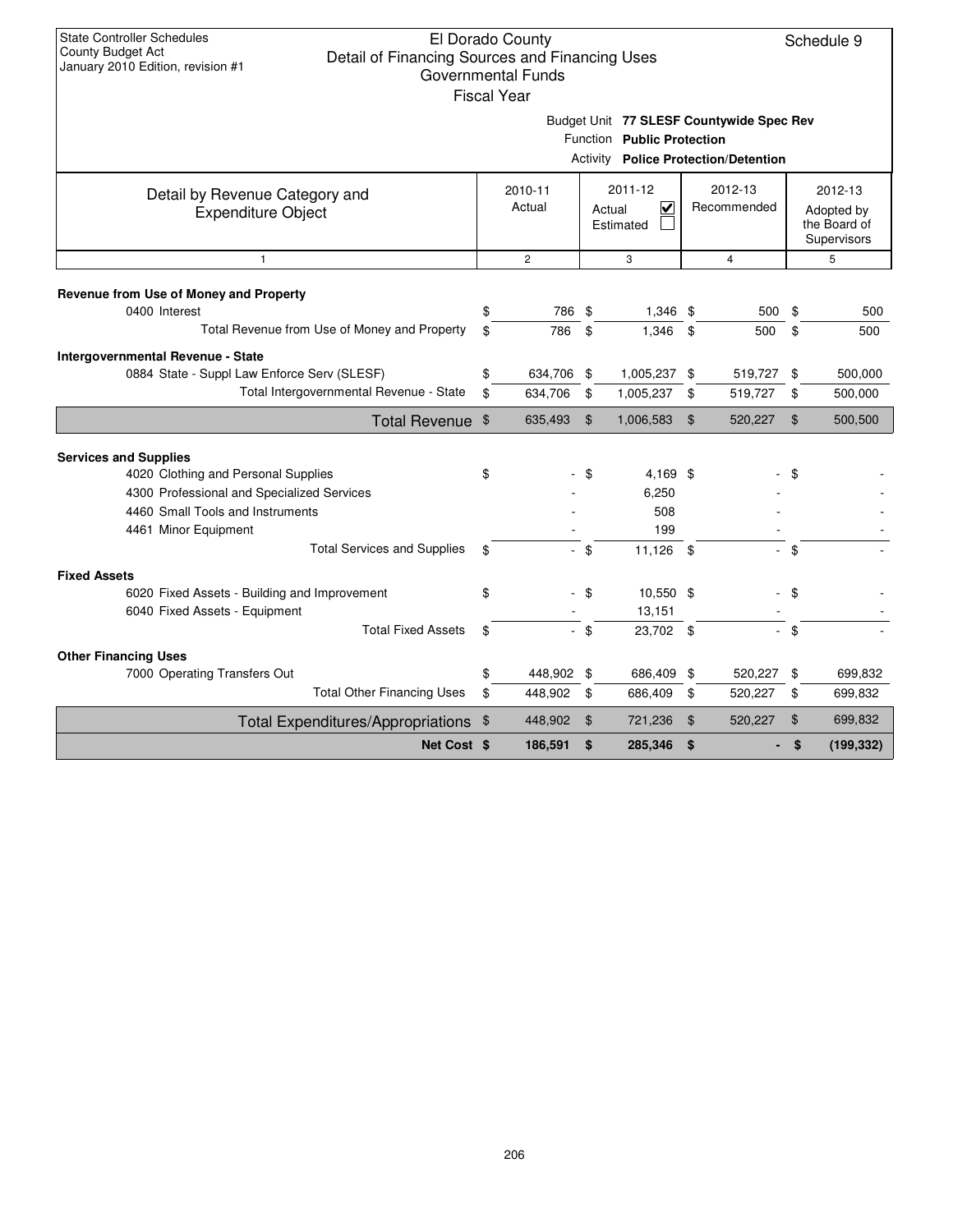| <b>State Controller Schedules</b><br>El Dorado County<br><b>County Budget Act</b><br>Detail of Financing Sources and Financing Uses<br>January 2010 Edition, revision #1<br><b>Governmental Funds</b> | Schedule 9        |                |                     |                                                           |                          |                                                      |  |  |  |  |  |  |
|-------------------------------------------------------------------------------------------------------------------------------------------------------------------------------------------------------|-------------------|----------------|---------------------|-----------------------------------------------------------|--------------------------|------------------------------------------------------|--|--|--|--|--|--|
| <b>Fiscal Year</b>                                                                                                                                                                                    |                   |                |                     |                                                           |                          |                                                      |  |  |  |  |  |  |
| Budget Unit 77 Child Support Countywide Spec Rev<br>Function Public Protection<br>Activity <b>Judicial</b>                                                                                            |                   |                |                     |                                                           |                          |                                                      |  |  |  |  |  |  |
| Detail by Revenue Category and<br><b>Expenditure Object</b>                                                                                                                                           | 2010-11<br>Actual |                |                     | 2011-12<br>$\overline{\mathbf{v}}$<br>Actual<br>Estimated | 2012-13<br>Recommended   | 2012-13<br>Adopted by<br>the Board of<br>Supervisors |  |  |  |  |  |  |
| $\mathbf{1}$                                                                                                                                                                                          |                   | $\overline{c}$ |                     | 3                                                         | $\overline{4}$           | 5                                                    |  |  |  |  |  |  |
| Revenue from Use of Money and Property<br>0400 Interest<br>Total Revenue from Use of Money and Property                                                                                               | \$<br>\$          | 155<br>155     | \$<br>$\frac{1}{2}$ | 24 \$<br>$24$ \$                                          |                          | \$<br>$-$ \$                                         |  |  |  |  |  |  |
| Total Revenue \$                                                                                                                                                                                      |                   | 155            | $\sqrt{3}$          | $24$ \$                                                   |                          | $-$ \$                                               |  |  |  |  |  |  |
|                                                                                                                                                                                                       |                   |                |                     |                                                           |                          |                                                      |  |  |  |  |  |  |
| <b>Services and Supplies</b>                                                                                                                                                                          |                   |                |                     |                                                           |                          |                                                      |  |  |  |  |  |  |
| 4260 Office Expense                                                                                                                                                                                   | \$                | 761 \$         |                     |                                                           | - \$                     | \$                                                   |  |  |  |  |  |  |
| 4261 Postage                                                                                                                                                                                          |                   |                |                     | 432                                                       |                          |                                                      |  |  |  |  |  |  |
| 4461 Minor Equipment                                                                                                                                                                                  |                   |                |                     | 6,462                                                     |                          |                                                      |  |  |  |  |  |  |
| 4462 Minor Computer Equipment                                                                                                                                                                         |                   | 1,809          |                     | 1,124                                                     |                          |                                                      |  |  |  |  |  |  |
| 4500 Special Departmental Expense                                                                                                                                                                     |                   | 1,745          |                     | 2,659                                                     |                          |                                                      |  |  |  |  |  |  |
| <b>Total Services and Supplies</b>                                                                                                                                                                    | \$                | 4,315 \$       |                     | 10,677 \$                                                 | ÷.                       | \$                                                   |  |  |  |  |  |  |
| <b>Other Charges</b>                                                                                                                                                                                  |                   |                |                     |                                                           |                          |                                                      |  |  |  |  |  |  |
| 5300 Interfund Expenditures                                                                                                                                                                           | \$                | 19,308 \$      |                     |                                                           | \$                       | \$                                                   |  |  |  |  |  |  |
| <b>Total Other Charges</b>                                                                                                                                                                            | \$                | 19,308         | \$                  |                                                           | $-$ \$                   | $-$ \$                                               |  |  |  |  |  |  |
| <b>Fixed Assets</b>                                                                                                                                                                                   |                   |                |                     |                                                           |                          |                                                      |  |  |  |  |  |  |
| 6042 Fixed Assets - Computer Sys Equipment                                                                                                                                                            | \$                |                | \$                  | 20,308 \$                                                 | $\overline{\phantom{a}}$ | \$                                                   |  |  |  |  |  |  |
| <b>Total Fixed Assets</b>                                                                                                                                                                             | \$                | $\sim$         | -\$                 | 20,308 \$                                                 |                          | - \$                                                 |  |  |  |  |  |  |
| Total Expenditures/Appropriations \$                                                                                                                                                                  |                   | 23,622         | \$                  | 30,985 \$                                                 |                          | $-$ \$                                               |  |  |  |  |  |  |
| Net Cost \$                                                                                                                                                                                           |                   | (23, 467)      | - \$                | $(30,961)$ \$                                             |                          | - \$                                                 |  |  |  |  |  |  |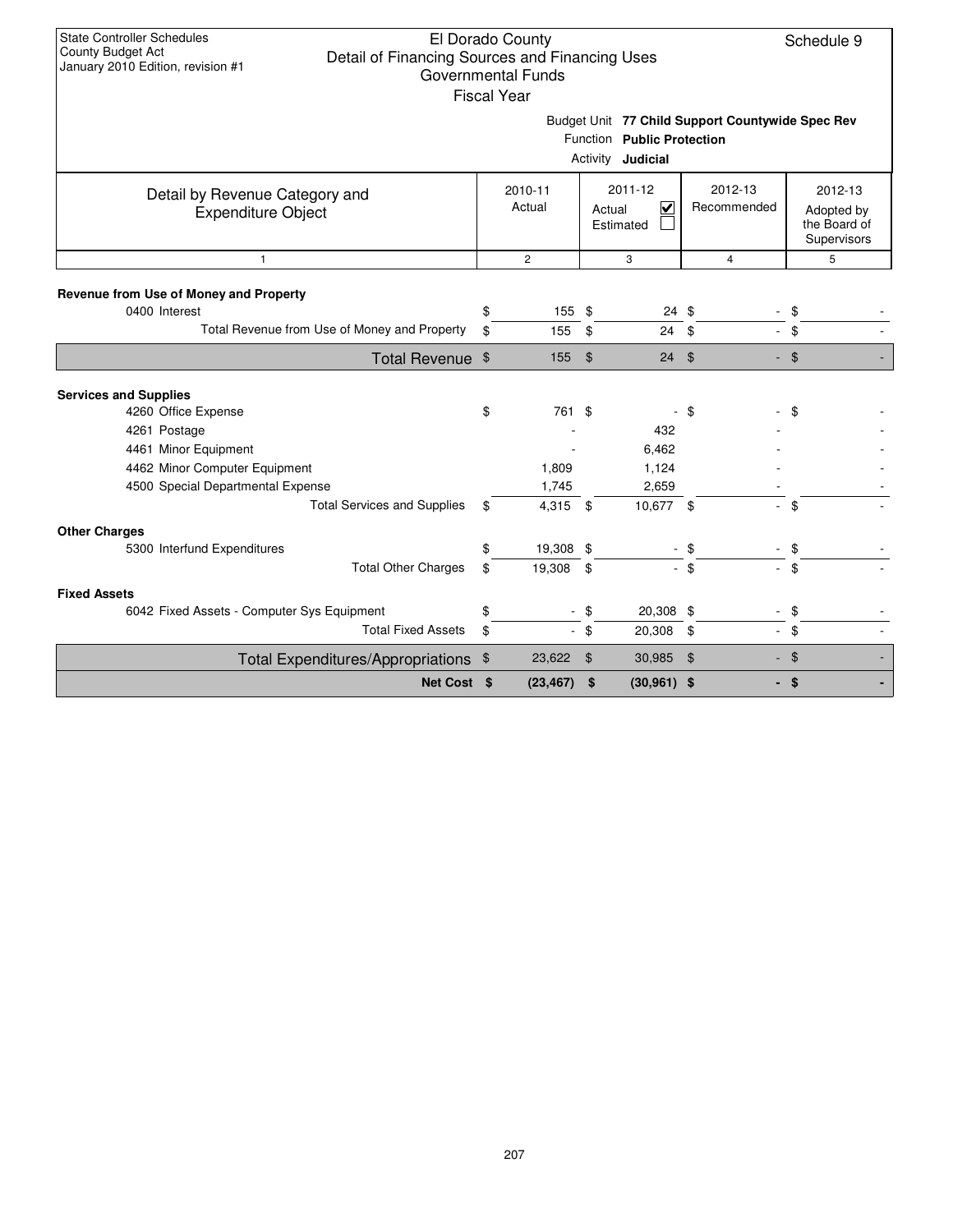## El Dorado County Detail of Financing Sources and Financing Uses Governmental Funds

| Governmental Funds                                                     |                                       |                     |                |                                   |             |                |                |              |  |  |
|------------------------------------------------------------------------|---------------------------------------|---------------------|----------------|-----------------------------------|-------------|----------------|----------------|--------------|--|--|
|                                                                        |                                       | Fiscal Year 2012-13 |                |                                   |             |                |                |              |  |  |
|                                                                        | Budget Unit 79 Child Support Services |                     |                |                                   |             |                |                |              |  |  |
|                                                                        | Function Public Protection            |                     |                |                                   |             |                |                |              |  |  |
|                                                                        |                                       |                     |                | Activity <b>Judicial</b>          |             |                |                |              |  |  |
|                                                                        |                                       | 2010-11             |                | 2011-12                           |             | 2012-13        |                | 2012-13      |  |  |
| Detail by Revenue Category and                                         |                                       | Actual              |                | $\overline{\mathbf{v}}$<br>Actual | Recommended |                | Adopted by     |              |  |  |
| <b>Expenditure Object</b>                                              |                                       |                     |                | Estimated                         |             |                |                | the Board of |  |  |
|                                                                        |                                       |                     |                |                                   |             |                |                | Supervisors  |  |  |
| $\mathbf{1}$                                                           |                                       | $\overline{2}$      |                | 3                                 |             | $\overline{4}$ |                | 5            |  |  |
|                                                                        |                                       |                     |                |                                   |             |                |                |              |  |  |
| Revenue from Use of Money and Property<br>0400 Interest                | \$                                    | 4,838               | \$             | $3,542$ \$                        |             |                | \$             |              |  |  |
| Total Revenue from Use of Money and Property                           | \$                                    |                     |                |                                   |             |                | $-$ \$         |              |  |  |
|                                                                        |                                       | 4,838               | -\$            | $3,542$ \$                        |             |                |                |              |  |  |
| Intergovernmental Revenue - State                                      |                                       |                     |                |                                   |             |                |                |              |  |  |
| 0887 State - Child Support Incentives                                  | \$                                    | 1,369,337 \$        |                | 1,586,375 \$                      |             | 1,392,324 \$   |                | 1,351,524    |  |  |
| Total Intergovernmental Revenue - State                                | \$                                    | 1,369,337 \$        |                | 1,586,375 \$                      |             | 1,392,324      | \$             | 1,351,524    |  |  |
| Intergovernmental Revenue - Federal                                    |                                       |                     |                |                                   |             |                |                |              |  |  |
| 1102 Federal - Child Support Incentives                                | \$                                    | 3,150,281 \$        |                | 259,317 \$                        |             | 3,255,646 \$   |                | 3,176,447    |  |  |
| 1103 Federal - Child Support 356 66%                                   |                                       | 253,534             |                | 3,079,428                         |             | 284,827        |                | 284,827      |  |  |
| Total Intergovernmental Revenue - Federal                              | \$                                    | 3,403,815           | -\$            | 3,338,745 \$                      |             | 3,540,473      | -\$            | 3,461,274    |  |  |
| <b>Charges for Services</b>                                            |                                       |                     |                |                                   |             |                |                |              |  |  |
| 1740 Charges for Services                                              | \$                                    | 419,094 \$          |                | 496,231 \$                        |             | 486,130 \$     |                | 509,599      |  |  |
| 1821 Intrfnd Rev: Collections                                          |                                       | 15,182              |                | 4,090                             |             | 12,000         |                | 12,000       |  |  |
| <b>Total Charges for Services</b>                                      | \$                                    | 434,276 \$          |                | 500,321 \$                        |             | 498,130 \$     |                | 521,599      |  |  |
| <b>Miscellaneous Revenues</b>                                          |                                       |                     |                |                                   |             |                |                |              |  |  |
| 1940 Miscellaneous Revenue                                             | \$                                    | 12,255 \$           |                | 11,689 \$                         |             | 13,270 \$      |                | 13,270       |  |  |
| <b>Total Miscellaneous Revenues</b>                                    | \$                                    | 12,255              | -\$            | 11,689 \$                         |             | 13,270         | \$             | 13,270       |  |  |
|                                                                        |                                       |                     |                |                                   |             |                |                |              |  |  |
| Total Revenue \$                                                       |                                       | 5,224,521           | $\mathfrak{F}$ | 5,440,672 \$                      |             | 5,444,197      | $\mathfrak{F}$ | 5,347,667    |  |  |
| <b>Salaries and Employee Benefits</b>                                  |                                       |                     |                |                                   |             |                |                |              |  |  |
| 3000 Permanent Employees / Elected Officials                           | \$                                    | 2,814,371 \$        |                | 2,963,919 \$                      |             | 2,968,562 \$   |                | 2,876,507    |  |  |
| 3001 Temporary Employees                                               |                                       | 23,946              |                | 104,008                           |             |                |                |              |  |  |
| 3002 Overtime                                                          |                                       | 6,334               |                | 86                                |             |                |                |              |  |  |
| 3004 Other Compensation                                                |                                       | 38,238              |                | 21,772                            |             |                |                |              |  |  |
| 3005 Tahoe Differential                                                |                                       | 12,710              |                | 15,553                            |             | 14,400         |                | 14,400       |  |  |
| 3006 Bilingual Pay                                                     |                                       | 10,459              |                | 10,454                            |             | 10,400         |                | 10,400       |  |  |
| 3020 Employer Share - Employee Retirement                              |                                       | 517,141             |                | 548,225                           |             | 551,780        |                | 550,935      |  |  |
| 3022 Employer Share - Medi Care                                        |                                       | 39,028              |                | 41,700                            |             | 42,642         |                | 42,576       |  |  |
| 3040 Employer Share - Health Insurance                                 |                                       | 635,474             |                | 735,462                           |             | 725,448        |                | 725,448      |  |  |
| 3041 Employer Share - Unemployment Insurance                           |                                       | 40,702              |                | 45,957                            |             | 47,495         |                | 47,495       |  |  |
| 3042 Employer Share - Long Term Disab Insurance                        |                                       | 9,366               |                | 8,359                             |             | 10,675         |                | 10,675       |  |  |
| 3043 Employer Share - Deferred Compensation                            |                                       | 15,244              |                | 16,566                            |             | 14,727         |                | 14,727       |  |  |
| 3046 Retiree Health - Defined Contributions                            |                                       | 66,099              |                | 62,754                            |             | 62,241         |                | 62,241       |  |  |
| 3060 Employer Share - Workers' Compensation                            |                                       | 51,728              |                | 24,847                            |             | 13,304         |                | 13,304       |  |  |
| 3080 Flexible Benefits                                                 |                                       | 13,404              |                | 13,798                            |             | 47,480         |                | 46,880       |  |  |
| <b>Total Salaries and Employee Benefits</b>                            | \$                                    | 4,294,244           | - \$           | 4,613,459 \$                      |             | 4,509,154      | - \$           | 4,415,588    |  |  |
|                                                                        |                                       |                     |                |                                   |             |                |                |              |  |  |
| <b>Services and Supplies</b><br>4040 Telephone Company Vendor Payments | \$                                    | $316$ \$            |                | 253 \$                            |             | 600 \$         |                | 600          |  |  |
| 4041 Cnty Pass thru Telephone Chrges to Depts                          |                                       | 4,860               |                | 4,815                             |             | 5,277          |                | 5,277        |  |  |
| 4080 Household Expense                                                 |                                       |                     |                | 2,854                             |             |                |                |              |  |  |
| 4086 Household Expense - Janitorial/Custodial                          |                                       | 11,711              |                | 15,614                            |             | 4,274          |                | 4,214        |  |  |
| 4100 Insurance - Premium                                               |                                       | 39,914              |                | 35,621                            |             | 38,822         |                | 38,822       |  |  |
| 4140 Maintenance - Equipment                                           |                                       |                     |                | 1,576                             |             | 1,760          |                | 1,760        |  |  |
| 4143 Maintenance - Service Contracts                                   |                                       | 275                 |                |                                   |             |                |                |              |  |  |
|                                                                        |                                       |                     |                |                                   |             |                |                |              |  |  |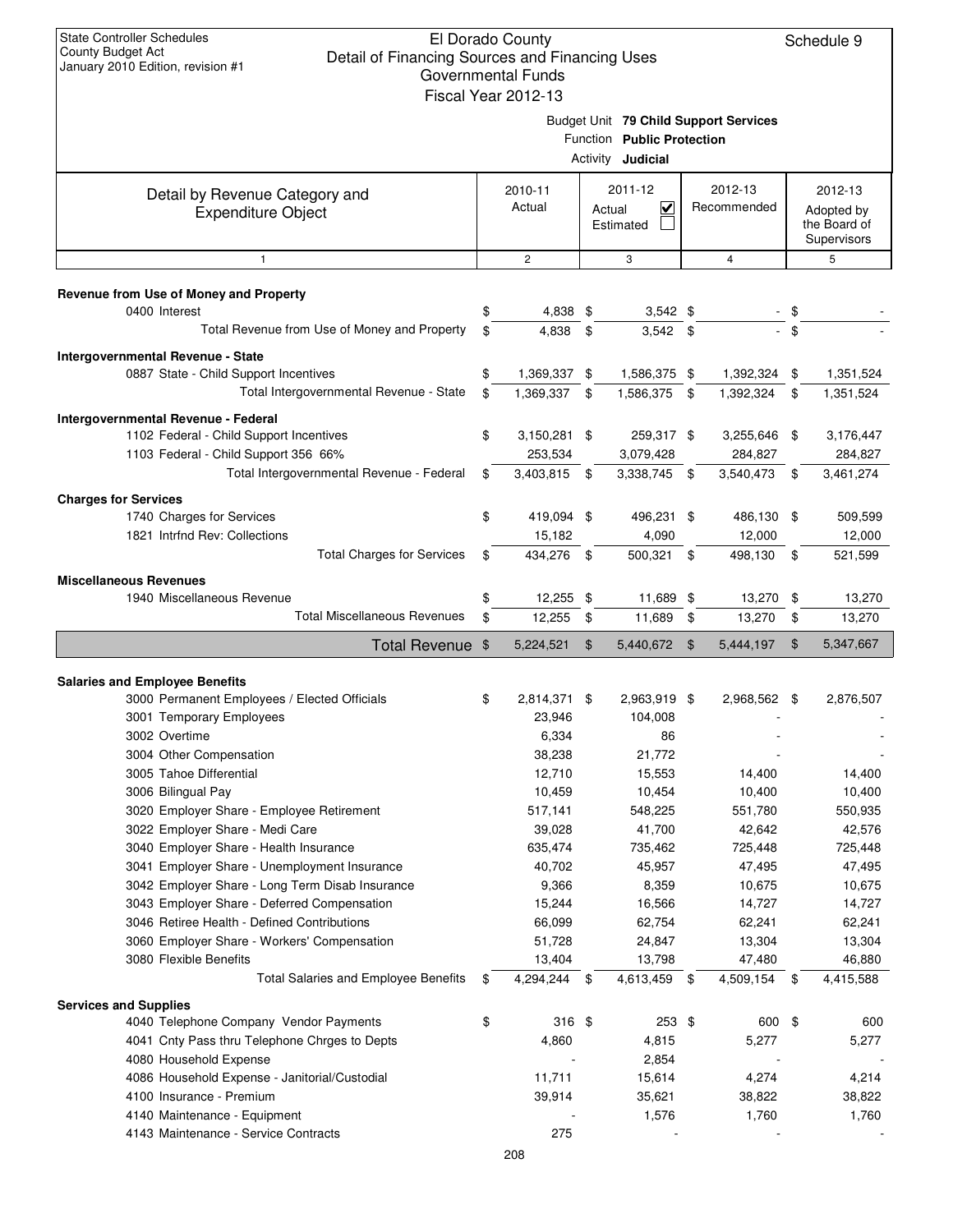## El Dorado County Detail of Financing Sources and Financing Uses Governmental Funds

|                                                             | Fiscal Year 2012-13                   |                                |                |               |  |  |  |  |  |
|-------------------------------------------------------------|---------------------------------------|--------------------------------|----------------|---------------|--|--|--|--|--|
|                                                             | Budget Unit 79 Child Support Services |                                |                |               |  |  |  |  |  |
|                                                             |                                       | Function Public Protection     |                |               |  |  |  |  |  |
|                                                             |                                       | Activity <b>Judicial</b>       |                |               |  |  |  |  |  |
|                                                             | 2010-11                               | 2011-12                        | 2012-13        | 2012-13       |  |  |  |  |  |
| Detail by Revenue Category and<br><b>Expenditure Object</b> | Actual                                | $\blacktriangledown$<br>Actual | Recommended    | Adopted by    |  |  |  |  |  |
|                                                             |                                       | Estimated                      |                | the Board of  |  |  |  |  |  |
|                                                             |                                       |                                |                | Supervisors   |  |  |  |  |  |
| 1                                                           | $\overline{c}$                        | 3                              | $\overline{4}$ | 5             |  |  |  |  |  |
| 4144 Maintenance - Computer System Supplies                 | 15,003                                | 3,906                          | 4,506          | 4,506         |  |  |  |  |  |
| 4180 Maintenance - Building and Improvements                | 1,707                                 | 1,086                          | 29,000         | 29,000        |  |  |  |  |  |
| 4220 Memberships                                            | 12,355                                | 11,884                         | 12,300         | 13,140        |  |  |  |  |  |
| 4260 Office Expense                                         | 30,379                                | 28,470                         | 36,908         | 36,908        |  |  |  |  |  |
| 4261 Postage                                                | 60,697                                | 56,837                         | 60,000         | 60,000        |  |  |  |  |  |
| 4262 Software                                               | 1,890                                 | 1,092                          | 1,000          | 1,000         |  |  |  |  |  |
| 4263 Subscription / Newspaper / Journals                    | 7,937                                 | 8,482                          | 6,383          | 6,383         |  |  |  |  |  |
| 4264 Books / Manuals                                        | 243                                   | 641                            | 1,000          | 1,000         |  |  |  |  |  |
| 4265 Law Books                                              | 5,198                                 | 5,029                          | 5,621          | 5,621         |  |  |  |  |  |
| 4266 Printing / Duplicating                                 | 725                                   |                                | 250            | 250           |  |  |  |  |  |
| 4267 On-Line Subscriptions                                  | 120                                   | 120                            | 210            | 210           |  |  |  |  |  |
| 4300 Professional and Specialized Services                  | 61,445                                | 40,836                         | 47,030         | 47,030        |  |  |  |  |  |
| 4302 Construction and Engineering Contracts                 | 1,776                                 |                                |                |               |  |  |  |  |  |
| 4308 External Data Processing Services                      | 7,042                                 | 4,203                          | 4,700          | 4,700         |  |  |  |  |  |
| 4324 Medical, Dental and Lab Services                       | 7,143                                 | 7,224                          | 8,550          | 8,550         |  |  |  |  |  |
| 4400 Publication and Legal Notices                          | 1,478                                 | 231                            | 1,500          | 1,500         |  |  |  |  |  |
| 4420 Rents and Leases - Equipment                           | 22,926                                | 28,113                         | 32,000         | 32,000        |  |  |  |  |  |
| 4440 Rent & Lease - Building/Improvements                   | 177,072                               | 178,794                        | 289,009        | 243,691       |  |  |  |  |  |
| 4460 Small Tools and Instruments                            |                                       | 277                            |                |               |  |  |  |  |  |
| 4461 Minor Equipment                                        | 973                                   | 628                            | 382            | 382           |  |  |  |  |  |
| 4462 Minor Computer Equipment                               | 5,229                                 | 7,873                          |                |               |  |  |  |  |  |
| 4500 Special Departmental Expense                           | 41,417                                | 9,463                          | 15,234         | 22,407        |  |  |  |  |  |
| 4503 Staff Development                                      | 20,392                                | 13,433                         | 12,710         | 12,710        |  |  |  |  |  |
| 4529 Software License                                       | 2,234                                 | 20,171                         | 19,237         | 19,237        |  |  |  |  |  |
| 4600 Transportation and Travel                              | 5,679                                 | 3,706                          | 12,000         | 12,000        |  |  |  |  |  |
| 4602 Employee - Private Auto Mileage                        | 1,305                                 | 2,113                          | 4,000          | 4,000         |  |  |  |  |  |
| 4605 Vehicle - Rent or Lease                                | 24,684                                | 12,720                         | 30,000         | 30,000        |  |  |  |  |  |
| 4606 Fuel Purchases                                         | 10,640                                | 14,151                         | 17,500         | 17,500        |  |  |  |  |  |
| 4608 Hotel Accommodations                                   | 3,806                                 | 1,865                          |                |               |  |  |  |  |  |
| 4620 Utilities                                              | 32,317                                | 35,213                         | 3,000          | 37,401        |  |  |  |  |  |
| 4621 Utilities - Nutritional Sites                          | 26                                    |                                |                |               |  |  |  |  |  |
| <b>Total Services and Supplies</b>                          | 620,913<br>\$                         | 559,293<br>\$                  | 704,763<br>\$  | 701,799<br>\$ |  |  |  |  |  |
| <b>Fixed Assets</b>                                         |                                       |                                |                |               |  |  |  |  |  |
| 6042 Fixed Assets - Computer Sys Equipment                  | \$                                    | 5,668 \$<br>\$                 |                | \$            |  |  |  |  |  |
| <b>Total Fixed Assets</b>                                   | \$                                    | \$<br>5,668 \$                 |                | \$            |  |  |  |  |  |
| <b>Intrafund Transfers</b>                                  |                                       |                                |                |               |  |  |  |  |  |
| 7200 Intrafund Transfers                                    | \$<br>8,493 \$                        | 5,439 \$                       | 10,800 \$      | 10,800        |  |  |  |  |  |
| 7220 Intrafnd: Telephone Equipment and Support              | 44,115                                | 41,367                         | 41,500         | 41,500        |  |  |  |  |  |
| 7223 Intrafnd: Mail Service                                 | 5,506                                 | 11,827                         | 15,316         | 15,316        |  |  |  |  |  |
| 7224 Intrafnd: Stores Support                               | 3,358                                 | 1,441                          | 1,364          | 1,364         |  |  |  |  |  |
| 7225 Intrafnd: Central Duplicating                          | 3,895                                 | 2,107                          | 7,691          | 7,691         |  |  |  |  |  |
| 7227 Intrafnd: Internal Data Processing                     | 20,087                                | 21,899                         | 21,899         | 21,899        |  |  |  |  |  |
| 7229 Intrafnd: PC Support                                   | 720                                   | 90                             |                |               |  |  |  |  |  |
| 7231 Intrafnd: IS Programming Support                       | 4,275                                 |                                | 600            | 600           |  |  |  |  |  |
| 7232 Intrafnd: Maint Bldg & Improvmnts                      | 2,822                                 | 4,077                          |                |               |  |  |  |  |  |
| 7233 Intrafnd: Child Support Services                       | 135,204                               | 123,394                        | 61,264         | 61,264        |  |  |  |  |  |